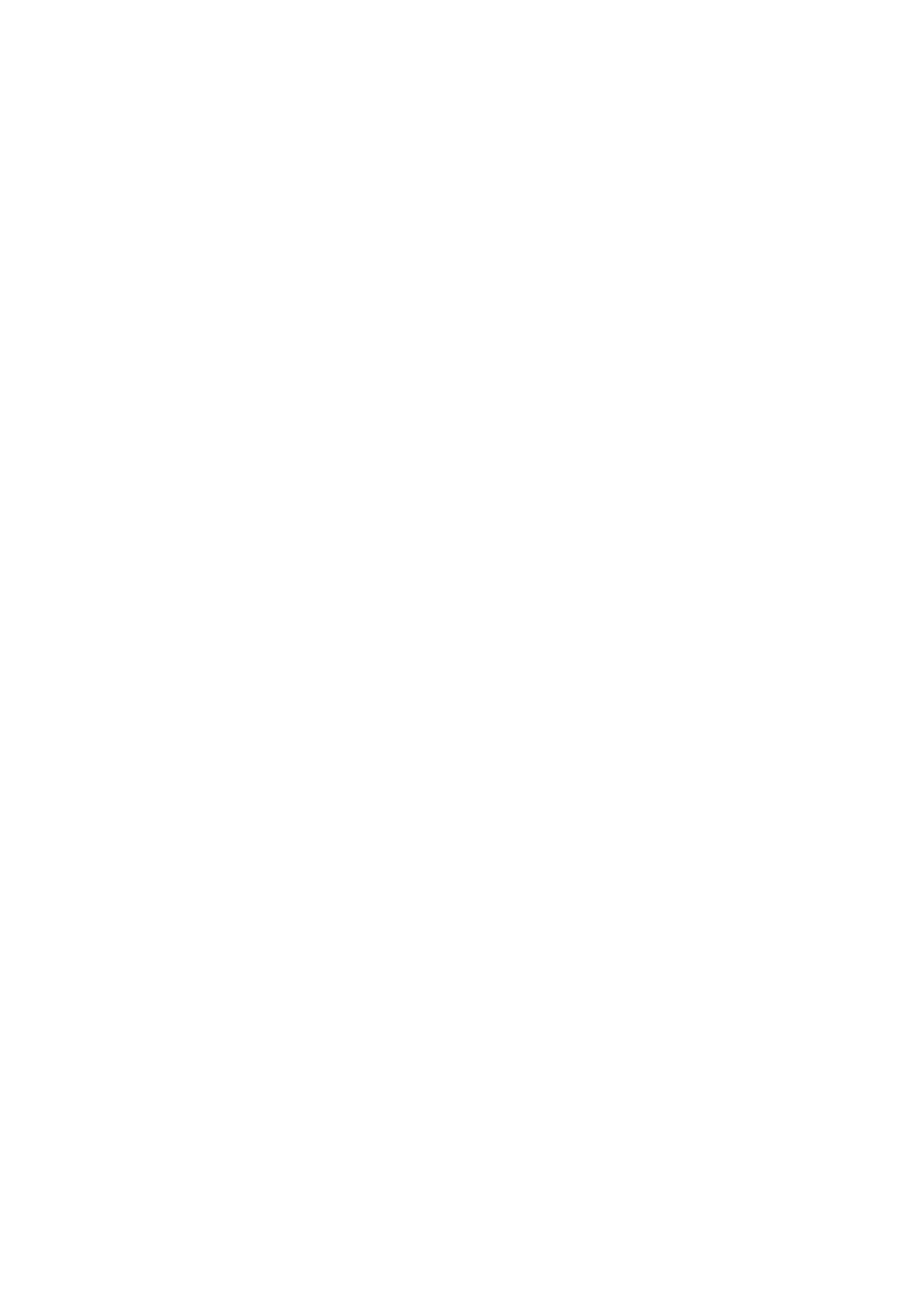摘要

本論文為英文連續語音辨識之初步研究。我們實作英文連續語音辨識器,並探討 其主要組成,包含語音特徵擷取、聲學模型及語言模型等。首先,針對語音特徵 擷取,我們比較傳統式梅爾倒頻譜係數(Mel-frequency Cepstral Coefficients, MFCC)與線性鑑別分析(Linear Discriminant Analysis, LDA)和異質性線性鑑別分 析(Heteroscedastic Linear Discriminant Analysis, HLDA)之效能。再者,針對聲學 模型,我們探討詞內三連音素模型(Intra-word Triphone Models)、狀態連結 (State-Tying)技術、音素模糊矩陣(Phone Confusion Matrix)與非監督式聲學模型訓 練(Unsupervised Acoustic Model Training)的使用,以提升語音辨識率。最後,針 對語言模型,我們在語音辨識過程中分別利用詞頻數混合法(Count Merging)與模 型插補法(Model Interpolation),結合背景與同領域語言模型訓練語料,以達到較 佳之詞發生預測。本論文實驗是以美國之音與台灣腔英文語料為題材,並有一些 初步的觀察及發現。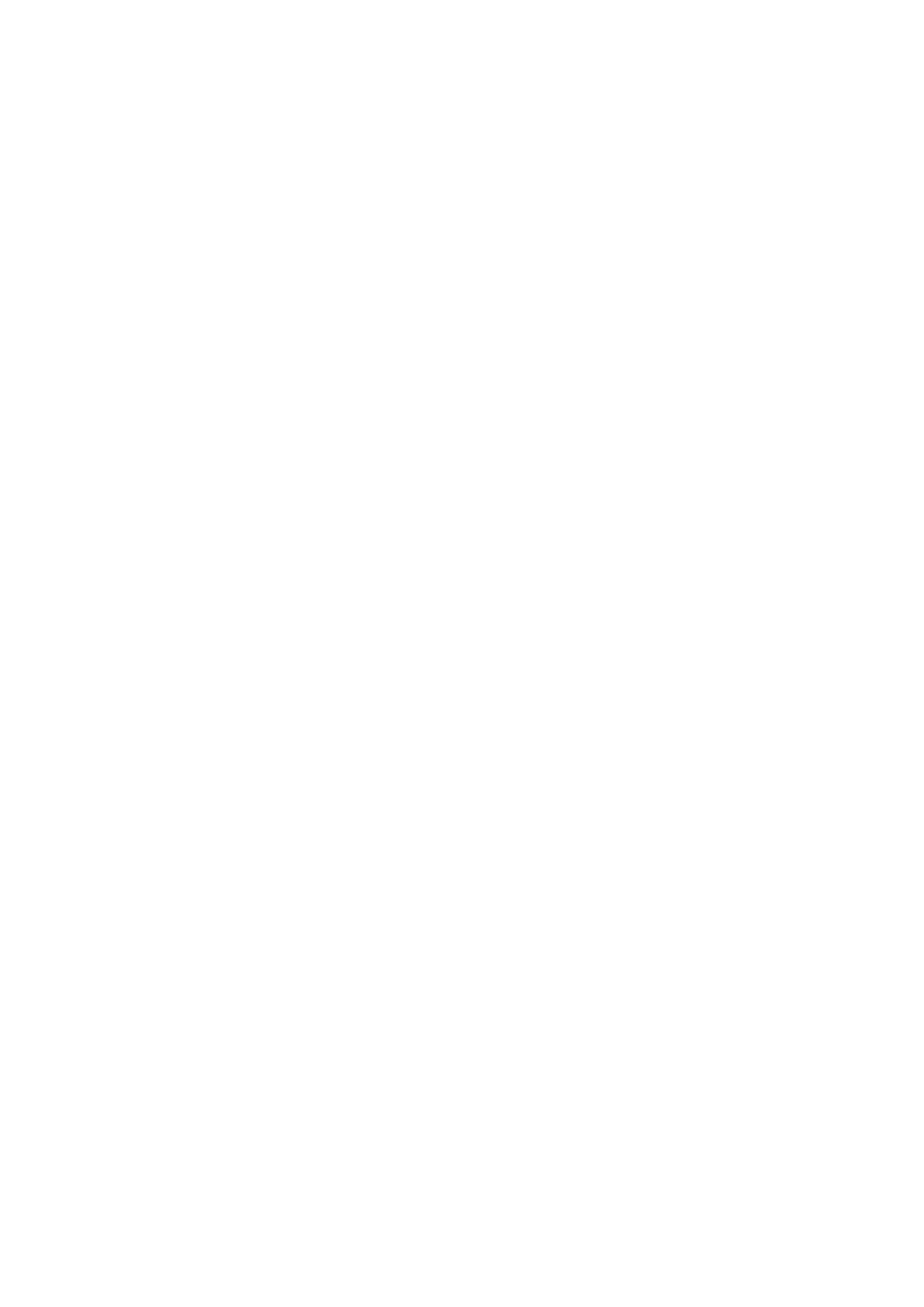## **Abstract**

This thesis is intended to perform a preliminary study on English continuous speech recognition. An English continous speech recognizer was implemented, while parts of its major constituents, including speech feature extraction, acoustic modeling and language modeling, were extensively investigated as well. First, for speech feature extraction, we compared the performance of linear discriminant analysis (LDA) and heteroscedastic linear discriminant analysis (HLDA) to that of the conventional Mel-frequency cepstral coefficients (MFCC) .Second, for acoustic modeling, we explored the use of the intra-word triphone models, the state-tying scheme and the phone confusion matrix, as well as the unsupervised training of acoustic models, for better speech recognition results. Finally, for language modeling, both count-merging and model-interpolation approaches were respectively expoited to combine the background and in-domain language model training corpora to enable better prediction of word occurrences during the speech recognition process. The experiments were conducted on the Voice of America (VOA) and the English Across Taiwan (EAT) corpora.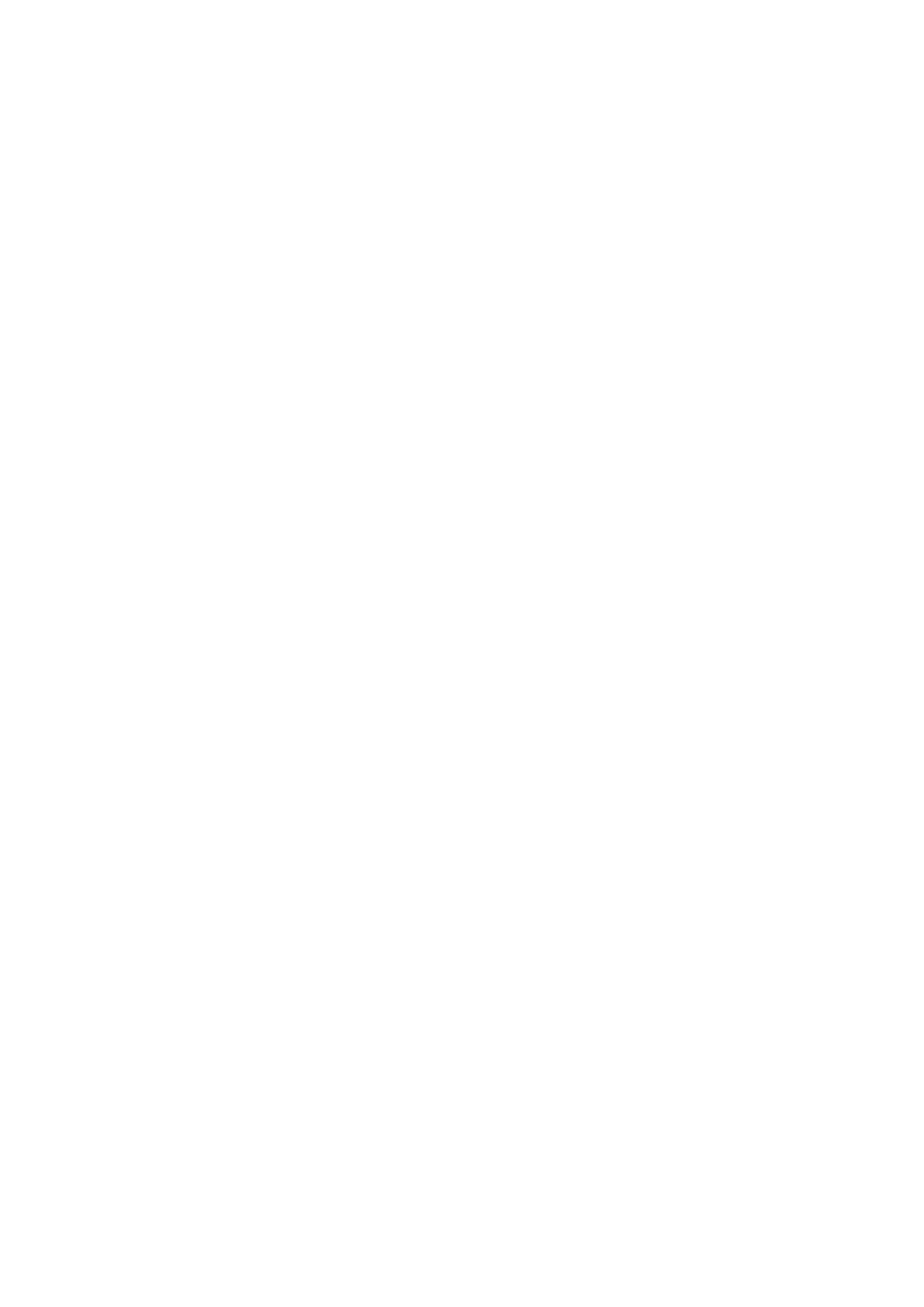誌謝

非常感謝陳柏琳教授在碩士兩年給予我的指導,老師在專業領域上的出類拔萃、 教學的用心及嚴以律己的生活態度,是我望塵莫及和永遠的榜樣。每當學生在研 究上遇到瓶頸,老師總是耐心的傾聽、並給我機會學習和精闢的指導,讓我從無 知的小毛蟲慢慢蛻變,縱使不是最美麗的蝴蝶,但是有能力開始學飛,在未來的 人生旅程中謹記老師的諄諄教誨。

感謝口試委員張森嘉博士、高照明教授、陳浩然教授與洪志偉教授對我論文 的指正和建議,使我的論文更臻完善。

感謝實驗室人瑋學長和斯涵學妹,很有緣分在不同時間點認識你們,在知識 和生活中給予我建議和鼓勵。感謝文鴻、耀民、成韋、志豪及惠銘學長,帶領我 認識語音的各項領域。感謝士傑學長為我們帶來消息和打氣。感謝怡婷學姊、燦 輝、士弘和士翔學長,你們優秀的實力和口才,是我仰慕與學習的榜樣。特別感 謝炫盛學長,一路到最後耐心的指導,每每遇到困難總是能在你身上尋求到方 向,最後迎刃而解,讓我的學識在這兩年提升許多。感謝鴻彬和芳輝在修業和實 驗研究上激發我的思考,給予我莫大的協助。感謝鴻欣學弟為實驗室帶來理性與 感性的活水。語音實驗室是我這輩子永遠不會忘記的第二個家。

感謝摯愛的阿公、阿媽、外婆和在研究所期間逝世的外公,感謝您們給我愛 與力量。感謝爸爸、媽媽多年來的養育與栽培之恩,讓我無後顧之憂、順利完成 學業。感謝哥哥、軒軒指引我決策方向。感謝漢洲一路的支持和陪伴,讓我的生 命更加精采。

這本論文的完成,沒有大家無盡的愛與包容,我想我沒有今日。

#### 謝謝大家 庭瑋 謹誌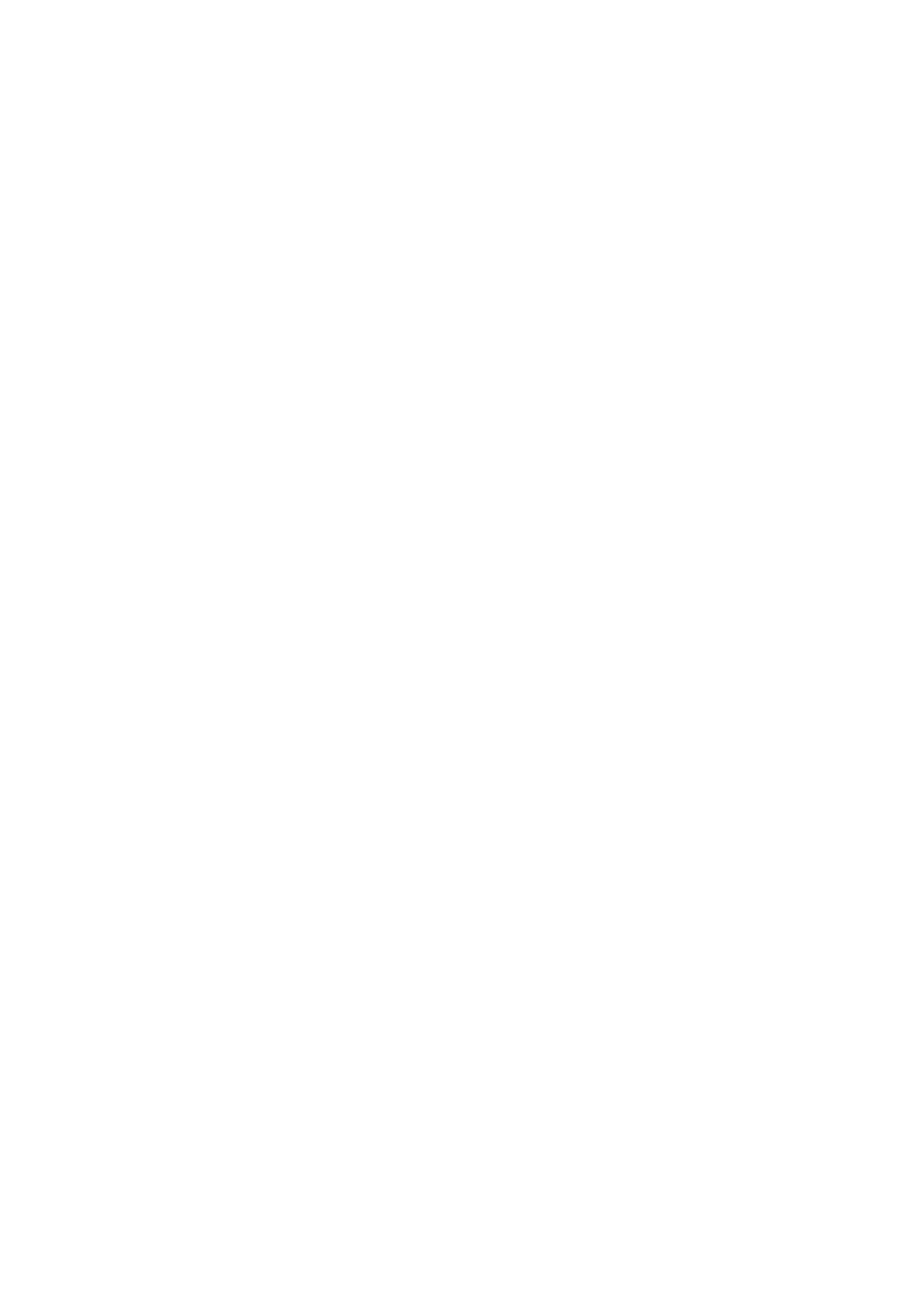| 2.2.2 以知識為基準之方法………………………………………………………………………………………30 |  |
|----------------------------------------------------|--|
|                                                    |  |
|                                                    |  |
|                                                    |  |
|                                                    |  |
|                                                    |  |
|                                                    |  |
|                                                    |  |
|                                                    |  |
|                                                    |  |
|                                                    |  |
|                                                    |  |
|                                                    |  |
|                                                    |  |
|                                                    |  |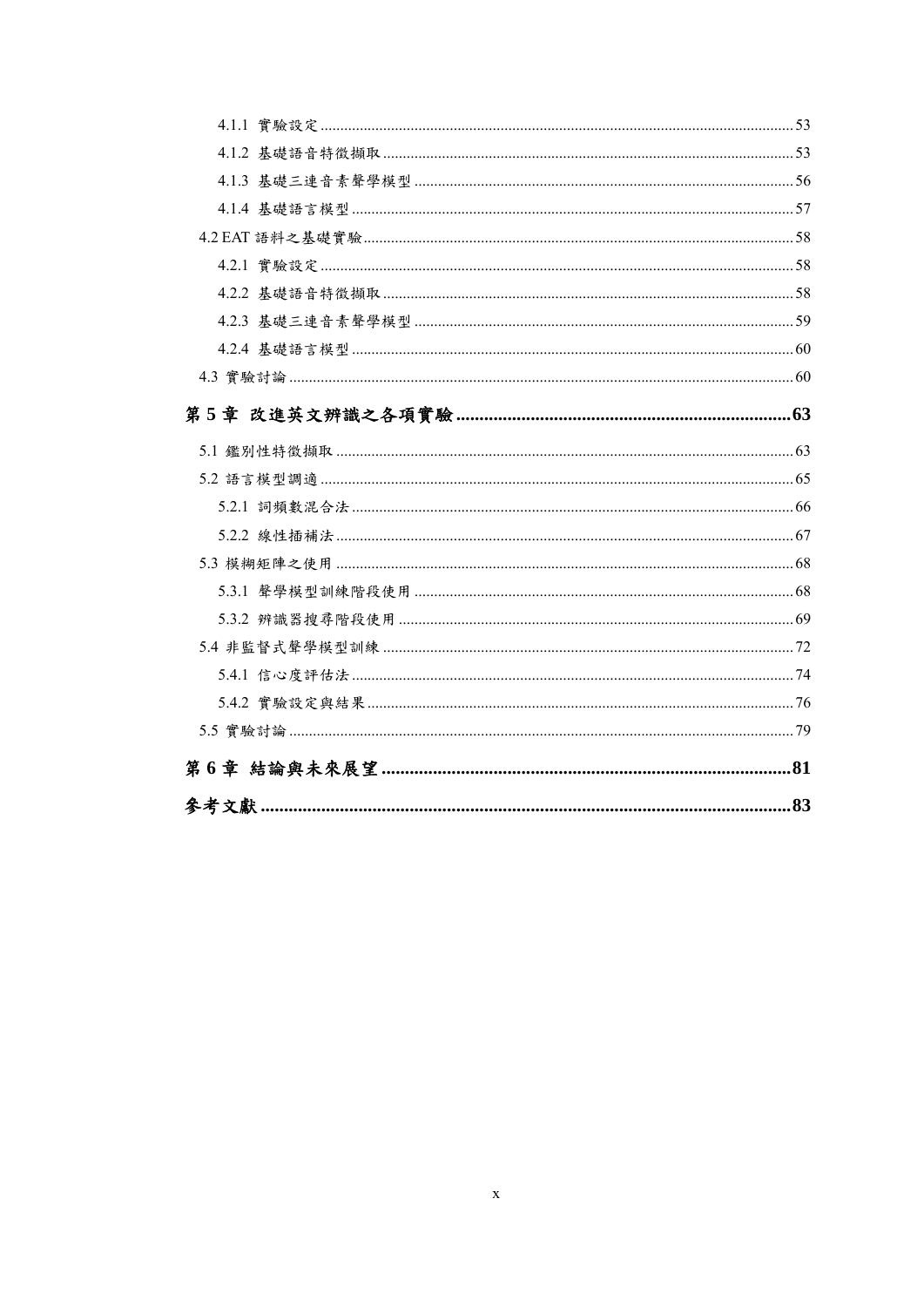# 表目錄

| 表 2-1 |  |
|-------|--|
|       |  |
|       |  |
|       |  |
|       |  |
|       |  |
|       |  |
|       |  |
| 表 3-5 |  |
| 表 3-6 |  |
| 表 3-7 |  |
|       |  |
|       |  |
|       |  |
|       |  |
|       |  |
|       |  |
|       |  |
|       |  |
|       |  |
|       |  |
|       |  |
|       |  |
|       |  |
|       |  |
|       |  |
|       |  |
|       |  |
|       |  |
|       |  |
|       |  |
|       |  |
|       |  |
|       |  |
|       |  |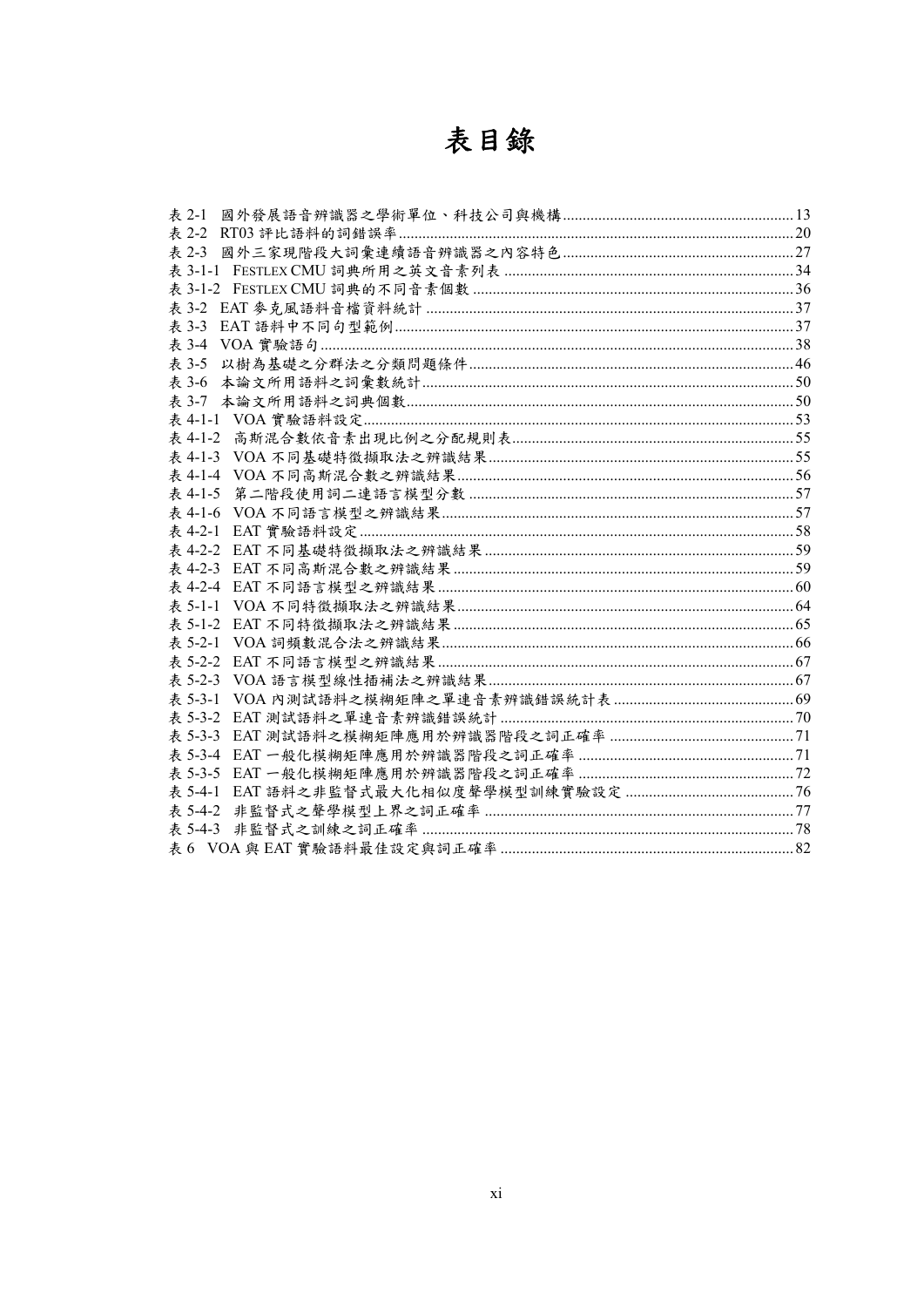| 圖 |  | 銯 |
|---|--|---|
|---|--|---|

| 圖 1-1   |  |
|---------|--|
| 圖 1-2   |  |
| 圖 1-3   |  |
| 圖 1-4   |  |
| 圖 2-1   |  |
| 圖 2-2   |  |
| 圖 2-3   |  |
| 圖 2-4   |  |
| 圖 2-5   |  |
| 圖 3-1   |  |
| 圖 3-2   |  |
|         |  |
| 圖 3-4   |  |
| 圖 3-5   |  |
| 圖 3-6   |  |
| 圖 3-7   |  |
| 圖 3-8   |  |
| 圖 3-9   |  |
| 圖 3-10  |  |
| 圖 3-11  |  |
| 圖 3-12  |  |
| 圖 3-13  |  |
| 圖 5-2-1 |  |
| 圖 5-3-1 |  |
| 圖 5-4-1 |  |
| 圖 5-4-2 |  |
| 圖 5-4-3 |  |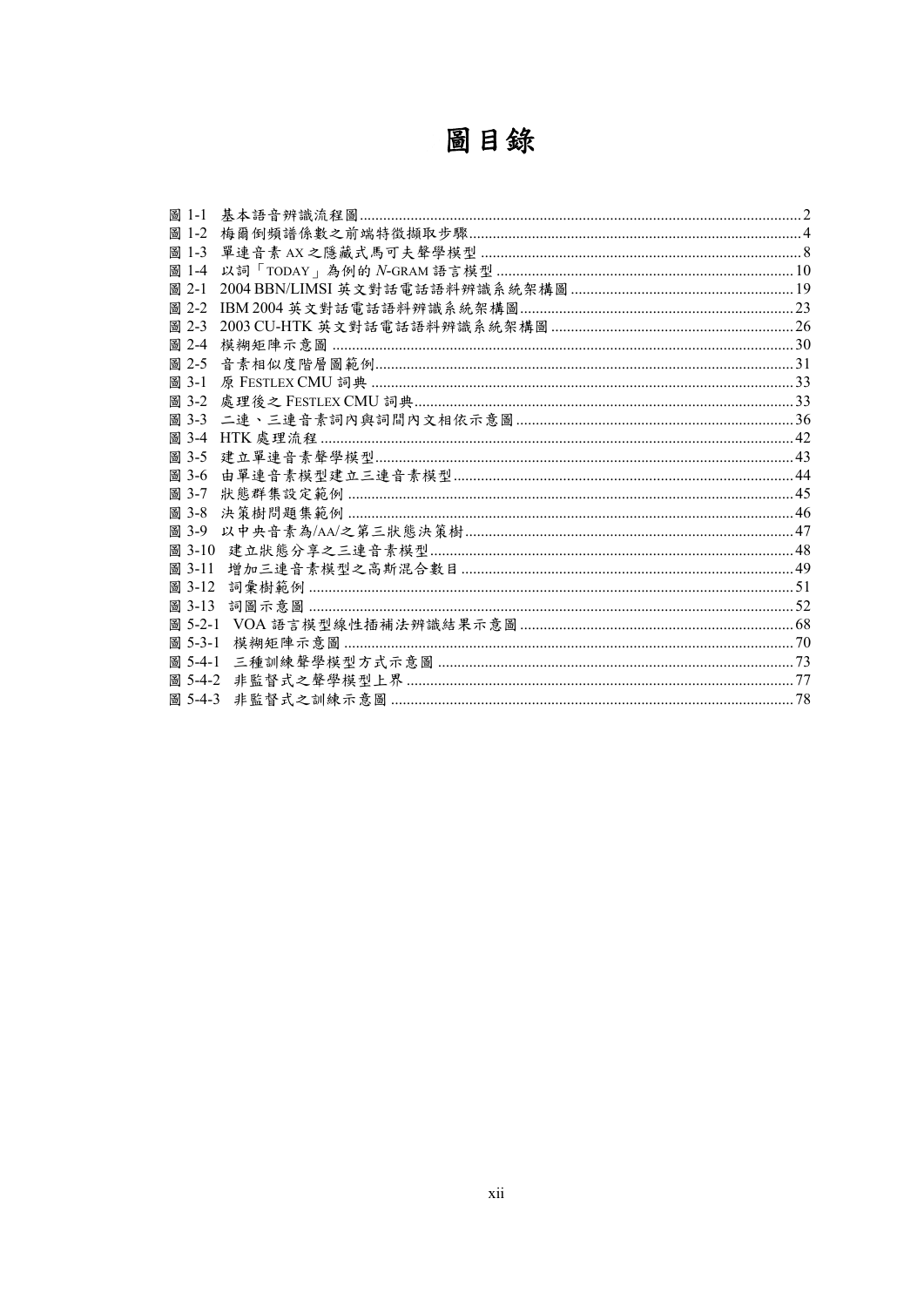## 第**1**章 緒論

**1.1** 研究動機

隨著科技的日新月異,電腦處理速度突飛猛進,消費性電子產品的發明帶領人類 適向更便捷的生活模式。與這些電子產品溝通的方法,除了有一般電視、電話、 與電腦鍵盤的按鍵模式,還有指紋機、手寫板等觸控模式,聰明的人類思考並尋 求其他種更簡易的溝通方法。其中利用「語音」輸入,已成為劃時代的研究議題。 因為語言是互古以來人類仰賴彼此溝通、了解最自然快速的重要工具,目前已知 世界上有多達數千種不同的人類語言,如果再加上動物界其他聲音(如海豚發出 的聲音、火車經過的聲與下雨聲等),這些種種聲音,都可當作辨識的圖案(Pattern) 或碼(Code)。如果我們能直接透過語音操作電子設備,且電腦能夠理解我們的 要求,做適當的處理,將能節省許多人力和時間。

語音辨識的研究發展,從 1952年美國貝爾實驗室發展的獨立數字辨識 (Isolated-Digit Recognition),之後隨著演算法、電腦速度的進步,由數字單詞、 關鍵詞擷取(Keyword Spotting)[Wilpon *et al.* 1990]演進到口語對話系統(Spoken Dialogue)[Hazen *et al.* 2002]、大詞彙連續語音辨識(Large Vocabulary Continuous Speech Recognition, LVCSR) 以及其他語音檢索 (Speech-based Information Retrieval)的應用,可見語音辨識研究的蓬勃發展。

目前語音辨識遇到的重要問題是:語音辨識的正確率並沒有達到100%,這 也是多年來語音辨識專家、學者致力研究的核心重點。另ㄧ方面,英語是邁入國 際化必要學習的重要語言,世界各國爭相將英語加入到國人必要學習的第二外 語,然而非英語系國家在學習其他語言,可能因擁有第一語言的發音特性或習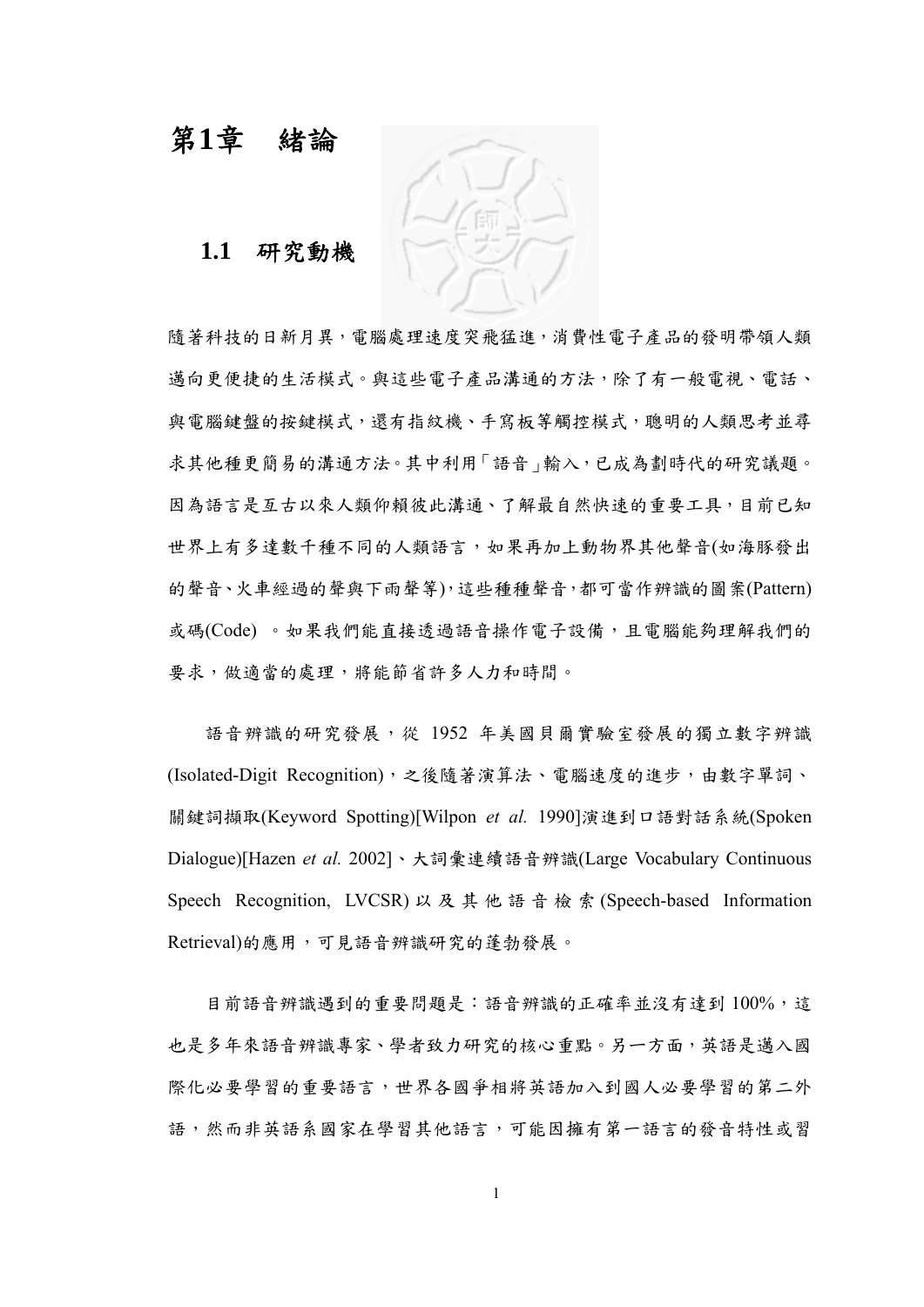慣,故在學習英語上會產生不同的發音腔調或變異,本論文初步探討台灣腔英語 之連續語音辨識的情況與發音變異。

## **1.2** 語音辨識流程

語音辨識流程簡單的說,將輸入的語音訊號,輸出成對應的文字或語音。然而若 要達成此目的,則需經多重複雜步驟,如前端處理(Front-End Processing)、聲學 比對(Acoustic Matching)與語言解碼(Linguistic Decoding)等細部運算。其中在聲 學比對與語言解碼部分,需準備使用聲音語料訓練過的聲學模型(Acoustic Model)、使用文字語料訓練過的語言模型(Language Model),以及經前端處理轉 換過的語音特徵,以產生最相符對應的辨識文句輸出。基本語音辨識流程如圖 1-1 所示:



圖 1-1 基本語音辨識流程圖

 以數學式來看[Jelinek 1999],一段輸入的語音訊號段落以*O*表示,其中*O*可 表示成語音特徵向量序列 $o_1, o_2, ..., o_r$ , 經由語音辨識器(Recognizer)辨識成對應的  $\propto$ 字詞序列以 $\hat{W}$ 表示,為一連串詞  $w_1, w_2, ..., w_m$ 組成,語音辨識的過程即為找出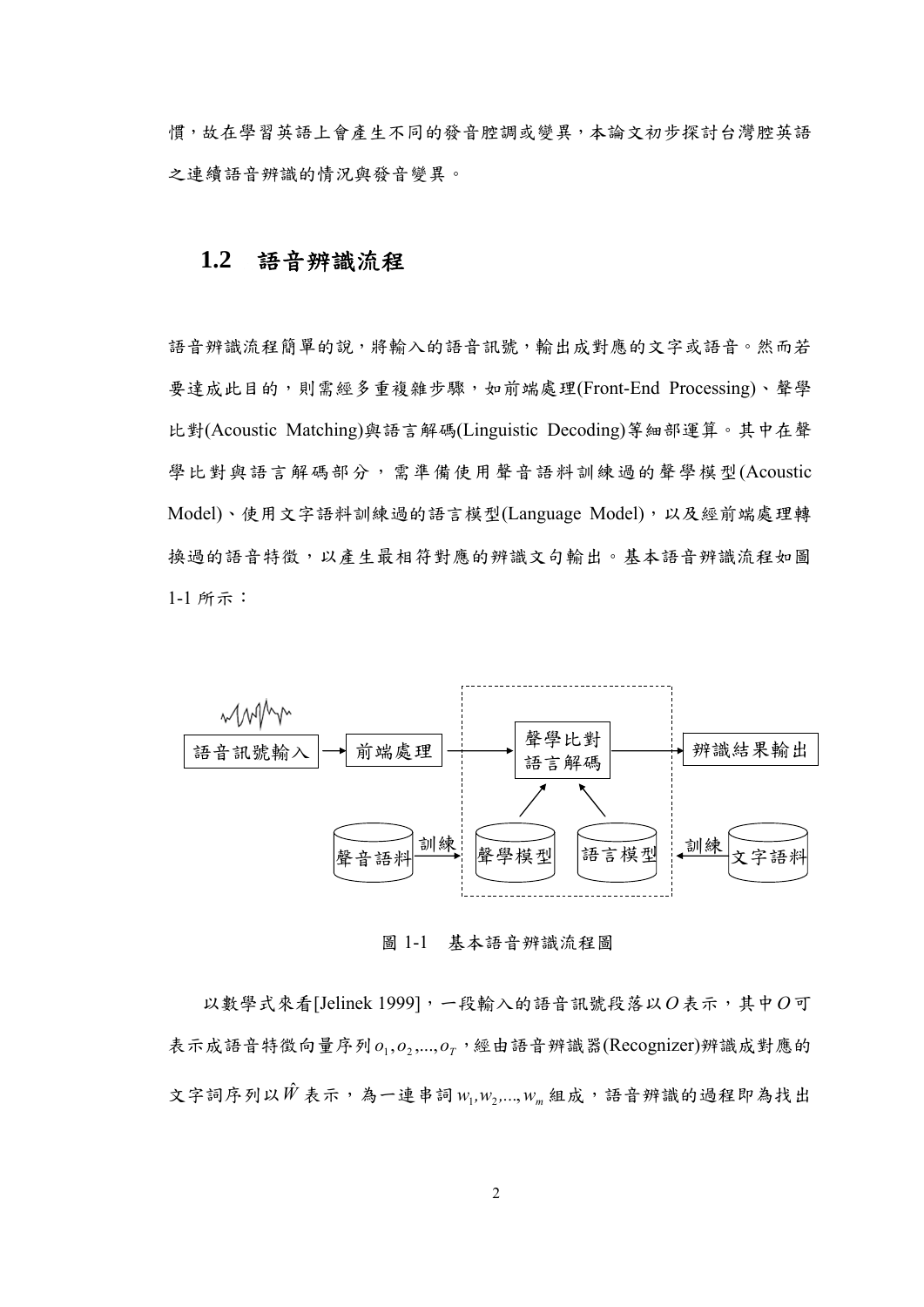具有最大事後(Maximum A Posteriori, MAP)機率的詞序列,也就是代表*O*最有可 能的對應輸出文句 $\hat{W}$ ,可表示成式(1-1):

$$
\hat{W} = \underset{W}{\arg\max_{W}} P(W|O) \n= \underset{W}{\arg\max_{W}} \frac{P(W)p(O|W)}{p(O)} \n= \underset{W}{\arg\max_{W}} P(W)p(O|W)
$$
\n(1-1)

 $p(W|O)$ 為給定語音段落 $O$ 時,詞序列 $W$ 的事後機率。經過貝氏定理(Bayes Theory) 轉換,可表示成  $P(W)$ ,  $p(O|W)$ 與  $p(O)$ 。其中  $p(O|W)$ 代表聲學模型(Acoustic Model)產生語音段落*O*的機率密度函數(Probability Density Function, PDF),直接 估測語音段落O發生在詞序列*W* 對應的聲學模型相似度(Likelihood);  $P(W)$ 代表 語言模型(Language Model, LM)產生詞序列*W* 的機率,用於評估詞序列*W* 於自然 語言的合理性,可視為詞序列*W* 的事前機率。語言模型輔助解決聲學上之混淆, 使得最後選出的詞序列 $\hat{W}$ 能夠符合該語言特性。另一方面,  $p(O)$ 代表語音 $O$ 之 事前機率密度,因為對某句語音 $O$ 進行辨識,每條詞序列都同除以 $p(O)$ ,故可 忽略。本論文使用連續密度隱藏式馬可夫模型(Continuous Density Hidden Markov Model,CDHMM)[Rabiner *et al*. 1989]作為聲學模型、*N*-連(*N*-gram)模型作為語言 模型。

在語音辨識過程中,聲學比對負責將音素及語句中每個可能的段落做比對, 計算其相似度;語言解碼使用維特比動態規劃搜尋(Viterbi Dynamic Programming Search) [Viterbi 1967],對聲學相似度和語言機率進行解碼以便找出機率最大的可 能詞序列。然而搜尋過程會隨著模型愈複雜,搜尋空間也呈現指數成長,故為了 降低搜尋複雜度,本論文利用兩階段的搜尋來完成:第一階段進行聲學比對,並 使用較低階的語言模型來搜尋,以產生詞圖(Word Graph),第二階段在詞圖上使

3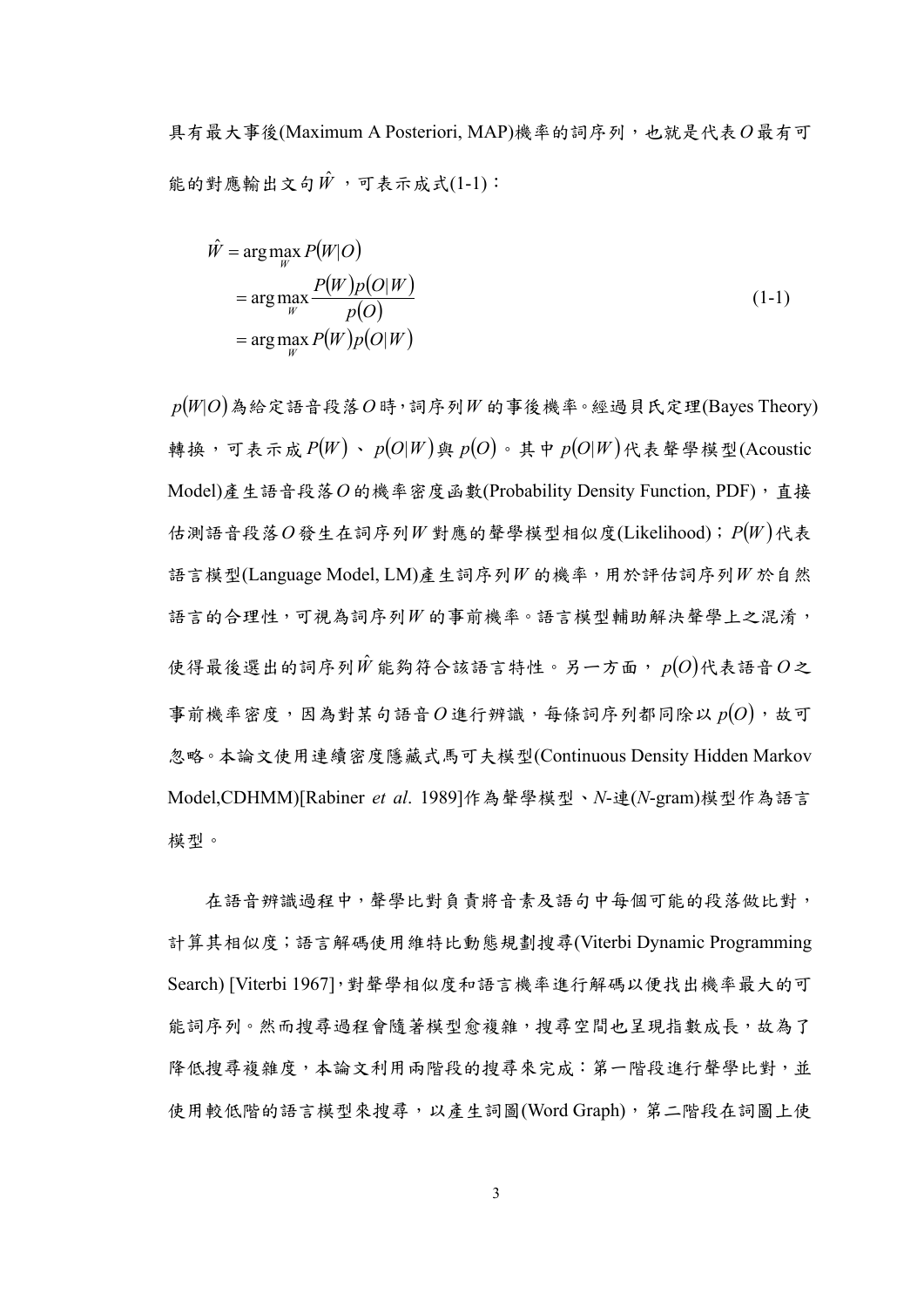用較高階的語言模型進行重新搜尋(Rescoring) [Ortmanns *et al.* 1997]。

#### **1.2.1** 特徵擷取 **(Feature Extraction)**

語音訊號前端處理,目的是擷取出合適的語音特徵參數,目前廣為人知的特 徵參數有:梅爾倒頻譜係數(Mel Frequency Cepstral Coefficients, MFCC)[Davis *et al*. 1980],線性預測係數(Linear Prediction Coefficients, LPC)[Gray *et al*. 1973]與感 知線性預測係數(Perceptual Linear Prediction Coefficients, PLPC)[Hermansky 1990] 等。本論文之特徵擷取實驗以梅爾倒頻譜係數(MFCC)為基礎,其擷取參數流程 如圖 1-2:



圖 1-2 梅爾倒頻譜係數之前端特徵擷取步驟

以下概述梅爾倒頻譜係數語音前端擷取過程如下:

1. 預強(Pre-emphasis): 因語音在空氣中傳送,或於發聲過程中聲門(Glottal)壓抑高頻部分能 量,導致高頻的能量會快速遞減,故預強的功能是模擬人耳外聽道的功 能,在時域上強調高頻能量。

$$
H(z) = 1 - \alpha \cdot z^{-1} \tag{1-2}
$$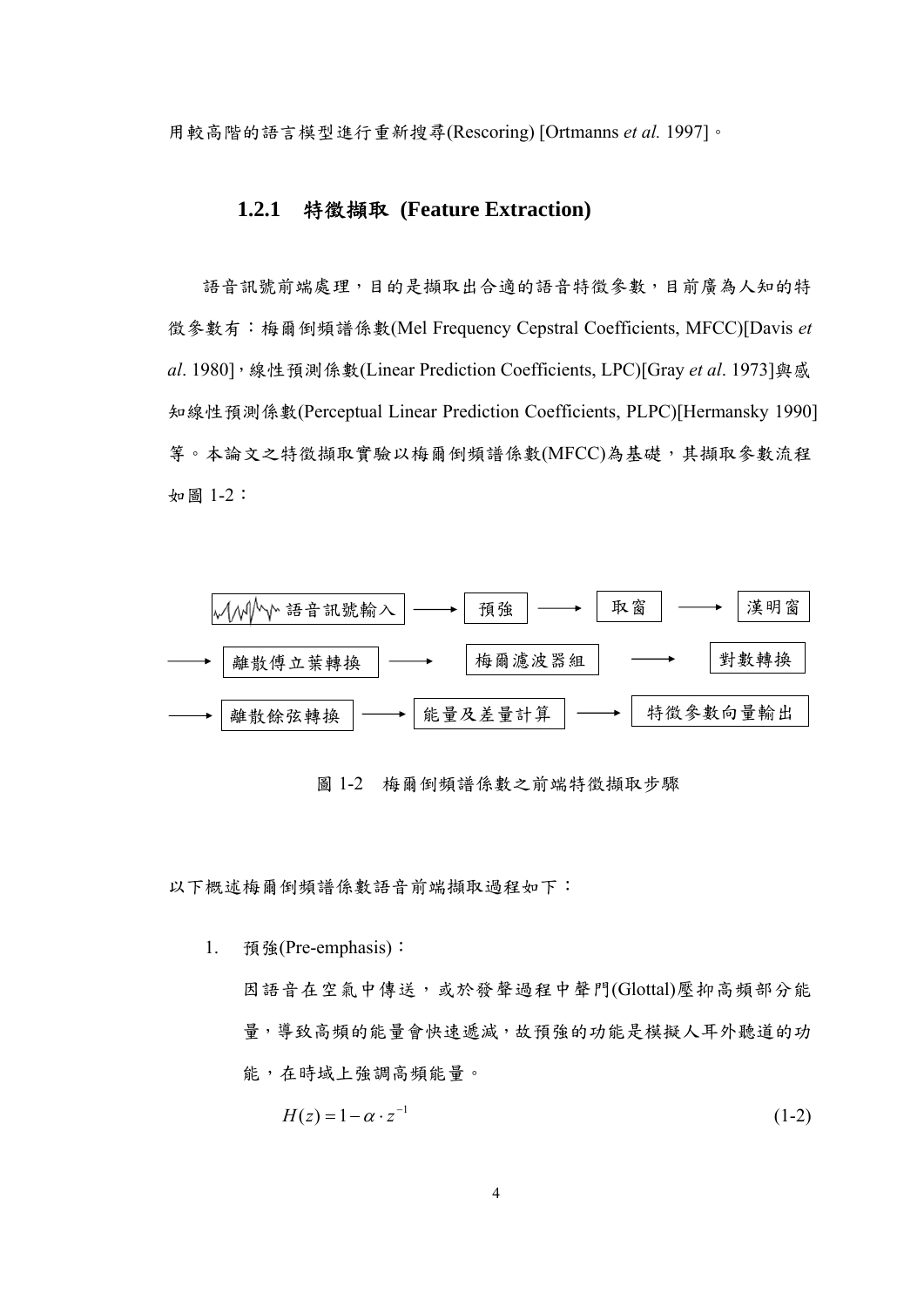式(1-2)可用來表示預強,其中 *H*(*z*) 為高通濾波器在Z轉換(Z-Transform) 的表示。實作上可在時域上處理,如式(1-3),其中*s*(*n*) 為第 *n* 個採樣點, *s*ˆ(*n*) 為第 *n* 個採樣點經預強後的值。<sup>α</sup> 為預強參數,本論文設定為 0.975。

$$
\hat{s}(n) = s(n) - \alpha \cdot s(n-1) \tag{1-3}
$$

2. 取框(Framing):

在時域上觀測語音訊號的波形變化為十分迅速且無一定規則,但於頻域 上觀察,則可以發現短時間(20ms~40ms)的情況下頻譜具有週期性的改 變,所以在語音辨識的前處理,會假設語音訊號為短時間穩定(Short Time Stationary),所以每隔一小段時間對語音訊號取一音框(Frame),為 了讓音框與音框之間聯繫著關係,所以音框與音框間會重疊(Overlap) 一小段時間,此動作稱為取框(Framing)。本論文設定一個音框長為 20ms,音框間重複為 10ms。

3. 漢明窗(Hamming Window):

將時域的每個音框經離散傅立葉轉成頻域的訊號,但由於每個音框是固 定時間點切割,所以音框左、右端的邊緣會造成訊號不連續現象,使得 頻域上產生摺積效果,故在離散傅立葉轉換前會乘上一個漢明窗,特性 在於主辦葉(Main Lobe)較寬,邊葉(Side Lobe)較窄,因此能有效壓抑訊 號兩端,聚集中央部份特徵。漢明窗公式如式(1-4),其中<sup>α</sup> 為控制漢明 窗之參數,本論文設定為 0.46。

$$
w(n) = \begin{cases} (1 - \alpha) - \alpha \cos\left(\frac{2\pi n}{N - 1}\right) & n = 0, 1, \dots, N - 1\\ 0 & otherwise \end{cases}
$$
 (1-4)

4. 離散傅立葉轉換(Discrete Fourier Transform, DFT):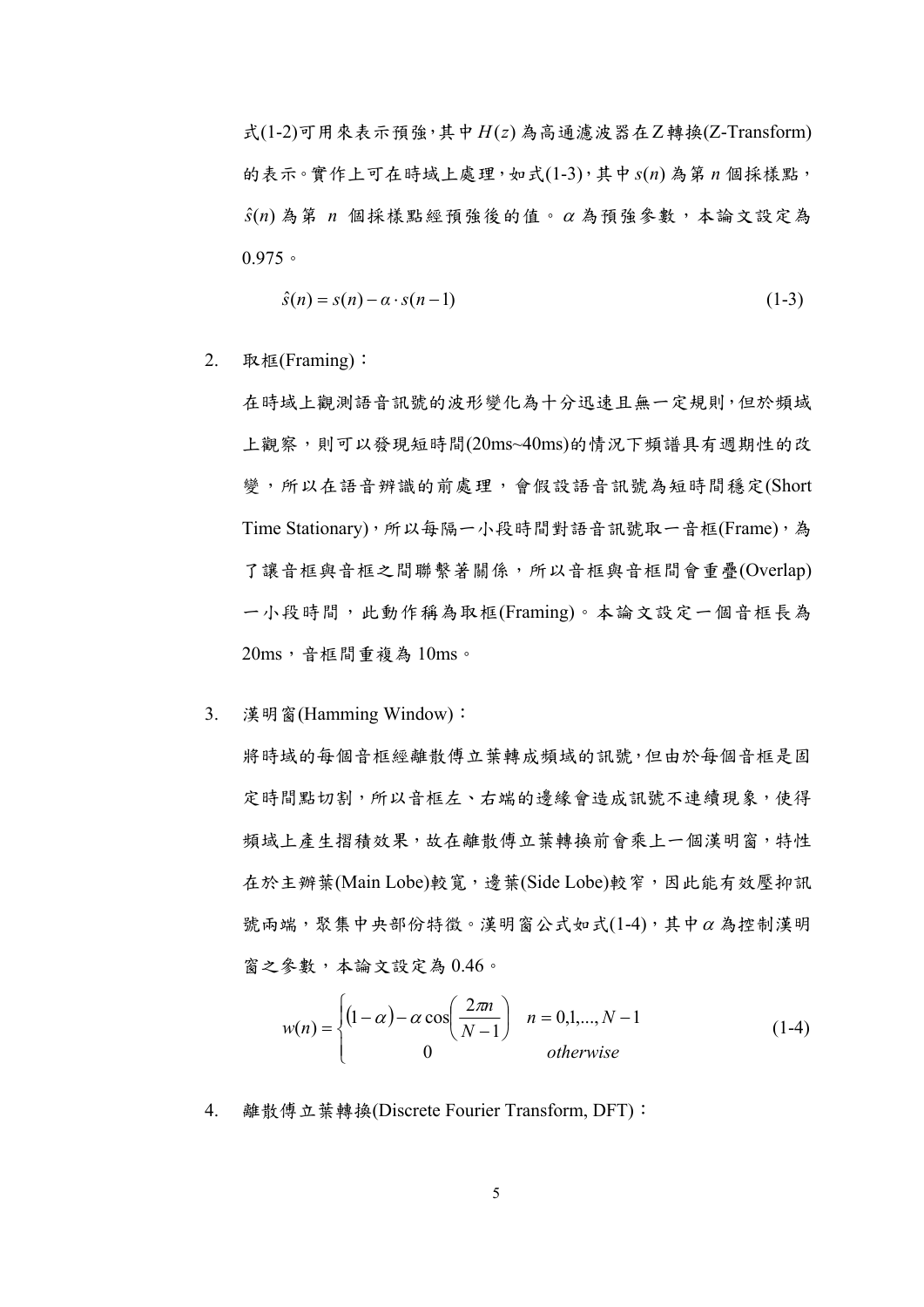語音訊號在時域上的變化迅速且會隨著時間不斷改變,故不容易觀察出 週期性的變化。為了找出語音訊號特性,故將語音訊號由時域轉成頻 域,因為短時間內語音訊號在頻域上的能量分布是有規則性的,故一般 可經由離散傅立葉轉換達成。

5. 梅爾頻率濾波器組(Mel-frequency Filter Bank):

人耳對於聲音的高頻與低頻敏感度不同,在低頻部分人耳感受比較敏 銳,而在高頻部分人耳的感受較不敏銳,因在耳蝸中不同位置的感受器 連結到不同的反應神經代表不同的反應頻率,梅爾濾 波器組主要是模擬人耳內部基底膜(Basiler Membrane)傳遞刺激到聽覺 神經的過程。

6. 對數轉換(Logarithm):

因人耳對於音強大小有不同解析度,為了保護人耳不受傷害,對音強小 的聲音解析度較高,音強大的聲音有壓抑功能,使解析度較低,為模擬 人耳此項功能,此將步驟 5 濾波器輸出取對數轉換。

7. 離散餘弦轉換(Discrete Cosine Transform, DCT):

對數轉換後的梅爾頻率濾波器組的輸出,再經離散餘弦轉換成為梅爾倒 頻譜係數,用意為降低維度間的關係,有助於隱藏式馬可夫模型在儲存 共變異矩陣時資料的縮減,並可加快辨識效率,本論文之梅爾倒頻譜係 數為 12 維。

8. 能量及差量計算(Log Energy and Time Derivatives): 不同的音素(Phoneme)在能量(Energy)上的差異很大,由此可知能量為一 重要的聲學特徵,一般會把能量與梅爾倒頻譜特徵結合。故於梅爾倒頻 譜係數加上能量維後共13 維,並加入各13 維的一階與二階的差量計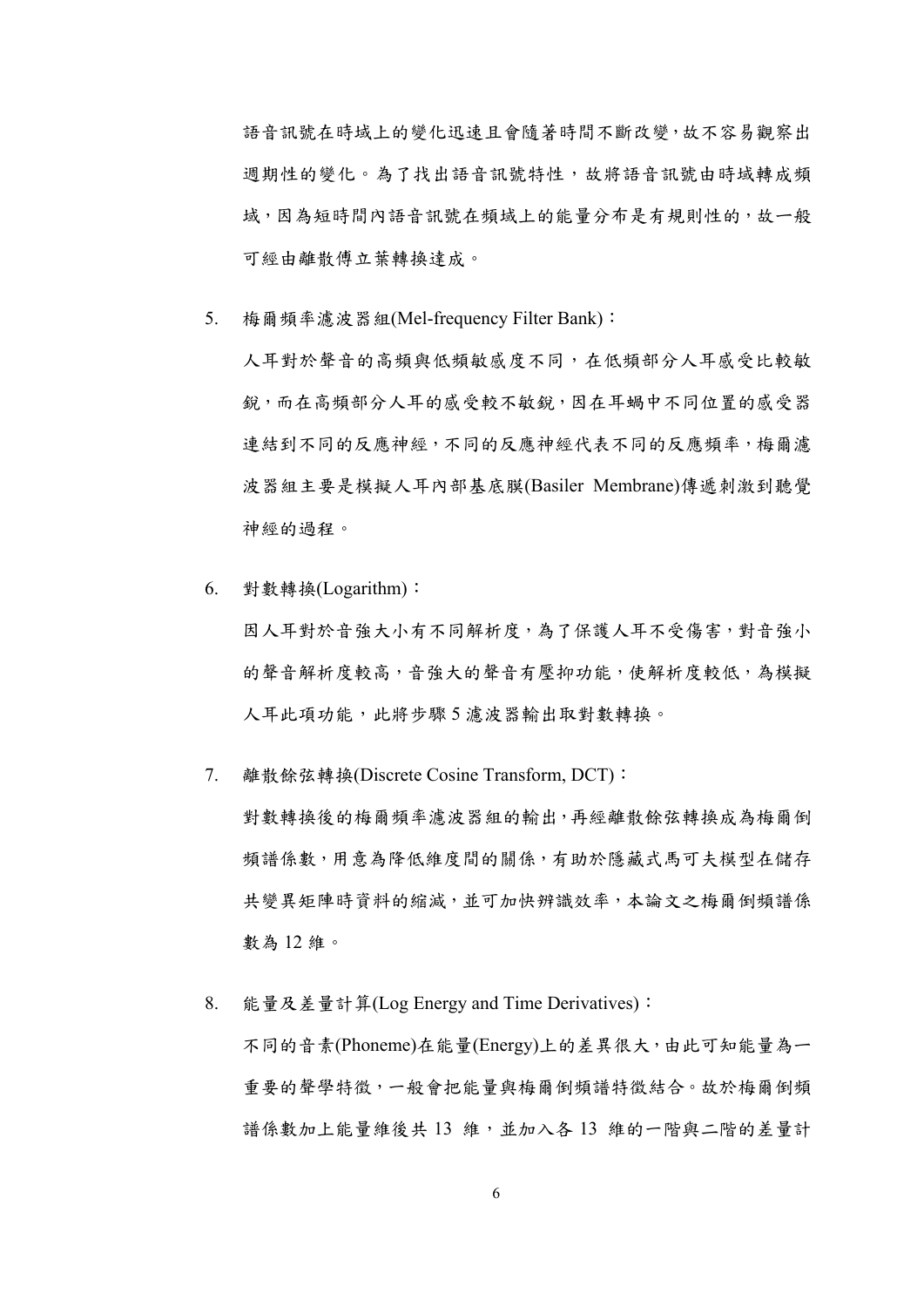算後,總共39 維的 MFCC 語音特徵向量。

#### **1.2.2** 聲學模型 **(Acoustic Model)**

聲學模型的建立了光對訓練語料中出現的各種語音訊號建立隱藏式馬可夫 (Hidden Markov Model)之聲學模型,此模型中定義了四種參數:*S*、Π、*A*與 *B* , 其中  $S = \{s_1, \ldots, s_n\}$ 表示每種模型中存有可能的狀態(State),且此狀態中包含事 件,這些事件可能為離散的事件或是連續事件,在連續事件中通常以高斯分布 (Gaussian Distribution)來表示事件的分布情況,即為訓練語料中定義音素的分布 情形,分布數目可能大於一,稱為高斯混合模型(Gaussian Mixture Model,GMM)。  $\Pi = {\pi_1, ..., \pi_n}$ 表示進入模型狀態的初始機率(Initial Probability)。  $A = {a_i}$ 代表任 意狀態  $s_i$ 與狀態  $s_j$ 之間的轉換機率(Transition Probability),  $B = b_j(o_t)$ 代表語音特 徵向量o<sub>t</sub>在任意狀態s;的觀測機率(Observation Probability),如圖 1-3 代表單連 (Monophone)音素 ax 對應的隱藏式馬可夫聲學模型: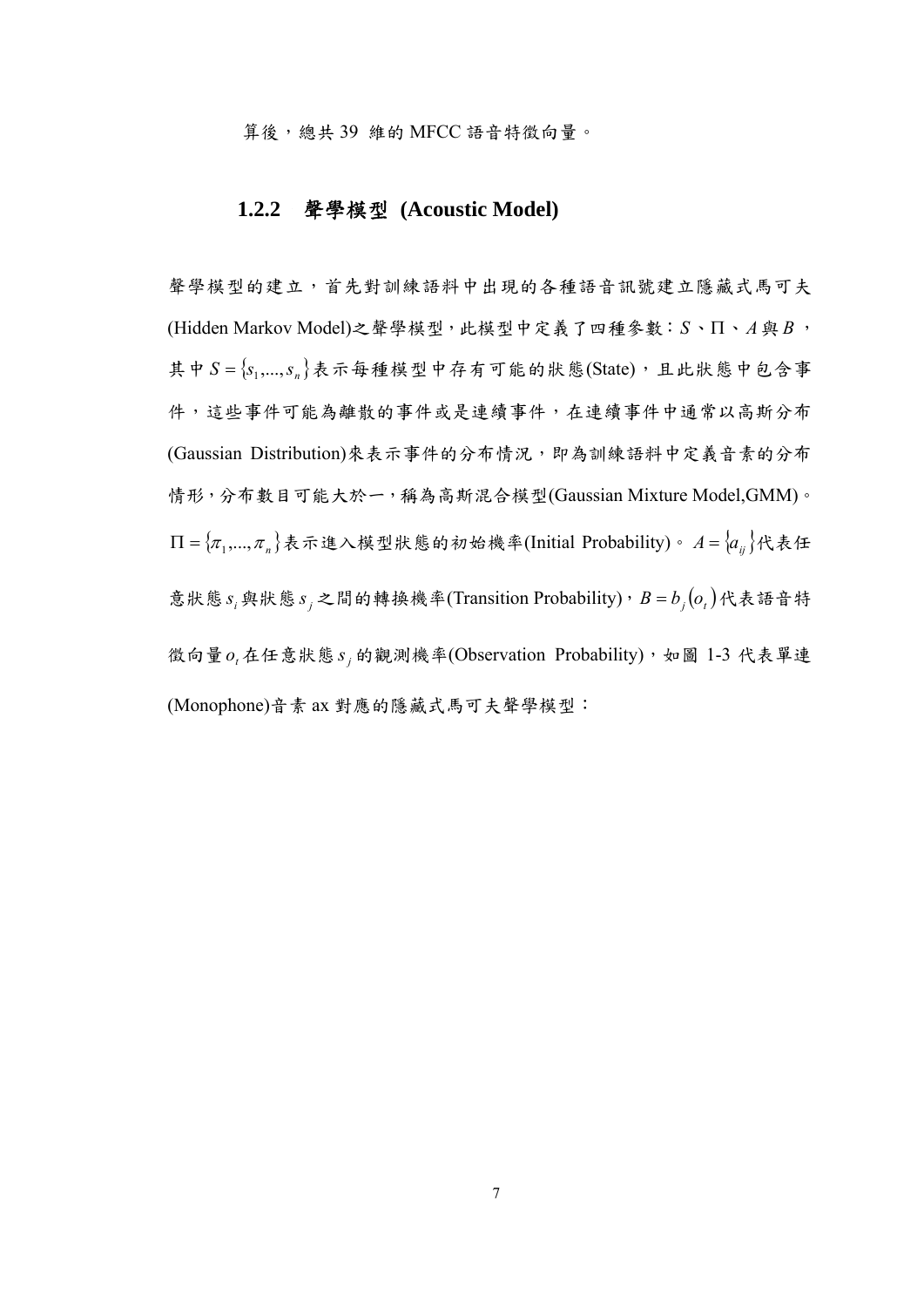

圖 1-3 單連音素 ax 之隱藏式馬可夫聲學模型

式 $(1-1)$ 中 $p(O|W)$ 代表聲學模型分數,是假設經前端處理的語音訊號特徵向 量序列  $O$  (  $O$  是 經 由 一 連 串 語 音 特 徵 向 量  $o_1, o_2, ... o_T$  組 成), 特 定 文 句  $W = w_1, w_2, ... w_m$ 所對應的聲學模型下出現的機率。本論文使用英文訓練語料來訓 練單連音素(Monophone)、二連音素(Biphone)、三連音素(Triphone)之聲學模型。 聲學模型是利用最大化相似度訓練法(Maximum Likelihood Estimation, MLE) [Bahl *et al*. 1983],配合使用波氏重估(Baum-Welch Re-estimation)演算法(又稱前 向後向演算法, Forward-Backward Algorithm)[Baum 1972]訓練而得。我們可使用 訓練好的單連音素、二連音素、三連音素之模型來構成詞或文句的對應聲學模型。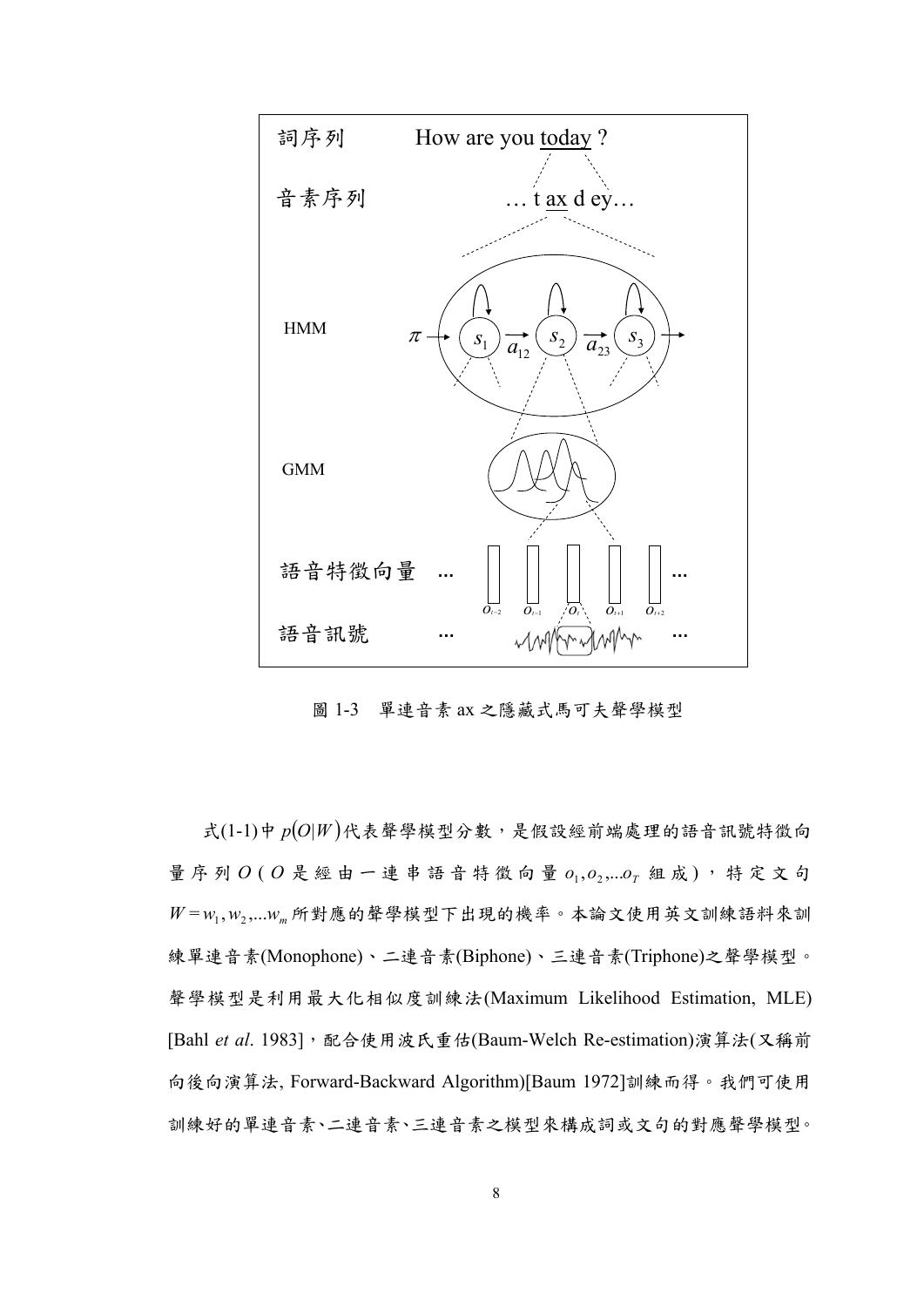## **1.2.3** 語言模型 **(Language Model)**

 $\pm$ (1-1)中 $P(W)$ 為文句 $W$ 的語言模型分數。一篇文章出現某個詞的機率,可能與 過去(History)出現的詞有關,因此式(1-1)的 *P*(*W* )可進ㄧ步利用連鎖率(Chain Rule) 表示成式(1-5):

$$
P(W) = P(w_1, w_2, ..., w_m)
$$
  
=  $P(w_1)P(w_2 | w_1)P(w_3 | w_1, w_2)...P(w_m | w_1, w_2, ..., w_{m-1})$   
=  $P(w_1)\prod_{i=2}^{m} P(w_i | w_1, w_2, ..., w_{i-1})$  (1-5)

若再進一步於式(1-5)中,假設目前的詞與過去出現過的詞無關,稱為單連詞 (Unigram),如式(1-6)所示。

$$
P(W) = P(w_1) \prod_{i=2}^{m} P(w_i \mid w_1, w_2, ..., w_{i-1}) \approx \prod_{i=1}^{m} P(w_i)
$$
 (1-6)

如果目前的詞和過去緊鄰出現過的 *N*-1 個詞有關、和其他詞無關,稱為 *N* 連詞 (*N*-gram),如式(1-7)所示。

$$
P(W) = P(w_1) \prod_{i=2}^{m} P(w_i | w_1, w_2, ..., w_{i-1})
$$
  
\n
$$
\approx P(w_1) \prod_{i=2}^{m} P(w_i | w_{i-N+1}, ..., w_{i-2}, w_{i-1})
$$
\n(1-7)

式(1-7)中機率模型可利用大量的文字訓練語料,利用最大化相似度估側法 (MLE),訓練而得。而如果有些詞沒有出現在訓練語料中,可用模型平滑化 (Smoothing)技術,如 Katz [Katz 1987]、Kneser-Ney [Ney *et al*. 1994]與 Witten-Bell [Witten *et al.* 1991]等語言模型平滑化方法,使得在訓練語料中有出現的 *N* 連詞折 扣(Discount)部分次數給在訓練語料中未出現過的 *N* 連詞,以解決機率值為 0 的 情況[Chen and Goodman 1999]。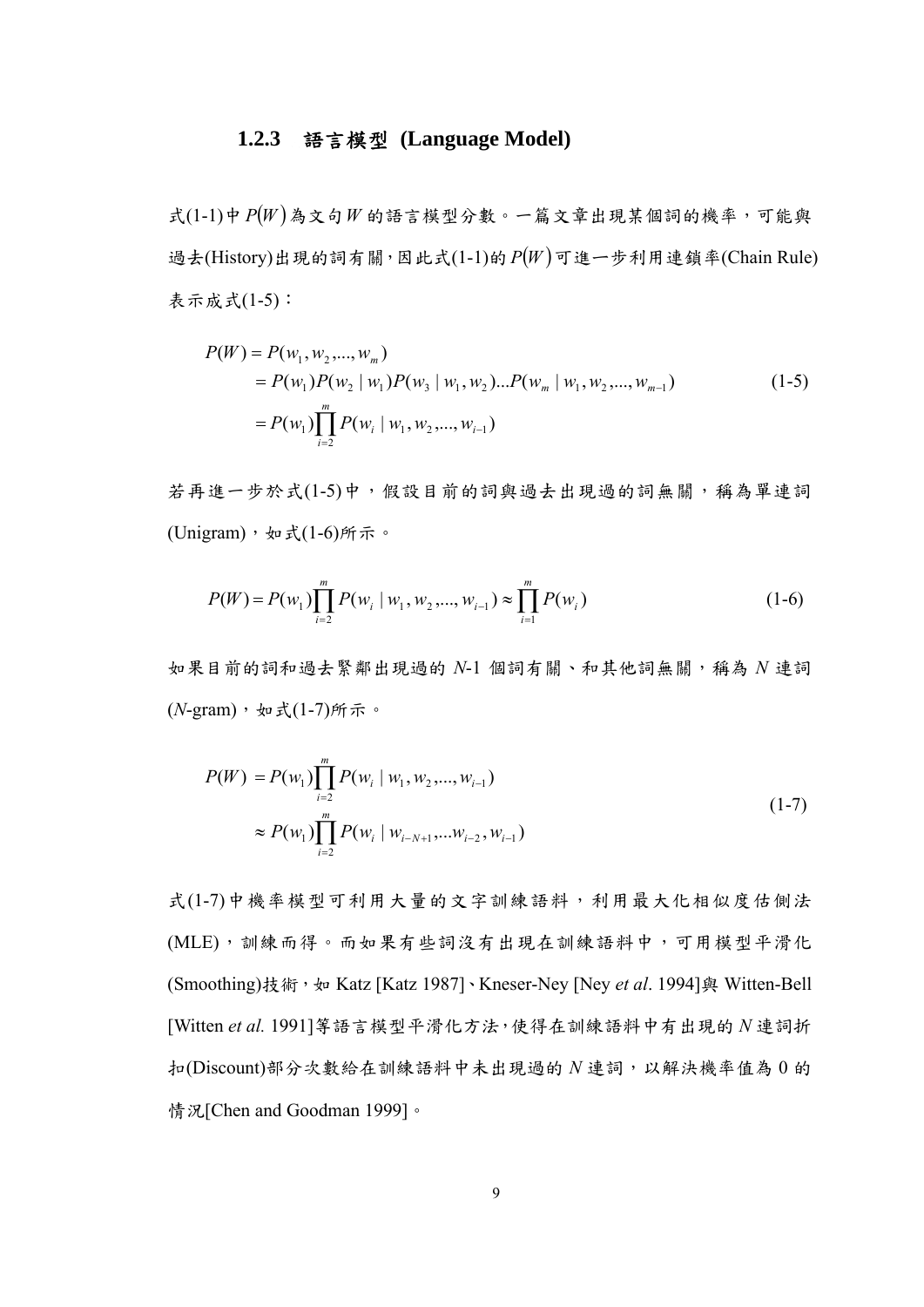圖 1-4 是表示以詞「today」為現在目前出現的詞,往前看零個詞、一個詞(you) 及二個(are、you)緊鄰出現過詞的情況:



圖 1-4 以詞「today」為例的 *N*-gram 語言模型

#### **1.2.4** 語言解碼 **(Linguistic Decoding)**

依式(1-1)尋找最佳詞序列,備好所需之聲學模型、語言模型以及對應詞典 (Lexicon),使用維特比動態規劃搜尋法(Viterbi Dynamic Programming Search) [Viterbi 1967]找出輸入的語音訊號對應的最佳詞序列。由於搜尋空間會隨詞典與 語言模型模型複雜度(例如詞二連、詞三連語言模型)大小呈指數成長,因此在搜 尋時,通常會透過路徑裁減(Pruning)技術,停止搜尋機率較低的詞序列路徑,以 降低計算複雜度與記憶體使用量。

## **1.3** 研究內容

本論文研究內容,主要為:

- 1. 建立英文詞內(Intra-word)單連音素、二連音素、與三連音素(Triphone)狀態分 享(State-tying)之聲學模型,觀察不同的聲學模型對語音辨識率的影響。
- 2. 探討台灣腔英語(EAT)、美國之音(VOA)兩套英文語料之連續語音辨識;於辨 識器各階段中,分別使用鑑別性特徵擷取法、增加聲學模型之高斯混合數、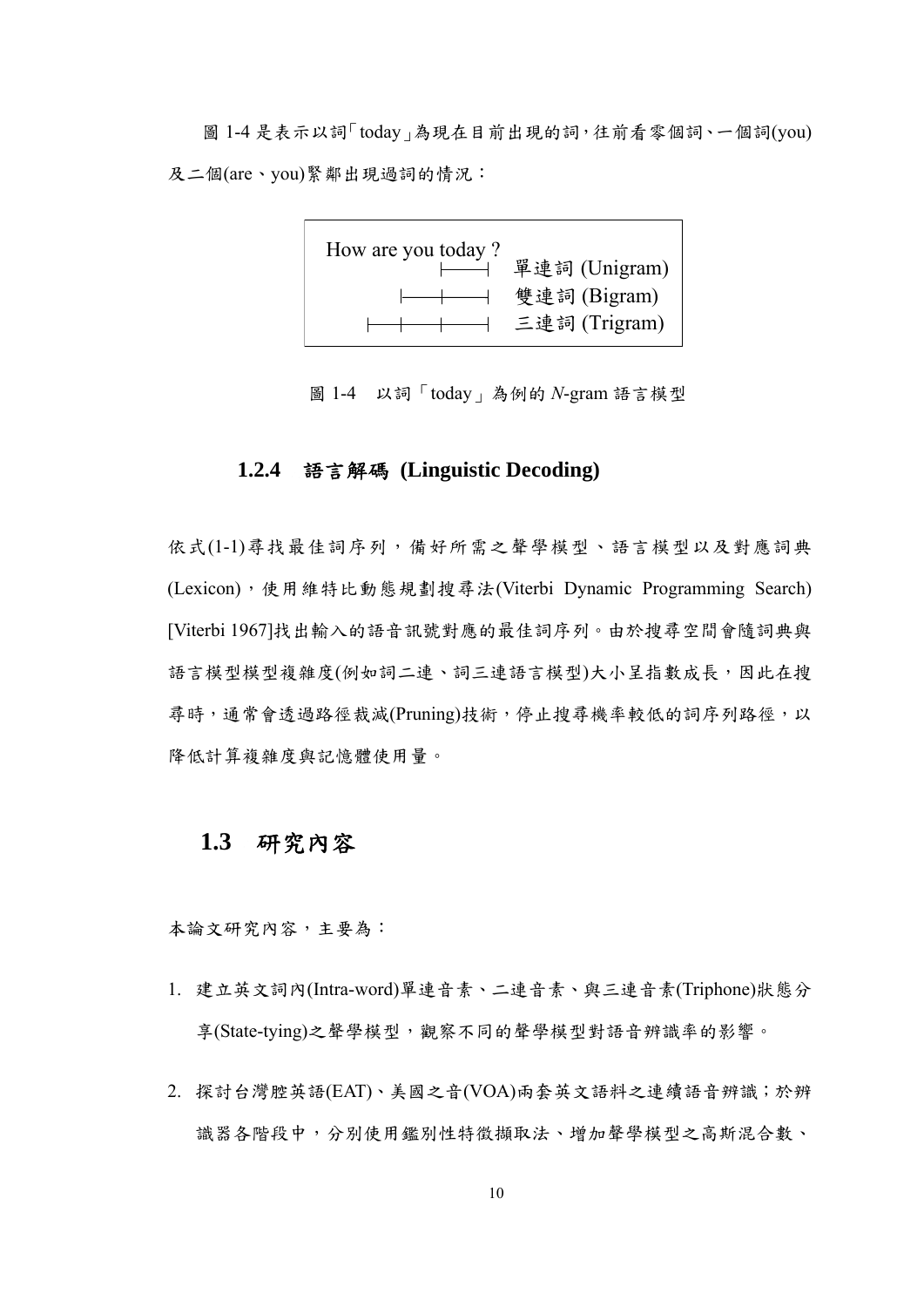調適背景語言模型來提高語音辨識率。

- 3. 利用模糊矩陣尋找台灣腔英文發音變異,基於觀察之變異情況來修改訓練聲 學模型狀態分享規則問題條件,重新修改狀態分享列表。另一方面,於語音 辨識搜尋階段修正語音向量在隱藏式馬可夫模型的狀態之觀測機率,以改善 系統辨識率。
- 4. 探討非監督式聲學模型訓練,首先對大量語料進行語音辨識,並使用語料及 經辨識後自動轉寫文字(Transcription)資訊重新訓練聲學模型。

#### **1.4** 論文大綱

本論文大綱如下︰

- 第二章 回顧現階段國外研究機構發展英文大詞彙連續語音辨識系統概況,以 及聲學模型音素單位相似度測量方法。
- 第三章 介紹本論文實驗所用之音素、詞典與語料設定,以及所用之台師大大詞 彙連續語音辨識系統。
- 第四章 詞內單連、二連、三連音素聲學模型訓練與兩組英文實驗語料之基礎實 驗結果。
- 第五章 改善英文連續語音辨識之討論:使用鑑別式特徵擷取方法、語言模型調 適方法、應用模糊矩陣於聲學模型訓練與語音辨識,最後討論非監督式 最大化相似度之聲學模型訓練之方法與實驗結果。

第六章 結論與未來展望。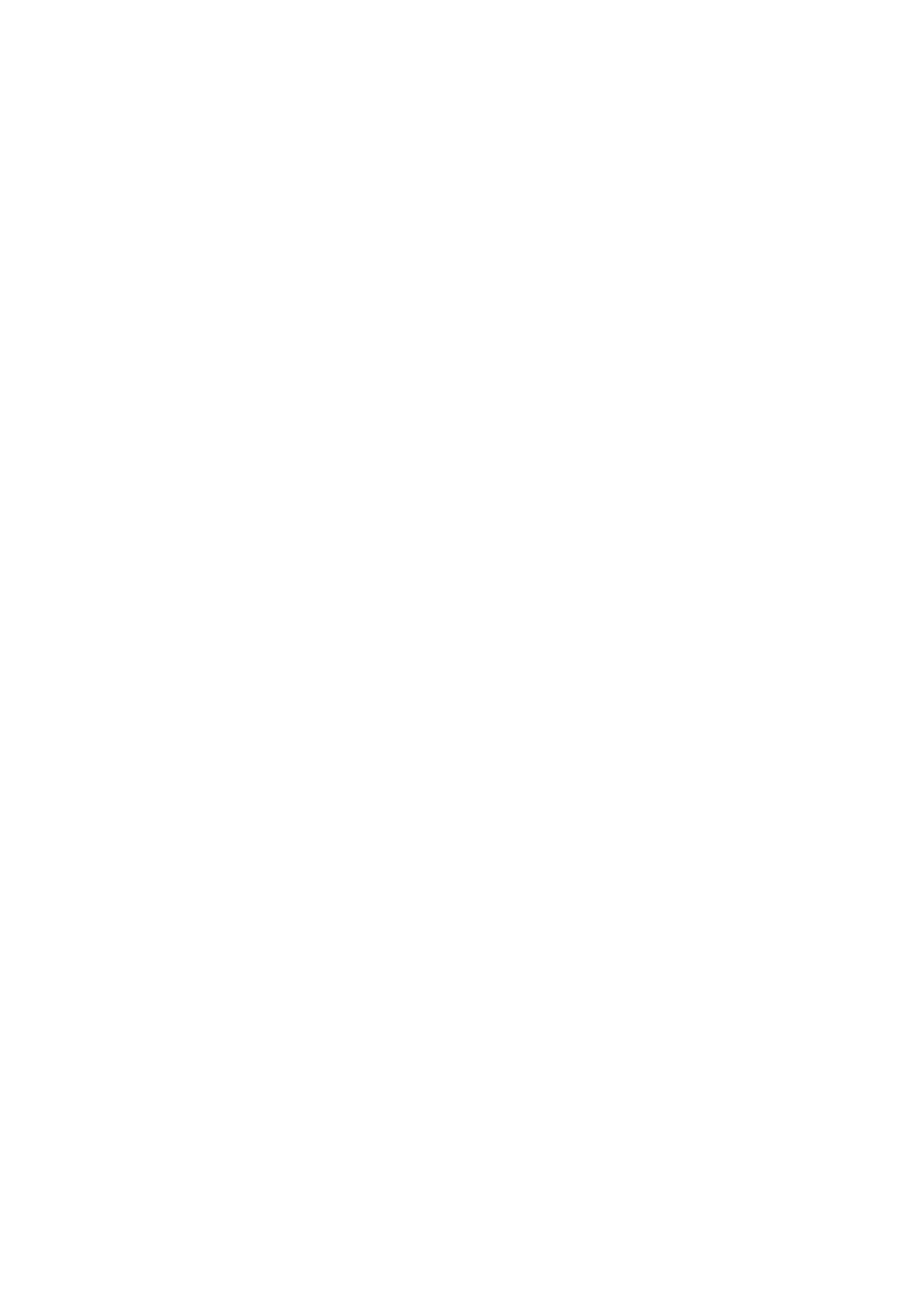# 第**2**章 文獻回顧

## **2.1** 現階段英文語音辨識研究內容

語音辨識系統的發展,從 1952年美國貝爾實驗室發展的小詞彙獨立數字辨識, 之後隨著演算法、電腦速度的進步,由數字單詞演進到任意口語連續語句的大詞 彙連續語音辨識(Large Vocabulary Continuous Speech Recognition, LVCSR)系統, 其中大詞彙連續語音辨識系統,從 1990 年初開始發展至今已有 15 年以上的歷 史,目前較著名國外發展語音辨識器的主要學術單位、科技公司與機構如表 2-1 所示:

|    | 美國麻薩諸塞州 BBN 科技公司                                               |  |  |
|----|----------------------------------------------------------------|--|--|
| 2  | 美國 IBM 華生(T.J. Watson)研究中心                                     |  |  |
| 3  | 英國劍橋大學電機系(Cambridge University Engineering Dept.)              |  |  |
| 4  | 美國卡內基美隆大學電腦科學學校                                                |  |  |
|    | (Carnegie Mellon University - School of Computer Science)      |  |  |
| 5  | 美國麻薩諸塞州 Dragon Systems 科技公司                                    |  |  |
| 6  | 法國 LIMSI-CNRS (Centre National de la Recherche Scientifique)機構 |  |  |
| 7  | 美國加州 SRI 國際機構之語音科技和研究實驗室                                       |  |  |
|    | (Speech Technology and Research Laboratory)                    |  |  |
| 8  | 美國 AT&T 實驗室                                                    |  |  |
| 9  | 美國密西西比州 MsState – ISIP 學術機構                                    |  |  |
| 10 | 美國微軟(Microsoft)科技公司                                            |  |  |

表 2-1 國外發展語音辨識器之學術單位、科技公司與機構

語音辨識器,可能因為訓練語料、測試語料、詞典的不同而導致不同的語音 辨識率,故美國國家標準技術局(National Institute of Standards and Technology,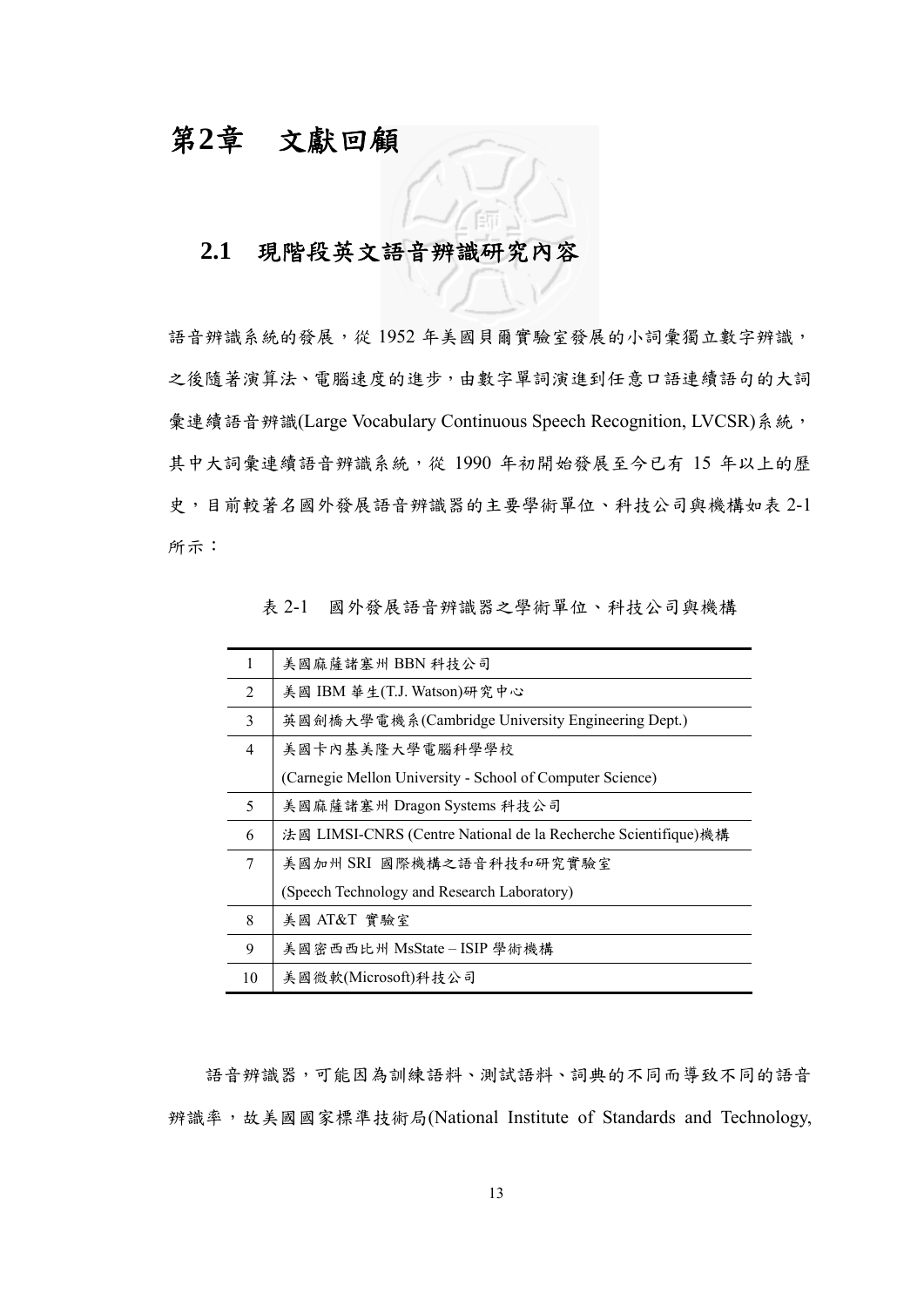NIST) [NIST 2007]自 1996 年起,提供標準的對話電話語料(Conversational Telephone Speech, CTS), 並每年舉辦語者辨識評比 (Speaker Recognition Evaluation, SRE)競賽。NIST SRE 是目前國際公認的語者辨識評比基準 (Benchmark)。評比項目包含有:

- 1. 單一語者偵測(Single-Speaker Detection):判斷一段語音是否為假設語者 (Hypothesized Speaker)的語音,相當於語者驗證(Speaker Verification)。
- 2. 雙語者偵測(Two-Speaker Detection):從一段二人對話中判別假設語者是 否在其中。
- 3. 語者分段(Speaker Segmentation):經由找出一段語音中各語者的聲音段 落,進而將這些聲音段落依據語者分群。
- 4. 語者追蹤(Speaker Tracking):將一段語音中屬於某一假設語者的段落一 一標出。

從 2002 年 3 月開始,美國國際電腦科學組織(International Computer Science Institution, ICSI)的語音研究團隊著手進行美國國防部先進研究計畫機構(DARPA) 委託的 EARS(Effective Affordable Reusable Speech-to-text Program)計畫[EARS], 計畫目的為在接下來五年內,能讓多語辨識器的辨識率達到 10%以下的詞錯誤率 (Word Error Rate, WER),而主要的辨識語料為廣播新聞(Broadcast News, BN)與人 類對話(Conversational Speech)語料。EARS 計畫主要包含有兩個子計畫,分別為 大量轉寫文字(Rich Transcription)與創新方法(Novel Approaches)之研究,其中大 量轉寫文字之研究主要為設計適當的評比語料,供辨識器研究者做測試,例如 RT03、RT04 等語音評比語料。

語音辨識之訓練語料的來源有很多,美國語言資料協會(Linguistic Data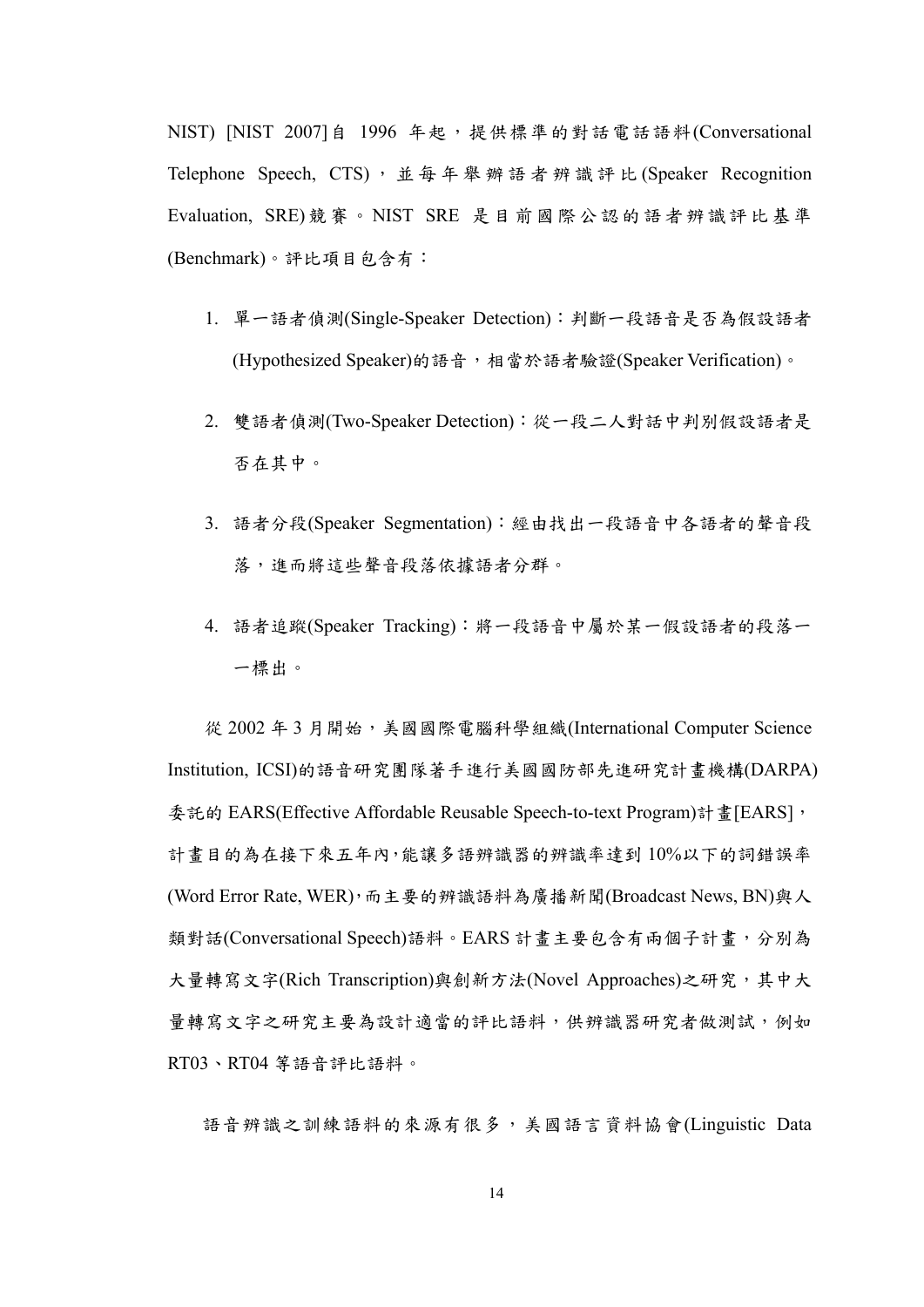Consortium, LDC)[LDC]為國際非營利組織之語言相關的教育研究及科技發展機 構,提供有關於 Switchboard、Switchboard Cellular 及 Callhome 等語音語料。在 EARS 計畫中,就有幾千小時的語音資料來自於 LDC,這些語料被稱為費雪集合 (Fisher Collection)。

本論文將於 2.1.1 至 2.1.3 擇要簡介其中 BBN、IBM、與劍橋大學三家著名研 究機構目前在英文大詞彙連續語音辨識器之發展現狀。

#### **2.1.1** 美國 **BBN** 科技公司

美國 BBN 科技公司於 2005 年,與法國 LIMSI 機構共同發表的「2004 BBN/LIMSI 英文對話電話語料辨識系統」(2004 BBN/LIMSI English Conversational Telephone Speech Recognition System)[Nguyen *et al.* 2005; Prasad *et al.* 2005; Matsoukas *et al.* 2002; Colthurst et al. 2000], 此系統需 20 倍時間(Real-time),評比語料為 RT04, 詞錯誤率(WER)為 13.5%。

1. 語料來源:

訓練聲學模型的聲音語料為 2,300 小時的費雪集合中 Switchboard I and II、CallHome、Cellular 語料;而語言模型的文字語料為詞彙量 27M 同聲 學模型的對話電話語料、260.3M 的廣播新聞文字語料、115.9M 的 CNN 文字語料與 525M 經由美國華盛頓大學蒐集的網路文字語料。

2. 前端語音特徵擷取:

利用 Vocal Track Length Normalization [Molau *et al.* 2001],解決聲腔長度因 人而異的變異性,此為語者正規化(Speaker Normalization)的前端處理技 術,目的為調整測試語音的線性頻率尺度,符合原本訓練語料之頻率特 性。而此系統利用感知線性預測技術 (Perceptual Linear Prediction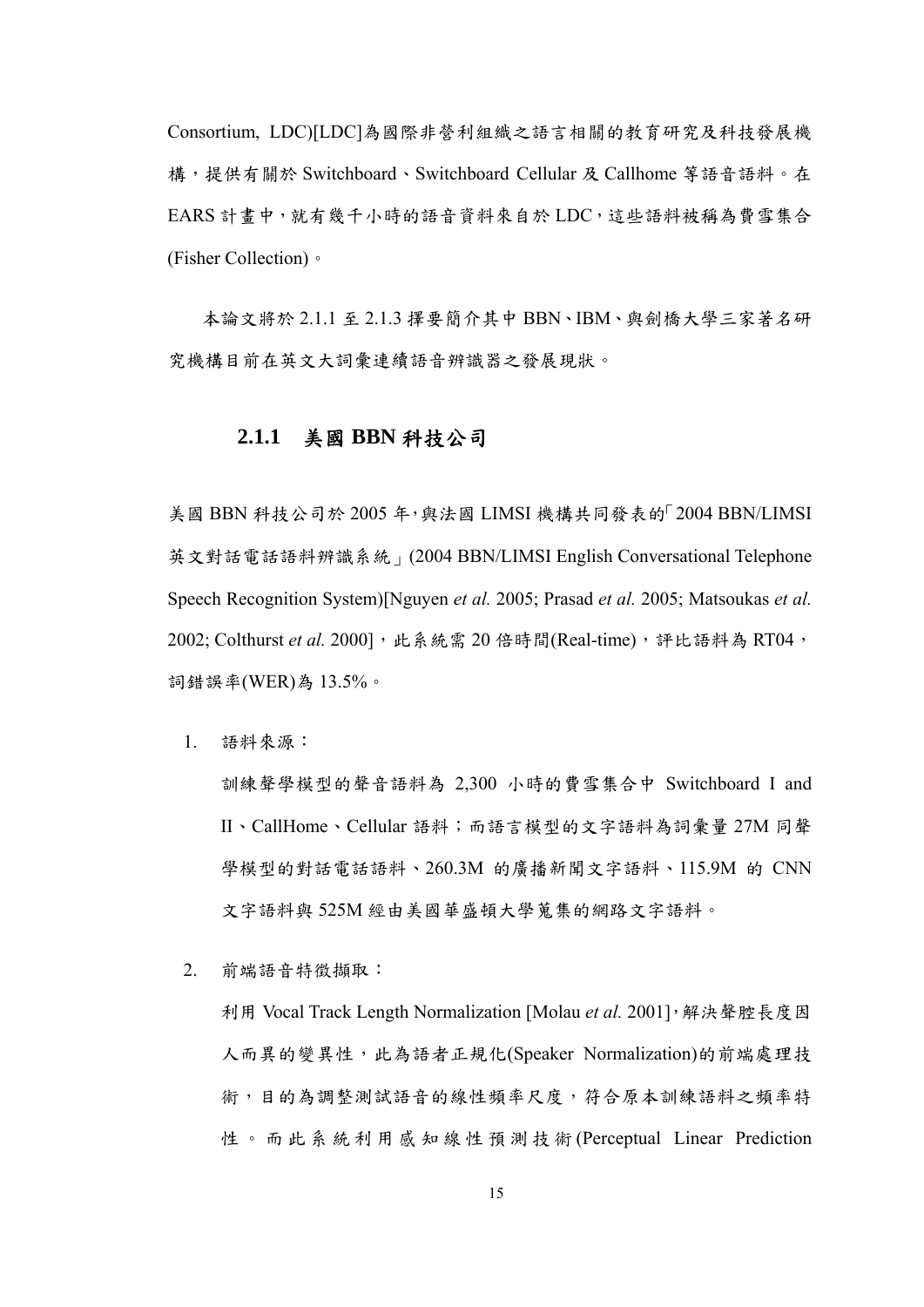Coefficients, PLPC)擷取出 14 維倒頻譜係數、並加入第 15 能量維、音框重 疊為 10ms,且用倒頻譜平均消去法(Cepstral Mean Subtraction, CMS)增強 語音特性並減少噪音干擾,最後各取一階、二階與三階導數相加而成共60 維度的語音特徵向量。

3. 聲學模型訓練:

系統之聲學模型分別訓練語者獨立(Speaker-Independent)與語者調適 (Speaker-Adaptive)之模型,而此兩種模型都會利用最小音素錯誤(Minimum Phone Error, MPE)[Povey 2004]訓練法做模型訓練。

- A. 最大相似度-語者獨立模型訓練(Maximun Likelihood- Speaker Independent model, ML-SI model): 將前端擷取之 60 維特徵向量,利用異質性線性鑑別分析法 (Heteroscedastic Linear Discriminant Analysis, HLDA) [Kumar 1997] [Kumar and Andreou 1998]作投影、降維成 46 維特徵向量,之後利 用期望最大(Expectation Maximization, EM) [Dempster *et al.* 1977]演 算法來訓練三個語者獨立三連音素聲學模型,分別是:
	- I. 連結狀態混合(State Tied Mixture, STM)模型。
	- II. 分群連結狀態混合(State Clustered Tied Mixture, SCTM)模型。
	- III. 詞間分群連結狀態混合(Cross-word SCTM)模型。
- B. 最大相似度-異質性線性鑑別分析-語者調適模型訓練(Maximun Likelihood- Speaker-dependent HLDA Transforms, ML-HLDA-SAT): 同樣將原本前端擷取之60維特徵向量,利用異質性線性鑑別分析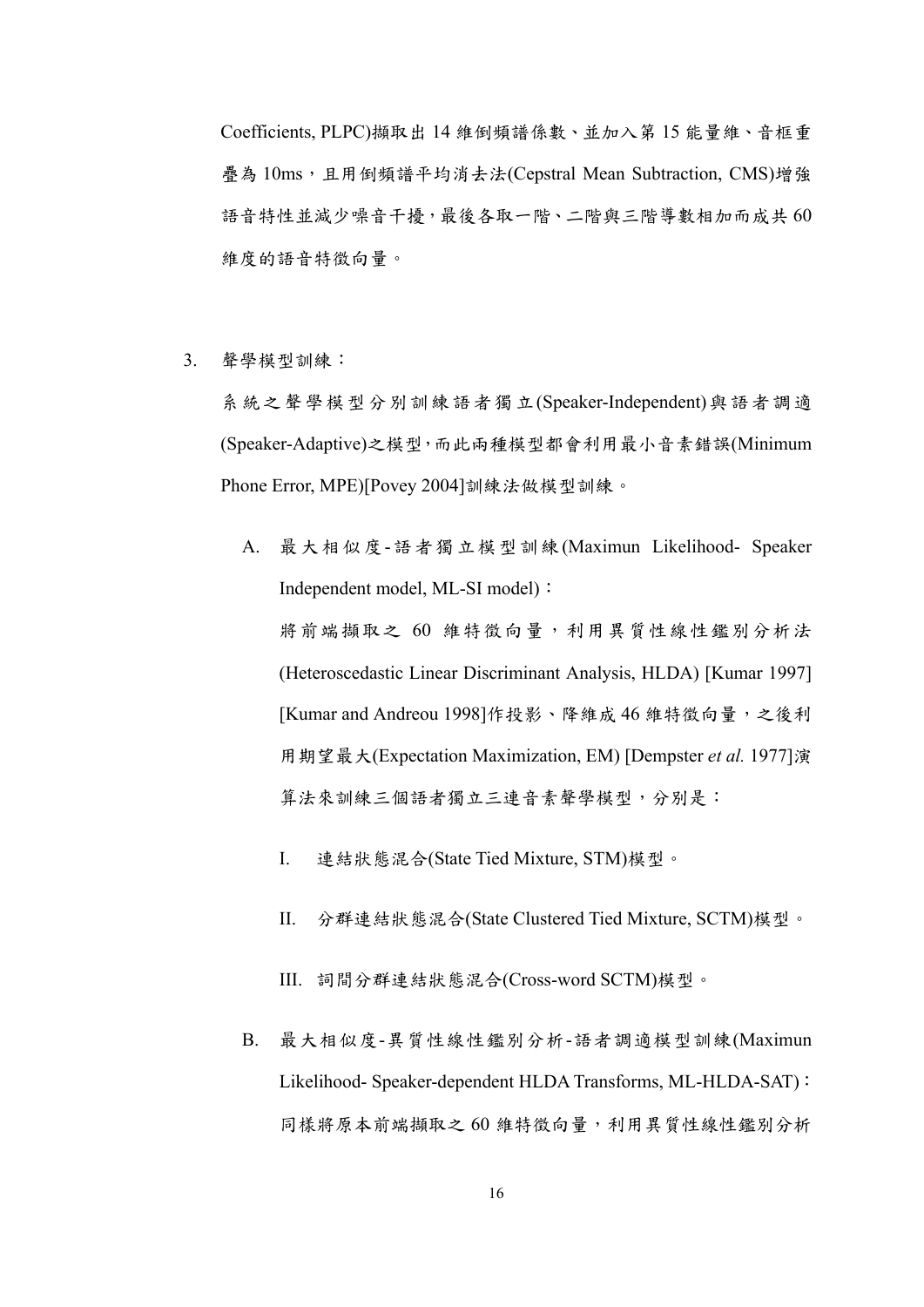法降維成 46 維特徵向量,並利用條件式最大化相似度性線迴歸 (Constrained Maximum Likelihood Linear Regression, CMLLR) [Gunawardana & Byrne 2001]來估測鑑別式線性轉換矩陣,之後利 用最大化相似度(Maximum Likelihood)法訓練語者調適模型。

4. 語言模型訓練:

此系統利用各種來源的文字語料,並且利用改良式 Witten-Bell 語言模型 [Witten et al. 1991]平滑化方法,以解決機率值為 0 的情況。

5. 解碼步驟:

系統辨識器核心為名 Byblos 的辨識器[Colthurst *et al.* 2000],此辨識器須經 過多階段(Multi-pass)的辨識過程,利用多階段不同種類的模型所產生的可 能結果,以產生最大可能出現的語音訊號對應詞序列。解碼過程有:

A. 語者獨立(Speaker-Independent)解碼階段:

- I. 快速對應(Fast Match):利用向前(Forward)演算法對 STM 三連 音素聲學模型、與詞二連語言模型做統計運算。
- II. 利用向後(Backward)演算法對 SCTM 詞內(Within-word)五連音 素(Quinphone)聲學模型、詞三連語言模型做統計運算,以找 出 *N* 條最有可能的出現詞序列(*N*-best Hypotheses)。
- III. 利用 Cross-word SCTM 聲學模型、詞四連(Fourgram)語言模 型,對此 *N* 條可能出現的詞序列重算分數(Re-scoring)和重新 排列(Re-rank),最後出現機率最大的(Top 1)即為語者獨立階段 的辨識結果。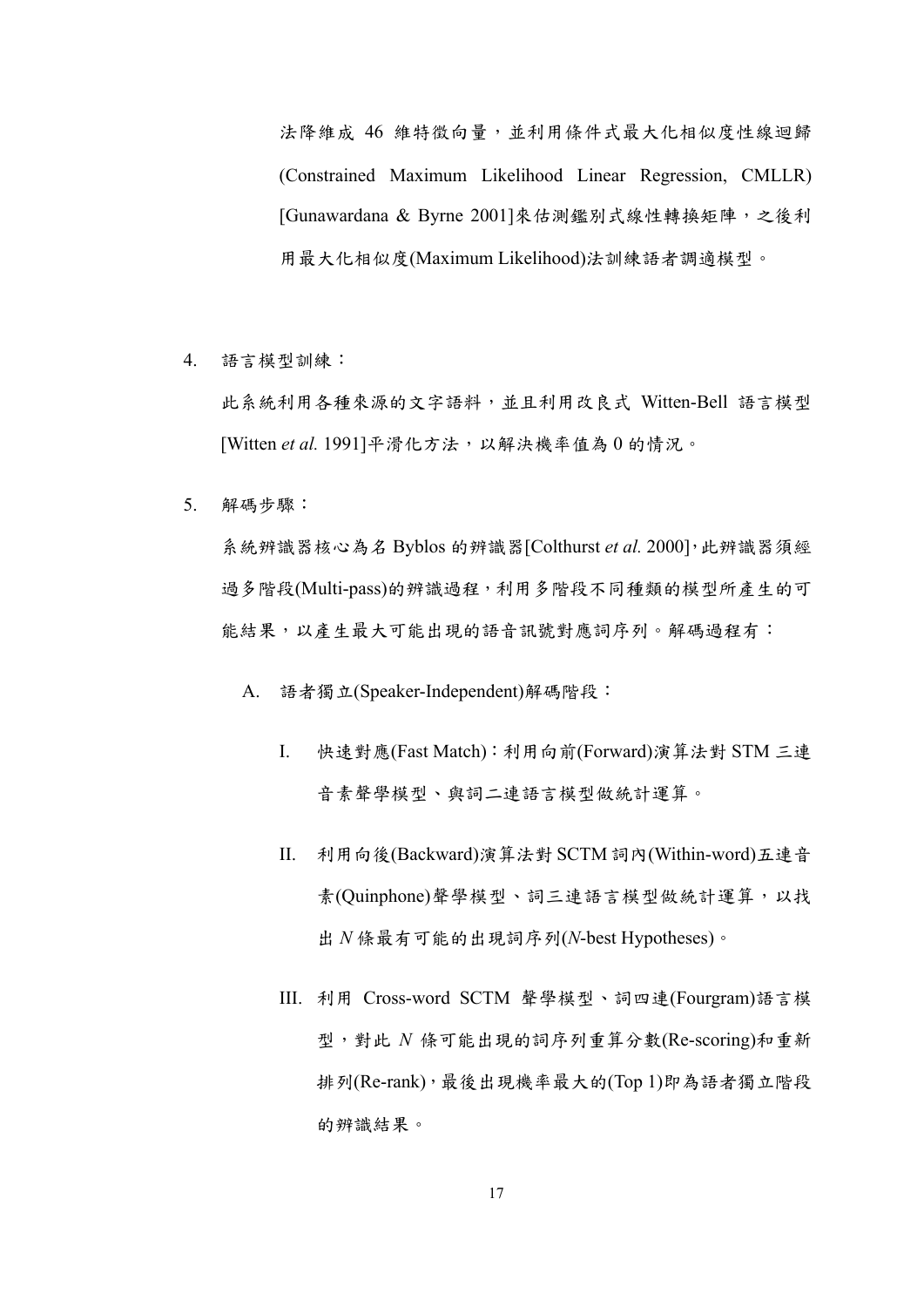- B. 語者調適(Speaker-Adaptive)解碼階段: 利用語者獨立解碼階段最後產生的假設語句,訓練語者調適聲學模 型,再重複相同解碼過程,找出新的假設語句。
- C. 最後解碼階段利用大量的統計廻歸組合(Regression Classes) [Leggetter & Woodland 1995; Gales & Woodland 1996]使用對語者 調適階段產生的假設語句再來調適聲學模型,產生最後辨識結果。

BBN 結合 LIMSI 的辨識模型,將不同的獨立、調適聲學模型與不  $\Box$ 同連結的  $N$ 連語言模型做結合,最後利用 ROVER 方法[Fiscus 1997], 對每種模型產生最大假設語句中的部份小段(Segmentation)詞句,依據 不同權重值做挑選(Voting),產生組合成一條機率最大的詞序列。

6. 系統架構圖:

如圖 2-1 所示, 2004 BBN/LIMSI 英文對話電話語料辨識系統混合比較 BBN、LIMSI 不同解碼階段(B1、B2、B3、B4、L1、L2、L3)產生的不同假 設語句,利用 ROVER(圖 2-1 中的 R1 及 R2)挑選出機率最大的詞序列,其 中各階段設定如下:

- A. B1:使用感知線性預測特徵(PLP)擷取、MPE 的三連音素 STM 聲 學模型(365K 個高斯混合分布)與代入詞二連語言模型。
- B. B2:使用感知線性預測特徵擷取、MPE 的五連(Quinphone)音素 SCTM 聲學模型(843K 個高斯混合分布)與代入詞三連語言模型。
- C. B3:使用感知線性預測特徵擷取、MPE 的詞間五連(Crossword Quinphone)音素 Crossword SCTM 聲學模型(855K 個高斯混合分布) 與代入詞四連語言模型。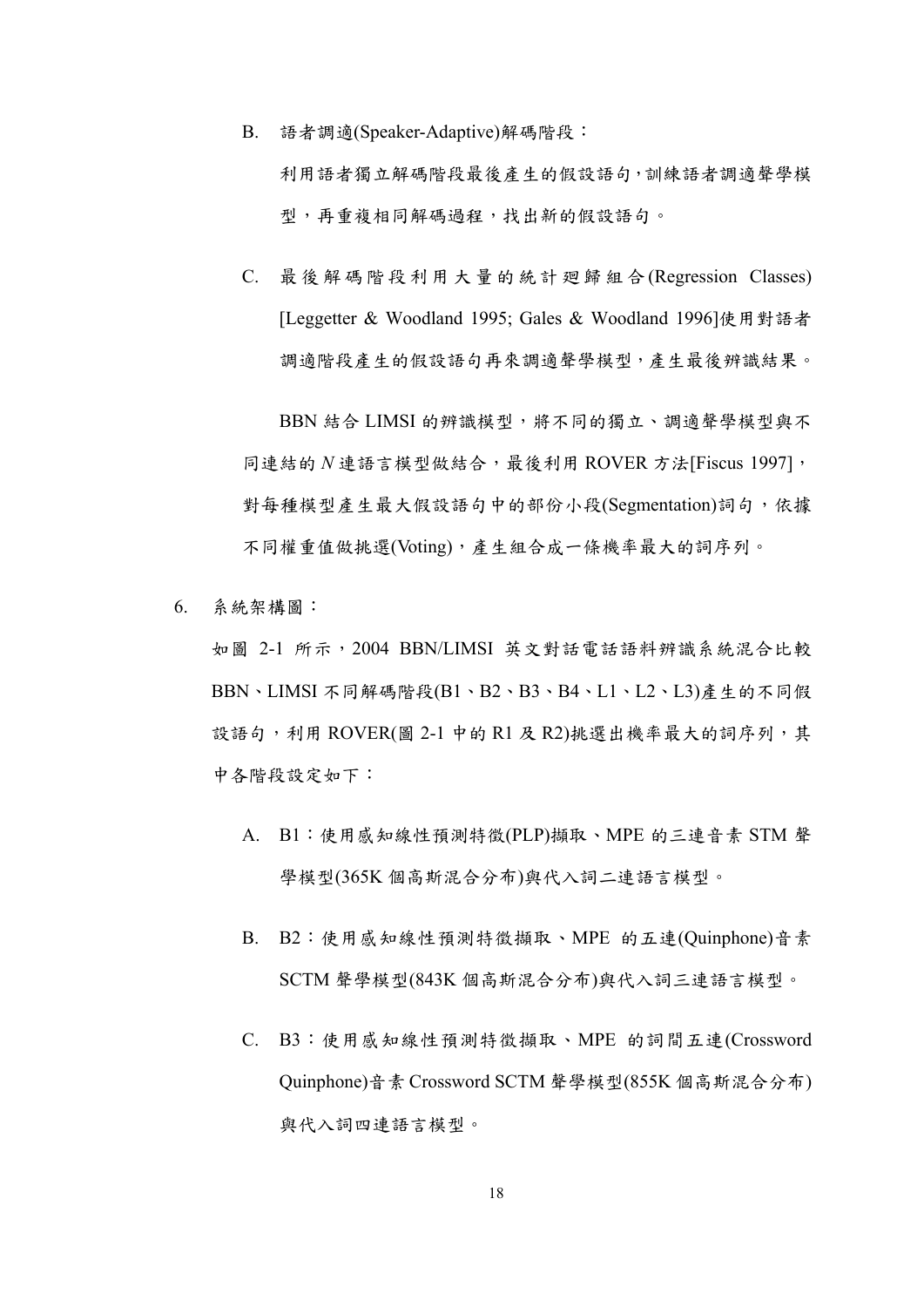- D. B4:使用梅爾倒頻譜係數特徵擷取、MPE 的詞間五連音素 Crossword SCTM 聲學模型(708K 個高斯混合分布)與代入詞四連語 言模型。
- E. L1:使用兩個性別相依(Gender-dependent)聲學模型(48 個單連音 素、包含 30K 個狀態連結(Tied States), 其中每個狀態有 32 個高斯 混合分布) ,並使用詞三連與詞四連插補過的語言模型(Interpolated Language Model)。
- F. L2:將單連音素減少成為 38 個,28K 個內文音素共有 30K 個連結 狀態 (Tied States),並代入詞三連與詞四連插補過的語言模型。
- G. L3:使用最大事後機率演算法調適性別相依聲學模型(43K 個內文 相依(Context-dependent)音素,共有 31K 個連結狀態)。



圖 2-1 2004 BBN/LIMSI 英文對話電話語料辨識系統架構圖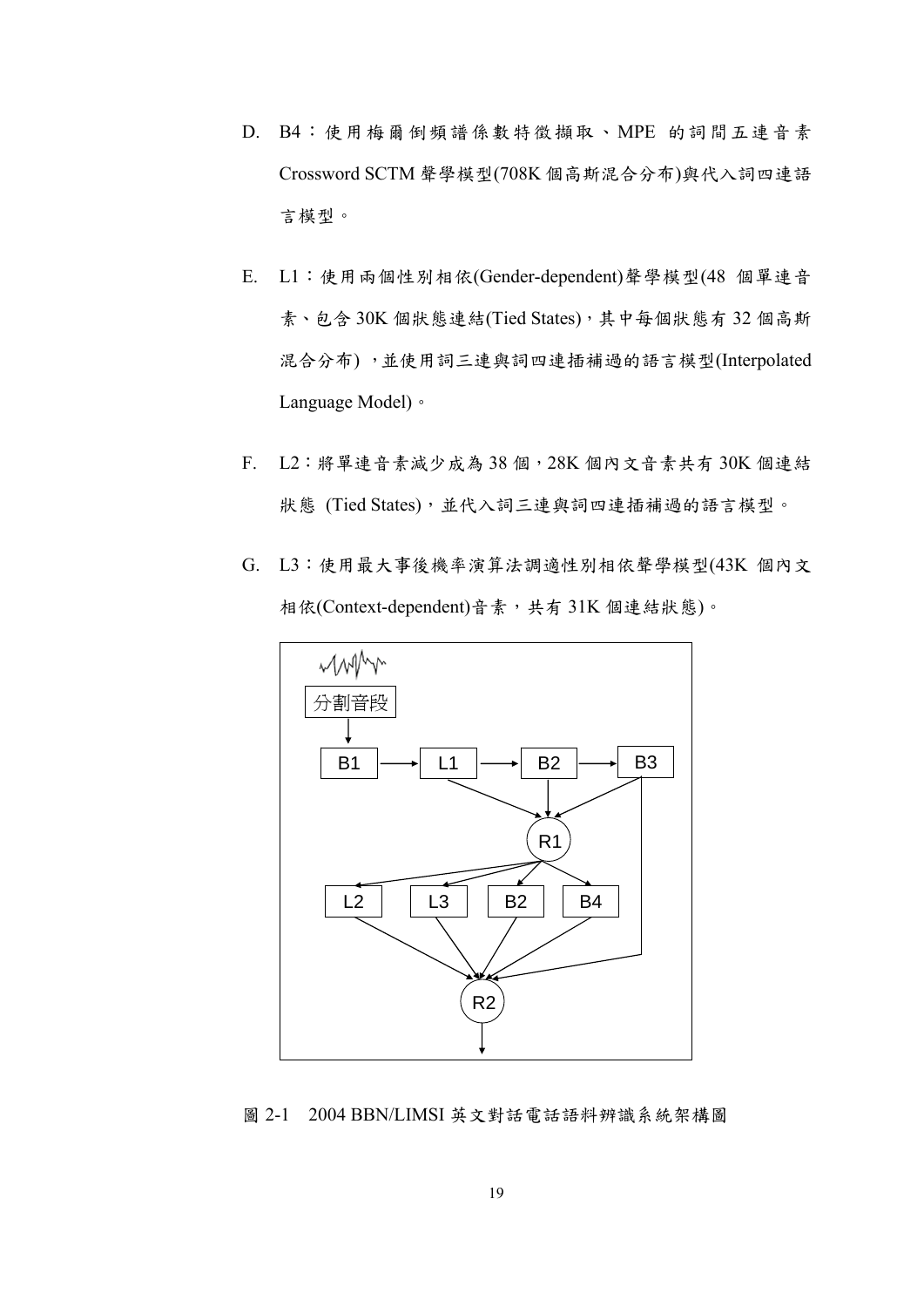#### **2.1.2** 美國 **IBM** 華生研究中心

美國 IBM 華生研究中心曾於 2005 年發表的「IBM 2004 英文對話電話語料辨識 系統」(IBM 2004 Conversational Telephony System for Rich Transcription)[Soltau *et*  al. 2005], 此系統需 10 倍時間,評比語音語料為 RT04, 詞錯誤率為 15.2%。

 此系統特別之處是結合特徵最小音素錯誤 (Feature Minimum Phone Error, fMPE)[Povey et al. 2005] 特徵擷取法,與最小音素錯誤(MPE) 聲學模型訓練方 法。實驗結果如表 2-2 所示,由表中數據發現,結合 fMPE 與 MPE 法,比單用 ML、fMPE 或 MPE 方法可得較低的詞錯誤率。

表 2-2 RT03 評比語料的詞錯誤率

|      | VП              |           | N | ÞБ<br>μ<br>'N/L<br>-<br>- |
|------|-----------------|-----------|---|---------------------------|
| 詞錯誤率 | $\sim$<br>44. l | n<br>∠∪.∪ |   | Q<br>. .                  |

1. 語料來源:

聲學模型的語音訓練語料為共 2,100 小時的 Fisher parts1-7、Switchboard-1、 BBN/CTRAN Switchboard-2、Switchboard Cellular、Callhome English 語料。 語言模型的文字訓練語料來源有很多,有 SWB (LDC transcripts of Switchboard-1, Switchboard Cellular and Callhome English) 、 BBN (BBN/CTRAN transcripts of Switchboard-2)、BN (廣播新聞語料)、FSH(Fisher Collection Parts1-7)、UW191(由華盛頓大學蒐集的 191M "Switchboard-like"網 路語料)、UW175(由華盛頓大學蒐集舊版的 175M "Fisher-like"語料)、 UW525(由華盛頓大學蒐集新版的 525M "Fisher-like"語料)。

2. 前端語音特徵擷取與聲學模型訓練: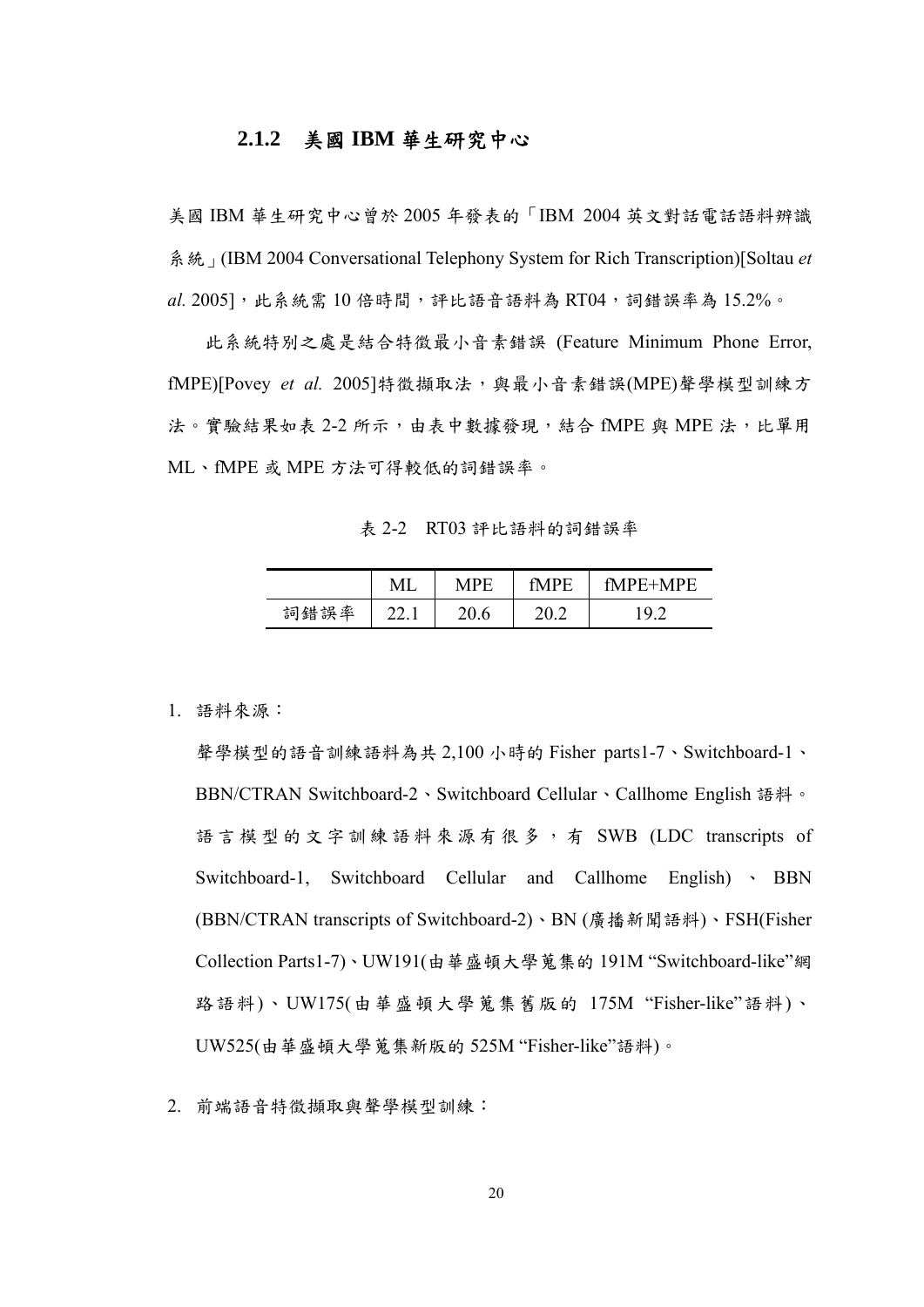- A. 語者獨立 對角化共變異矩陣 感知線性預測技術 (Speaker Independent- Diagonal Covarience- PLP, SI-DC-PLP): 語音訊號特徵擷取利用感知線性預測(PLP)技術、線性鑑別分析 (Linear Discriminant Analysis, LDA)加上最大相似度線性轉換 (Maximum Likelihood Linear Transformation, MLLT)[Gopinath 1998][Saon *et al.* 2000]與倒頻譜正規化法(Cepstral Mean and Variance Normalization,CMVN) [Viikki *et al.*1998]做正規化。語者獨 立模型共有 150K 個 40 維的對角化共變異高斯混合分布與利用 MPE 法訓練的 8K 個英文五連音素狀態。
- B. 語者調適-共變異矩陣-fMPE (Speaker Adaptation- Full CovariencefMPE, SA-FC-fMPE):

語音訊號特徵利用 VTLN 及感知線性預測技術、fMPE 與 LDA 配 合 MLLT 及倒頻譜正規化法做擷取。語者調適模型共有 143K 個 39 維高斯混合分布與利用最大交互資訊法 (Maximum Mixture Information, MMI)和語音特徵最大化相似度線性迴歸(fMLLR)法訓 練的 7.5K 個五連音素狀態。

C. 語者調適-對角化共變異矩陣-fMPE+MPE (Speaker Adaptation-Diagonal Covarience- fMPE+MPE, SA-DC-fMPE+MPE): 語音訊號特徵利用 VTLN 及感知線性預測技術、fMPE 與 LDA 配 合 MLLT 及倒頻譜正規化法做擷取。語者調適模型共有 849K 個 39 維對角化高斯混合分布,與利用 fMPE 和 MPE 及 fMLLR 法和訓練 的 22K 個七連(Septaphone)音素狀態。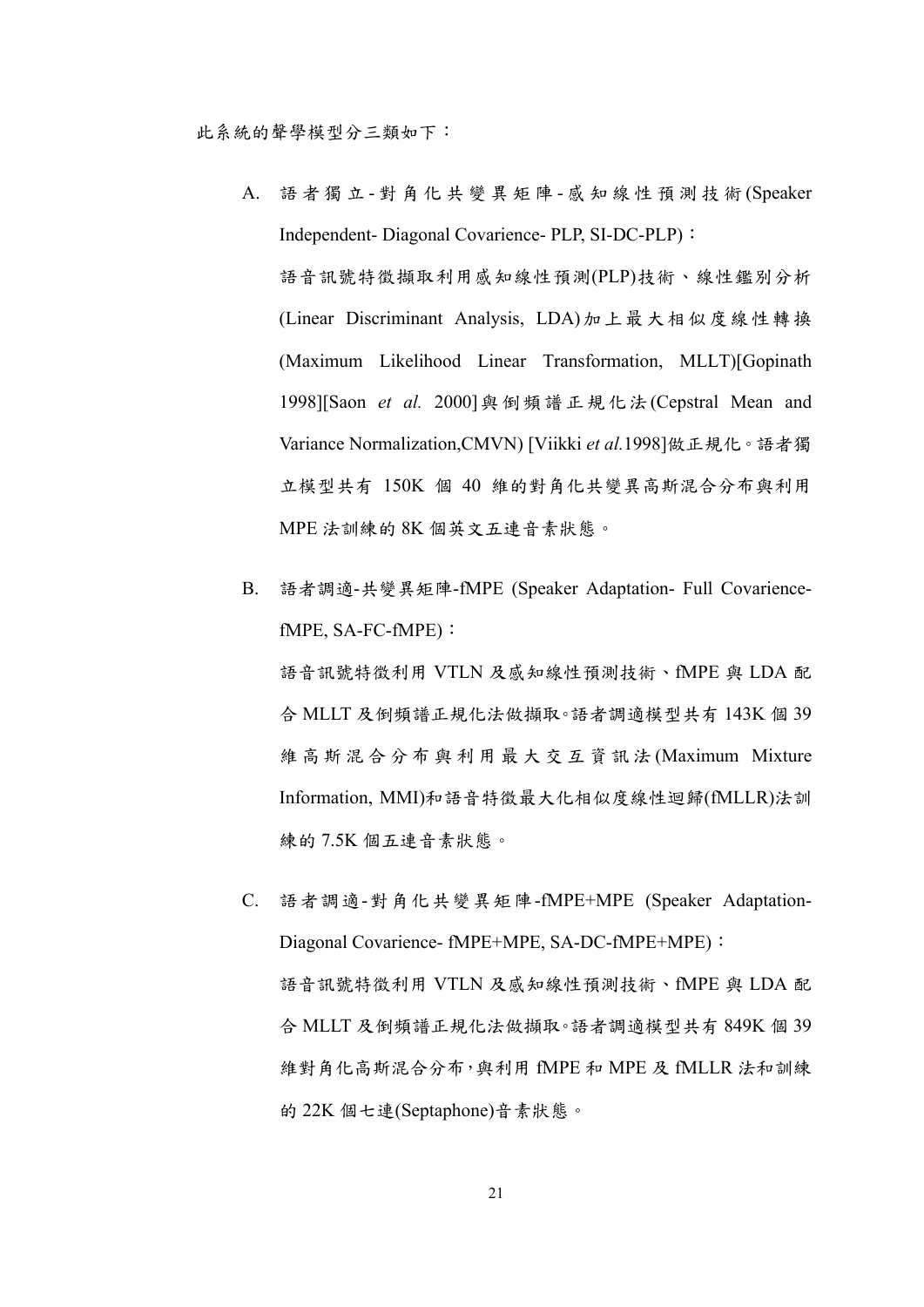3. 語言模型訓練:

此系統利用各種來源的語言資料,在實作時會依據與語音相關的程度不同權 重(Weight)值做詞四連語言模型插補調適,並且利用改良式 Kneser-Ney 語言 模型平滑化方法[Ney *et al*. 1994],以解決語言模型機率值為 0 的情況。

- 4. 解碼步驟:
	- A. 對語音訊號做前端切刻(Segmentation),區分出語音段(Speech)與非語音 段(Non-speech) 。
	- B. 將語音訊號經由第一階段 SI.DC.PLP 所使用的語者獨立聲學模型做解 碼。
	- C. 利用 VTLN 技術對與音訊號做語者正規化,將辨識結果再次經由 SA.FC.fMPE 調適模型做解碼。
	- D. 將辨識結果經由 SA.DC.fMPE+MPE 辨識模型,產生最後詞圖(Lattice) 。
	- E. 再經由語言模型分數做重新評分(Rescoring),產生模糊網路(Confusion Network) [Mangu et al. 2000], 產生事後機率最大詞序列。
- 5. 系統架構圖: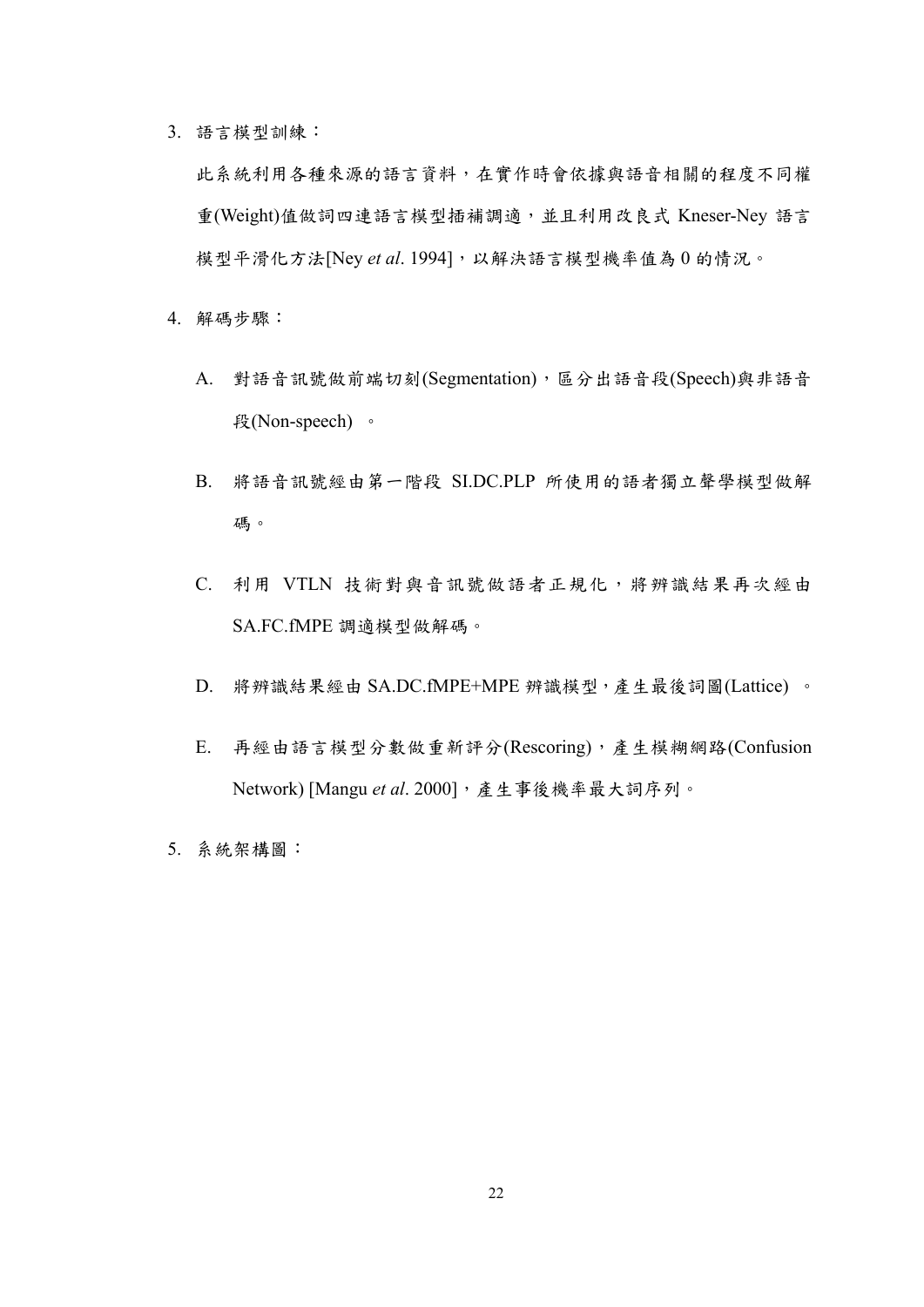

圖 2-2 IBM 2004 英文對話電話語料辨識系統架構圖

## **2.1.3** 英國劍橋大學

英國劍橋大學曾於 2003 年發表的「2003 CU-HTK 英文對話電話語料辨識系統」 (2003 CU-HTK Conversational Telephone Speech Transcription System)[Evermann et al. 2003], 此系統需 190 倍時間,評比語料為 RT03,詞錯誤率為 20.7%。而在 2004 年加入上達數千小時的訓練語料,發表新版的「2004 CU-HTK 英文對話電 話語料辨識系統」(2004 CU-HTK Conversational Telephone Speech Transcription System)[Evermann et al. 2004], 系統時間為 10 倍時間,評比語料為 RT03, 詞錯 誤率為 17%。

1. 語料來源:

2003 CU-HTK 所用聲學模型語音訓練語料有 363 個小時的 Switchboard I、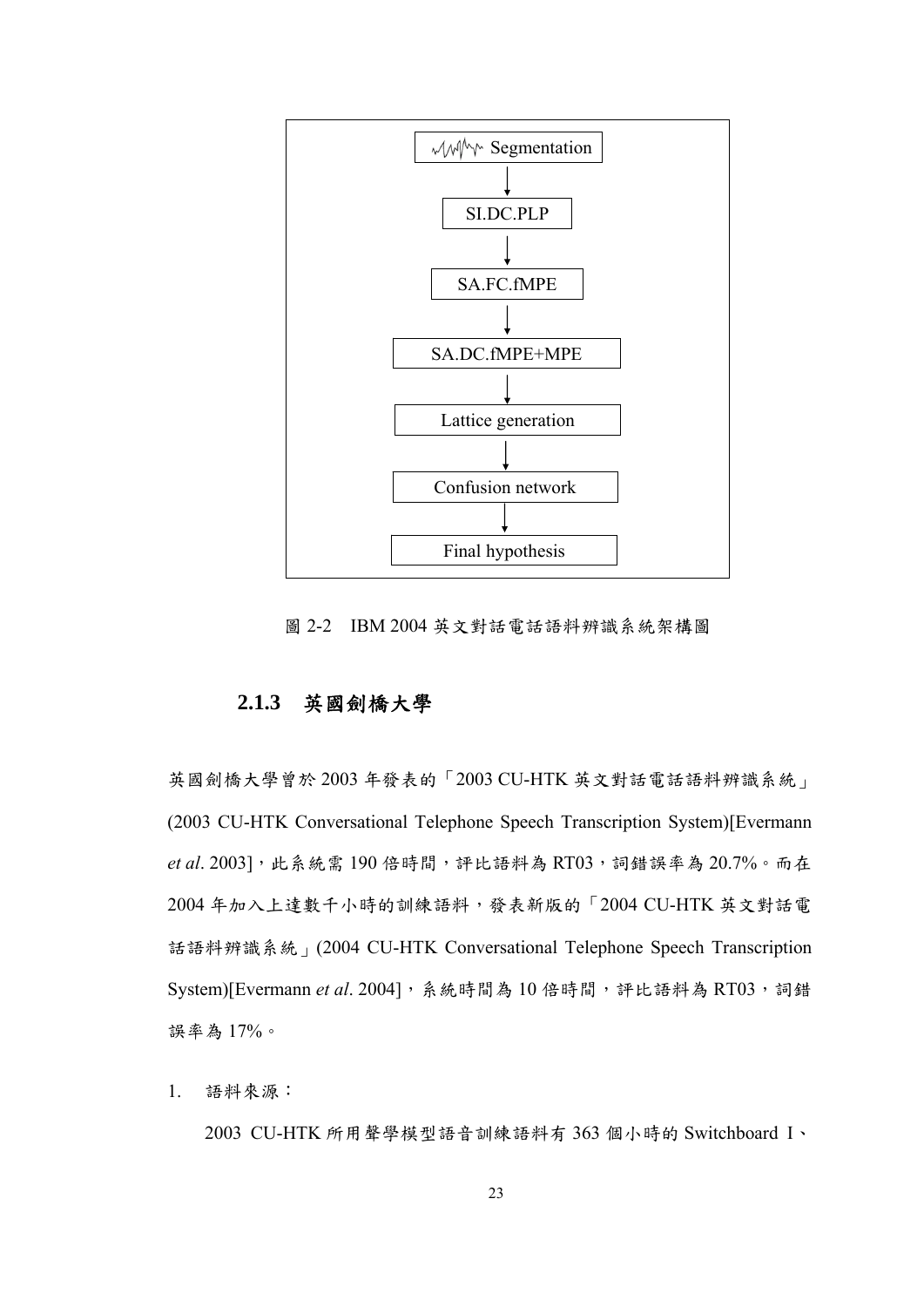Call Home English、Switchboard Cellular 語料,而語言模型文字訓練語料為 427M 詞彙量的廣播新聞文字語料、對話文字語料與從網路蒐集的 62M 詞 彙量文字語料。

2004 CU-HTK 用到更多訓練語料,聲學模型部份為 2,180 小時、語言模型是 1,044M 詞彙量的 Fisher data。

- 2. 前端語音特徵擷取: 前端語音訊號利用 HLDA 做降維,並加入 VTLN 做語者正規化及倒頻譜正 規化(CMVN)。
- 3. 聲學模型訓練: 利用最大相似度與 MPE 三連音素聲學模型,其中有 6K 個連結狀態,每個 狀態中有 28 個高斯混合分布。
- 4. 語言模型訓練:

此系統利用各種來源的語言資料,在實作時會依據與語音相關的程度不同權 重(Weight)值做詞四連語言模型插補調適,並且利用 Kneser-Ney 與 Good-Turing 語言模型平滑化方法,來找出沒有出現詞的語言模型機率。

5. 解碼步驟:

此系統需三個主要階段的解碼過程。

- A. 第一階段(Pass 1,P1)使用 MPE 三連音素聲學模型、前端語音訊號利用 HLDA 做降維、及使用詞四連語言模型分數產生一條詞序列。
- B. 將此詞序列利用 VTLN 找出語者正規化與倒頻譜正規化找出語音特徵向 量。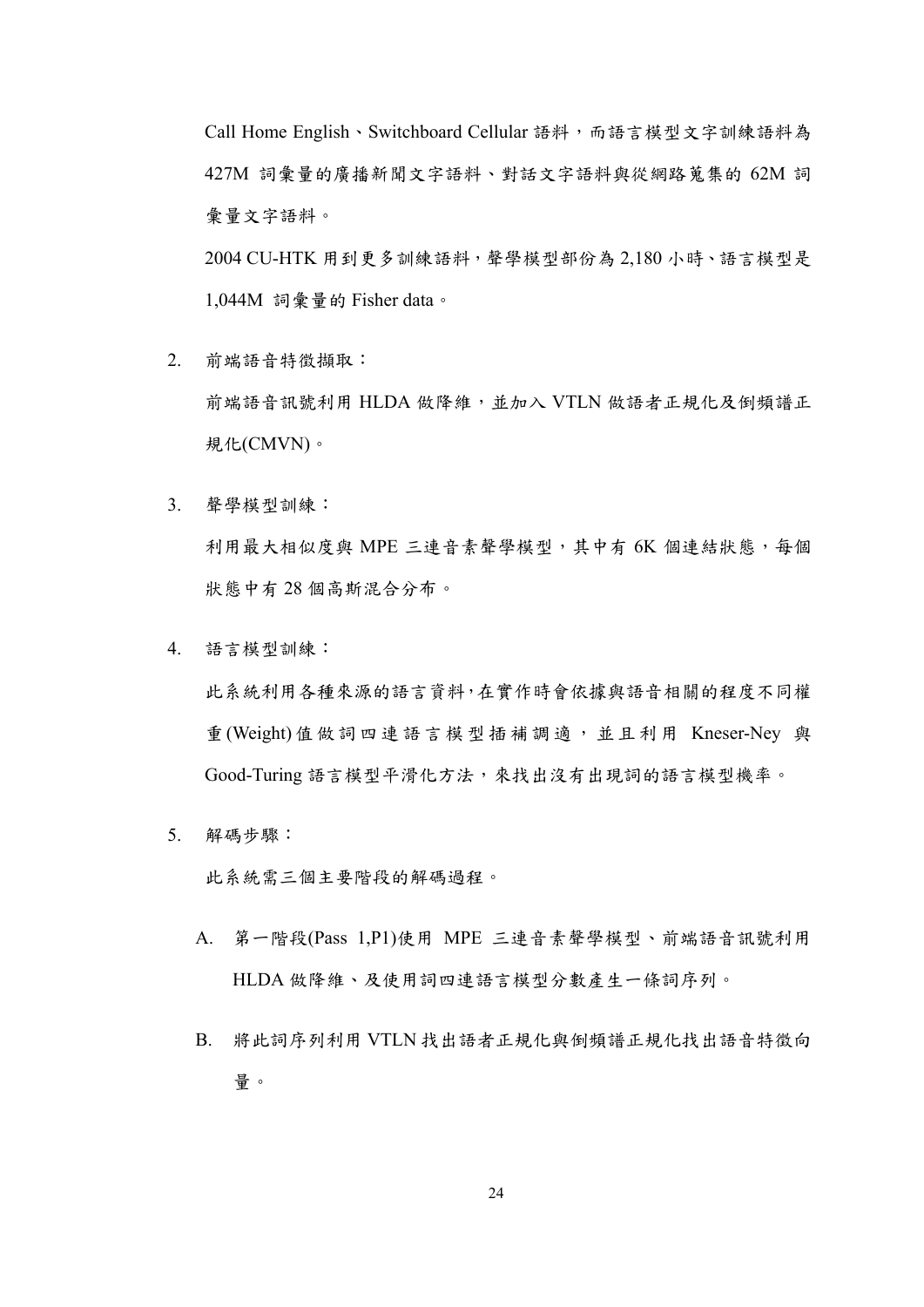- C. 第二階段(Pass 2,P2)使用同第一階段的 MPE 三連音素聲學模型、VTLN 與 HLDA 前端特徵向量與語言模型產生較小的詞圖(Lattices)。
- D. 第三階段 (Pass 3,P3) 使用詞圖最大相似度線性迴歸法 (Lattice MLLR)[Uebel *et al*.2001]做調適,並使用詞四連插補法語言調適模型產生 新詞圖。
- E. 將第三階段產生的詞圖於 P4.1~P4.n(圖 2-3)與 P5.1~P5.n(圖 2-3)各階段, 使用三連音素、五連音素聲學模型與語言模型重新評分,尋找機率最大 (Top 1)詞序列。
- F. 最後利用模糊網路結合(Confusion Network Combination, CNC) [Mangu *et al*. 2000]技術找出最終機率最大的辨識詞序列。此多重解碼步驟讓辨識 結果更準確。
- 6. 系統架構圖: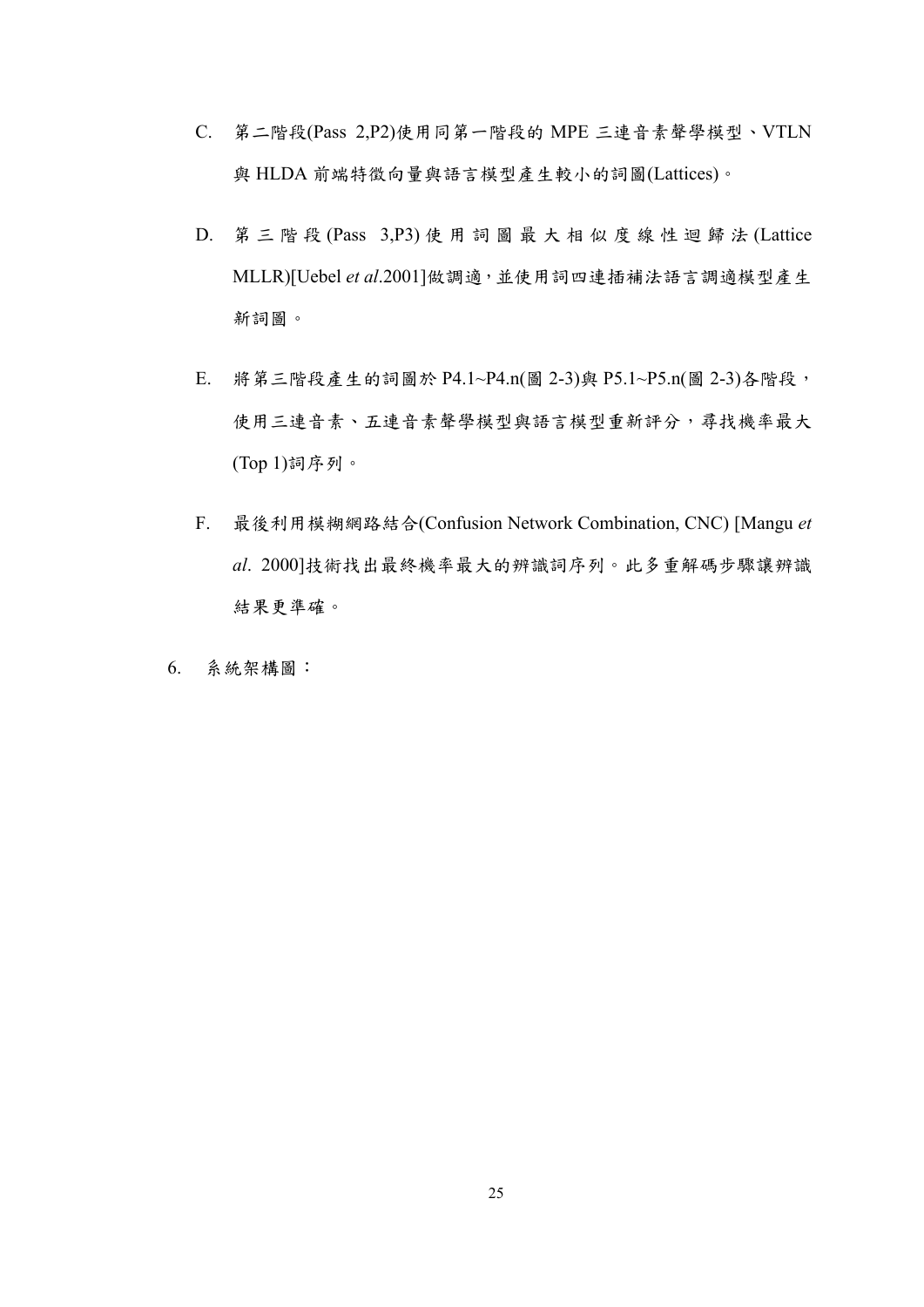

圖 2-3 2003 CU-HTK 英文對話電話語料辨識系統架構圖

### **2.1.4** 綜合討論

此節綜合討論國外三家機構現階段大詞彙連續語音辨識器之內容特色,如下表 2-3 所示。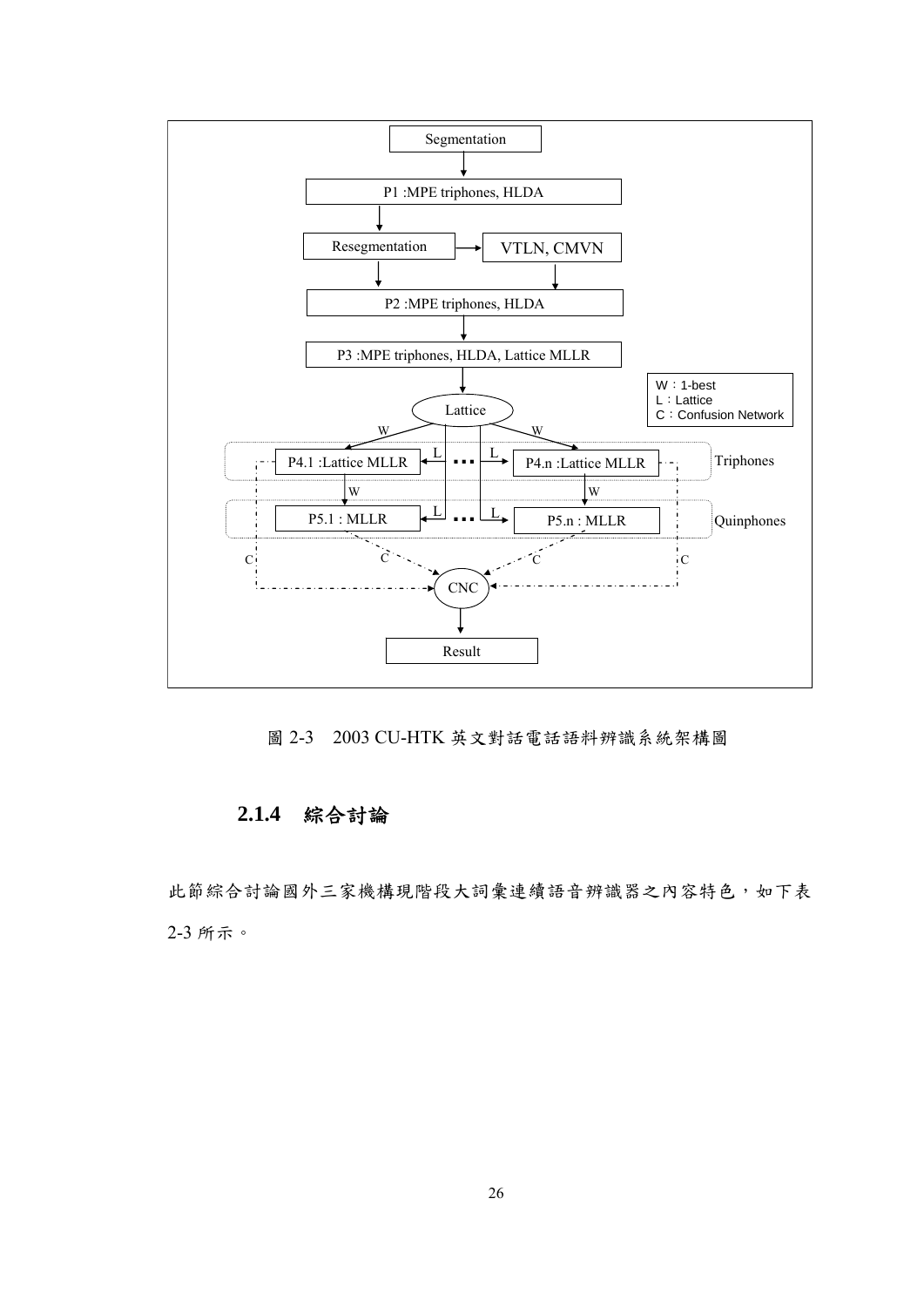#### 表 2-3 國外三家現階段大詞彙連續語音辨識器之內容特色

|      | <b>BBN</b>                  | <b>IBM</b>            | CU                   |
|------|-----------------------------|-----------------------|----------------------|
| 系統名稱 | 2004 BBN/LIMSI 英文對話         | IBM 2004 英文對話電話語      | 2004 CU-HTK 英文對      |
|      | 電話語料辨識系統                    | 料辨識系統                 | 話電話語料辨識系統            |
| 執行時間 | 20RT                        | <b>10RT</b>           | <b>10RT</b>          |
| 評比語料 | RT <sub>04</sub>            | <b>RT04</b>           | RT <sub>03</sub>     |
| 詞錯誤率 | 13.5%                       | 15.2%                 | 17%                  |
| 聲學語料 | 2,300(時)                    | 2,100(時)              | 2,180(時)             |
| 前端特徵 | <b>VTLN</b>                 | <b>VTLN</b>           | <b>VTLN</b>          |
|      | $PLP + CMS$                 | PLP + CMVN +LDA       | HLDA+ CMVN           |
|      | HLDA+MLLT                   | $fMPE + LDA+MLLT$     |                      |
| 聲學模型 | $1. ML-SI (+HLDA)$          | 1.SI.DC.PLP           | $MPE + Triphone$     |
|      | I. STM                      | 2.SA.FC.fMPE          | Quinphone            |
|      | II. SCTM                    | 3.SA.DC.fMPE+MPE      |                      |
|      | III. Cross-word SCTM        |                       |                      |
|      | 2. ML-HLDA-SAT              |                       |                      |
|      | (HMLLT)                     |                       |                      |
| 語言模型 | Witten-Bell+                | Kneser-Ney +          | Kneser-Ney +         |
|      | Interpolated LM             | Interpolated LM       | Good-Turing+         |
|      |                             |                       | Interpolated LM      |
| 解碼步驟 | $1. ML-SI$ :                | 1. SI.DC.PLP:         | 1.Triphone+Fourgram  |
|      | I.Triphone + Bigram         | Quinphone + Fourgram  | 2.Quinphone+Fourgram |
|      | II. Within-word Quinphone + | 2. SA.FC.fMPE:        | 3.Lattice MLLR       |
|      | Trigram                     | Quinphone + Fourgram  |                      |
|      | III.Cross-word              | 3. SA.DC.fMPE+MPE:    |                      |
|      | Quinphone+Fourgram          | Septaphone + Fourgram |                      |
|      | 2. ML-HLDA-SAT              |                       |                      |
|      | 3. Regression Classes       |                       |                      |

觀察表 2-3 可得知,三家研究機構利用上千小時之聲學模型訓練語料,與豐富的 大量語言模型訓練語料訓練模型,及前端語音特徵擷取技術、模型調適技術,增 加語音辨識率。在辨識過程中為多階段(Multi-pass)之辨識,並分別訓練語者獨立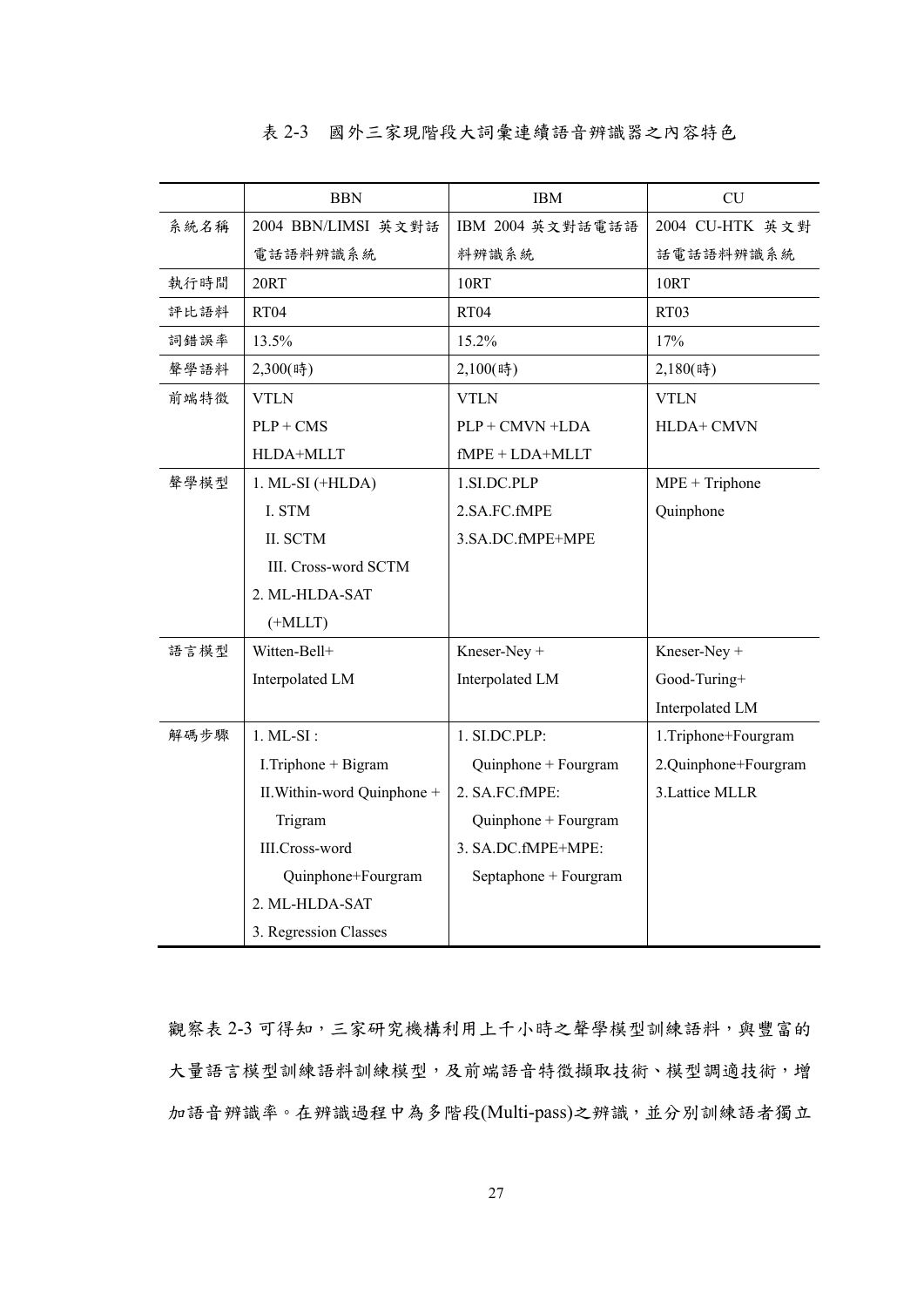與語者調適之模型。三家機構之辨識器之詞錯誤率介於 13.5%至 17%之間。

## **2.2** 聲學模型音素單位相似度測量

語言是互古以來人類仰賴彼此溝通、了解最自然快速的重要工具,目前世界上有 多達數千種的不同語言。本國人(Native)在學習非本國人(Non-Native)之語文時, 可能因擁有本國人或第一語言之發音特性或習慣,故在學習非本國語言時會產生 不同的發音腔調或變異(Variability)。如本國人說非本國語言,容易將某二個音混 淆,則在本國人所說非本國語之聲學模型上,測量兩個音素於聲學模型中的音素 相似度(Phoneme Similarity),如果距離愈近代表相似程度愈高,可以合併來思考。

 本節介紹在聲學模型尋找發音變異特性。主要有兩種方向,分別為資料導向 方法(Data Driven Methods)與以知識為基準之方法(Knowledge Based Methods)。

#### **2.2.1** 資料導向方法

此方法為由上而下(Top-down)運算每個音素模型間的距離(Distance),利用距離值 當作相似度的比較,如果距離愈近代表相似程度愈高,可以合併來思考,以彌補 語音訓練資料量的不足,運算此距離的運算方式有如下幾種[Le *et al.* 2006]:

1. HMM 距離 [Kohler *et al.* 1996]:

如假設兩個模型 w<sub>i</sub> 與 w<sub>i</sub>,, 與分別對應的語音特徵向量序列為O<sub>i</sub>與O<sub>i</sub>,則 HMM距離算法為式(2-1)所示,即分別算出觀察值在模型中的log機率值(Log Likelihood),再依對稱(Symmetric)取平均的方法運算其距離。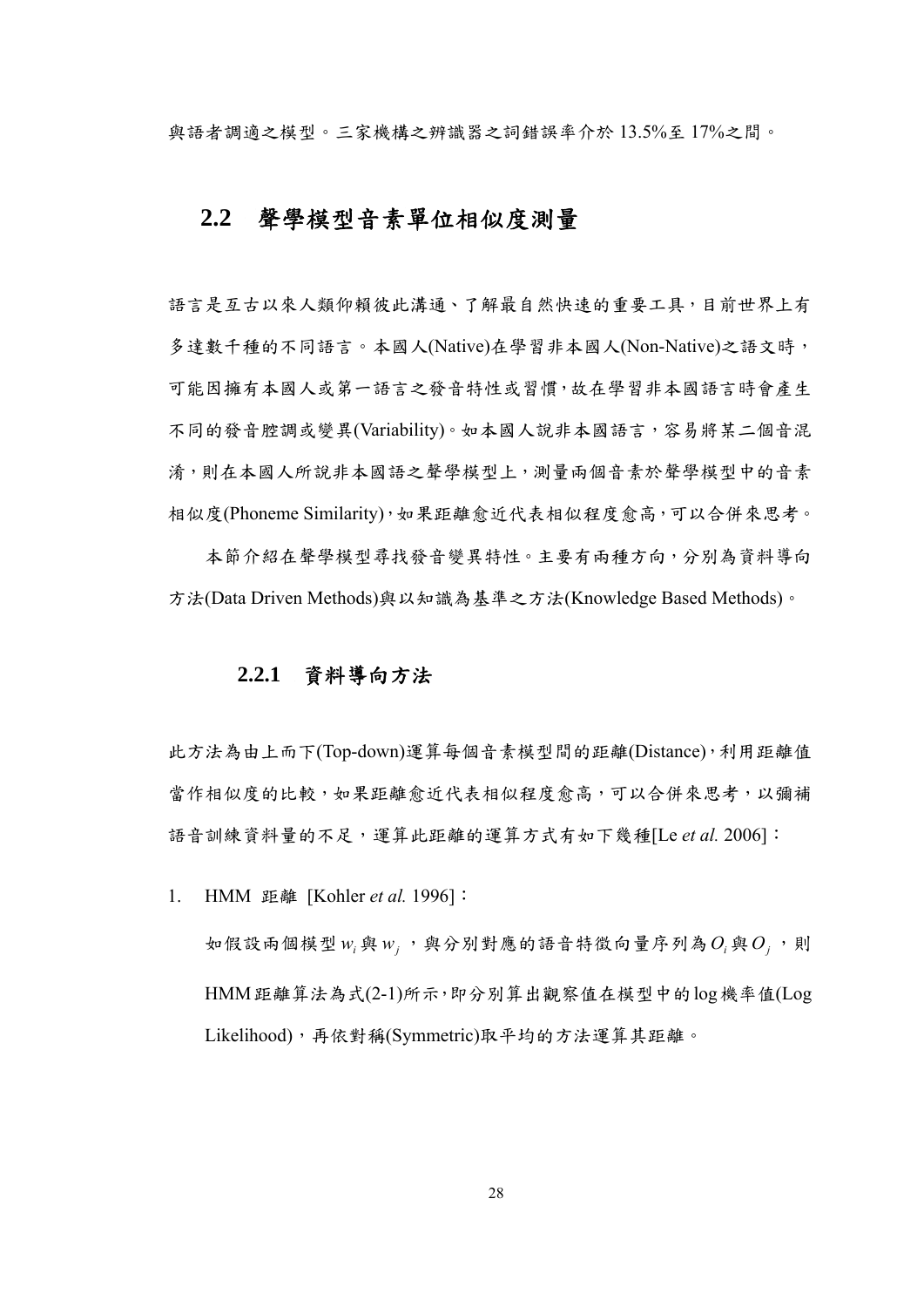$$
D(w_i, w_j) = \log p(O_i | w_i) - \log p(O_i | w_j)
$$
  
\n
$$
D(w_j, w_i) = \log p(O_j | w_j) - \log p(O_j | w_i)
$$
  
\n
$$
D(w_i, w_j) = \frac{1}{2} (D(w_i, w_j) + D(w_j, w_i))
$$
\n(2-1)

2. Kullback-Leibler 距離:

兩個機率密度函數 *p*(*o*) 和 *q*(*o*) 的相關熵值(Relative Entropy)可以式(2-2)所 表示,用來表示兩個機率分布的差異程度,其中*o* 代表語音特徵向量:  $(p || q) = \int p(o) \log \frac{p(o)}{q(o)} do$  $D(p||q) = \int p(o) \log \frac{p(o)}{q}$  $\left( o \right)$  $||q| = \int p(o) \log \frac{p(o)}{q(o)} do$  (2-2)

3. Bhattacharyya 距離[Brian Mak *et al.*1996]: 如式(2-3)來測量兩個機率密度函數 *p*(*o*)和*q*(*o*) 的距離,其中*o* 代表語音特徵 向量:

$$
D(p,q) = \int \sqrt{p(o)q(o)} do \tag{2-3}
$$

4. Euclidean 距離[Sooful *et al.* 2001]:

 $\frac{1}{2}$  (2-4)來測量兩個機率密度函數分布 *i*、j 的距離, 其中 μ<sub>i</sub>、μ<sub>j</sub> 與 σ<sub>i</sub>、σ<sub>j</sub> 分別代表平均值與標準差,*V* 表向量串列的維度(Dimension) [Young *et al.* 2006]:

$$
D(i, j) = \frac{1}{V} \sum_{k=1}^{V} \left[ \frac{(\mu_{ik} - \mu_{jk})^2}{\sigma_{ik} \sigma_{jk}} \right]^{1/2}
$$
 (2-4)

5. 模糊矩陣(Confusion Matrix) [Beyerlein *et al.* 1999] [Bayeh *et al.* 2004]: 建立模糊矩陣來表示兩個音素之間的模糊機率(Likelihood)。計算語料之正確 文字標記與辨識結果之最小編輯距離(Levenshtein Distance) ,找出每個音素  $M \cap \mathbb{R}$ 代  $\bigcup$  (Substitution)成  $N_1...N_k$  的次數正規化值, 以  $A_{MN}$ , 表示, 其中 $i = 1...k$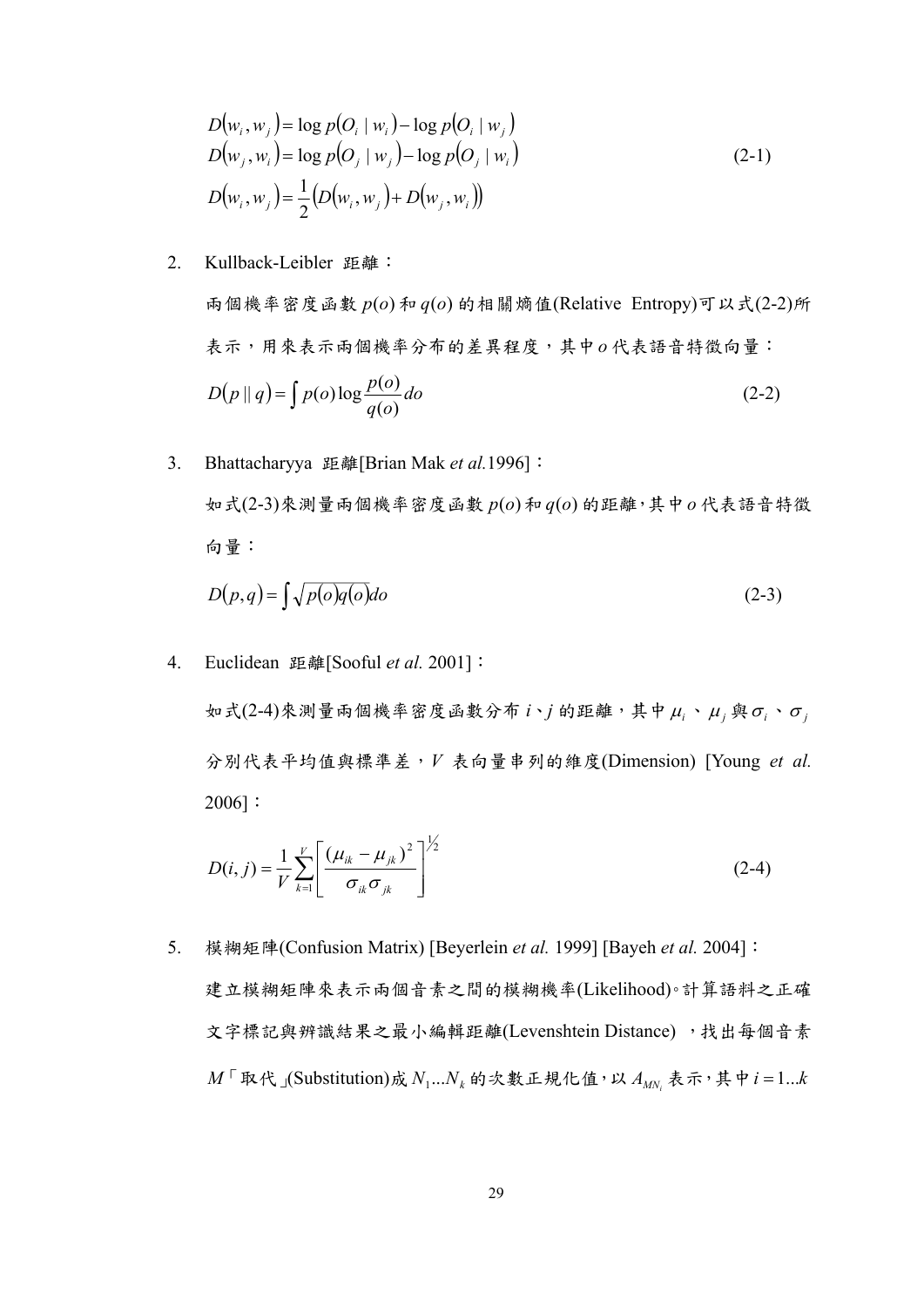$\mathop{\mathrm{\mathbb{E}}}\nolimits \sum_{i=1}^k A_{M N_i} =$  $\sum_{i=1} A_{MN_i}$ 1。本論文欲利用此法,尋找語料辨識結果與正確解答之間的音 素差異性,修改訓練聲學模型前的音素狀態連結規則,與將變異性加入於語 音辨識階段,觀測語音辨識率。以圖 2-4 為例,代表統計辨識結果中,正確 標記之單連音素「eh」易被取代為「ae」與「aa」的次數經正規化後分別為 0.3 與 0.7。



圖 2-4 模糊矩陣示意圖

#### **2.2.2** 以知識為基準之方法

傳統上以知識為基準的方法用來尋找原始語言(Source Language)對應目標語言 (Target Language)的最佳音素[Beyerlein et al. 1999; Schultz et al. 2001], 但是並無 比較兩個音素之間的相似度,在[Le *et al.* 2006]論文中提出一個新的以知識為基 準方法來計算兩個音素之間的相似度,此法為一由下而上(Bottom-up)演算法,由 兩個步驟組成:

1. 使用階層圖(Hierarchical Graph)做由上而下的分類: 利用國際音素標準(International Phonetic Alphabet, IPA)所訂定的音素規則, 如子音(Consonant)、母音(Vowel)分類,子音分類中又可分為破裂音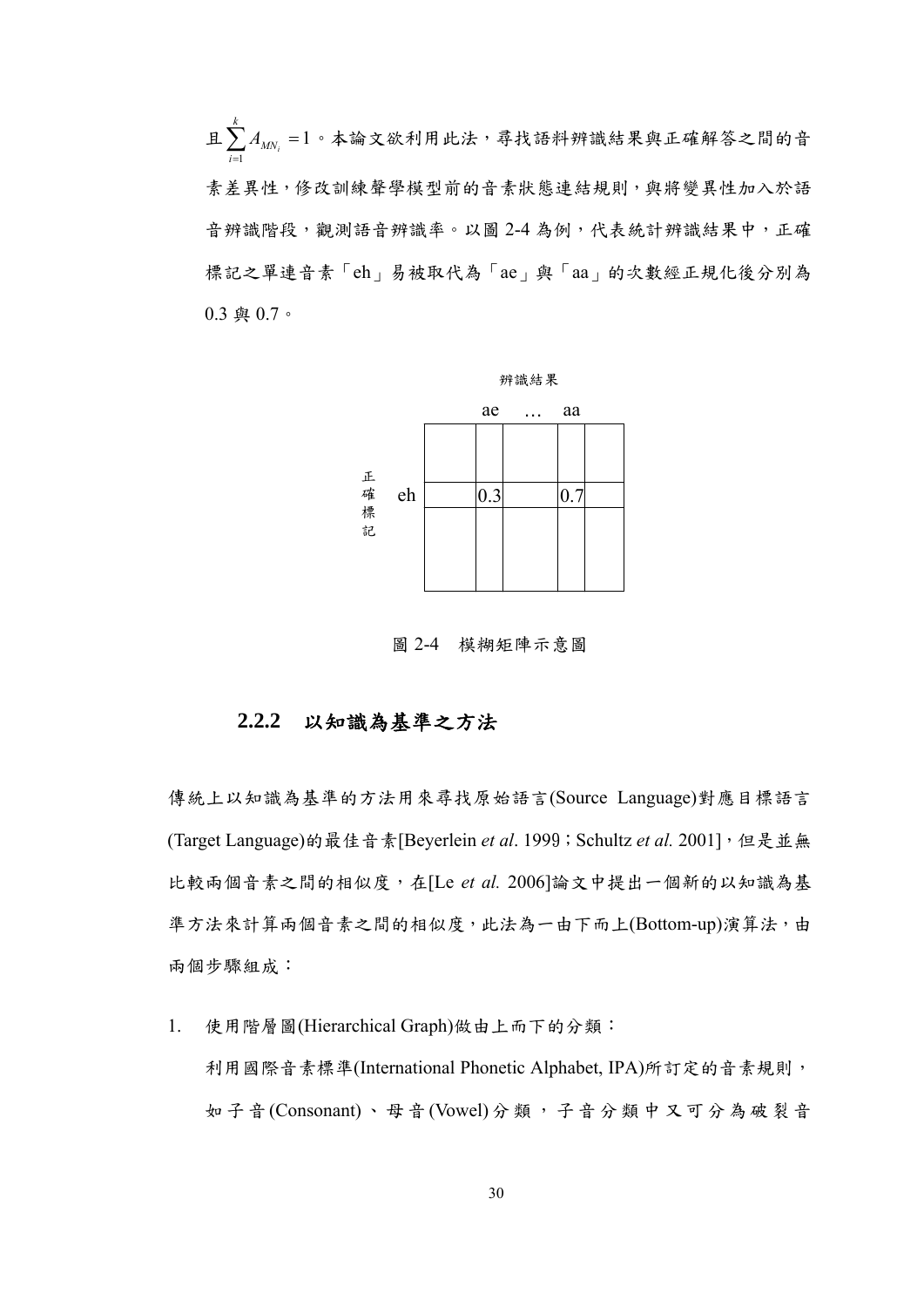(Plosive)、雙唇音(Bilabial),使用者自訂不同規則所占訓練資料量應有的比 例,產生 *k* 層(Layer)分配,將每層訂定比例值,以*Gi* 表示,代表使用者自 訂第 *i* 層(*i*=0…*k*-1)的比例值,愈下層代表分配比例愈細緻,但內容所佔比重 愈小,故 *G* 值隨之遞減。

2. 由下而上音素距離估測:

使用步驟 1 的定義,建立好規則階層圖型後,如果想找音素 *s* 與 *t* 之音素距 離,首先觀察音素 *s* 與 *t* 是否有出現在階層的葉節點(Leaf Node),如果有則 從階層圖回朔、由下往上尋找兩音素最近的相交母節點(Parent Node),觀察 母節點所在的階層 *G* 值,當作兩個音素的距離,如式(2-6):

$$
d(s,t) = G_i \tag{2-6}
$$

如圖 2-5 為例,某使用者自訂分層規則,將階層圖分五層,分別為層 0 至層 4,*G*<sup>0</sup> 至*G*<sup>4</sup> 值分別為 0.9、0.45、0.25、0.1、0.0。此時欲找葉節點音素 p 與 m 之相似度,由下往上回朔觀察兩音素之相交母節點於層 2 之「Bilabial」(爆 破音),故兩音素之相似度設定為 0.25。



圖 2-5 音素相似度階層圖範例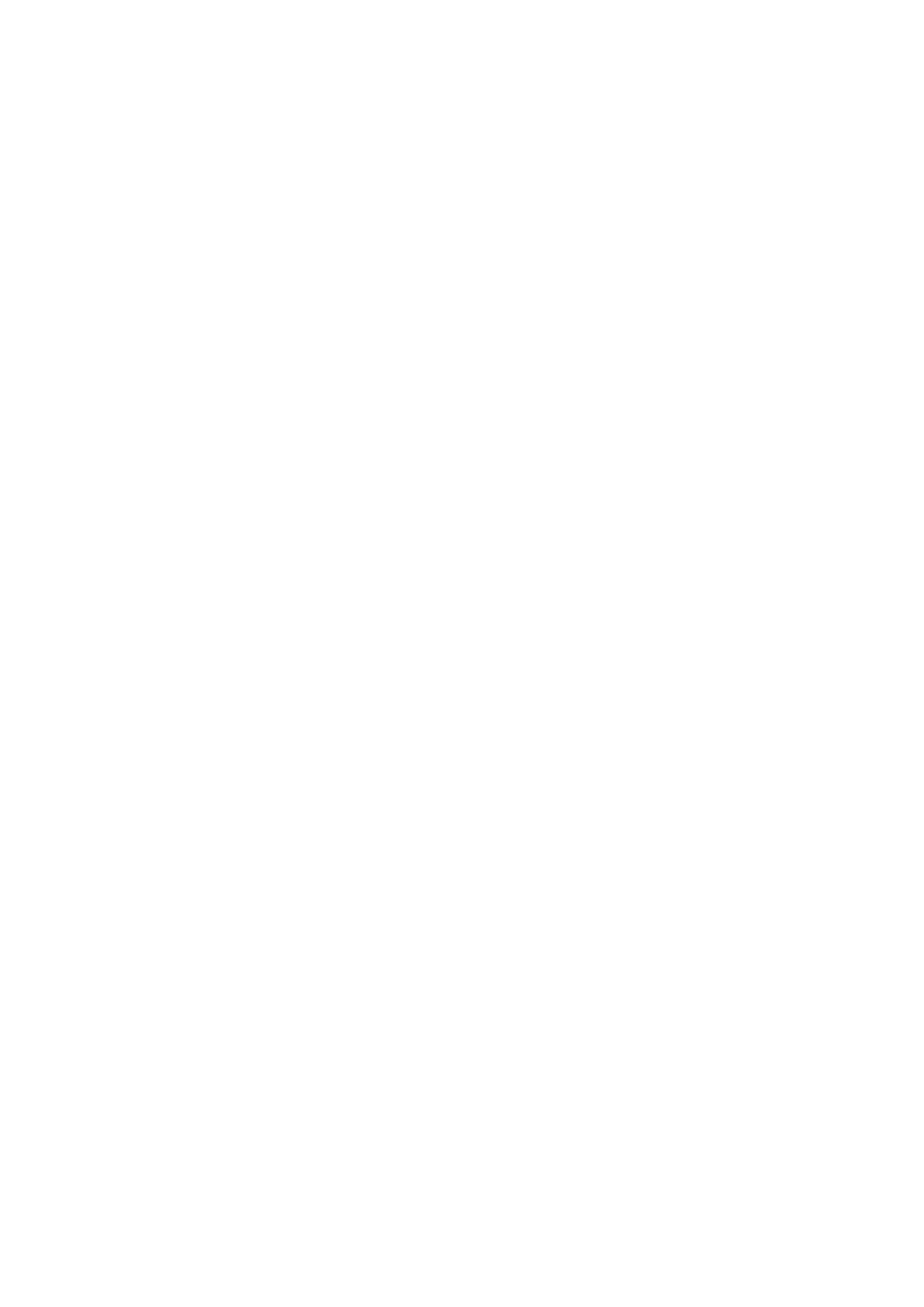# 第**3**章 實驗語料與設定說明

# **3.1** 實驗詞典與英文音素定義

本實驗所用之英文詞典(Lexicon)為選自美國發音(American English)之 Festlex CMU 詞典(Lexicon for Festival Speech System Festlex CMU)[Festlex CMU], 此詞 典有 105,626 個英文詞彙,如圖 3-1 所示:

… ("begin" nil (((b ih g) 0) ((ih n) 1))) …<br>… ("coffee" nil  $(((k \text{ aa } f) 1) ((iy) 0)))$ …<br>… ("hello" nil  $(((hh ax 1) 0) ((ow 1)))$ ("yes" nil (((y eh s) 1))) …

圖 3-1 原 Festlex CMU 詞典

… begin b ih g ih n … coffee k aa f iy … hello hh ax l ow … yes y eh s .<br>…

圖 3-2 處理後之 Festlex CMU 詞典

圖 3-1 Festlex CMU 詞典代表每個英文詞的音素(Phones)與重音音節(Syllables)之 發音狀態,以正規表示式(Regular Expression)表示,在實驗前先對詞典做前處理 動作,例如拿掉「(」、「)」、「"」、與代表發音重音音節的「0」、「1」和代表詞結 尾「nil」等符號,留下英文詞與對應的單連音素,如圖 3-2 所示。統計所有相異 的音素個數,總共有40個相異英文音素,並加入代表靜音(Silence)的「sil」與代 表英文字與字之間暫停(Pause)的「sp」到音素列表中,故列表中共有 42 個相異 單連音素,我們稱此 42 個不同的音素為單連音素(Monophone)。

 表 3-1-1 代表 Festlex CMU 詞典用到的音素列表與對應的國際音素標準 (International Phonetic Alphabet, IPA)。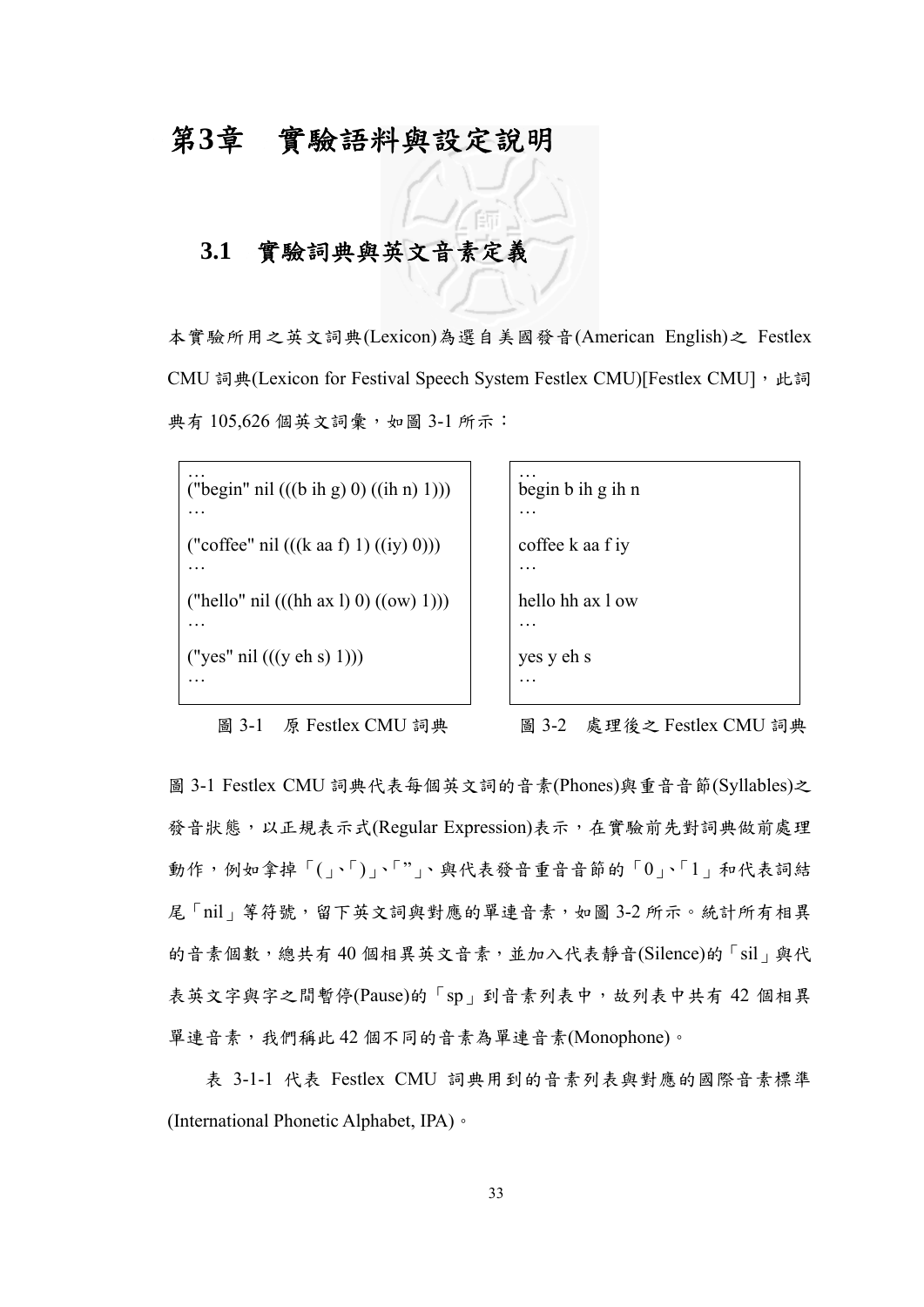| <b>Phone</b>             | <b>Example</b> | <b>IPA</b>         | <b>Phone</b>             | <b>Example</b>  | <b>IPA</b> |
|--------------------------|----------------|--------------------|--------------------------|-----------------|------------|
| 母音(Vowels)               |                |                    | 破裂音(Plosives)            |                 |            |
| aa                       | bott           | $/\alpha$          | $\mathbf b$              | bet             | /b/        |
| ae                       | bat            | $\frac{1}{\alpha}$ | $\mathbf d$              | debt            | /d/        |
| ah                       | but            | /N                 | g                        | get             | /g/        |
| ao                       | bought         | $\sqrt{c}$         | ${\bf k}$                | cat             | /k/        |
| aw                       | bout           | /au/               | $\mathbf{p}$             | pet             | /p/        |
| a <b>x</b>               | about          | $\sqrt{e}$         | $\mathbf t$              | tat             | /t/        |
| ay                       | bite           | /au/               | 摩擦音(Fricatives)          |                 |            |
| eh                       | bet            | $ \varepsilon $    | dh                       | that            | $\delta/$  |
| er                       | bird           | 3                  | th                       | thin            | $/\theta/$ |
| ey                       | bait           | /e/                | f                        | fan             | / $f/$     |
| ih                       | bit            | /I                 | $\overline{\mathbf{v}}$  | van             | v          |
| iy                       | beet           | $\mathbf{i}$       | $\bf S$                  | sue             | $\sqrt{s}$ |
| $\overline{\textbf{ow}}$ | boat           | /0/                | sh                       | shoe            | $\sqrt{ }$ |
| Oy                       | boy            | $\sqrt{C}$         | Z                        | ZO <sub>O</sub> | z          |
| uh                       | book           | /U                 | zh                       | measure         | /3/        |
| $\mathbf{u}\mathbf{w}$   | boot           | /u                 | 破擦音(Affricates)          |                 |            |
|                          | 滑音(Glides)     |                    | /t $\int$<br>ch<br>cheap |                 |            |
| $\mathbf{l}$             | led            | $\sqrt{}}$         | jh                       | Jeep            | /dz/       |
| $\mathbf{r}$             | red            | /r/                | 鼻音(Nasals)               |                 |            |
| W                        | wed            | /w/                | $\mathbf m$              | met             | /m/        |
| ${\bf y}$                | yet            | $\mathbf{j}/$      | $\mathbf n$              | net             | /n/        |
| hh                       | hat            | $/\hbar/$          | ng                       | thing           | $/\eta/$   |

表 3-1-1 Festlex CMU 詞典所用之英文音素列表

 人的說話聲中,有內文相依(Context Dependency)[Odell, 1995]的變異存在, 因而影響發音的差異,主要分為外在的影響(Sessional Effects)與內在的影響 (Local Effects)。外在的影響又分為語者影響(Speaker Effects)與環境影響 (Environmental Effects),語者影響為不同語者所發出的不同語言與本身的性別、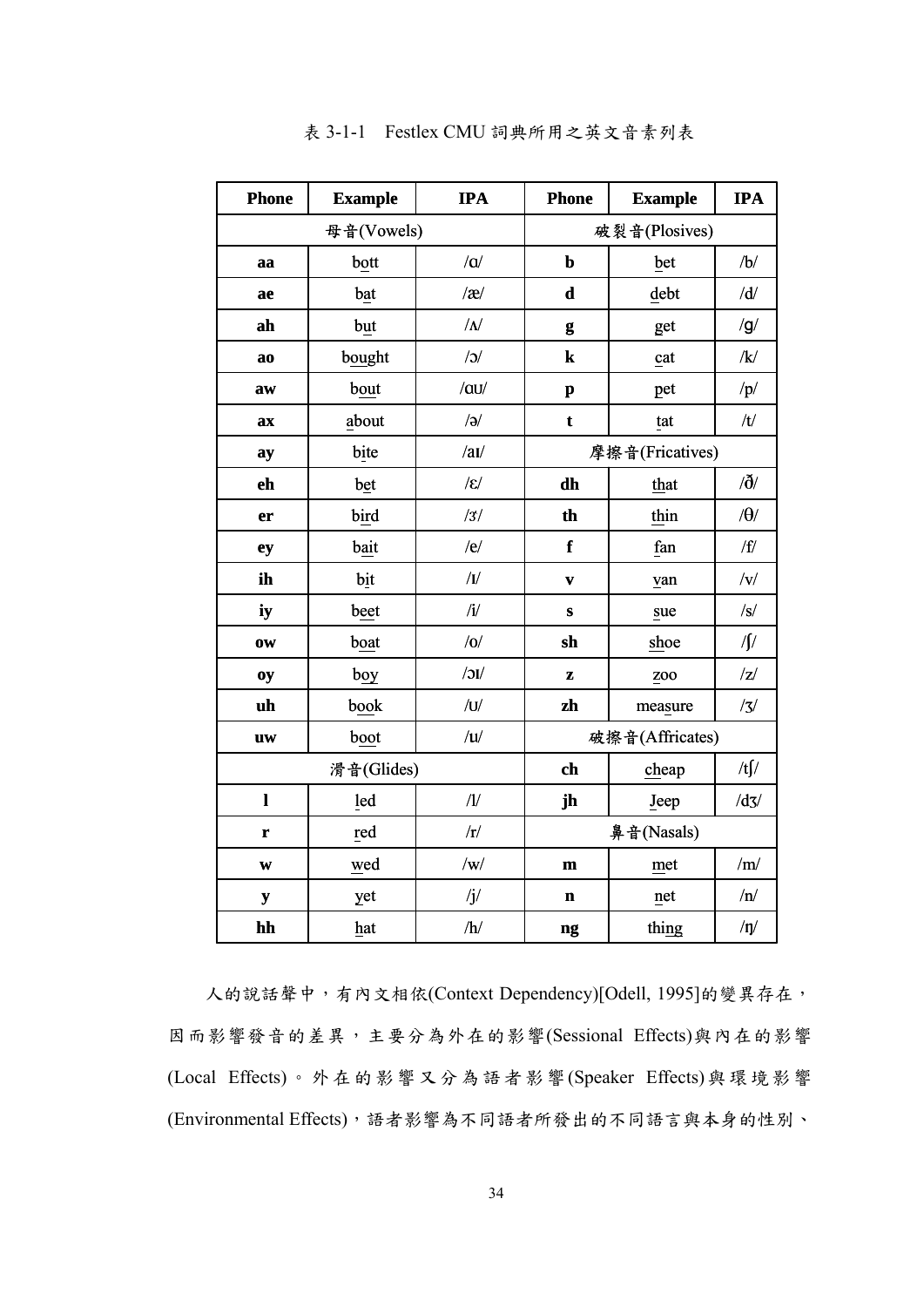年齡、說話方式等差異,此為最主要影響發音變異差異的來源;環境影響為當語 者發音時所受背景環境噪音(Background Noises)與通道效應(Channel Effects)的影 響。內在的影響針對單一語者在發音時連音(Co-articulation)、強調(Stress)、與重 音(Emphasis)的差異。如果能掌握以上這些發音變異重點,將可找出語者變異所 在,並能試著調整其聲學模型中的參數或其他方法,讓模型辨識率提高。其中內 在影響中的連音現象,為欲觀察發音文句的差異時,如果從詞(Word)的變化看至 音素的變化,將可得更精確的觀察效果,如下列文句「We were away with William in Sea World」所示:

英文句子 : We were away with William in Sea World

\n對應軍聯音素 : 
$$
w[iy] weer]
$$
.

\n三連音素

\n三連音素

\n三連音素

可發現文句中的「We were」與「Sea World」是兩個不同的英文字相連結,但是 如果看到英文字所對應音素,是相同的「iy-w-er」相連結的三連音素,如果觀察 其音素 w 的聲譜圖(Spectrogram),可發現具有相似的曲線變化。又此跨出二詞(We, were)與(Sea、World)之間界線(Word Boundary)的音素相連結看法,為詞間 (Inter-word)內文相依(Context Dependency ) 。倘若只看單一詞之間音素相連結的 作法,則稱為詞內(Intra-word)內文相依,文獻[Odell 1995]實驗說明若能適當處 理,詞間內文相依法可增加語音辨識的正確率。

圖 3-3 表示二連與三連音素詞內與詞間內文相依情況,在二連音素中,「」 代表音素兩兩連結狀況;在三連音素中,「-」代表左方連接(Left context)的音素、 「+」代表右方(Right context)連接的音素。本論文實驗作法為主要為三連音素詞 內內文相依。表 3-1-2 代表統計本論文所用 Festlex CMU 詞典之單連音素、詞內 內文相依之二連音素、三連音素統計個數。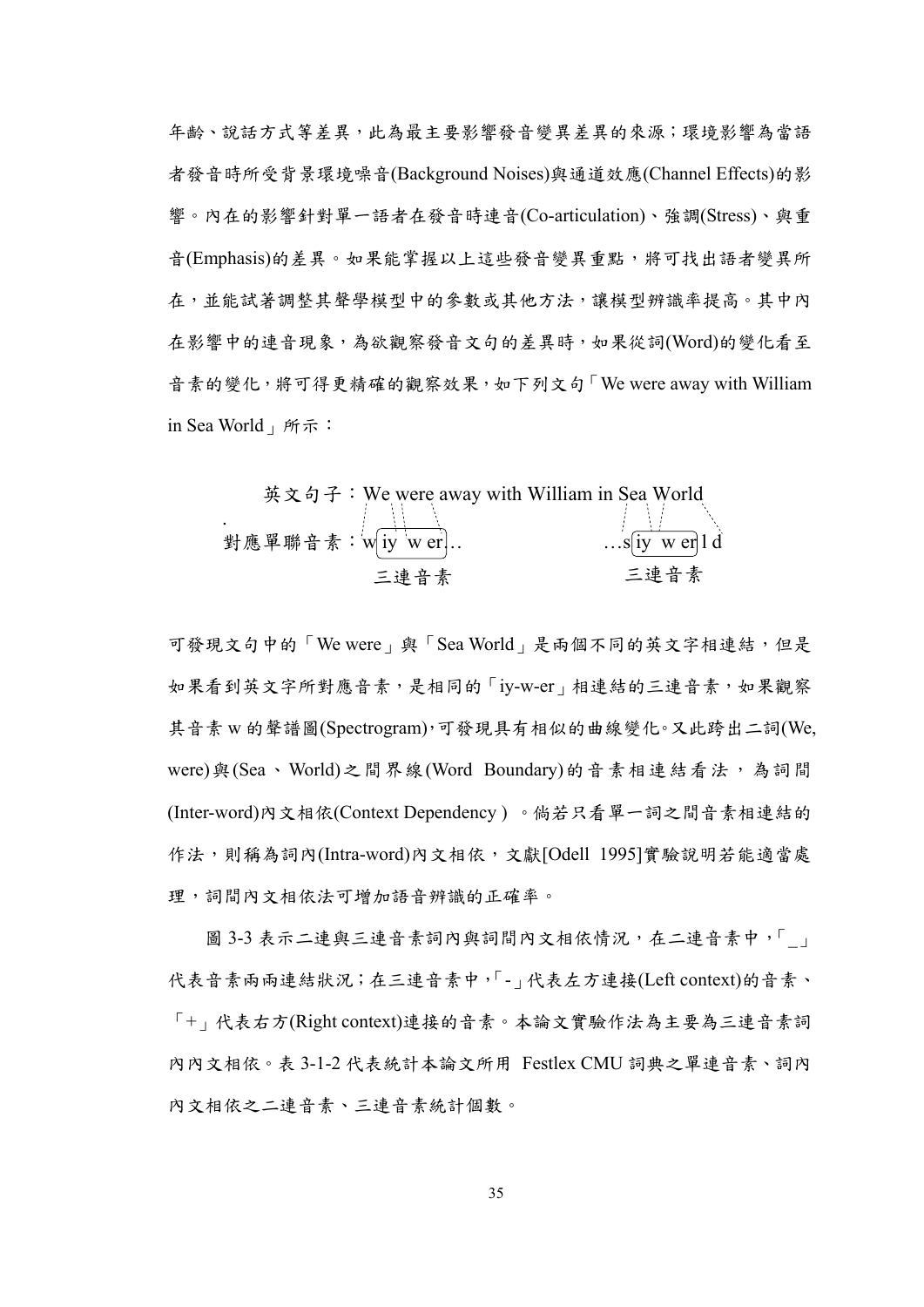| 英文詞句   | Hello World                                                        |
|--------|--------------------------------------------------------------------|
| 單連音素對應 | hh ax l ow w er l d                                                |
|        | 二連音素詞內內文相依 hh hh ax ax 1 1 ow ow w w er er 1 1 d d                 |
|        | 二連音素詞間內文相依 hh hh ax ax 1 l ow ow w w er er 1 l d d                 |
|        | 三連音素詞內內文相依 hh+ax hh-ax+l ax-l+ow l-ow w+er w-er+l er-l+d l+d       |
|        | 三連音素詞間內文相依  hh+ax hh-ax+l ax-l+ow l-ow+w ow-w+er w-er+l er-l+d l+d |

圖 3-3 二連、三連音素詞內與詞間內文相依示意圖

表 3-1-2 Festlex CMU 詞典的不同音素個數

| 個數                 | 留油<br>.音素 | 二連音素 | 三連音素 |
|--------------------|-----------|------|------|
| <b>Festlex CMU</b> |           | 364  |      |

## **3.2** 實驗語料

### **3.2.1** 台灣腔英語**(English Across Taiwan, EAT)**

本論文所用的台灣腔英語語音語料(English Across Taiwan, EAT)[EAT corpus]是從 2004年5月開始收集,至2005年1月初步完成收集,經由台大、清大、交大、 成大與師大等學校共同分配錄音,回收之語料經由工研院電通所彙整,並請專人 整理語料庫,依據語料音檔之品質及發音內容之正確性分為可用(Usable)及不可 用(Unusable)兩大類,可用語料再依英語系、非英語系與男、女性別做分類。這 些語料又可分為麥克風語料(MIC)、電話語料(PSTN)、及手機語料(GSM)分類。 本論文採用麥克風可用語料,其統計資訊如下表 3-2 所示。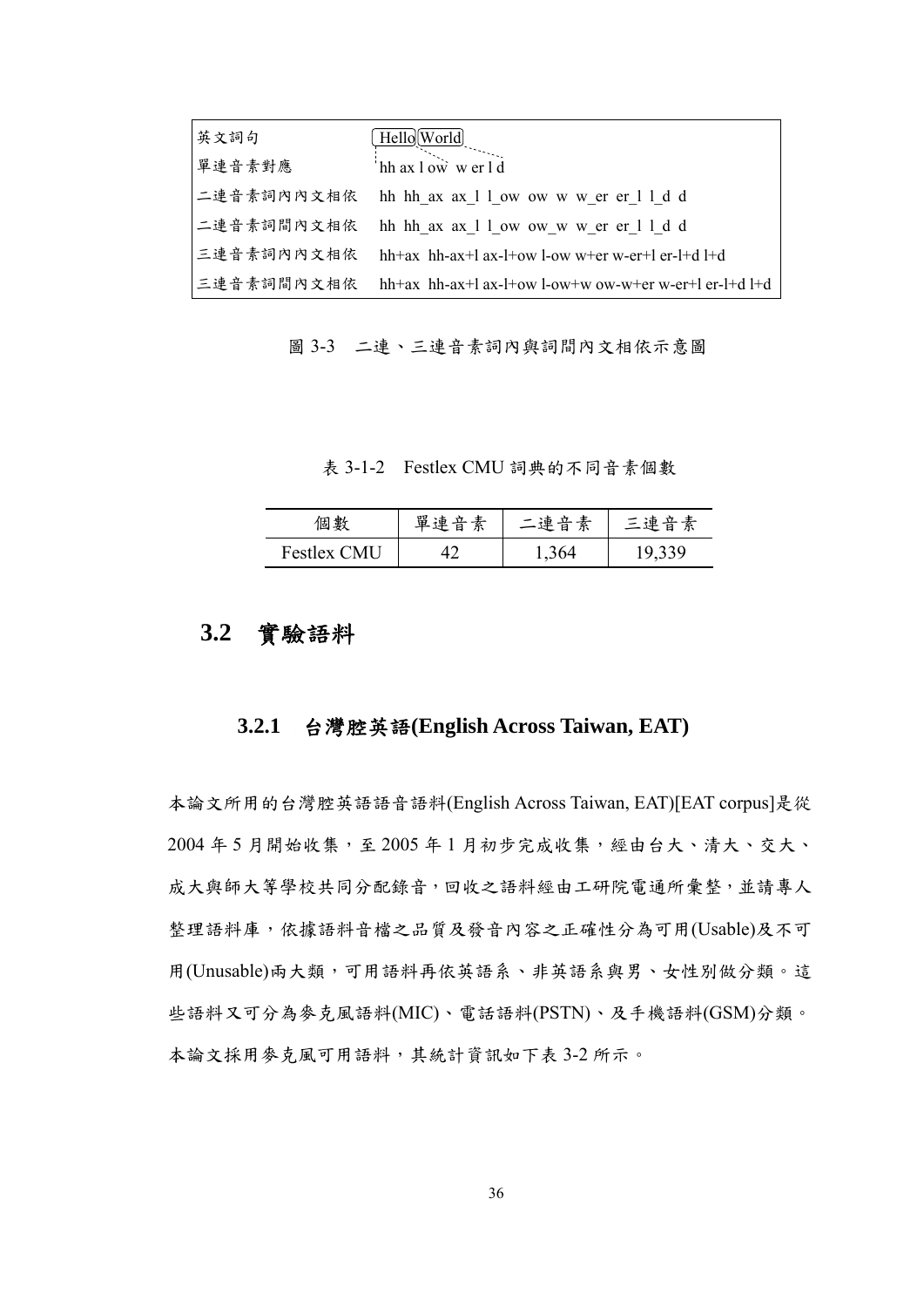|               | 英語系    |        | 非英語系   |        |
|---------------|--------|--------|--------|--------|
|               | 男性     | 女性     | 男性     | 女性     |
| 原有句數          | 11,977 | 30,094 | 25,432 | 15,540 |
| 非含 OOV 句數     | 9,230  | 23,075 | 19,580 | 12,032 |
| 非含 OOV 時間(hr) | 7.5    | 14.0   | 12.4   | 8.0    |
| 人數            | 166    | 406    | 368    | 224    |

表 3-2 EAT 麥克風語料音檔資料統計

參克風語料錄製取樣頻率為 16 KHz(取樣點大小為 16 Bits),是由個人電腦 及麥克風經個人電腦之音效卡錄製的聲音訊號,最後將所有取樣點以 wav 格式 音檔儲存。

 EAT 語料內容中,有英文單字、片語、縮寫、數字與單字連續語音和中英 文混合句,如表 3-3 所示:

|                | 句型種類      | 標記檔範例                                |
|----------------|-----------|--------------------------------------|
|                | 英文單字      | grandpa                              |
| $\overline{2}$ | 英文片語      | for instance                         |
| 3              | 英文縮寫      | R. S. R. T. E. K.                    |
| $\overline{4}$ | 英文數字連續語音  | six five seven seven four five seven |
| 5              | 英文連續語音    | <b>Green Mountain Energy</b>         |
| 6              | 中英文混合句    | 我要查 Fuji                             |
|                | 中英文混合句加缩寫 | 這家的刀削麵吃起來很 Q.                        |

表 3-3 EAT 語料中不同句型範例

 本論文主要探討英文單字、片語與連續語音的辨識(如表 3-3 之 1、2、4 和 5),並將語料人工轉寫 Transcription),含有沒出現在 Festlex CMU 詞典中的詞以 OOV(Out of Vocabulary Words, OOV)刪除之。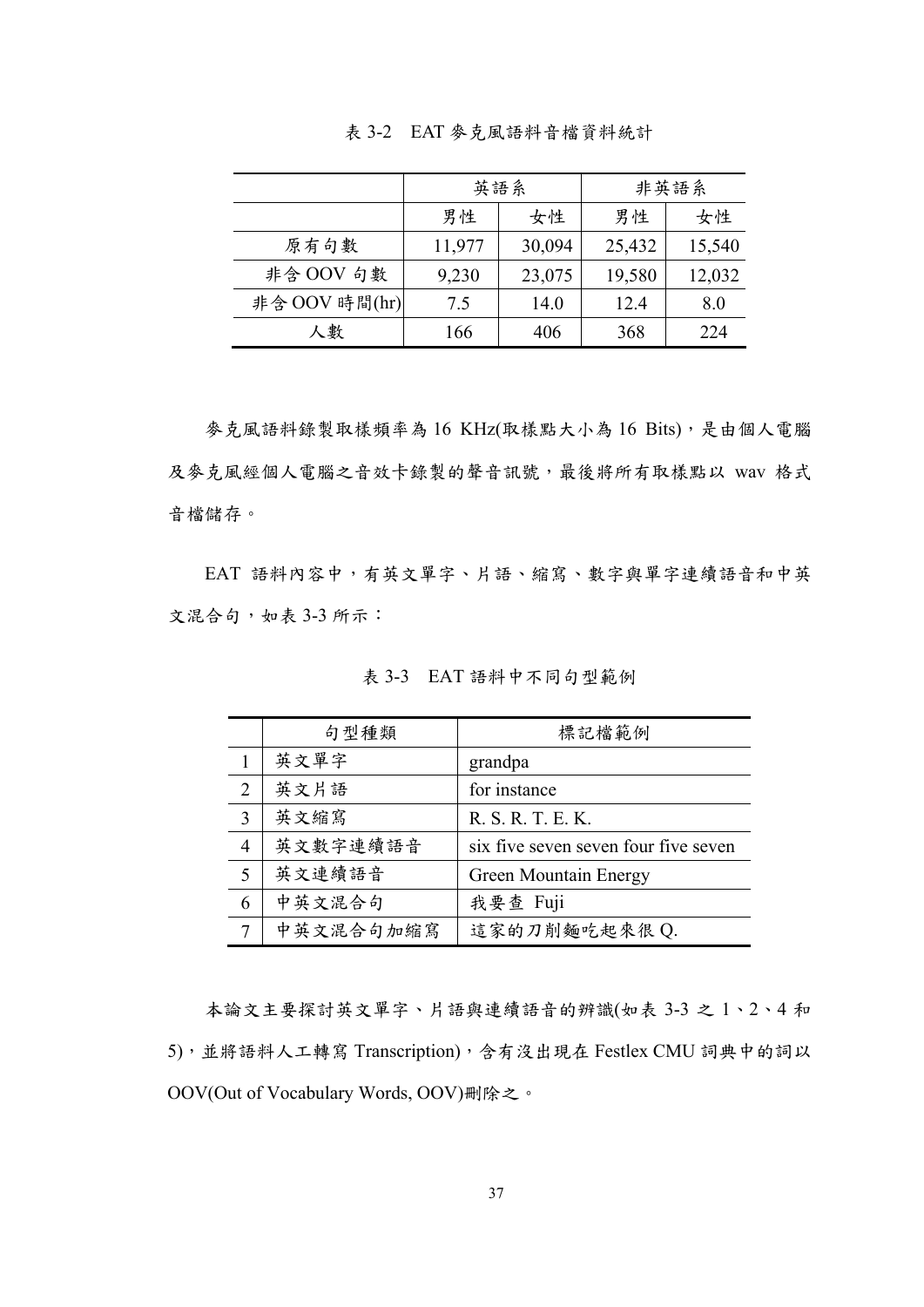#### **3.2.2** 美國之音**(The Voice of America, VOA)**

本論文利用美國之音(The Voice of America, VOA)語音語料[VOA corpus],美國之 音成立於1942年,屬於美國政府的對外廣播電臺與電視台,每天以五十三種語 言、每星期超過一千三百小時向世界各地廣播。內容包括新聞時事、專題節目、 英語教學節目、美國流行音樂,與反映美國政府立場的社論,是最為大眾所熟知 的國際廣播。

 本論文收集美國之音語料,為 2004 至 2006 年 VOA 語料,取樣頻率為 16 KHz(取樣點音檔為 16 Bits),最後將所有取樣點以 pcm 格式音檔儲存,包含男、 女聲混合,經由事前處理對 3 分鐘以上的語音檔案與文字對應檔做切割 (Segmentation),利用 Transcriber 軟體將 5 至 10 字切成一句,去除雜音與音樂音 段,並將文字檔中的阿拉伯數字轉換為詞典中之英文詞彙,且標點符號暫不考 慮,剩下人聲的部份,統計共有 4.5 小時的語料。表 3-4 為 VOA 部份語句:

表 3-4 VOA 實驗語句

| 句型範例                                                       |
|------------------------------------------------------------|
| their workshops were long ago damaged                      |
| an internet message taking responsibility for their deaths |
| it is one of those things that i dreaded the entire time   |

#### **3.2.3** 英國國家文字語料庫**(British National Corpus, BNC)**

英國國家文字語料庫(British National Corpus, BNC)[BNC Corpus],為一蒐集上達 約一億個詞(102M)有關說、寫的文字語料庫,資料來源為近百年來各種領域的 說、寫資料。寫的資料占90%,資料來源包含各領域新聞、期刊、學術書籍、小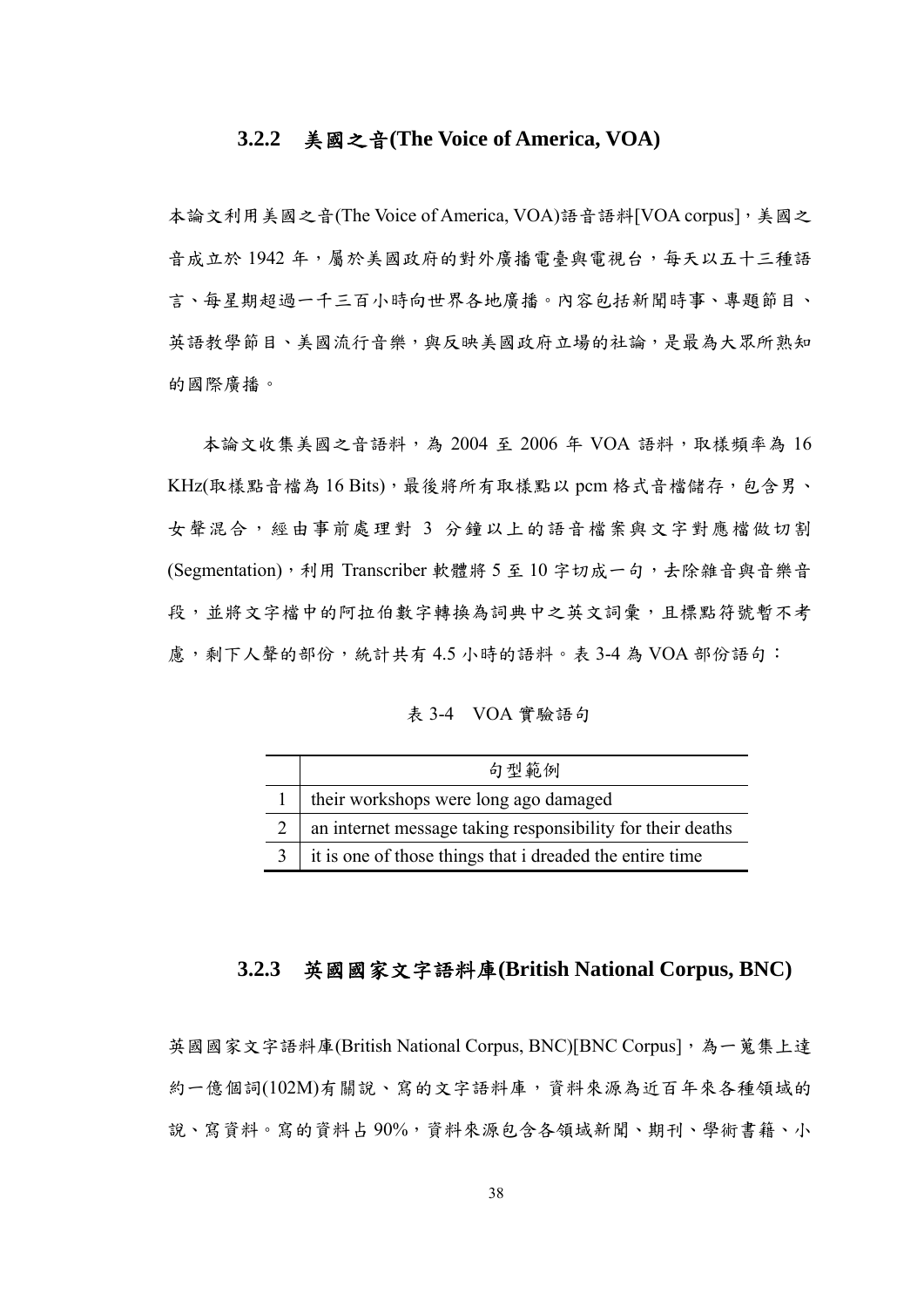說、出版品、信件、章程、備忘錄等文字資料;而說的資料占 10%,資料來源為 經由不同種族、年齡、職業及商業或政府開會或是廣播新聞等對話資料。本論文 用此BNC語料庫,訓練語言模型,當成背景語言模型(Background Language Model) 之訓練語料。

### **3.3** 台師大大詞彙連續語音辨識系統

本論文所用之辨識器為台師大大詞彙連續語音辨識系統[Chen *et al.* 2004, 2005],以下分別介紹系統實驗用到的語音特徵擷取、聲學模型建立、語言模型 建立、詞典建立與語言解碼等部分。

#### **3.3.1** 語音特徵擷取

語音辨識系統可以看成一種圖樣辨識(Pattern Recognition)系統,此概念屬於分類 (Classification) 的問題,如果擷取出的特徵向量可以有較高的鑑別力 (Discrimination),分類的結果也會較準確。而特徵的維度如果增加,代表後端分 類器的參數或複雜度也會隨之增加,但是訓練資料有限,如此可能造成分類器參 數估測不準確,進而影響辨識率,故如果能夠降低語音特徵維度,並擷取出具有 鑑別力的語音資訊,勢必可以增加語音辨識效能。

 語音特徵擷取技術經由模擬人耳聽覺感知特性,利用 1.2.2 節敘述之梅爾倒 頻譜係數(MFCC)、線性預測係數(LPC)與感知線性預測係數(PLPC)等基礎方法做 降維、並增強語音訊號和非語音訊號,但不保證對語音辨識或分類有較高的 鑑別力。故再利用資料相關線性特徵轉換 (Data-Driven Linear Feature Transform),進一步降低維度並找出較具有代表性與鑑別力的特徵。例如線性鑑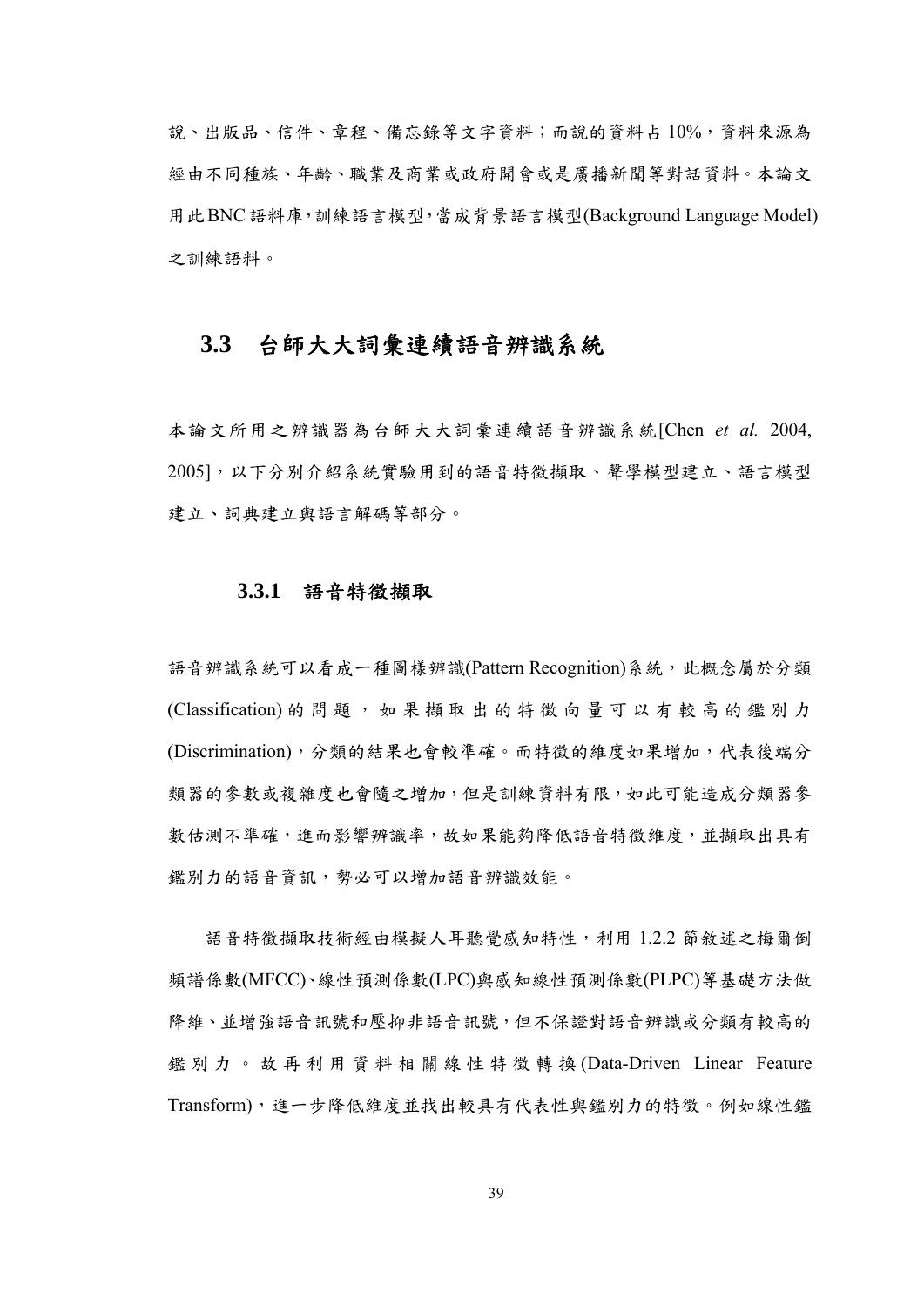別分析(Linear Discriminant Analysis, LDA)[Campbell 1984]、異質性線性鑑別分析 (Heteroscedastic Linear Discriminant Analysis, HLDA)[Kumar 1997] [Kumar and Andreou 1998]與最大相似度線性轉換(Maximum Likelihood Linear Transformation, MLLT)[Gopinath 1998][Saon *et al.* 2000]等方法。最後可再經由強健性方法,增強 語音特性並減少噪音干擾。例如倒頻譜平均消去法(Cepstral Mean Subtraction, CMS) [Furui 1981]與倒頻譜正規化法(Cepstral Mean and Variance Normalization, CMVN)[Viikki *et al.*1998]。

本論文結合不同種類的語音特徵擷取方式,訓練不同的聲學模型,觀測語音 辨識率的變化,並使用較好的特徵值與聲學模型做相關實驗,運用到的不同特徵 擷取法有:

- 1. 梅爾倒頻譜係數(MFCC)。
- 2. 梅爾倒頻譜係數配合倒頻譜平均消去法(MFCC+CMS)。
- 3. 梅爾倒頻譜係數配合倒頻譜正規化法(MFCC+CMVN)。
- 4. 線性鑑別分析配合最大相似度線性轉換,加上倒頻譜正規化法 (LDA+MLLT+CMVN)。
- 5. 異質性線性鑑別分析配合最大相似度線性轉換,加上倒頻譜正規化法 (HLDA+MLLT+CMVN)。

#### **3.3.2** 聲學模型建立

本實驗利用微軟公司(Microsoft Corporation)與英國劍橋大學電機研究所 (Cambridge University Engineering Department)研發之隱藏式馬可夫模型訓練工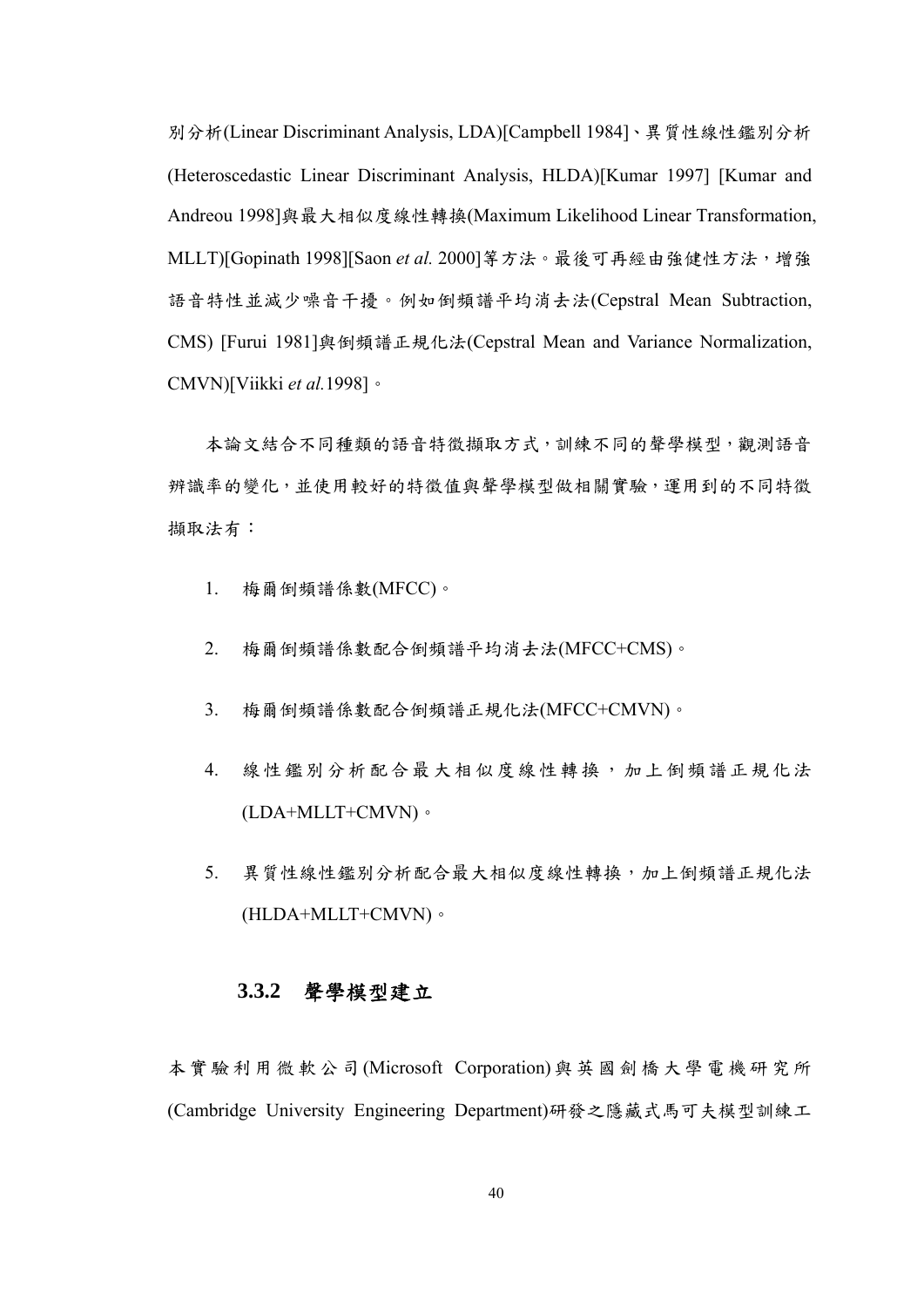具 3.4 版(Hidden Markov Model Toolkit, HTK Version 3.4), 分別訓練 EAT 與 VOA 兩套語料之單連音素(Monophone)、二連音素(Biphone)與三連音素(Triphone)之聲 學模型。在語音辨識的評估方面,首先對測試語料(Testing Set)進行語者辨識, 之後將辨識結果與正確標記問文字進行編輯距離(Levenshtein Distance)比對,找 出詞的取代(Substitution)錯誤、插入(Insertion)錯誤、與刪除(Deletion)錯誤與相符 (Match)的個數,詞錯誤率(Word Error Rate, WER)運算如式(3-1)所示,為1減去 詞正確率(Accuracy):

詞і\n 靜第率 = 1 - 17 \n 
$$
\overline{1} = \left( \frac{\overline{1} + \overline{1} + \overline{1} + \overline{1} + \overline{1} + \overline{1} + \overline{1} + \overline{1} + \overline{1} + \overline{1} + \overline{1} + \overline{1} + \overline{1} + \overline{1} + \overline{1} + \overline{1} + \overline{1} + \overline{1} + \overline{1} + \overline{1} + \overline{1} + \overline{1} + \overline{1} + \overline{1} + \overline{1} + \overline{1} + \overline{1} + \overline{1} + \overline{1} + \overline{1} + \overline{1} + \overline{1} + \overline{1} + \overline{1} + \overline{1} + \overline{1} + \overline{1} + \overline{1} + \overline{1} + \overline{1} + \overline{1} + \overline{1} + \overline{1} + \overline{1} + \overline{1} + \overline{1} + \overline{1} + \overline{1} + \overline{1} + \overline{1} + \overline{1} + \overline{1} + \overline{1} + \overline{1} + \overline{1} + \overline{1} + \overline{1} + \overline{1} + \overline{1} + \overline{1} + \overline{1} + \overline{1} + \overline{1} + \overline{1} + \overline{1} + \overline{1} + \overline{1} + \overline{1} + \overline{1} + \overline{1} + \overline{1} + \overline{1} + \overline{1} + \overline{1} + \overline{1} + \overline{1} + \overline{1} + \overline{1} + \overline{1} + \overline{1} + \overline{1} + \overline{1} + \overline{1} + \overline{1} + \overline{1} + \overline{1} + \overline{1} + \overline{1} + \overline{1} + \overline{1} + \overline{1} + \overline{1} + \overline{1} + \overline{1} + \overline{1} + \overline{1} + \overline{1} + \overline{1} + \overline{1} + \overline{1} + \overline{1} + \overline{1} + \overline{1} + \overline{1
$$

而在 HTK 中設定詞的取代錯誤、刪除錯誤、與插入錯誤的懲罰值(Penalty),分 別為 10、7 與 7。

HTK 執行流程主要分為四部份,事前資料整理(Data preparation)、訓練 (Training)、測試(Testing)、與分析(Analysis),如圖 3-4 所示[Young *et al.* 2006]。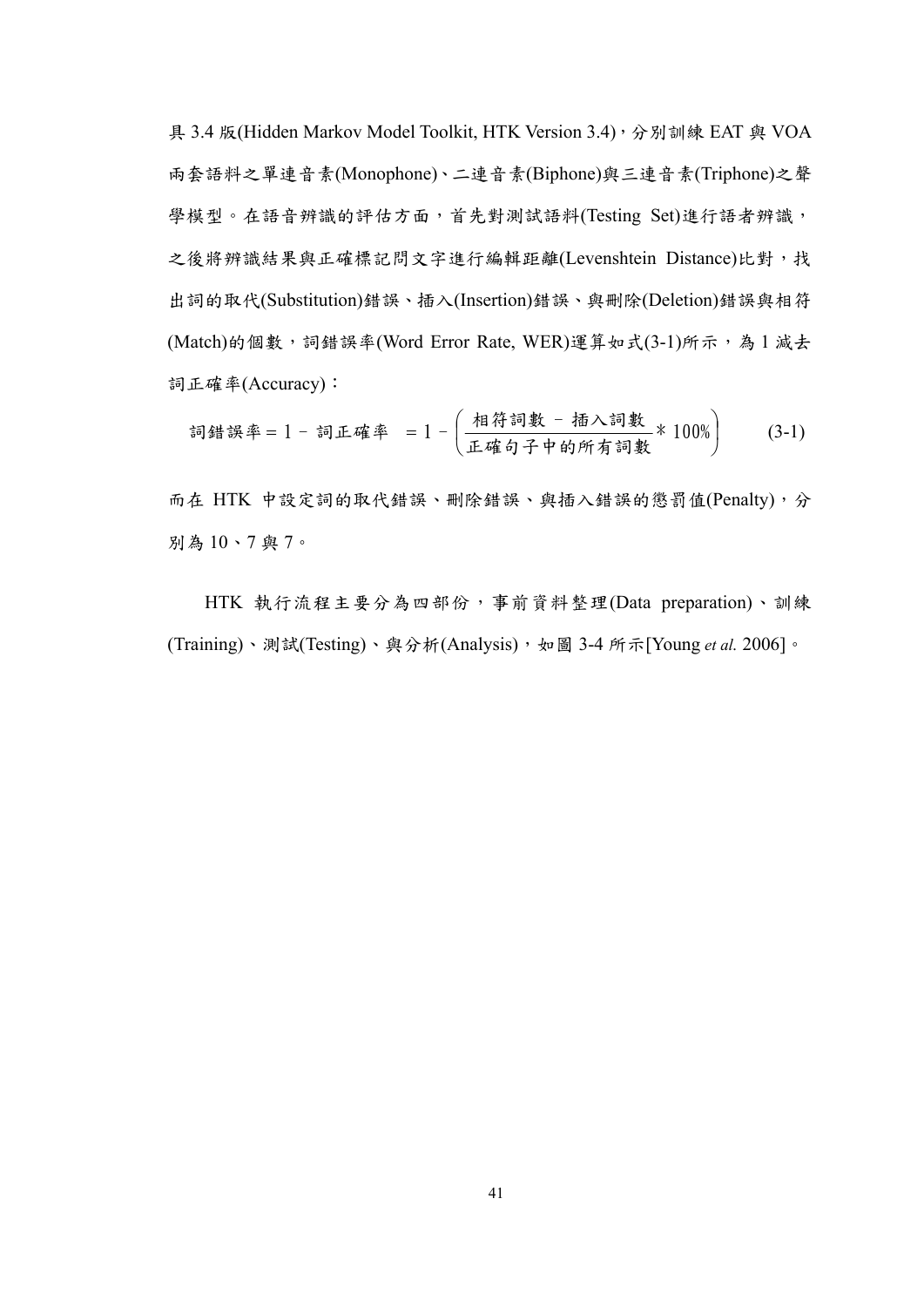

圖 3-4 HTK 處理流程

本論文利用 HTK 訓練實驗所需之英文單連音素、二連音素與三連音素狀態 分享(Tied State Triphones)聲學模型。三連音素狀態分享之聲學模型建立過程主要 有四個步驟[Young 1994]:

1. 建立單連音素聲學模型:

首先將訓練語料做前端語音特徵擷取,並且備好語音語料對應的人工文 字轉寫(Transcription)及語音檔內容,計算訓練語料中所有單連音素的高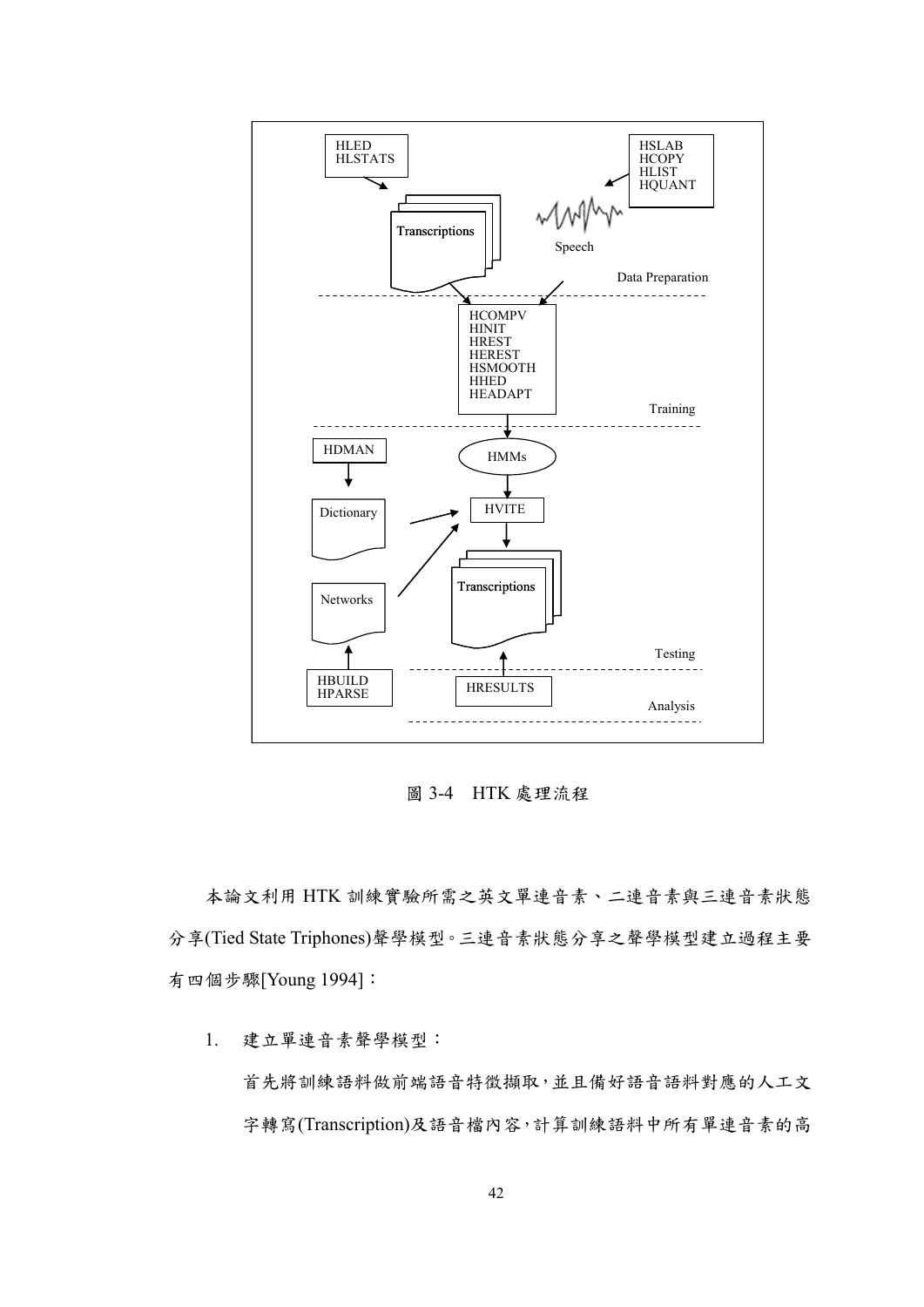斯分布,先以全域平均值(Global Mean)與共變異數(Covariance)來初始 化基本單連音素聲學模型中的高斯分布,本論文設定每個聲學模型中有 3至5個狀態,每個相異的初始單連音素都擁有相同的平均值、共變異 數及轉換機率,此初始化訓練法稱為「單調開始」(Flat Start)。因為每 個單連音素的參數都相同,故利用波式重估演算法,對訓練語料做參數 估測更新(Re-estimate)。如圖 3-5 建立單連音素聲學模型所示:



圖 3-5 建立單連音素聲學模型

2. 由單連音素模型建立三連音素模型:

利用第一階段產生的新單連音素模型,與統計訓練語料中三連音素列 表,重新初始化三連音素聲學模型,此時三連音素模型的分布,是利用 中央音素(Central Phone)的單連音素模型分布值,如圖 3-6 中初始化三 連音素 HMM 中之「k-aa+b」、「k-aa+g」、「l-ax+m」為以中央音素為「aa」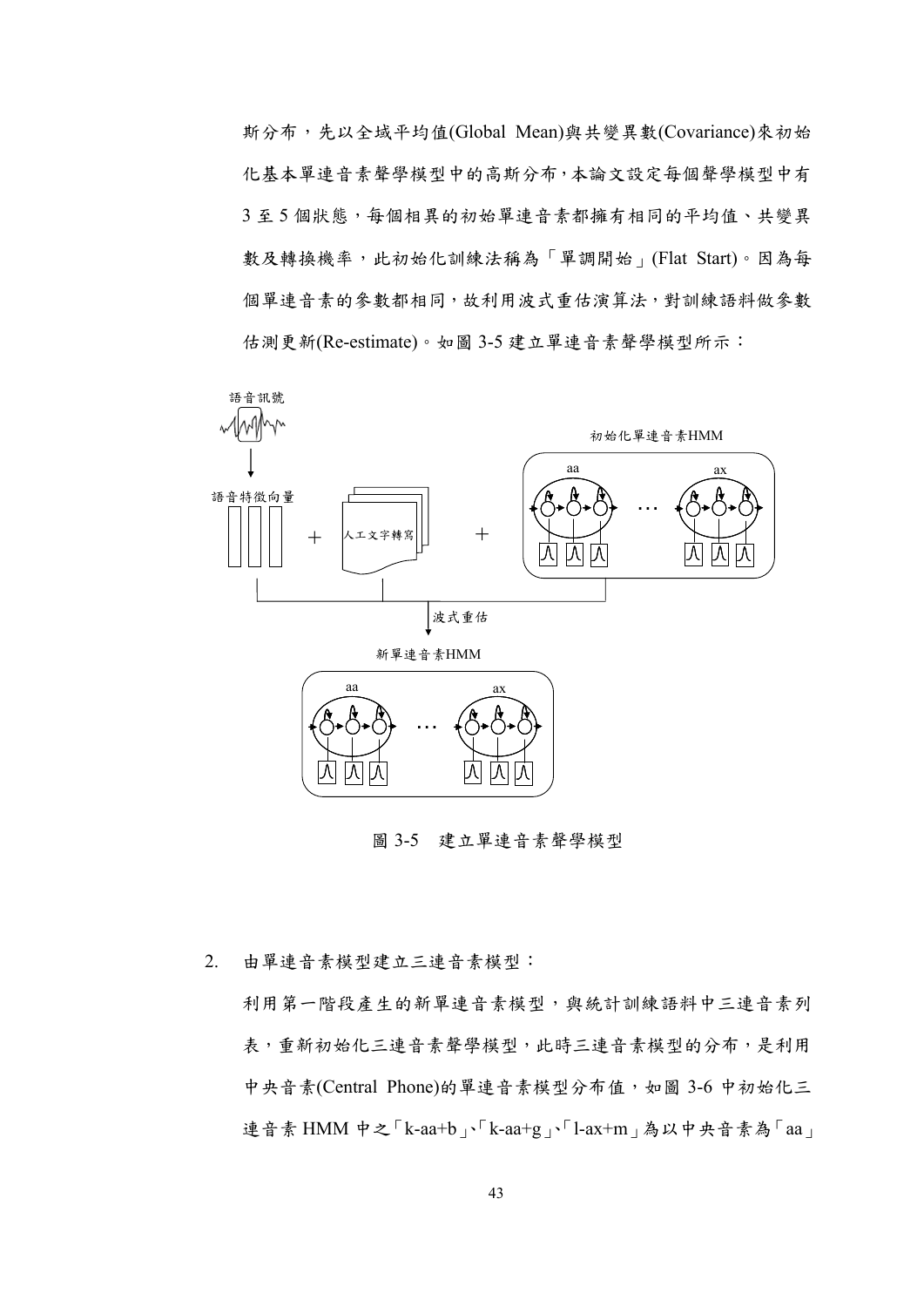與「ax」之單連音素分出來之初始化模型,同樣的,因為每個中央音素 相同的三連音素之模型參數都相同,故利用波式重估演算法,對訓練語 料做參數估測更新。圖 3-6 為由單連音素模型建立三連音素模型:



圖 3-6 由單連音素模型建立三連音素模型

3. 建立狀態分享之三連音素模型:

單連音素的模型有41種,而三連音素的模型至多有41的三次方種,然 而除非訓練語料量夠大夠多,使得每種三連音素組合都有出現,不然建 立內文相依(Conetxt Dependence)的聲學模型,經常有資料稀疏(Data Sparseness)的問題產生,即有些三連音素組合沒有足夠的訓練語料亦或 是測試語料中的三連音素無法找到適當的三連音素模型對應,為了解決 這個問題,過去學者[Lee 1989]嘗試以模型為基礎之分享法(Model-based Sharing),將無法找到對應的三連音素模型機率,以相似模型的單連、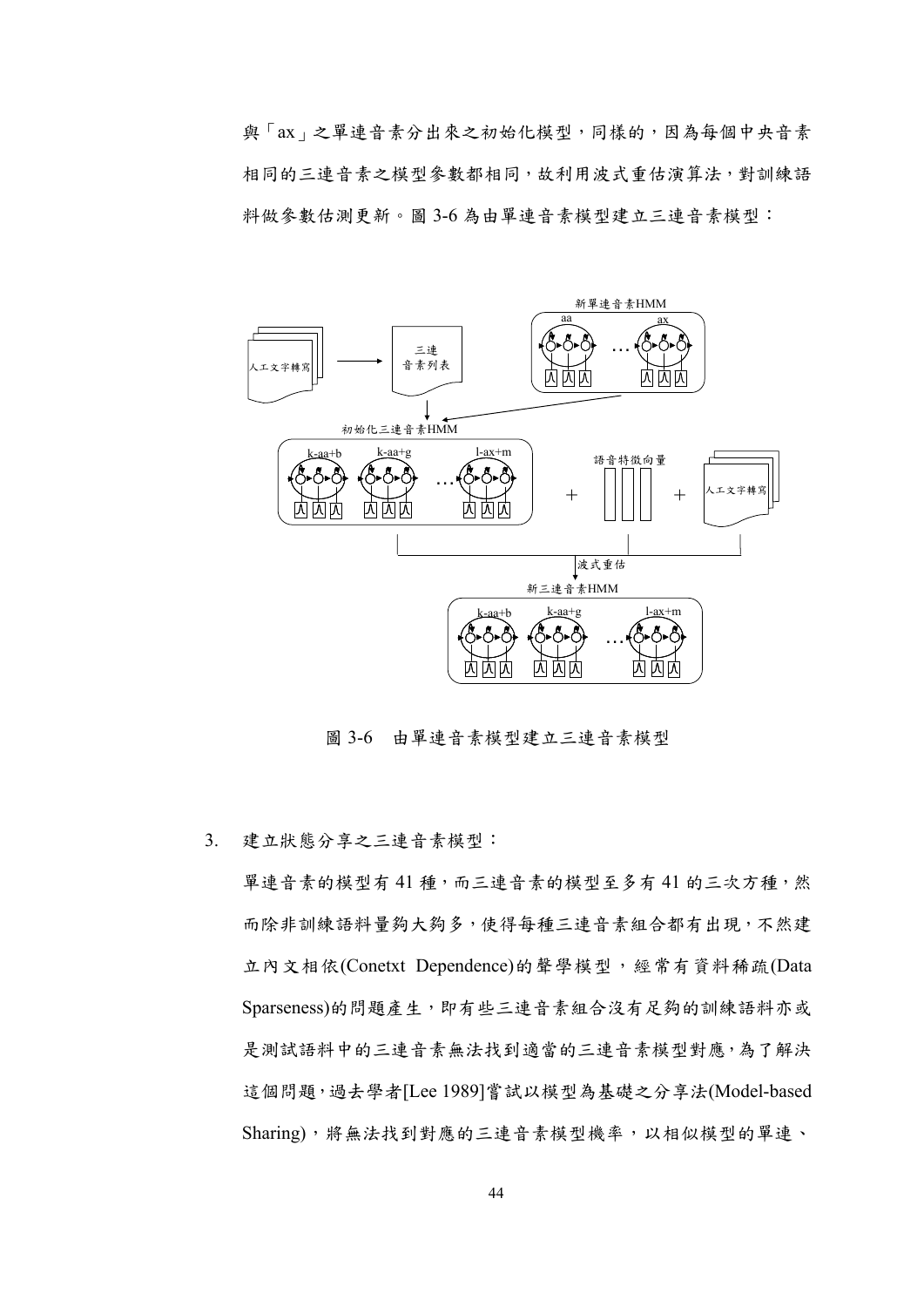二連音素模型的機率分布做平滑化(Smoothing),但是此法所得的三連音 素機率值並不可靠,故考慮利用模型間的狀態(State)分布做連結(Tying) 分享,因為看的更細,所得結果能更有鑑別性。建立狀態連結分享之三 連音素模型方法有兩種,分別為資料導向之分群法(Data-driven Clustering)及以樹為基礎之分群法(Tree-based Clustering)。

 資料導向之分群法為ㄧ種由下而上(Bottom-up)法,利用馬氏距離 (Mahalanobis Distance), 如式(3-2)所示:

$$
d(i, j) = \frac{1}{V} \sum_{k=1}^{V} \left[ \frac{(\mu_{ik} - \mu_{jk})^2}{\sigma_{ik} \sigma_{jk}} \right]^{1/2}
$$
(3-2)

計算三連音素模型中兩兩狀態之高斯分布群集 *i* 與 *j* 之 *V* 維向量平均值  $\mu$ 與標準差 $\sigma$ 之間的距離,距離小代表分布較相近,故可合併成同一種 群集,利用此法達到狀態分享。此法可解決模型訓練語料的不足,但是 如果詞典中之三連音素沒出現在訓練語料中,則無法找到適當的三連音 素模型做連結對應。

以樹為基礎之分群法為一種由上而下(Top-down)法,先將所有訓練 語料的三連音素模型的每個狀態依據條件置於根(Root)群集中,如圖3-7 第一列表示將訓練語料中三連音素的組合中,中央音素為「aa」音素之 狀態 2(State 2)蒐集起來為一群集,「\*」代表任意音素。

```
…
"aa_s2" {(aa, *-aa, *-aa+*, aa+*)}.state[2]"aa_s3" \{(aa, *-aa, *-aa+*, aa+*)\text{.state}[3]\}"aa_s4" {(aa, *-aa, *-aa+*, aa+*).state[4]}
"ax_s2" \{(ax, *-ax, *-ax+*, ax+*)\text{.state}[2]\}"ax_s3" \{(ax, *-ax, *-ax+*, ax+*)\text{.state}[3]\}"ax_s4" \{(ax, *-ax, *-ax+*, ax+*)\text{.state}[4]\}…
```
圖 3-7 狀態群集設定範例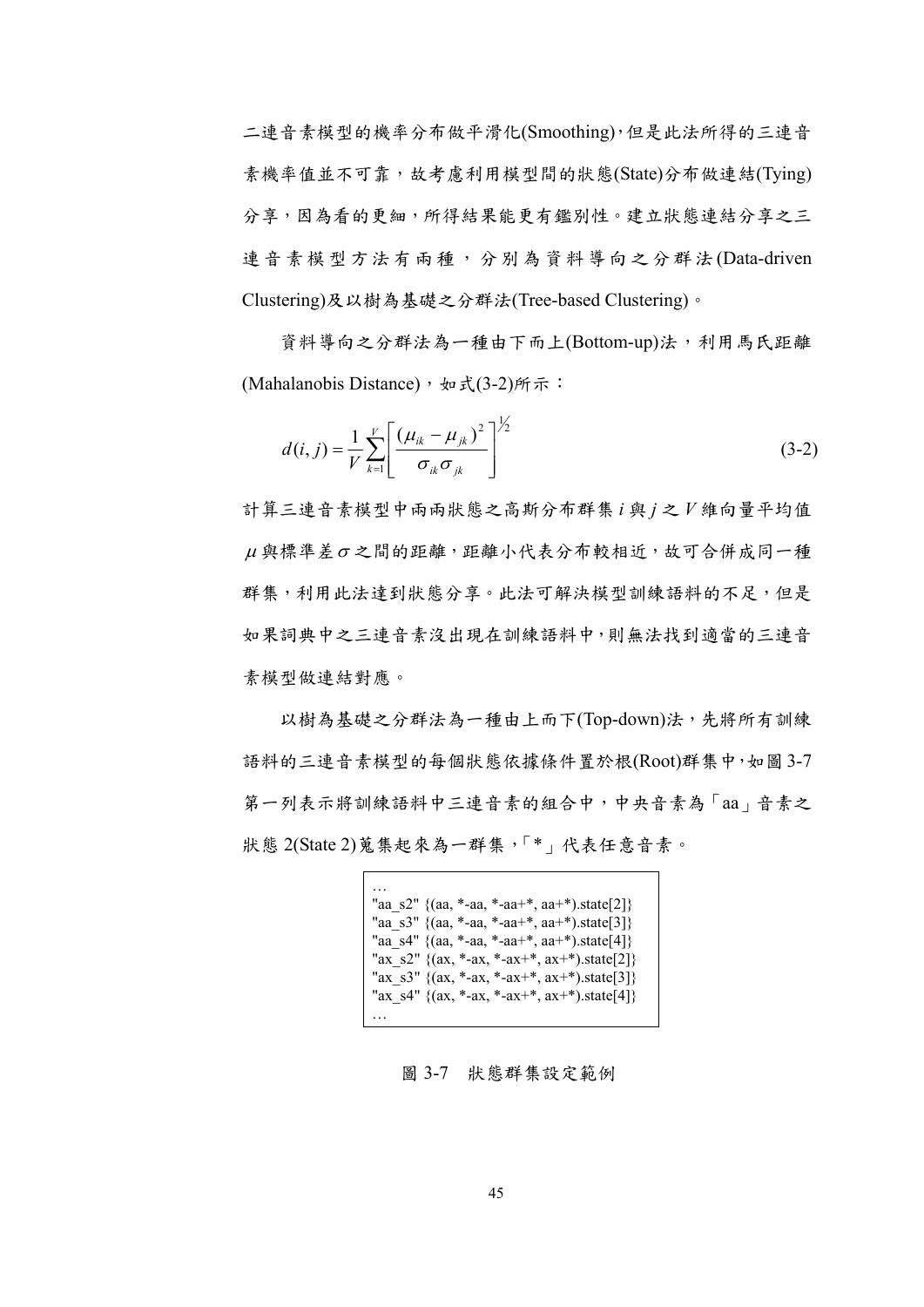```
...
QS 'L ae' { "ae-*" }
QS 'R_ae' { "*+ae" }
QS 'L_Liguid' { "hh-*","l-*","r-*","w-*","y-*" }
QS 'R_Liguid' {"*+hh"," *+l"," *+r"," *+w"," *+y" }
...
QS 'L_Class-Stop' { "b-*","d-*","g-*","k-*","p-*","t-*" }
QS 'R_Class-Stop' { "*+b","*+d","*+g","*+k","*+p","*+t" }
QS 'L_Nasal' { "m-*","n-*","ng-*" }
QS 'R_Nasal' { "*+m","*+n","*+ng" }
...
```
圖 3-8 決策樹問題集範例

| 音素本身           | 每個單連音素                                                                          |
|----------------|---------------------------------------------------------------------------------|
| 停頓音(Stop)      | $\mathbf d$<br>k pt<br>b<br>g                                                   |
| 鼻音(Nasal)      | m<br>n<br>ng                                                                    |
| 摩擦音(Fricative) | dh f jh s sh th v z zh<br>ch                                                    |
| 流音(Liquid)     | hh<br>-1<br>$\mathbf{r}$<br>W<br><b>V</b>                                       |
| 母音(Vowel)      | eh er<br>ae ah ao<br>ih iy<br>aw<br>ax<br>ay<br>ev<br>aa                        |
|                | uh uw<br>oy<br><b>OW</b>                                                        |
| 舌前音(Front)     | f<br>ih iy<br>eh<br>b<br>ae<br>m<br>$\mathbf{p}$<br>V W                         |
| 舌中音(Central)   | dh<br>$1$ n r s t<br>th<br>ah<br>d<br>z zh<br>er<br>a <sub>0</sub>              |
| 舌後音(Back)      | hh jh<br>k ng<br>sh<br>ch<br>uh<br>g<br><b>OW</b><br>ax<br><b>uw</b><br>aa<br>V |

表 3-5 以樹為基礎之分群法之分類問題條件

接著開始建立決策樹(Decision Tree),自定分裂決策樹之問題條件,如圖 3-8 代表問題集(Question Sets, QS)範例,表 3-5 代表本論文實驗中所用之分類問題條 件。以圖 3-8 第一列為例,「\*」代表目前觀察之三連音素狀態,「ae-\*」代表目前 觀察之三連音素狀態之左方是否為音素「ae」。用訂定的每個問題條件,運算對 數機率值(Log Likelihood),作為分裂群集的依據,如果每個問題條件之最大機率 值中,有大於目前所在群集之機率值,則做分裂群集的動作,一直到最後問題條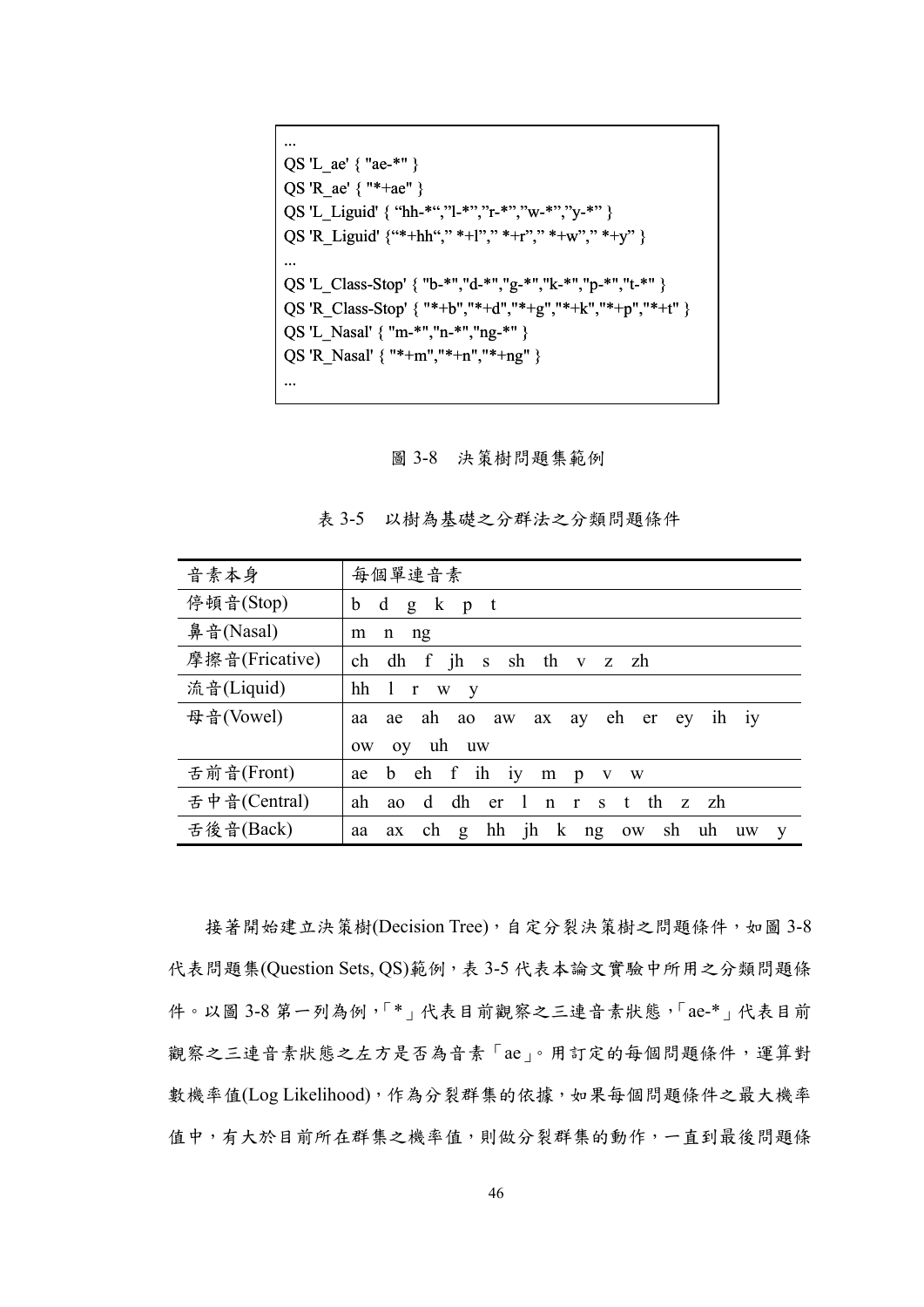件都使用完畢或到達門檻值(Threshold)則停止分群,最後落在同個葉節點(Leaf Node)的狀態可做狀態連結。因此詞典中每種三連音素組合都可以找到對應。如 圖 3-9 代表以中央音素為「aa」之第三狀態決策樹,分群之問題條件為:中央音 素左方是否為滑音(Liquid)?中央音素左、右方所接音素是否鼻音(Nasal)與停頓音 (Stop),最後三連音素「k-aa+b」與「k-aa+g」之第三個狀態(state[4])落於同個葉 節點,則兩狀態可做連結。



圖 3-9 以中央音素為/aa/之第三狀態決策樹

利用狀態連結法,產生狀態連結之三連音素聲學模型,如圖 3-10 建立 狀態分享之三連音素模型所示: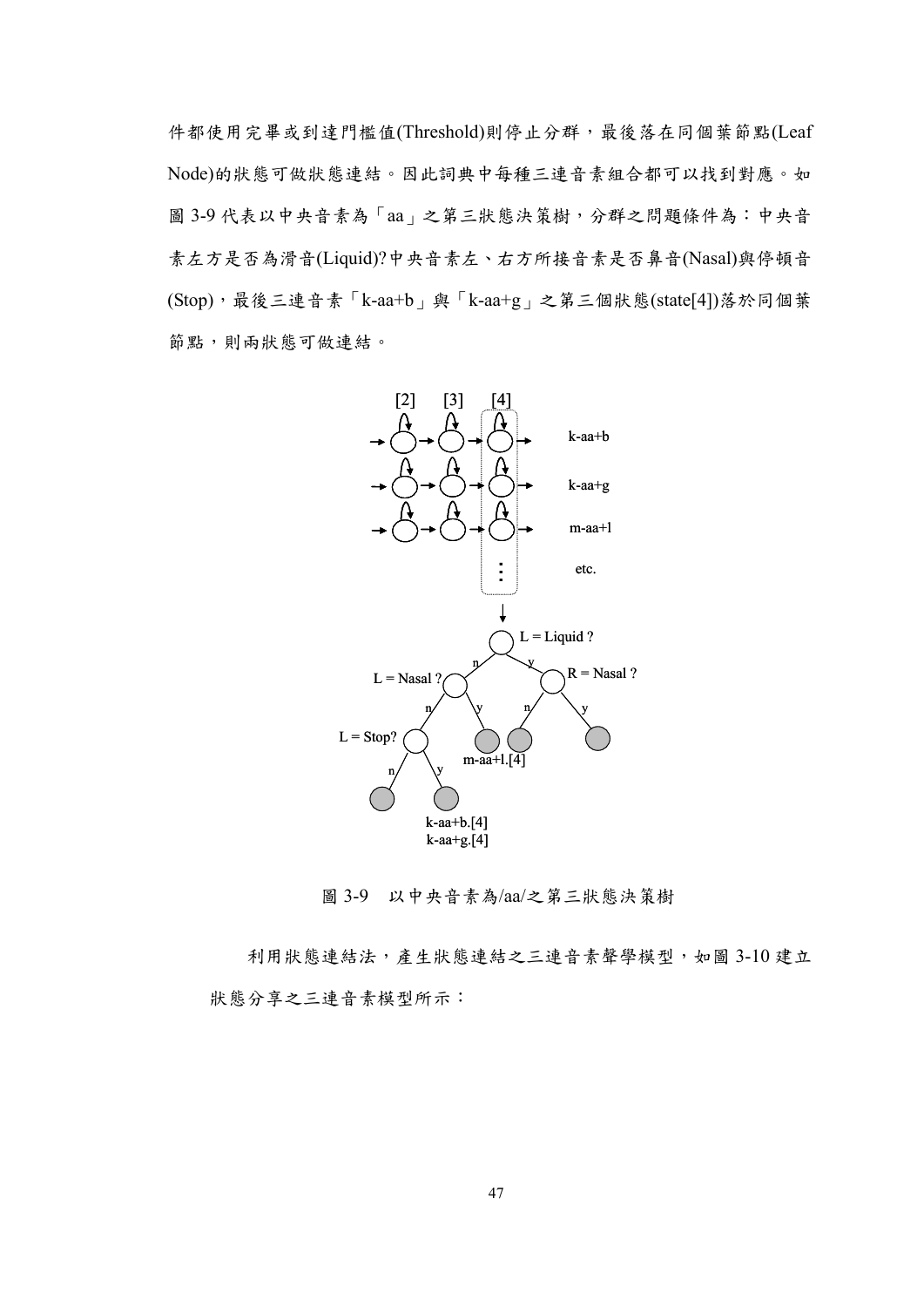

圖 3-10 建立狀態分享之三連音素模型

4. 增加三連音素模型之高斯混合數目:

最後一個步驟為增加高斯混合數目(Mixture Splitting),以提升模型的效 能,增加高斯混合數目的方法可以有很多,可以同時增加某個值,或是 依據訓練語料的相異資料量,做不同比重的高斯混合數增加,如圖 3-11 增加三連音素模型之高斯混合數目所示,以產生初始化狀態連結之三連 音素模型,最後再利用波式重估法,產生新狀態連結之三連音素模型, 讓模型與訓練語料更為匹配。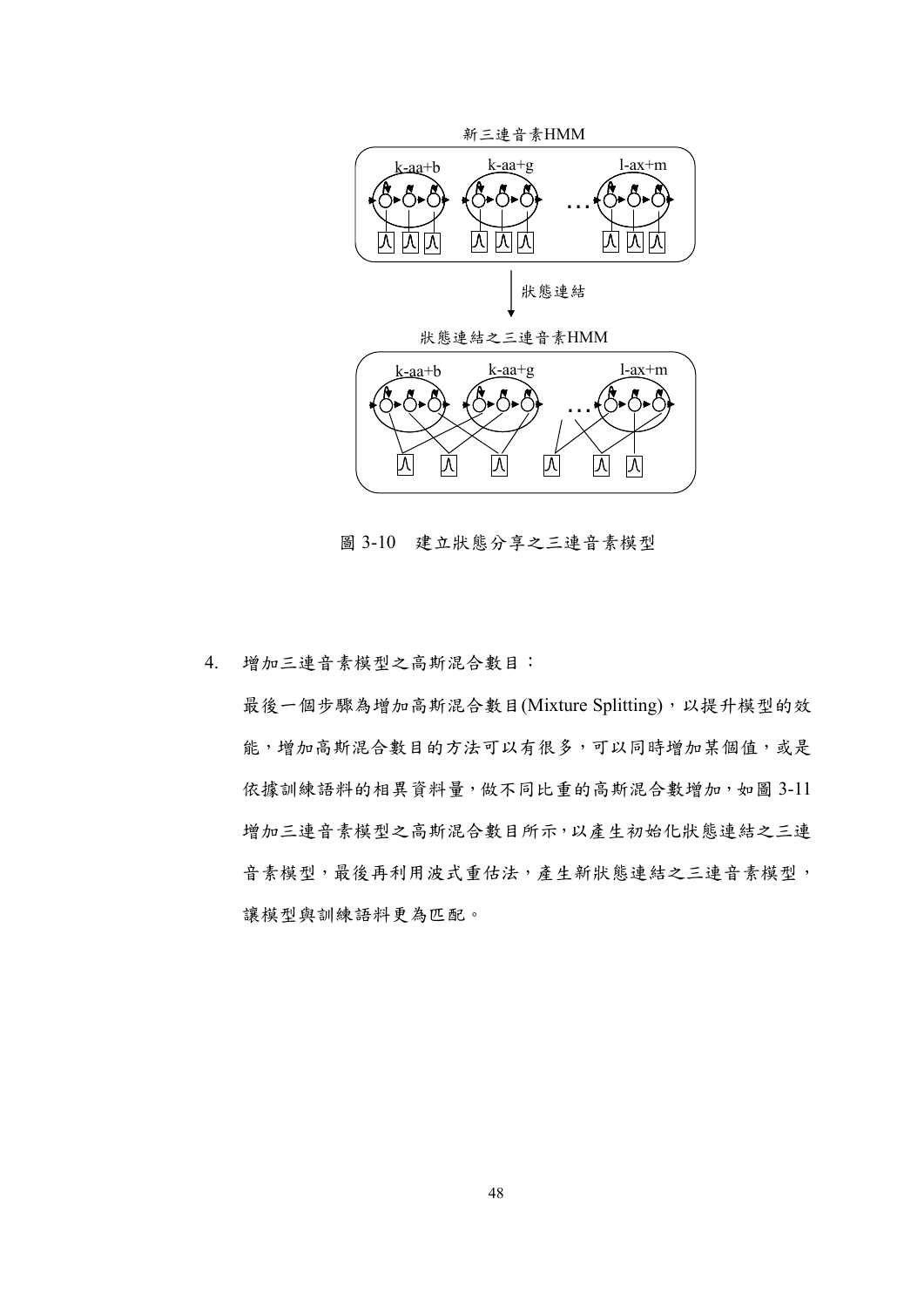

圖 3-11 增加三連音素模型之高斯混合數目

#### **3.3.3** 語言模型建立

本論文系統利用詞二連與詞三連之語言模型,語料來源利用同聲學模型訓練語料 之美國之音(VOA)、台灣腔英語(EAT)當作相同領域(In-domain)之語言模型訓練 語料,而英國國家語料庫(BNC)作為背景語言模型(Background Language Model) 之訓練語料。本論文中的語言模型使用 Katz 語言模型平滑化技術,語言模型訓 練工具為 SRI Language Modeling Toolkit(SRILM)[SRILM]。表 3-6 代表本論文第 4、5 章用到實驗語料之詞彙數統計,詳細說明於 4.1.1、4.2.1、5.4.2 節之實驗設 定。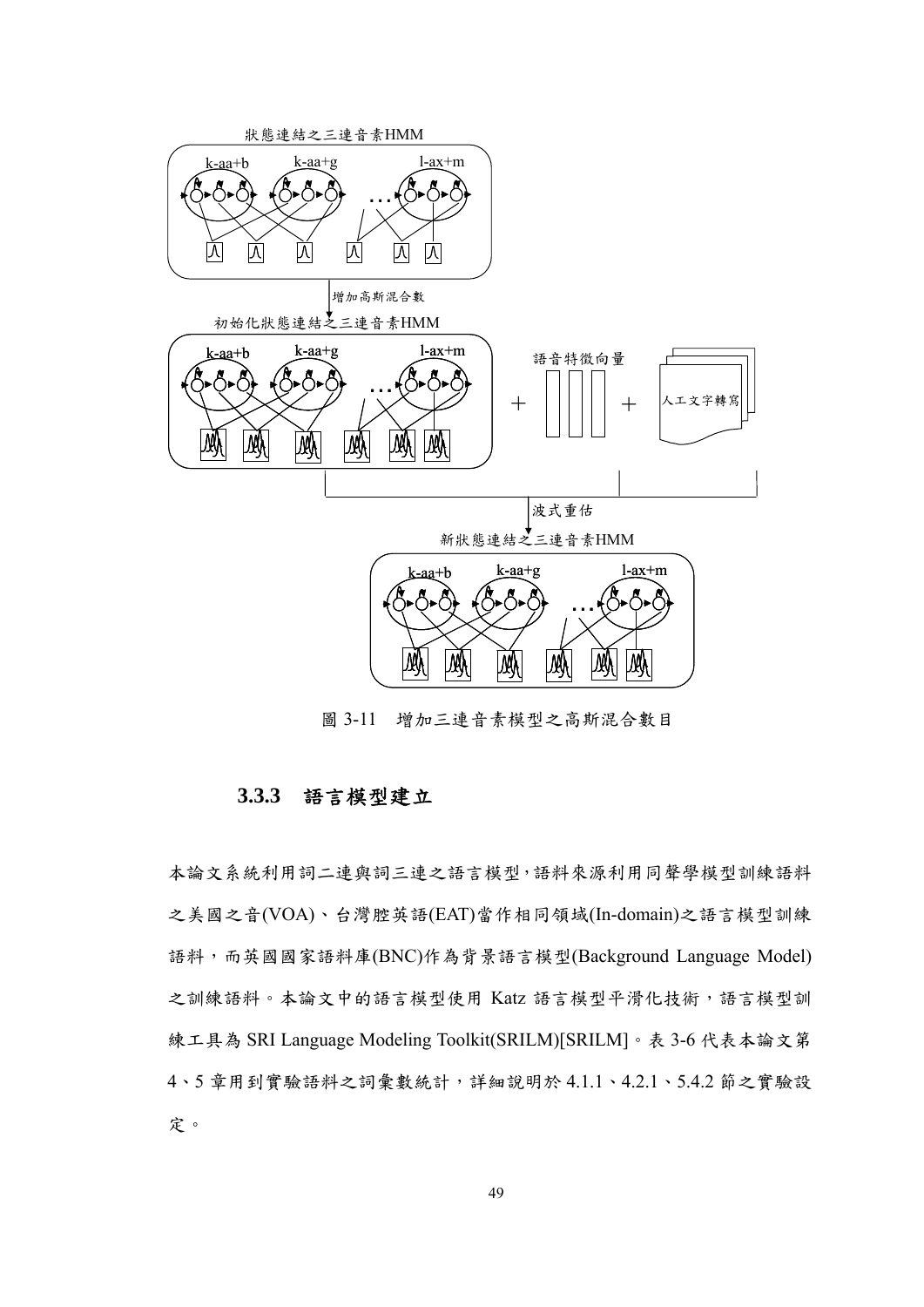| 語料           | 語料時間(hr) | 詞彙數(個)      |
|--------------|----------|-------------|
| VOA 訓練語句     | 3.33     | 30,637      |
| VOA 測試語句     | 0.56     | 4,373       |
| EAT 監督式訓練語句  | 7.02     | 53,922      |
| EAT 非監督式訓練語句 | 33.4     | 108,323     |
| EAT 測試語句     | 0.65     | 2,781       |
| BNC          | (純文字檔)   | 102,350,485 |

表 3-6 本論文所用語料之詞彙數統計

#### **3.3.4** 詞典建立

本論文所用之辯識器詞典,是將原本 105,626 個 Festlex CMU 做縮減,僅保留在 實驗訓練語料與試語料中有出現的詞,以此詞典來當作語言模型訓練詞典及語 音辨識之詞典,所用詞典個數如表 3-7 所示:

表 3-7 本論文所用語料之詞典個數

| 語料         | 語料內容(hr)                    | 詞典個數  |
|------------|-----------------------------|-------|
| VOA 訓練     | $3.89(3.33 + 0.56)$         | 5,178 |
| EAT 監督式訓練  | $7.67(7.02+0.65)$           | 2,370 |
| EAT 非監督式訓練 | $41.07(7.02 + 33.4 + 0.65)$ | 4,229 |

# **3.3.5** 語言解碼

本論文在語言解碼階段,利用二階段(Two-Pass)解碼過程,找出語音訊號對應的 最佳詞序列,第一階段為詞彙樹複製搜尋(Tree-Copy Search),第二階段為詞圖重 新評分(Word Graph Rescoring)。

本論文之系統於第一階段採用由左至右(Left-to-right)且音框同步(Frame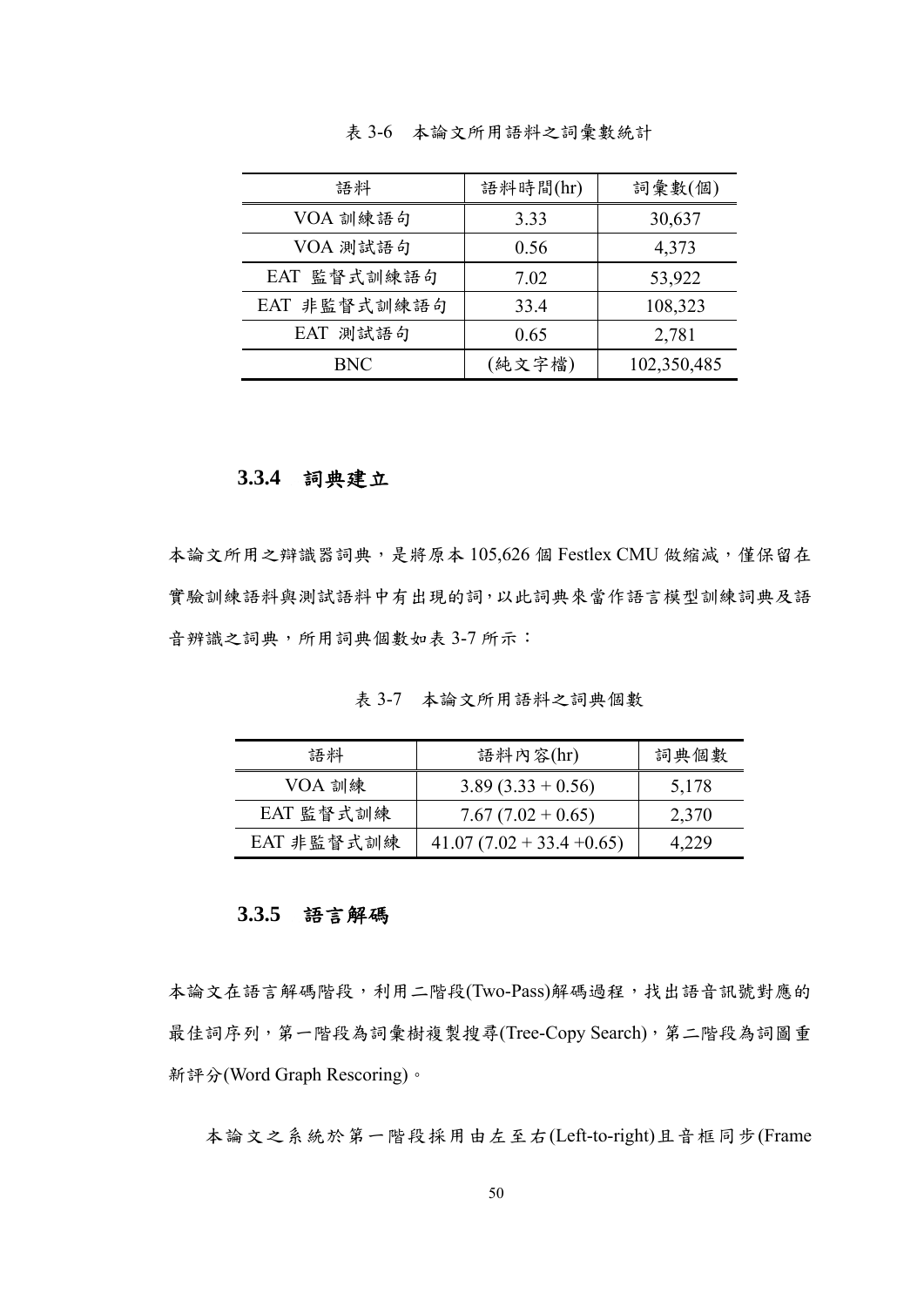Synchronous)[Aubert 2002]的詞彙樹複製搜尋方式,在詞彙樹樹中每ㄧ個分枝(Arc) 代表一個三連音素隱藏式馬可夫聲學模型,如圖 3-12 詞彙樹範例所示,於樹中 利用維特比動態規劃搜尋法,對三連音聲學模型之狀態做搜尋,並檢查是否走到 樹的葉節點(Leaf Node, 圖 3-12 的菱形實心點),如果有,則代表一個完整詞或 ㄧ些完整詞的產生,然而由於詞彙樹中存活的隱藏式馬可夫模型狀態節點可能會 隨著音框數呈指數倍增加,因此必須利用光束剪裁(Beam Pruning)技術適當的剪 裁掉分數較低的詞彙樹內部狀態節點(Internal Nodes)或不完全路徑(Partial Paths)。



圖 3-12 詞彙樹範例

詞彙樹複製搜尋演算法於搜尋時,每個音框會同時存在數棵詞彙樹複製 (Tree Copies), 每棵詞彙樹代表不同的語言模型歷史(Language Model History), 然而實際上,搜尋時產生的不完全路徑(Partial Paths)如果擁有相同的語言模型歷 史,則會被歸類在同一棵詞彙樹裡,再進行隱藏式馬可夫模型狀態層次(State-level) 維特比動態規劃搜尋。如果每個音框中,有不完全路徑已達葉節點,若具有相同 的語言模型歷史,則會進行再結合(Recombination),只保留其中分數最大者,並 以它們的語言模型歷史為標註,產生新的一棵詞彙樹複製,或加入到一棵已存在 且具有相同語言模型歷史的詞彙樹複製中。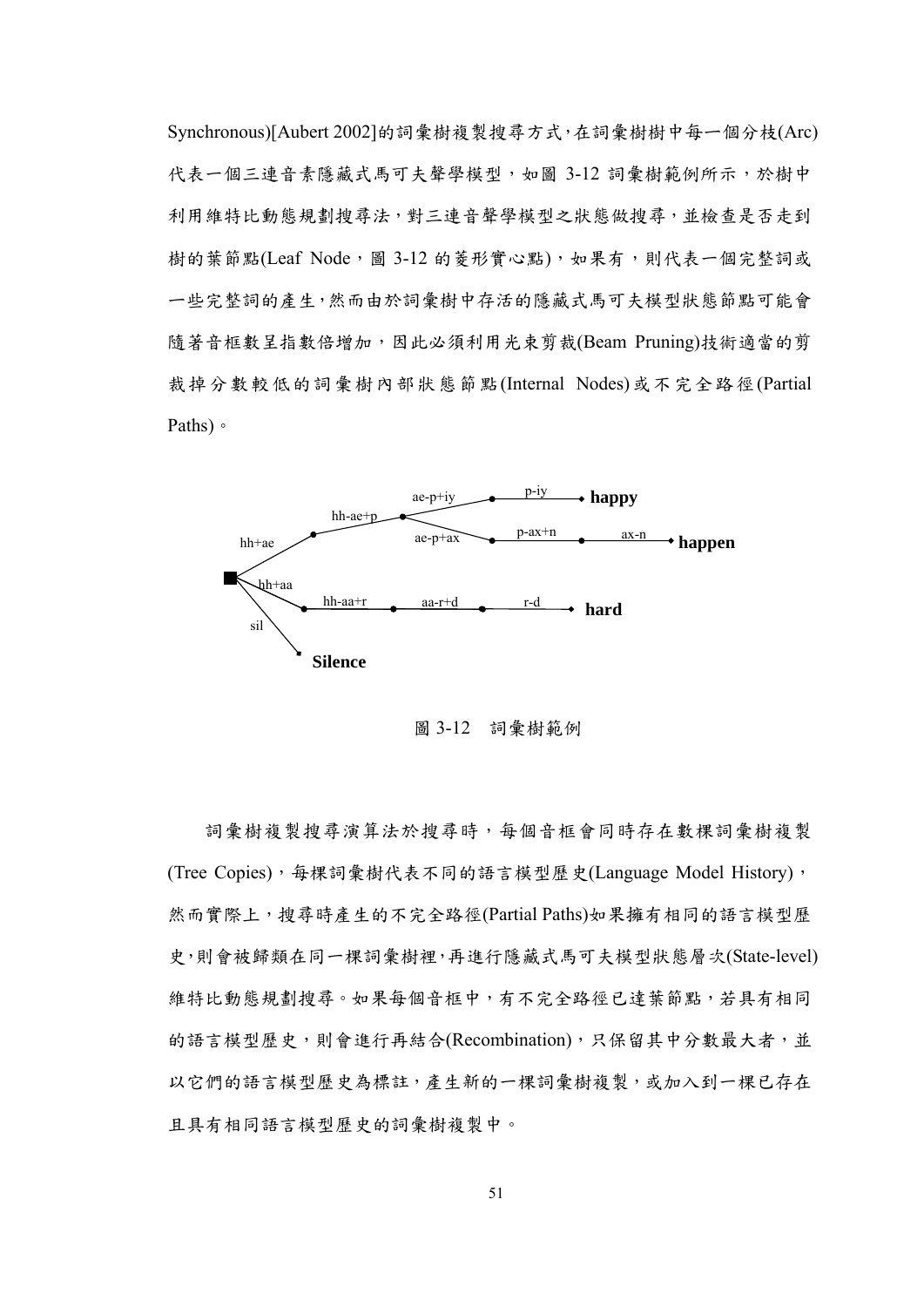為了降低搜尋空間,近年來學者提出語言模型前看(Language Model Look-ahead)[Ney *et al.* 1999]與聲學模型前看分數[Chen *et al.* 2004, 2005]等技術 預先估計尚未搜尋到的語音段落的語言模型分數及聲學分數,當成剪裁比較的依 據。本系統只採用單連詞語言模型前看 (Word Unigram Language Model Look-ahead)技術,對每一個詞彙樹複製內部狀態節點,會以其所在分枝(或隱藏 式馬可夫模型)之可能拜訪葉節點中具最大單連詞語言模型機率,做為該內部狀 態節點的語言模型前看分數。

此外在每個音框會記錄存活的詞彙樹複製葉節點中分數較高者的相關資 訊,例如語言模型歷史、對應候選詞開始與結束的音框以及搜尋時聲學解碼的分 數,然後再依此資訊建立詞圖(Word Graph),如圖 3-13 所示,並在詞圖上使用更 高階的語言模型,如詞三連、詞四連之語言模型分數,重新進行一次詞圖動態搜 尋重新評分(Word Graph Rescoring),找出最佳的文句。本論文於第一階段詞彙樹 複製搜尋使用詞二連(Bigram)語言模型分數,之後於第二階段詞圖動態搜尋重新 評分使用詞三連(Trigram)語言模型分數。



圖 3-13 詞圖示意圖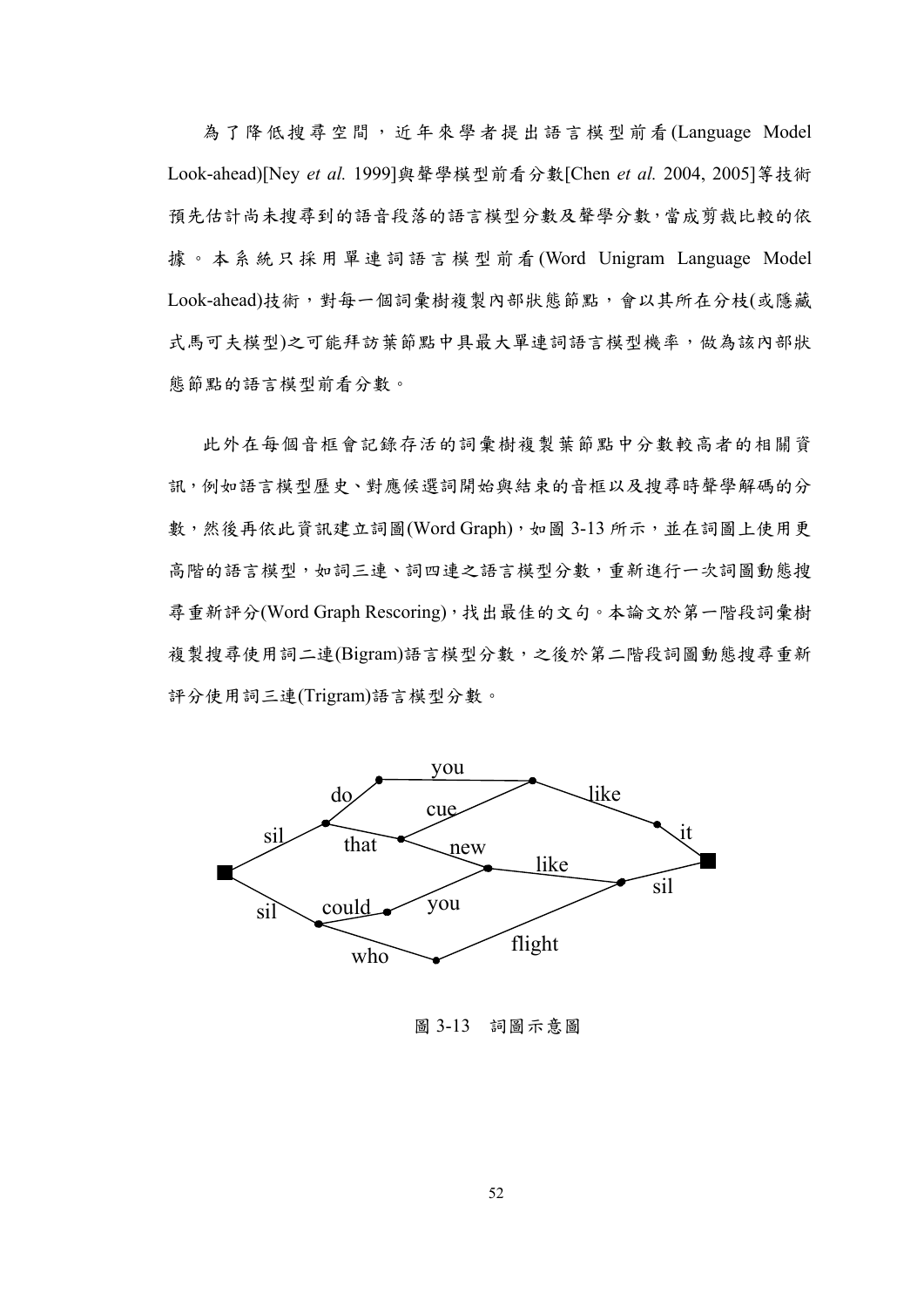# 第**4**章 英文語音辨識之基礎實驗

### **4.1 VOA** 語料之基礎實驗

#### **4.1.1** 實驗設定

本論文所用 VOA 實驗語料設定如表 4-1-1 所示。訓練語料為 3.33 小時廣播新聞 語料,內容有男、女主播及男、女受訪者語料。測試語料為 0.56 小時。詞典個 數為訓練語料與測試語料中相異之詞組成,共有 5,178 個詞。

表 4-1-1 VOA 實驗語料設定

| 語料分配 | 種類   | 句數      | 時間(hr) | 詞彙數    |
|------|------|---------|--------|--------|
|      | 訓練語料 | 5,340   | 3.33   | 30,637 |
|      | 測試語料 | 500     | 0.56   | 4,373  |
| 詞典個數 |      | 5,178 個 |        |        |

#### **4.1.2** 基礎語音特徵擷取

影響語音辨識率重要因素之一為前端語音特徵擷取方式,本論文使用不同種類的 語音特徵擷取法,分別為梅爾倒頻譜係數(MFCC)法、梅爾倒頻譜係數配合倒頻 譜平均消去法 (MFCC+CMS) 與梅爾倒頻譜係數配合倒頻譜正規化法 (MFCC+CMVN),作為基礎語音特徵擷取法之實驗。

 梅爾倒頻譜係數的擷取步驟如論文 1.2.1 圖 1-2 所示。倒頻譜平均消去法 (CMS)與倒頻譜正規化法(CMVN)此兩種方法,原先是用來消除通道雜訊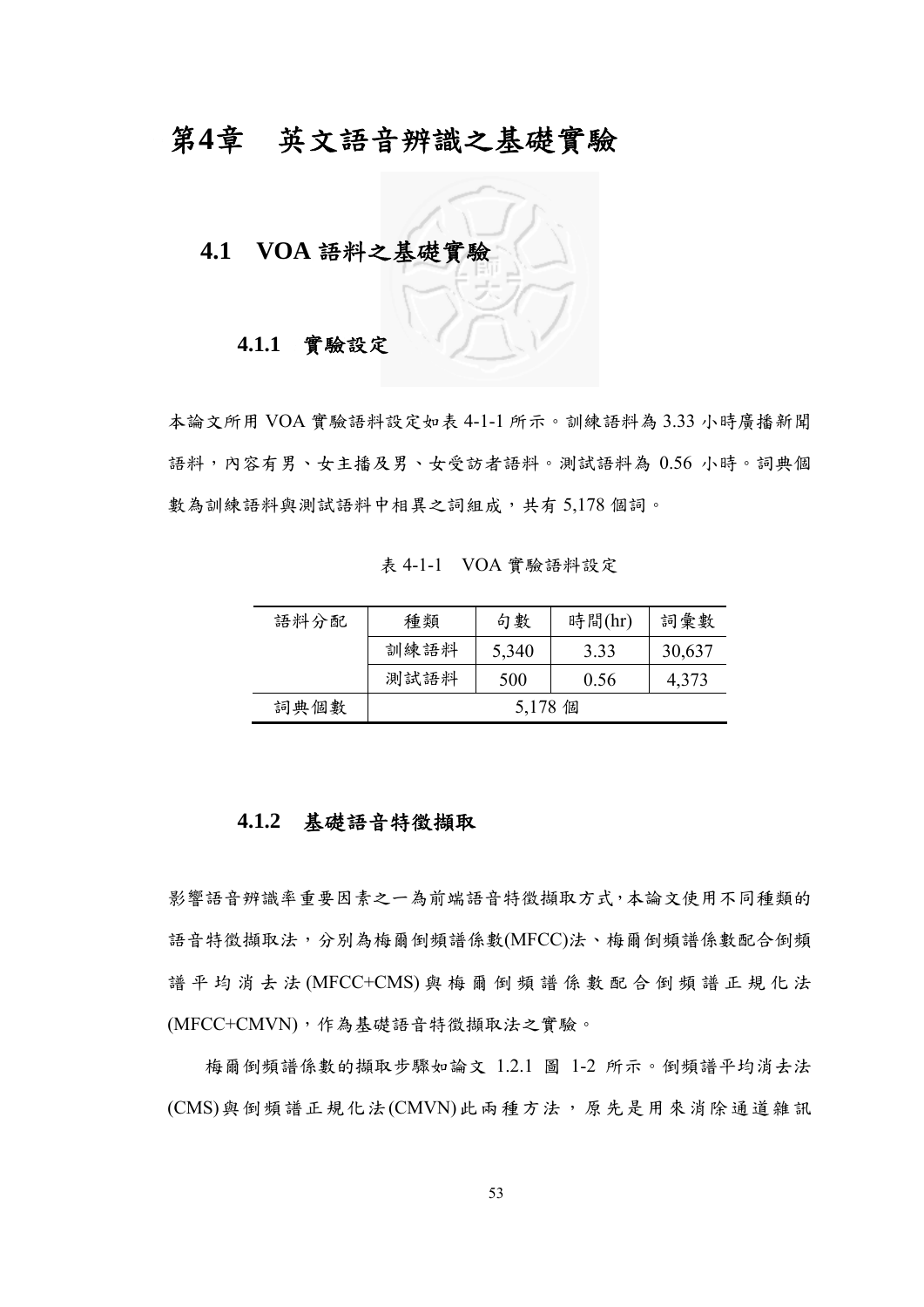(Channel Effects),然而經過實驗證實,對於語音特徵強健性處理也同樣有幫助, 且計算量很小,目前已廣泛應用於語音辨識上。

 倒頻譜平均消去法是假設語者發音期間,通道效應對語音訊號的影響在倒頻 譜上的表現為常數(Constant),因此在倒頻譜上經過倒頻譜平均消去法處理後, 可適度移除由不同的通道所造成的不匹配現象,假設一段語句經過特徵擷取後為 一連串倒頻譜特徵向量 $C = \{C_1, C_2, ..., C_t, C_r\}$   $t = 1, ..., T$ , 其中*C*, 代表語句中第 *t* 個語音特徵向量,*T* 代表語句的總特徵向量個數。則倒頻譜平均消去法(CMS)所 得新特徵向量為 $\widetilde{C}_t$ , 可表示成式(4-1):

$$
\widetilde{C}_t = C_t - \overline{C}, \ t = 1, \dots, T \tag{4-1}
$$

其中 $\overline{C} = \frac{1}{N} \sum_{t=1}^{N}$  $C = \frac{1}{N} \sum_{t=1}^{N} C_t$ 1  $\frac{1}{N} \sum_{t}^{N} C_{t}$ ,而 $\widetilde{C}_{t}$ 為原本語句中第  $t$  個特徵向量 $C_{t}$ 減去此語句的平均向量  $\overline{C}$ ,故新的倒頻譜特徵向量的平均值向量被正規化為零向量(Zero Vector)。

另一方面,經倒頻譜正規化法(CMVN)所得新特徵向量可表示成式(4-2):

$$
\widetilde{C}_t = \frac{C_t[n] - \overline{C}[n]}{S[n]}, t = 1, \dots, T
$$
\n(4-2)

 $=\sqrt{\frac{1}{T}\sum_{t=1}^{T}\left(C_t[n] - \overline{C}[n]\right)}$ *t*  $\frac{1}{T}\sum_{t=1}^{T} (C_{t}[n] - C[n])$ *S n* 1 其中 $S[n] = \sqrt{\frac{1}{m}} \sum_{i=1}^{T} (C_{i}[n] - \overline{C}[n])^{2}$ , 代表語音特徵向量的標準變異向量。因此 CMVN 除了將C,減去語句的平均向量,再對特徵向量的變異量做正規化。除了 移除通道效應的影響,在對變異數進行正規化的過程中,降低不同維度間的語音 特徵機率分布的差異程度,故相對於倒頻譜平均消去法,文獻證明此法能更進一

HMM 狀態中,依據每個 HMM 模型所分配到訓練語料段落數,分配 1 至 128 個不等的高斯混合數目,分配規則如表 4-1-2 所示。實驗嘗試將高斯混合數目依

步降低環境不匹配對特徵參數所造成的不良影響。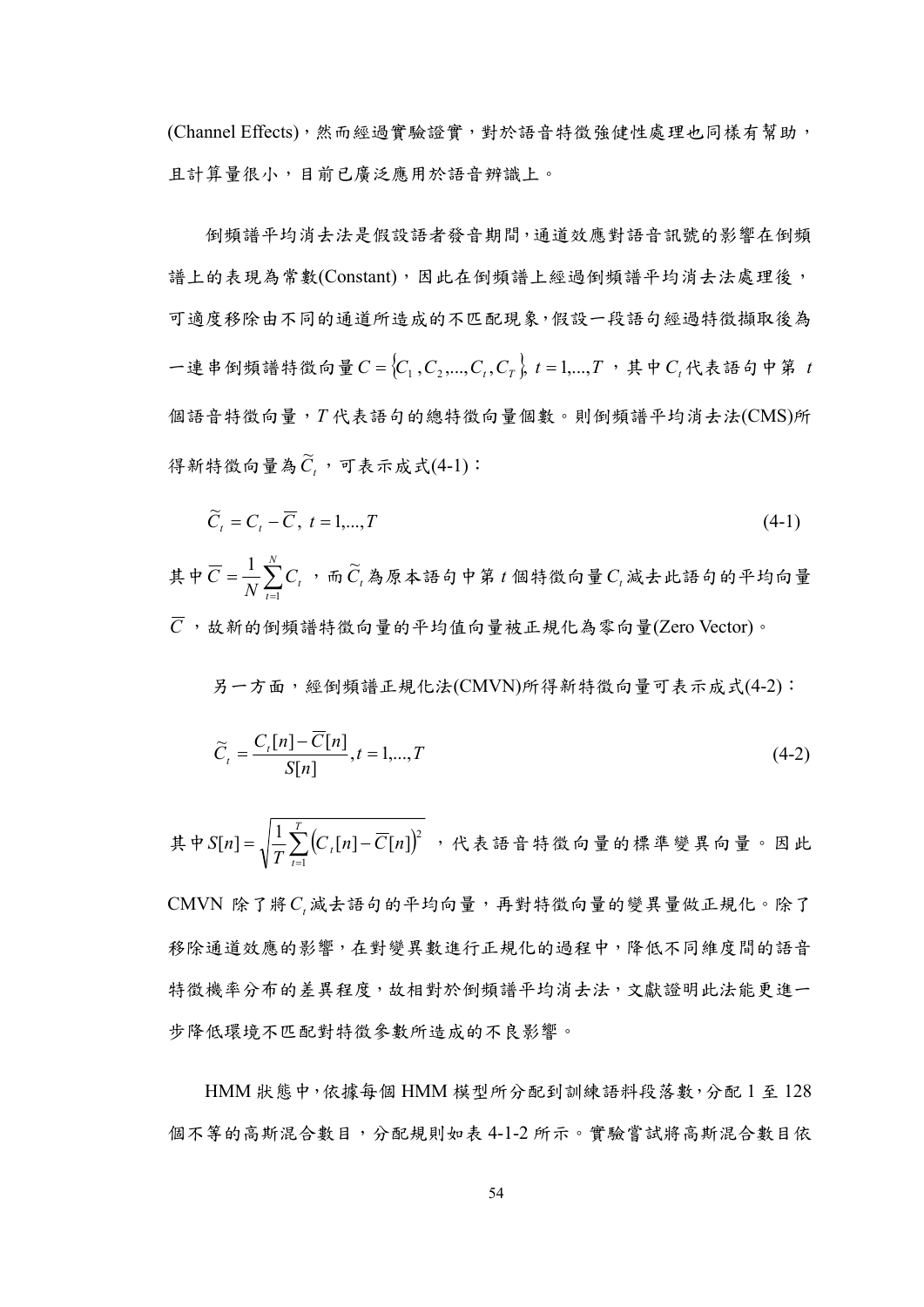據規則倍數做調整,例如表 4-1-2 第三列代表 HMM 分配到之語音段落數數目小 於等於 10 之高斯混合數給定高斯混合數為 2,於實驗中嘗試將高斯混合數依倍 數放大,觀察辨識率的改變。如前例依據2倍放大,混合數設定為4;依據3倍 放大,混合數設定為 6。

| HMM 分配到之語音段落數     | 高斯混合數 |
|-------------------|-------|
| $\leq 5$          |       |
| $\leq 10$         | 2     |
| $\leq 100$        | 4     |
| $\leq 500$        | 8     |
| $\leq 2500$       | 16    |
| $\leq$ 12500      | 32    |
| $\leq 62500$      | 64    |
| 62500<br>$\rm{>}$ | 128   |

表 4-1-2 高斯混合數依音素出現比例之分配規則表

表 4-1-3 代表三種不同基礎特徵擷取法於 VOA 語料的辨識結果, 其中「TC」 代表辨識器第一階段(One Pass)詞彙數複製搜尋(Tree Copy Search)後辨識之結 果;「WG」代表第二階段詞圖重新評分(Word Graph Rescoring)後辨識結果。此實 驗之語言模型為使用 VOA 訓練語料訓練而成。

表 4-1-3 VOA 不同基礎特徵擷取法之辨識結果

| 實驗            | 語音特徵        | 混合數    | 詞正確率 $(\%)$ |       |
|---------------|-------------|--------|-------------|-------|
|               |             |        | TC          | WG    |
|               | <b>MFCC</b> | 78,412 | 46.95       | 48.75 |
| $\mathcal{D}$ | MFCC CMS    | 76,073 | 47.95       | 49.92 |
| 3             | MFCC CMVN   | 73,083 | 47.12       | 49.10 |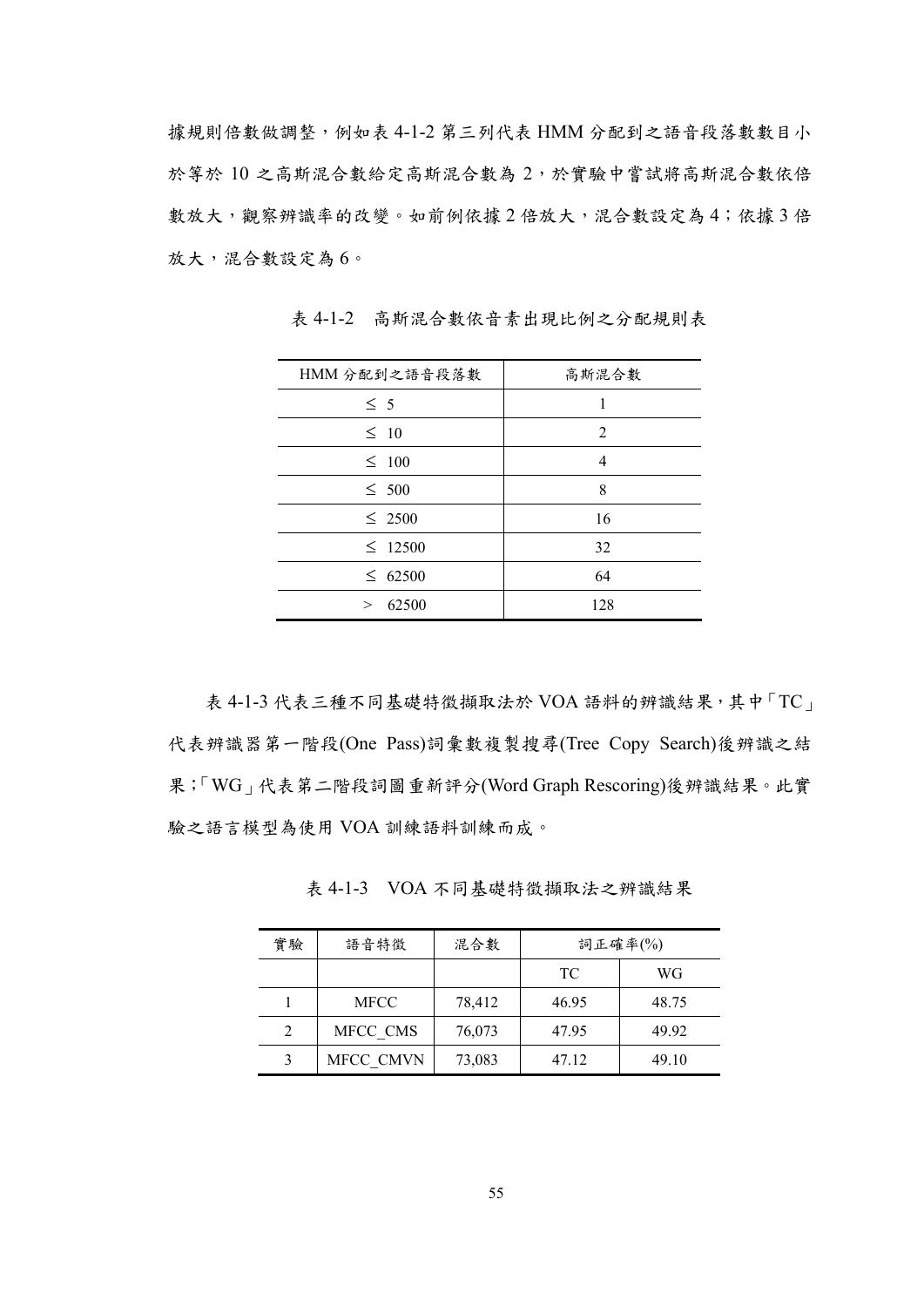本論文之 VOA 語料之三種基礎特徵擷取法(MFCC、MFCC 配合 CMS、MFCC 配合 CMVN), 觀察辨識結果, 以 MFCC 配合 CMS 之前端特徵擷取法, 可得較 高之辨識率為 49.92%。表中之高斯混合數計算有些微差異,因在多次訓練單連 音素模型階段中,為了讓訓練語料對模型間的效能更匹配,會對訓練做一次重新 校準(Realign),捨去辨識過程中小於門檻值的訓練語句,故導致最後 HMM 模型 高斯混合數稍微減少。

#### **4.1.3** 基礎三連音素聲學模型

利用表 4-1-3 實驗 2 之 MFCC 配合 CMS 擷取出的語音特徵來訓練聲學模型,並 增加高斯混合數,依表 4-1-2 之高斯混合數分配規則(表 4-1-4 之實驗 1)、規則之 2 倍(表 4-1-4 之實驗 2)、規則之 3 倍(表 4-1-4 之實驗 3)、規則之 4 倍(表 4-1-4 之 實驗 4)訓練聲學模型,語言模型仍使用 VOA 訓練語料訓練而成,實驗結果如表 4-1-4 所示。

| 實驗 | 語音特徵     | 混合數     | 詞正確率(%) |       |
|----|----------|---------|---------|-------|
|    |          |         | TC      | WG    |
|    | MFCC CMS | 76,073  | 47.95   | 49.92 |
| 2  | MFCC CMS | 145,318 | 46.89   | 48.25 |
| 3  | MFCC CMS | 217,744 | 45.23   | 47.01 |
| 4  | MFCC CMS | 290,505 | 43.42   | 45.77 |

表 4-1-4 VOA 不同高斯混合數之辨識結果

觀察發現,高斯混合數增加,對辨識率的改變並不大,可能原因有:高斯混合數 的分配比例是依據訓練語料量增加,又因為訓練語料量不足,故模型中存在資料 稀疏(Data Sparseness)問題,使辨識率下降,接著吾人將針對其他可能影響辨識 率之因素做分析。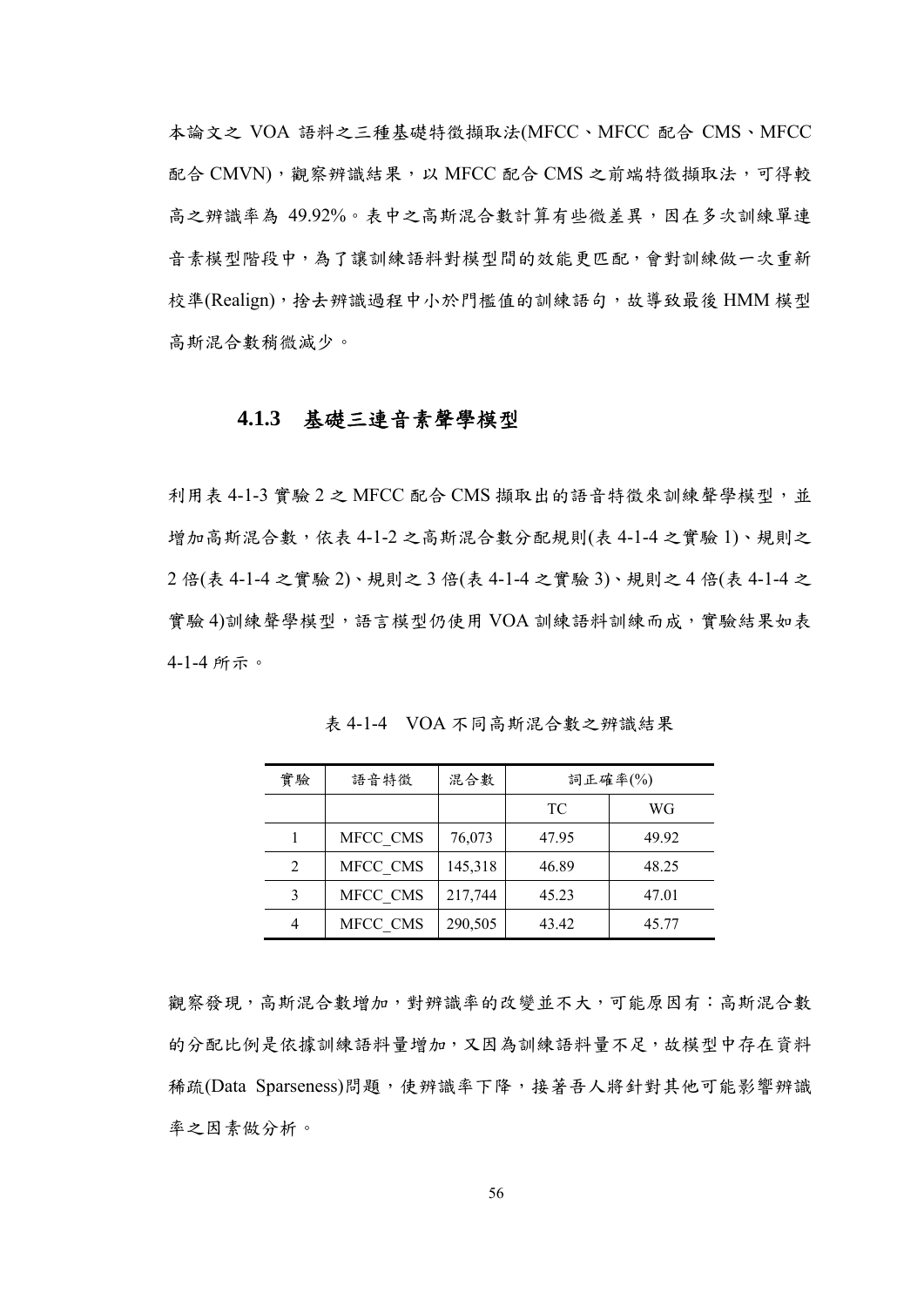#### **4.1.4** 基礎語言模型

本小節觀察是否因為語言模型對辨識效果產生不同影響。首先,已知辨識器於搜 尋第一階段使用詞二連語言模型分數、第二階段使用詞三連語言分數。如果以表 4-1-3 之實驗 2 於第二階段使用詞二連語言模型分數,其辨識率如表 4-1-5 實驗 1 所示,辨識第二階段利用詞三連語言分數可讓辨識率相對地提高 4.3%。

表 4-1-5 第二階段使用詞二連語言模型分數

| 實驗 | 語音特徵     | 第二階段 LM | 混合數    | 詞正確率 $(\%)$ |
|----|----------|---------|--------|-------------|
|    |          |         |        | WG          |
|    | MFCC CMS | 詞二連     | 76,073 | 47.86       |
|    | MFCC CMS | 詞三連     | 76,073 | 49 92       |

再者,吾人觀察僅使用 BNC 文字語料或 VOA 訓練語料之正確轉寫文字當語 言模型之訓練語料,觀察語音辨識的影響。實驗結果如表 4-1-6 所示,所使用之 語音特徵向量為 MFCC 配合 CMS。

| 實驗 | 語言模型       | 混合數    | 詞正確率(%) |       |
|----|------------|--------|---------|-------|
|    |            |        | TC.     | WG    |
|    | <b>BNC</b> | 76,073 | 45.90   | 51.43 |
|    | VOA        | 76,073 | 47.95   | 49 92 |

表 4-1-6 VOA 不同語言模型之辨識結果

實驗觀察,使用 BNC 語料訓練語言模型比使用 VOA 語料之詞正確率相對地提 升 3.02%,因 BNC 語料不僅包含與 VOA 統計特性較相關的會議或廣播新聞等文 字語料,且 BNC 語料的量較大。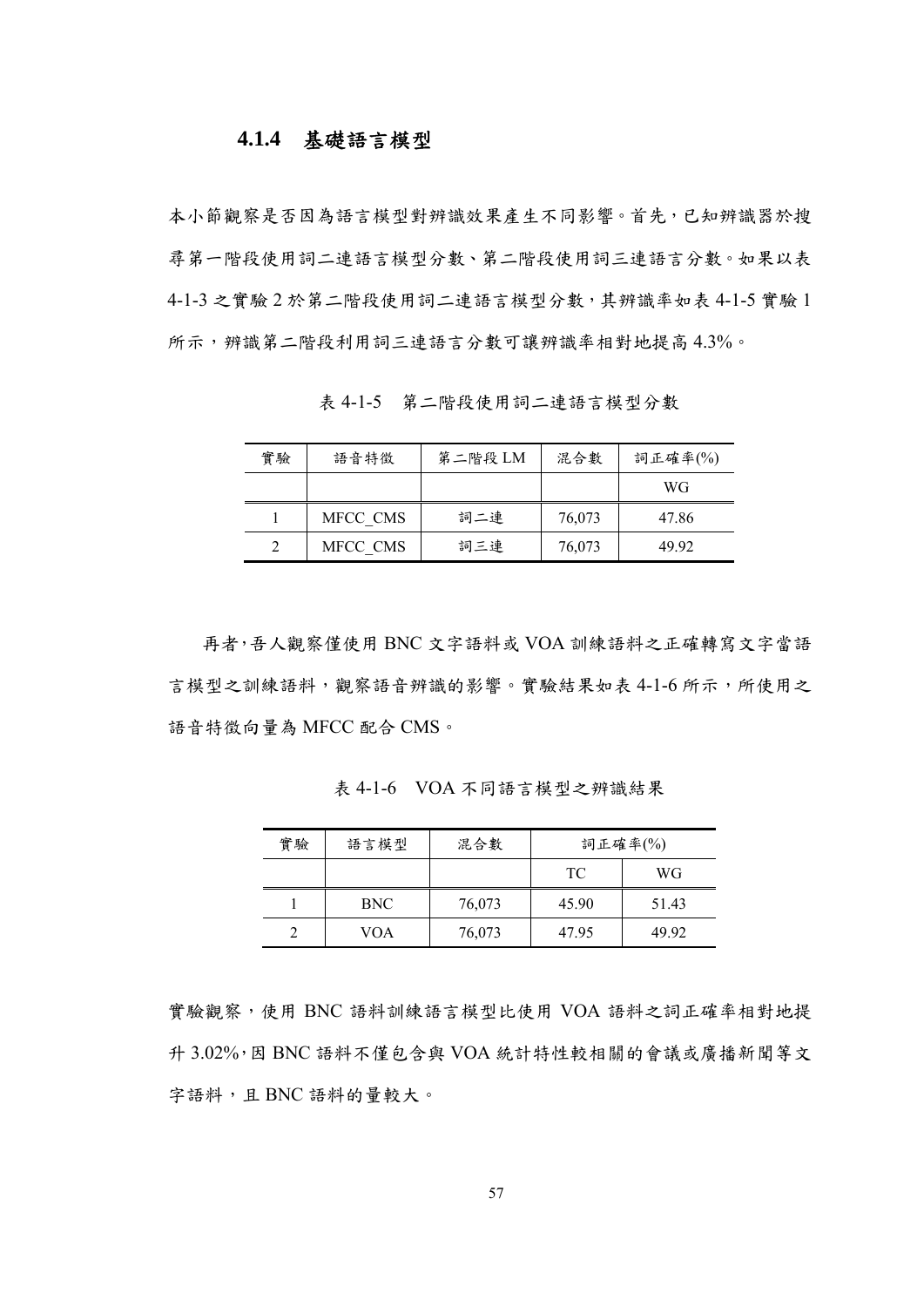## **4.2 EAT** 語料之基礎實驗

#### **4.2.1** 實驗設定

本論文所用 EAT 實驗語料設定如下表 4-2-1 所示,各使用 5,000 句英語系男生、 女生,非英語系之男生、女生之四種語料組合成共 20,000 句(7.02 小時)當訓練語 料。再另外選用英語系男生、女生,非英語系之男生、女生之四種語料組合各 250 句組合成共 1,000 句(0.65 小時)當測試語料。詞典個數為訓練語料與測試語 料中的所有相異詞,共有 2,370 個詞。

表 4-2-1 EAT 實驗語料設定

| 語料分配 | 種類   | 句數      | 時間(hr) | 詞彙數    |
|------|------|---------|--------|--------|
|      | 訓練語料 | 20,000  | 7.02   | 53,922 |
|      | 測試語料 | 1,000   | 0.65   | 2,781  |
| 詞典個數 |      | 2,370 個 |        |        |

# **4.2.2** 基礎語音特徵擷取

表 4-2-2 代表使用三種不同基礎語音特徵擷取方式的辨識結果,此實驗之語言模 型使用 EAT 訓練語料之正確轉寫文字訓練而成,高斯混合數依表 4-1-2 之分配規 則分配並訓練聲學模型。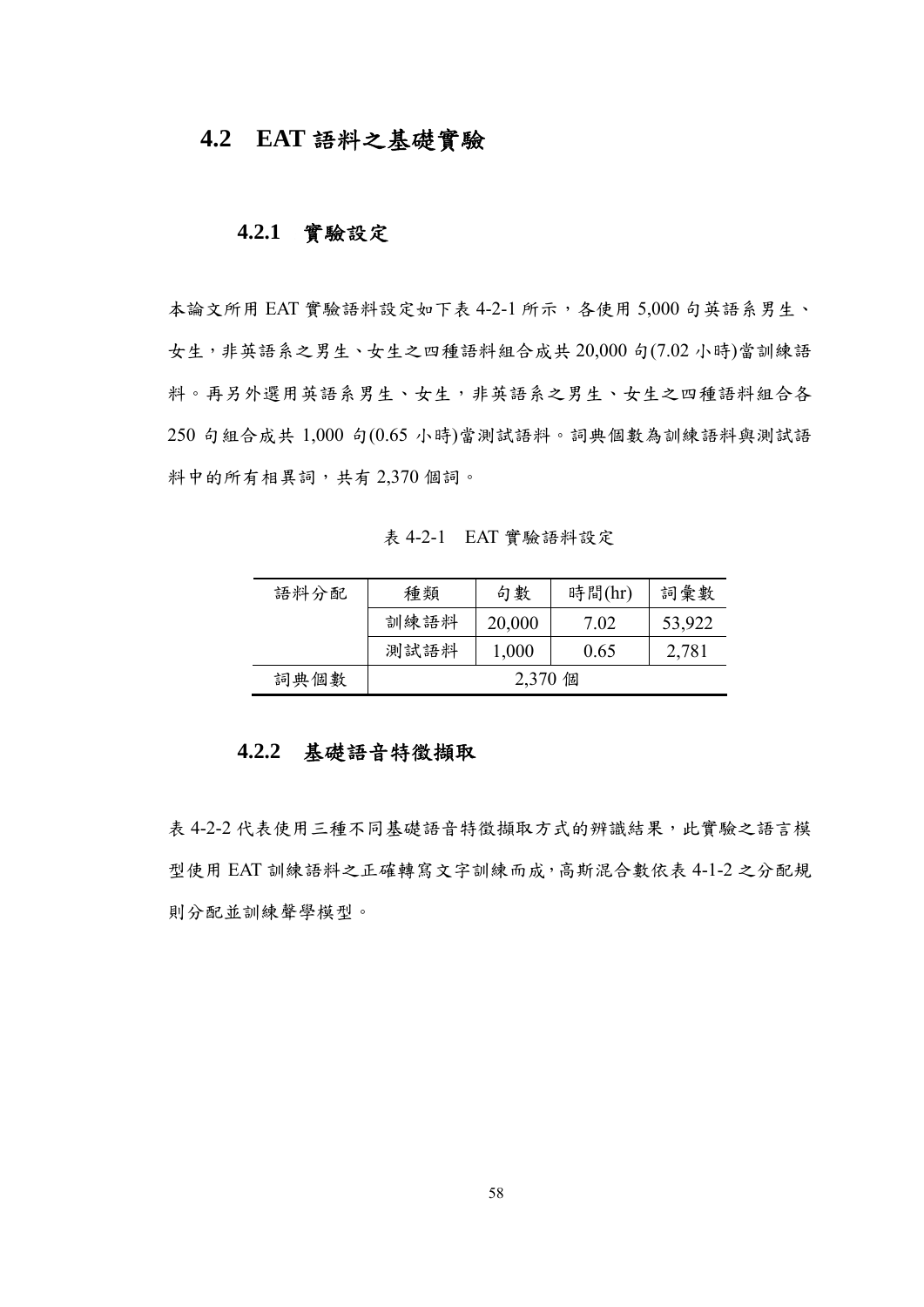| 實驗 | 語音特徵        | 混合數     | 詞正確率 $(\%)$ |       |
|----|-------------|---------|-------------|-------|
|    |             |         | TC          | WG    |
|    | <b>MFCC</b> | 145,319 | 29.69       | 40.04 |
|    | MFCC CMS    | 143,735 | 36.41       | 49.53 |
|    | MFCC CMVN   | 138,713 | 33.93       | 47.02 |

表 4-2-2 EAT 不同基礎特徵擷取法之辨識結果

觀察發現以 MFCC 結合 CMS 之基礎特徵擷取法,得到較佳之詞正確率 49.53%, 而 MFCC 較 MFCC CMS 與 MFCC CMVN 詞正確率低很多,表示 EAT 語料受 通道效應(Channel Effects)非常嚴重。

#### **4.2.3** 基礎三連音素聲學模型

利用表 4-2-2 實驗 2 之 MFCC 配合 CMS 所擷取出的語音特徵來訓練聲學模型, 觀察高斯混合數之差異是否影響辨識率結果。實驗設定高斯數目全部設定為 1(表 4-2-3 之實驗 1),或依表 4-1-2 之分配規則(表 4-2-3 之實驗 2)、規則之 4 倍(表 4-2-3 之實驗 3)來訓練聲學模型,語言模型為 EAT 訓練語料之正確轉寫文字訓練而成, 實驗結果如表 4-2-3 所示:

| 實驗 | 語音特徵     | 混合數     | 詞正確率(%) |       |
|----|----------|---------|---------|-------|
|    |          |         | TC.     | WG    |
|    | MFCC CMS | 25,375  | 30.12   | 40.55 |
|    | MFCC CMS | 143,735 | 36.41   | 49.53 |
|    | MFCC CMS | 549,953 | 36.45   | 49.35 |

表 4-2-3 EAT 不同高斯混合數之辨識結果

觀察發現,高斯混合數依規則分配時,詞正確率由40.55%提升至49.53%,約提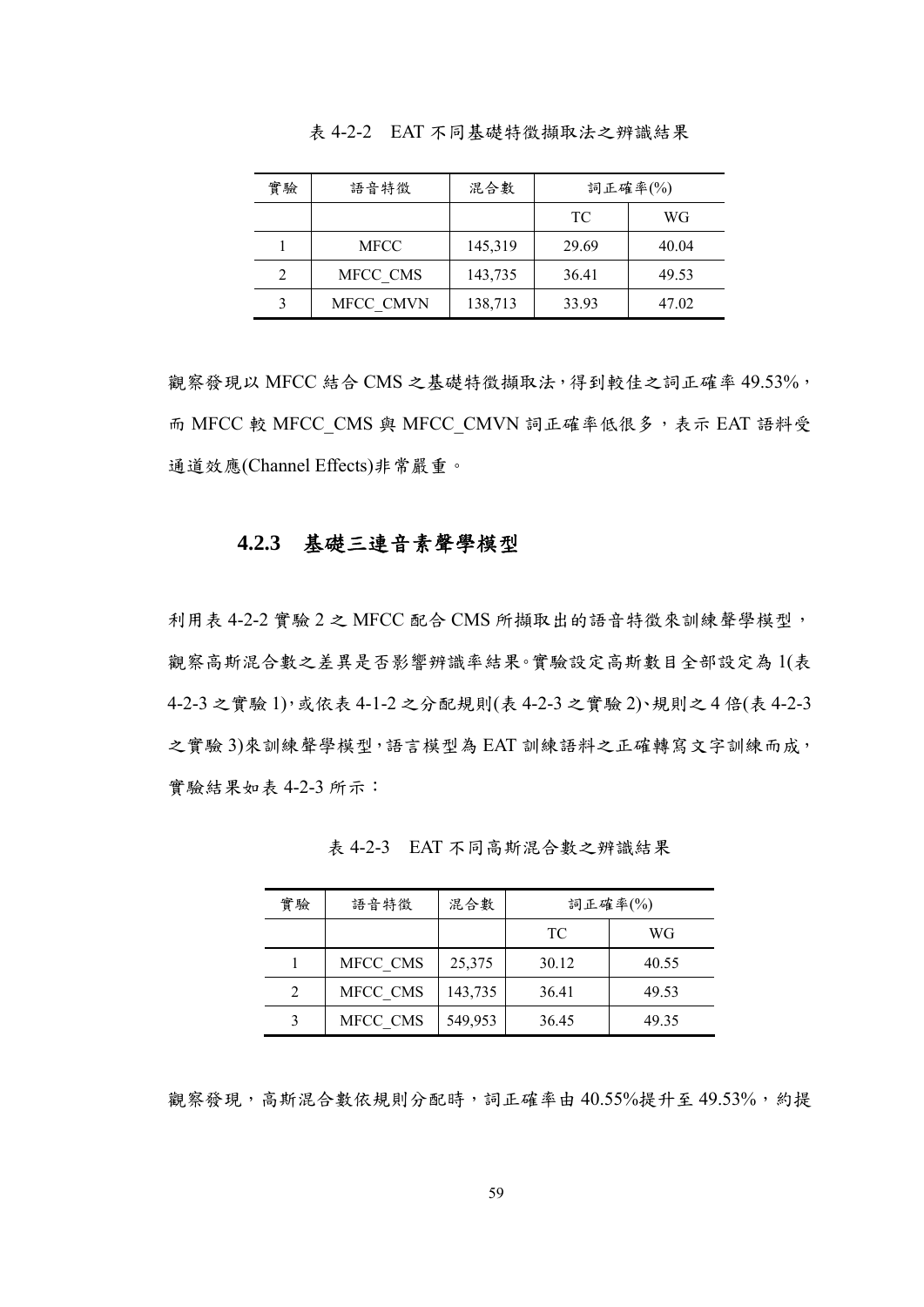升 22.14%,然而增加至規則的 4 倍時,辨識率卻些微下降,原因可能為每個高 斯混合數被分配到的訓練語料不夠多,無法隨高斯混合數目增加而提高辨識率。

#### **4.2.4** 基礎語言模型

觀察僅使用 BNC 文字語料或 EAT 訓練語料之正確轉寫文字當語言模型之訓練語 料,辨識結果如表 4-2-4 所示。高斯混合數依表 4-1-2 之規則分配、特徵擷取為 MFCC 配合 CMS。

| 實驗 | 語言模型 | 混合數     | 詞正確率(%) |       |
|----|------|---------|---------|-------|
|    |      |         | TC.     | WG    |
|    | BNC. | 143,735 | 28.40   | 31.02 |
|    | EAT  | 143,735 | 36.41   | 49.53 |

表 4-2-4 EAT 不同語言模型之辨識結果

由實驗觀察,使用 EAT 訓練語料比使用 BNC 語料之語言模型辨識率提高 59.67%。可能原因為 EAT 與 BNC 語料的統計特性差異很大, EAT 語料中大多為 英文單字、片語或數字連續語音,而 BNC 為開會或是廣播新聞等對話資料。

### **4.3** 實驗討論

本節討論 4.1 與 4.2 實驗如下:

1. 基礎特徵擷取法:

A. VOA 語料之特徵擷取以 MFCC 配合 CMS、高斯混合數依表 4-1-2 規則分配、語言模型為使用 VOA 訓練語料、可得到較佳詞正確率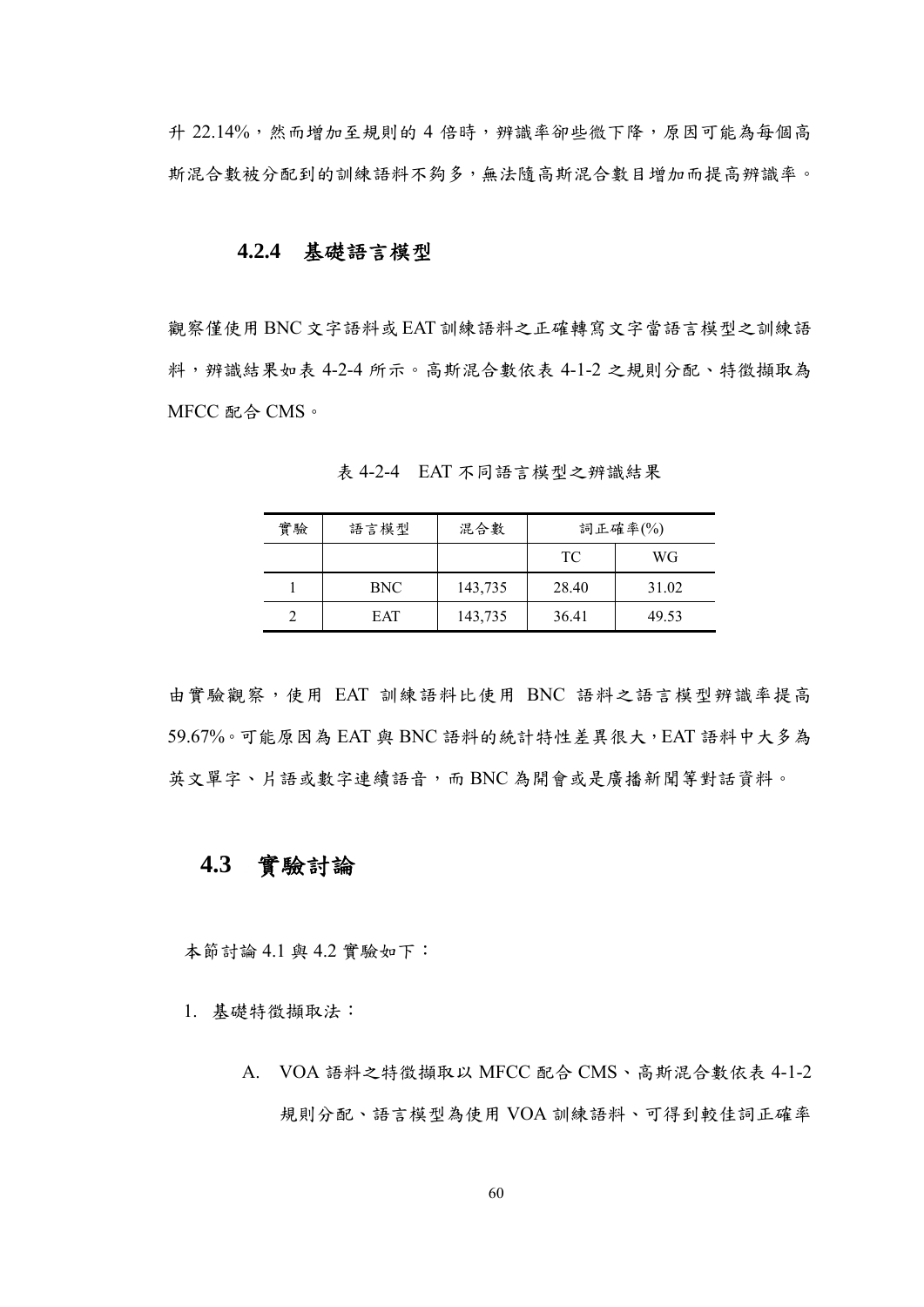$(49.92\%)$ 

- B. EAT 語料之特徵擷取以 MFCC 配合 CMS、高斯混合數依表 4-1-2 規則分配、語言模型為 EAT 訓練語料、可得到較佳詞正確率  $(49.53\%)$
- 2. 基礎三連音素聲學模型:
	- A. 於VOA語料使用MFCC配合CMS之特徵,觀察高斯混合數表4-1-2 規則分配,可得到較佳的詞正確率(49.92%)。但是詞正確率沒有隨 高斯混合數目增加而提高。
	- B. 於 EAT 語料使用 MFCC 配合 CMS 之特徵,觀察高斯混合數依表 4-1-2 規則分配,可得到較佳的詞正確率(49.53%)。詞正確率未隨 高斯混合數目增加至規則的 4 倍而提高。因訓練語料量少,每個高 斯混合數被分配到的訓練語料不夠多,無法隨高斯混合數目增加而 提高辨識率。
- 3. 基礎語言模型:
	- A. VOA 語料之特徵擷取以 MFCC 配合 CMS、高斯混合數依表 4-1-2 規則分配,使用 BNC 語料訓練之語言模型,因統計特性較相關且 內容更豐富,對詞正確率提升有幫助。
	- B. EAT 語料之特徵擷取僅以以 MFCC 配合 CMS、高斯混合數依表 4-1-2 規則分配、語言模型 EAT 訓練語料之人工轉寫語料訓練而 成,比僅以 BNC 語料或結合訓練之語料,有較佳之詞正確率 (49.53%)。可能原因為 EAT 語料中大多為英文單字、片語或數字連

61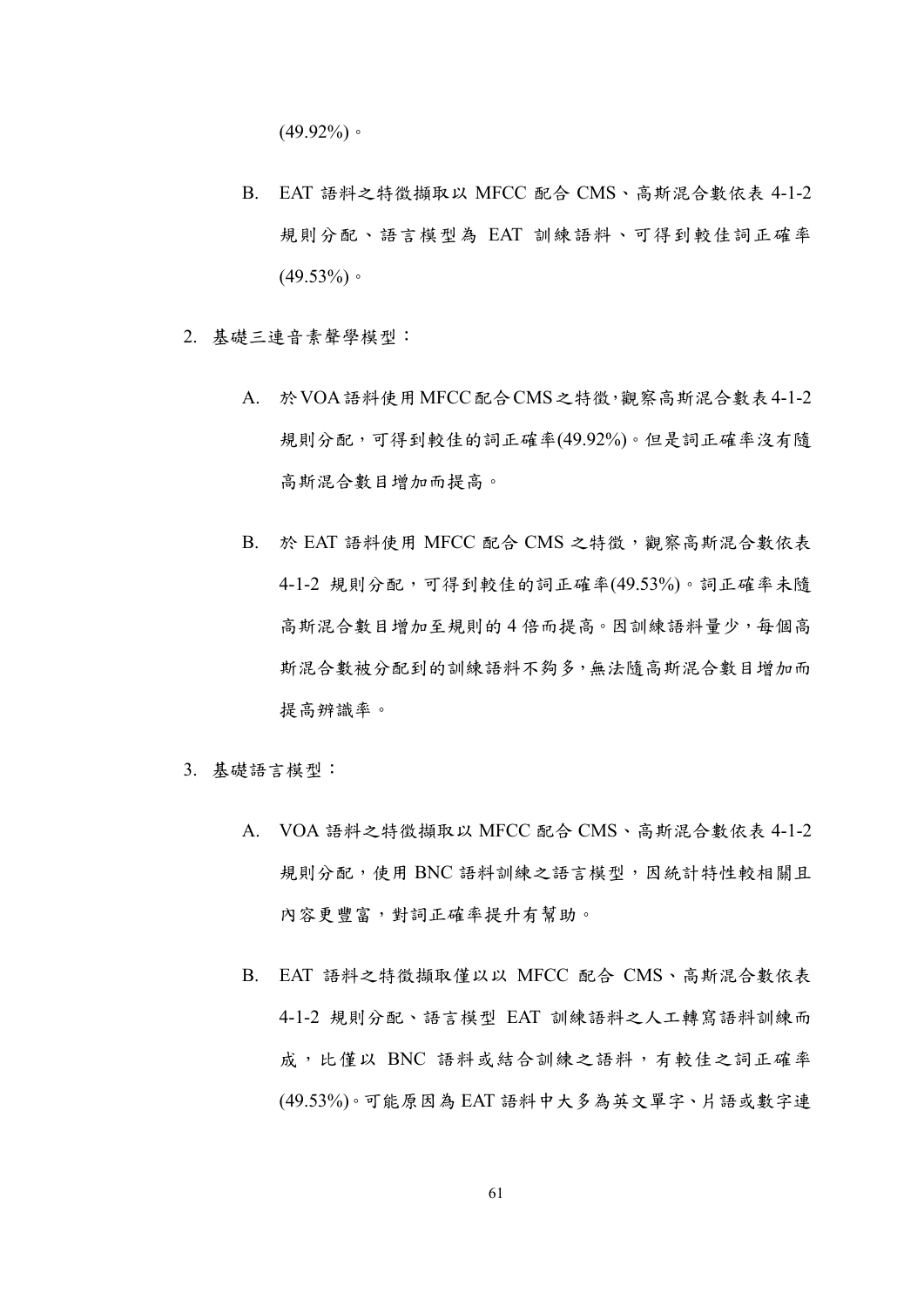續語音,與 BNC 語料為會議或是廣播新聞等對話資料的統計特性 差異較大。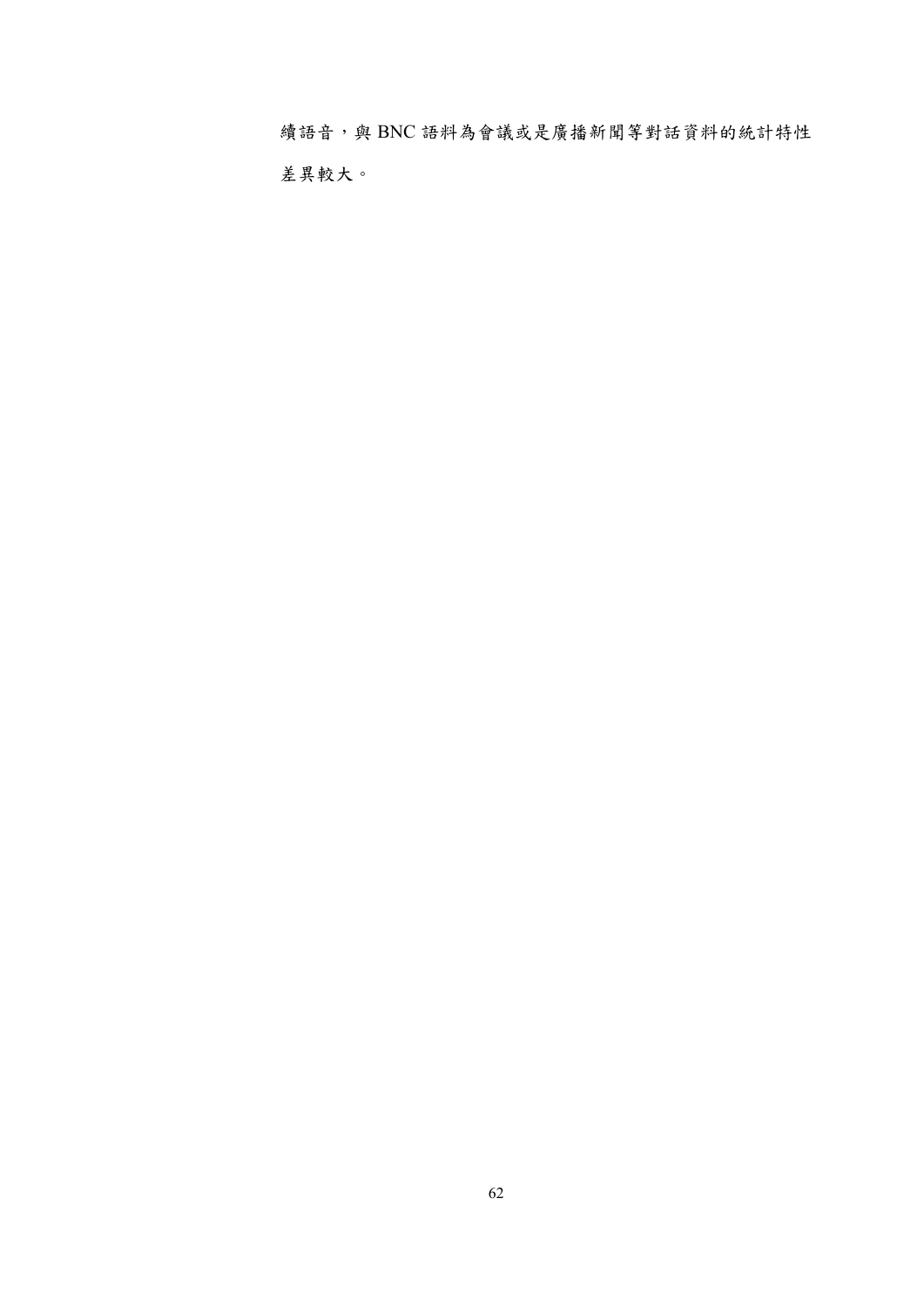## 第**5**章 改進英文辨識之各項實驗

## **5.1** 鑑別性特徵擷取

資料相關線性特徵轉換(Data-Driven Linear Feature Transform)近幾年在語音特徵 擷取的研究上佔有相當重要的地位,因為資料相關線性特徵轉換可以藉由統計訓 練資料來自動地找出特徵空間中重要的基底向量(Basis Vectors),使得經轉換後 的特徵能保有重要的成份或具有較高的鑑別力,並且可以進一步去除多餘的維 度,由於基底向量是根據訓練資料而來,所以找出的基底向量將較能代表語音訊 號的特徵[Hung *et al.* 2001]。

本論文嘗試使用資料相關線性特徵轉換中的線性鑑別分析(LDA)、異質性線 性鑑別分析(HLDA),並結合最大相似度線性轉換(MLLT)方法於語音特徵擷取。

線性鑑別分析也可以以最大相似度(Maximum-likelihood)估測法[Campbell 1984]來解釋,作法為使用訓練資料的類別資訊來統計各類別的分布,求取一個 轉換矩陣再藉此作線性轉換與特徵降維,其目的在於使得轉換後特徵之間可以保 有最大的分類鑑別資訊。期望轉換後類別內(Within-Class)的分布越凝聚越好,而 類別間(Between-Class)的分布距離越遠越好;也就是說轉換後,類別內的變異量 越小越好,而類別間的變異量越大越好。

線性鑑別分析假設各類別分布的變異量相同[Campbell 1984],然而現實上大 多的訊號特徵分布的變異量皆為異質性。異質性線性鑑別分析[Kumar 1997] [Kumar and Andreou 1998]假設各類別分布的變異量為異質性(Heteroscedastic), 去除鑑別性特徵係數法中各類別分布變異量相同的限制,同樣再以最大相似度估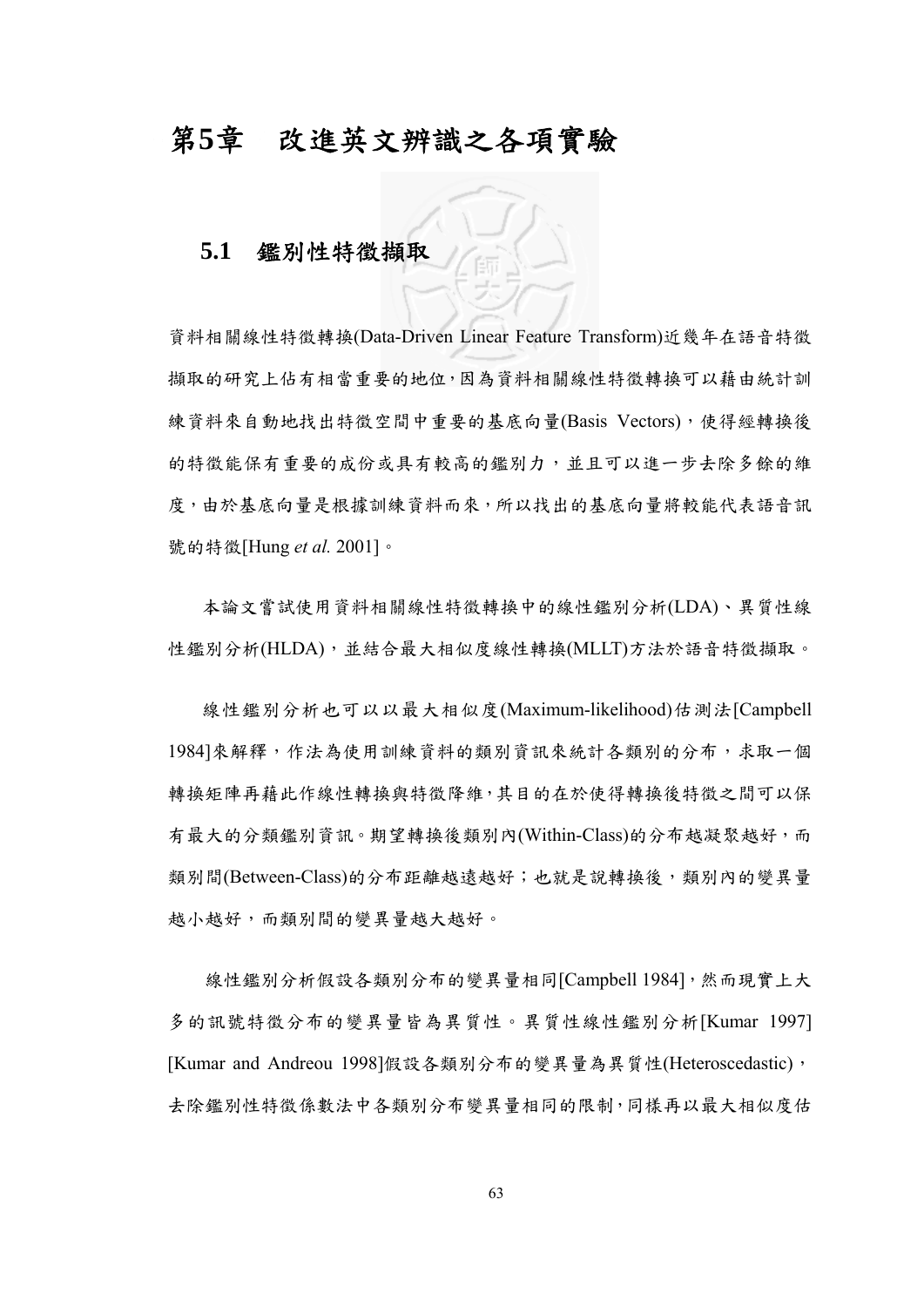測目標函式(Objective Function),以求得較具鑑別性的語音特徵向量,詳細異質 性線性鑑別分析推導可參見[張志豪 2005]。

本論文使用線性鑑別分析或異質性線性鑑別分析之特徵擷取,再加入最大化 相似度線性轉換[Gopinath 1998; Saon et al. 2000],因為目前我們使用的隱藏式 馬可夫模型為對角化(Diagonal)之共變異矩陣,最大相似度線性轉換目的為保留 矩陣維度,並使轉換後類別的共變異矩陣對角化。

 本論文使用不同特徵擷取方式與語音強健性技術。VOA 語料的辨識結果 如表 5-1-1 所示。觀察可知, VOA 語料之前端擷取利用 LDA 配合 MLLT 與 CMVN、高斯混合數目依規則分配、語言模型使用 VOA 訓練語料訓練,可得 詞正確率(57.21%)。

| 實驗             | 語音特徵           | 混合數    | 詞正確率(%) |       |
|----------------|----------------|--------|---------|-------|
|                |                |        | TC      | WG    |
|                | <b>MFCC</b>    | 78,412 | 46.95   | 48.75 |
| $\overline{2}$ | MFCC CMS       | 76,073 | 47.95   | 49.92 |
| 3              | MFCC CMVN      | 73,083 | 47.12   | 49.10 |
| $\overline{4}$ | LDA+MLLT CMVN  | 70,672 | 51.82   | 57.21 |
| 5              | HLDA+MLLT CMVN | 71,627 | 49.72   | 52.95 |

表 5-1-1 VOA 不同特徵擷取法之辨識結果

另一方面,EAT 語料之語音特徵利用基礎與線性鑑別式擷取,結果如表 5-1-2 所示,觀察可知,EAT 語料之語音擷取利用 HLDA 配合 MLLT 與 CMVN、高斯 混合數目依規則分配、語言模型僅為 EAT 訓練語料訓練,可得最佳詞正確率  $(59.71\%)$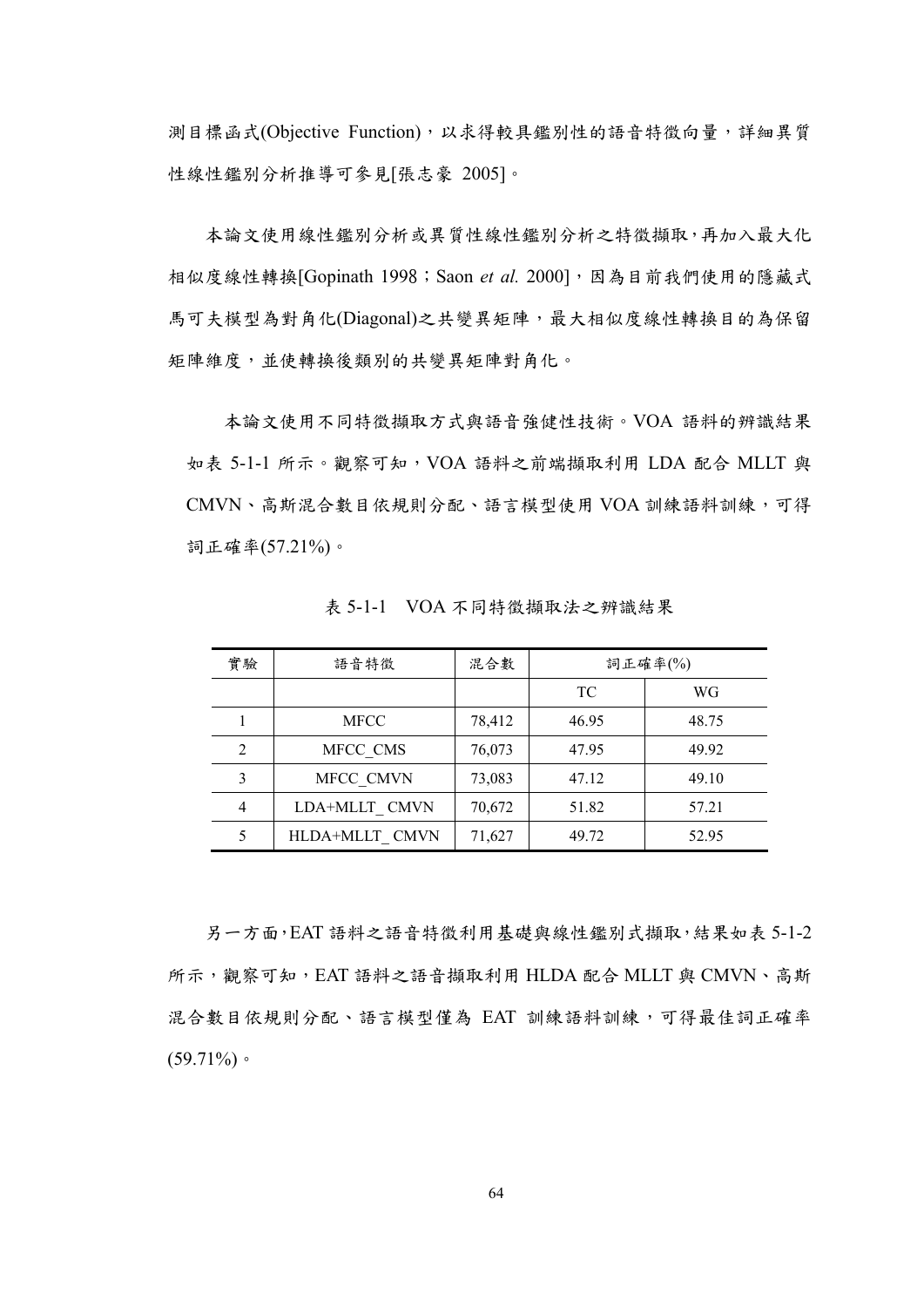| 實驗             | 語音特徵           | 混合數     | 詞正確率(%) |       |
|----------------|----------------|---------|---------|-------|
|                |                |         | TC      | WG    |
|                | <b>MFCC</b>    | 145,319 | 29.69   | 40.04 |
| $\overline{2}$ | MFCC CMS       | 143,735 | 36.41   | 49.53 |
| 3              | MFCC CMVN      | 138,713 | 33.93   | 47.02 |
| 4              | LDA+MLLT CMVN  | 138,289 | 47.30   | 59.53 |
| 5              | HLDA+MLLT CMVN | 141,333 | 46.48   | 59.71 |

表 5-1-2 EAT 不同特徵擷取法之辨識結果

### **5.2** 語言模型調適

統計式語言模型調適技術,為利用大量語料訓練背景(Background)語言模型,這 些語料包含許多領域和主題,可以從中求得一般性(Genaral)的自然語言規則。另 外再準備調適語料,此為包含較少量的語料,並與欲辨識語料相關,利用調適語 料中所取得的資訊來調適背景語言模型。本論文利用 BNC 文字語料當成背景語 言模型之訓練語料,並以訓練聲學模型之正確人工轉寫當作調適語料。

經由調適語料中取得的 *N* 連詞頻(*N*-gram Count):*N* 連詞出現於訓練語料的 次數,可透過不同方式來調適背景語言模型,以求得語言模型分數  $P(w_i | h_i)$ 之 值,其中*hi* 是詞*wi* 的歷史詞序列。常見的語言模型調適法有詞頻數混合法(Count Merging)與模型插補法(Interpolation)。此兩種方法可視為最大事後機率(Maximun A Posteriori, MAP)[Bacchiani *et al.* 003]調適法的一種。

詞頻數混合法作用在詞頻數階級(Frequency Count Level), 算法如式(5-1)所 示,其中  $C_p(\bullet)$  表某個詞或詞序列在背景語料中出現的次數、 $C_q(\bullet)$  表在調適語 料中出現的次數,<sup>α</sup> 與 β 可藉由期望值最大化(Eapectation-Maximization, EM) [Dempster *et al.* 1977]演算法求得。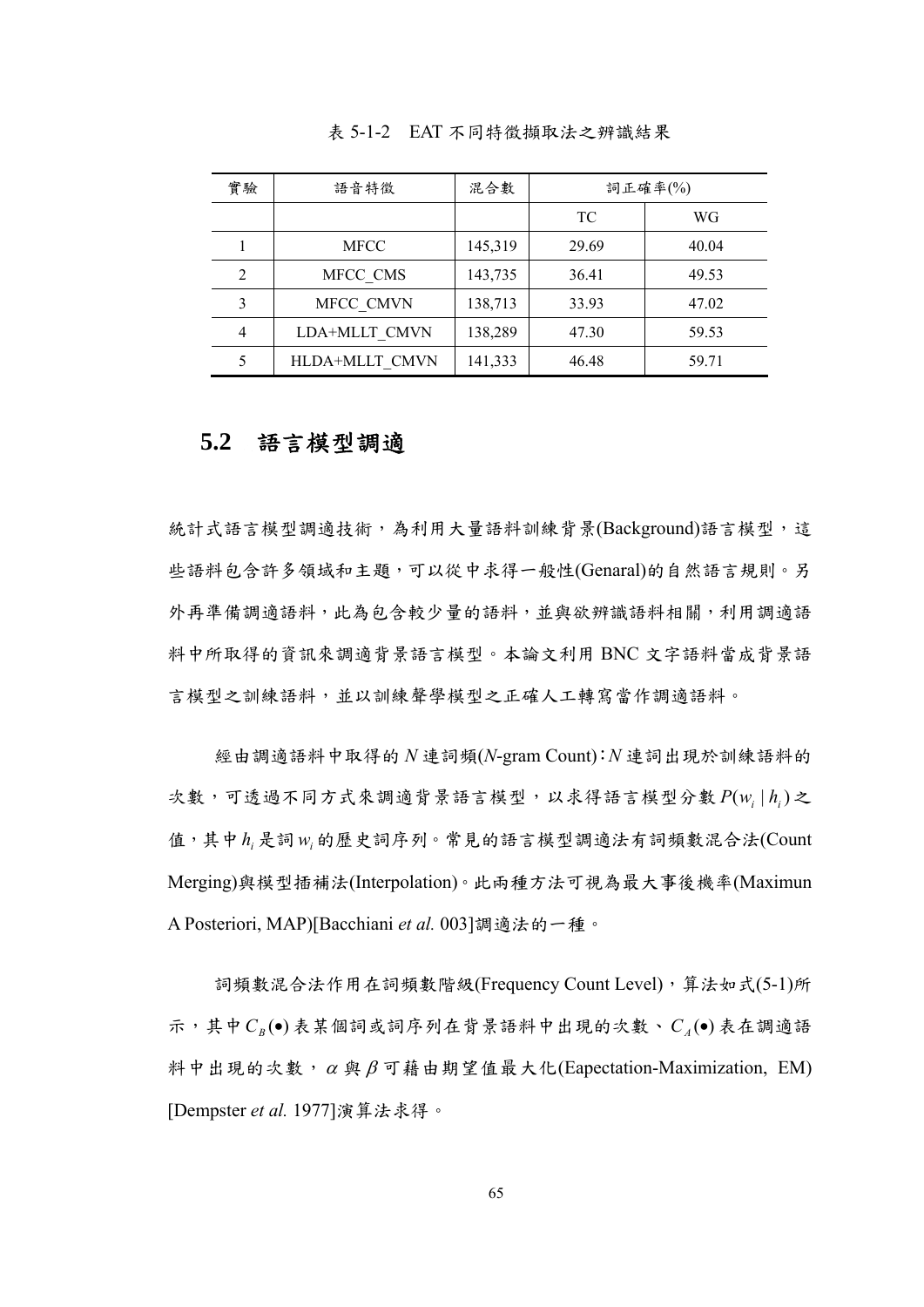$$
P(w_i | h_k) = \frac{\alpha \cdot C_B(h_k w_i) + \beta \cdot C_A(h_k w_i)}{\alpha \cdot C_B(h_k) + \beta \cdot C_A(h_k)}
$$
(5-1)

線性插補法作用在模型階段(Model Level), 算法如式(5-2)所示, 其中λ代表 線性插補法的係數,也可視為各個機率分布的權重。

$$
P(w_i | h_k) = \lambda P_A(w_i | h_k) + (1 - \lambda) P_B(w_i | h_k)
$$
\n(5-2)

#### **5.2.1** 詞頻數混合法

表 5-2-1 為 VOA 詞頻數混合法之語言模型之辨識結果,所用之語音特徵為 LDA  $m \pm$  MLLT 配合 CMVN,高斯混合數目為 76,672個,而語言模型調適法中之 α 與 β 值設定如表所示,觀察背景語料與調適語料混合,能比原先單獨使用調適語 料的辨識率高,因 BNC 語料不僅包含與 VOA 統計特性較相關的會議或廣播新 聞等文字語料,且 BNC 語料的量較大。1:100 59.14

表 5-2-1 VOA 詞頻數混合法之辨識結果

| 實驗 | $\alpha$ |     | 語言模型          | 詞正確率(%) |       |
|----|----------|-----|---------------|---------|-------|
|    |          |     |               | TC      | WG    |
|    |          |     | <b>BNC</b>    | 47.68   | 56.60 |
|    | 0        |     | <b>VOA</b>    | 51.82   | 57.21 |
|    |          |     | BNC+VOA       | 49.51   | 59.04 |
|    |          | 50  | BNC+VOA*50    | 48.96   | 59.07 |
|    |          | 100 | $BNC+VOA*100$ | 48.91   | 59.14 |

表 5-2-2 為 EAT 詞頻數混合法之語言模型對之辨識結果,所用之語音特徵為 HLDA 配合 CMVN, 高斯混合數為依規則分配, 共 141,333 個, 語言模型調適法 中之<sup>α</sup> 與β 值設定如表所示,觀察實驗結果發現,BNC 語料對 EAT 之辨識率提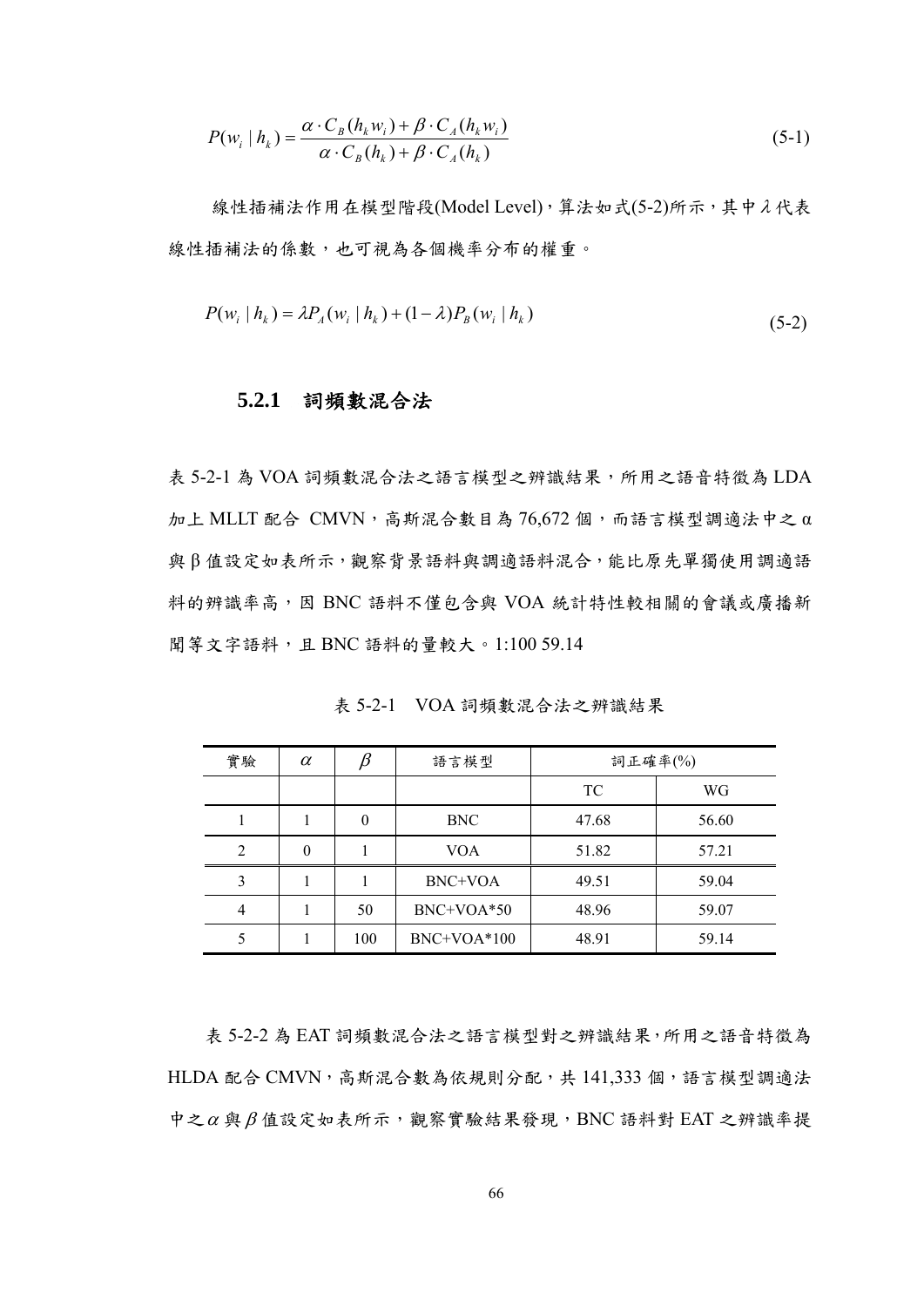升效果非常小,可能原因為 EAT 與 BNC 語料的統計特性差異很大,EAT 語料中 大多為英文單字、片語或數字連續語音,而 BNC 為開會或是廣播新聞等對話資 料。

| 實驗 | $\alpha$ | ß   | 語言模型          | 詞正確率(%) |       |
|----|----------|-----|---------------|---------|-------|
|    |          |     |               | TC      | WG    |
|    |          |     | <b>BNC</b>    | 37.46   | 34.72 |
| 2  |          |     | <b>EAT</b>    | 46.48   | 59.71 |
| 3  |          |     | BNC+EAT       | 37.20   | 38.50 |
|    |          | 100 | $BNC+EAT*100$ | 44.28   | 48.24 |

表 5-2-2 EAT 不同語言模型之辨識結果

#### **5.2.2** 線性插補法

表 5-2-3 與圖 5-2-1 代表利用表 5-2-1 實驗 1 之以 BNC 為背景語料實驗之第一階 段產生之詞圖資訊,代入詞三連機率之線性插補法,其中λ 值為調適語料所佔比 重。當調適模型與背景模型比重為 0.15與 0.85,可得較佳的詞正確率 59.04%。

| 調適模型比重(%) | 詞正確率(%) | 調適模型比重(%) | 詞正確率(%) |
|-----------|---------|-----------|---------|
| 0.00      | 56.60   | 0.55      | 58.72   |
| 0.05      | 58.70   | 0.60      | 58.61   |
| 0.10      | 59.07   | 0.65      | 58.36   |
| 0.15      | 59.04   | 0.70      | 58.40   |
| 0.20      | 59.04   | 0.75      | 58.47   |
| 0.25      | 59.18   | 0.80      | 58.22   |
| 0.30      | 58.95   | 0.85      | 57.92   |
| 0.35      | 58.70   | 0.90      | 57.58   |
| 0.40      | 58.66   | 0.95      | 56.92   |
| 0.45      | 58.56   | 1.00      | 51.82   |

表 5-2-3 VOA 語言模型線性插補法之辨識結果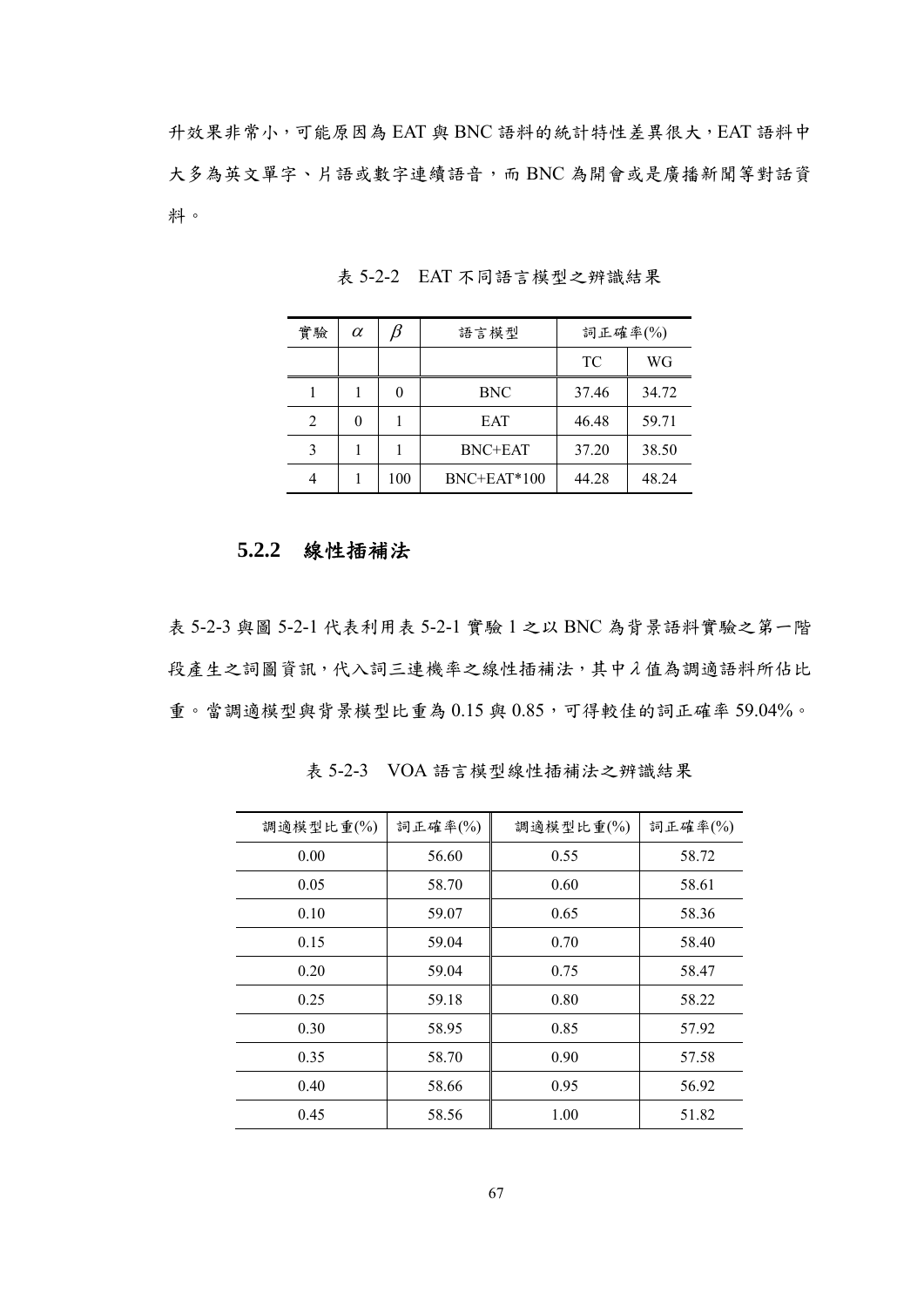| $\sim$ $\sim$<br>U.JU | $\sim$<br>38.66 |  | - |
|-----------------------|-----------------|--|---|
|-----------------------|-----------------|--|---|



圖 5-2-1 VOA 語言模型線性插補法辨識結果示意圖

## **5.3** 模糊矩陣之使用

本論文利用英文辨識器之第二階段辨識結果,與正確轉寫文字做單連音素、三連 音素與詞之比對,統計發生「取代」的個數,利用模糊矩陣(Confusion Matrix) 法統計並正規化(Normalized)容易辨識錯誤的個數。取出大於門檻值之辨識錯誤 情況,將單連音素辨識錯誤統計結果,加入訓練聲學模型階段之決策樹問題條 件,觀測辨識率之變化。以及將三連音素辨識錯誤統計結果,應用於辨識器搜尋 階段,觀測辨識率之變化。

#### **5.3.1** 聲學模型訓練階段使用

此節實驗利用表 5-2-2 實驗 4 之 VOA 內測試(Inside test)語料,詞正確率為 78.05% 之實驗做模糊矩陣之實驗,門檻值設定為 0.5,取出大於門檻值之辨識錯誤單連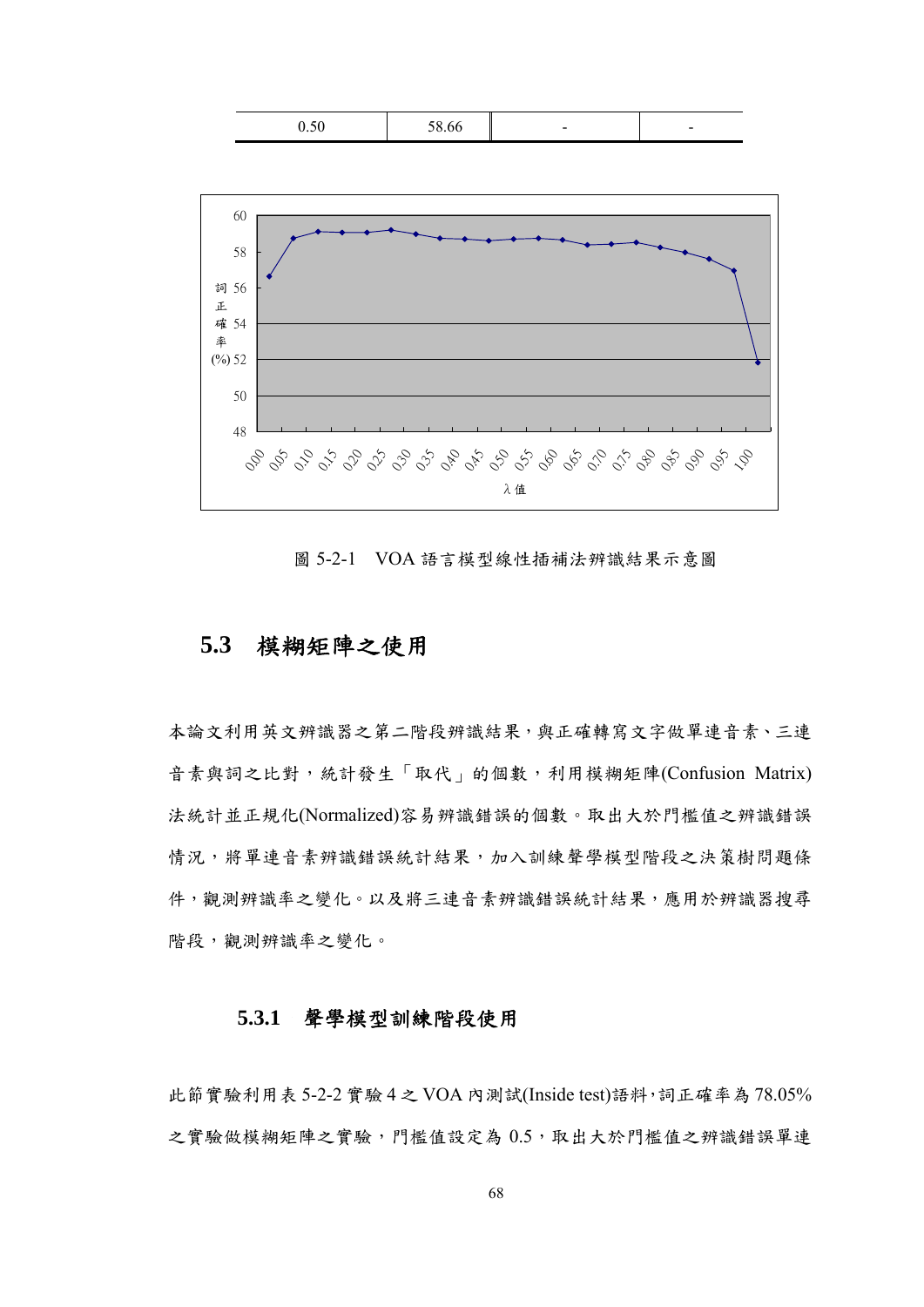| 正確音素 | 辨識音素         | 次數正規化 | 正確音素 | 辨識音素      | 次數正規化 |
|------|--------------|-------|------|-----------|-------|
| ng   | ae           | 1.00  | ih   | ae        | 0.50  |
| oy   | ay           | 1.00  | jh   | b         | 0.50  |
| S    | Z            | 0.67  | jh   | uw        | 0.50  |
| Z    | S            | 0.60  |      | W         | 0.50  |
| er   | $\mathbf{r}$ | 0.57  | p    |           | 0.50  |
| ey   |              | 0.50  | p    | <b>uw</b> | 0.50  |
| ey   |              | 0.50  |      |           |       |

表 5-3-1 VOA 內測試語料之模糊矩陣之單連音素辨識錯誤統計表

將表 5-3-1 之辨識音素變化應用於訓練聲學模型階段分裂決策樹之問題條 件,重新訓練聲學模型與辨識,當門檻值設為 0.5,得到新的詞正確率為 78.10%; 門檻值降低為 0 時,新的詞正確率為 78.07%,此規則對模型辨識率之提升影響 力較小,可能原因為額外加入的問題條件占訓練語料之機率值過小。

#### **5.3.2** 辨識器搜尋階段使用

本論文統計語料之正確人工轉寫與辨識結果,找出編輯距離(Levenshtein Distance) 中每個三連音素  $M$  「取代」(Substitution)成  $N_1...N_k$  的次數正規化值,以  $A_{MN_i}$  表 示,其中 *i* = 1… $k$  且 $\sum_{i=1}^{k} A_{MN_i}$  =  $\sum_{i=1} A_{MN_i}$ 1。再將此模糊矩陣挑選門檻值大於 α 以上的結果, 代入英文辨識器,重新計算每個時間點每個狀態的機率值,以 $\widetilde{B}_M$ 表示, $\widetilde{B}_M$ 計算 方式如式(5-3)所示,其中λ 代表原本三連音素*M* 之狀態機率值所佔比列:

$$
\widetilde{B}_M = \lambda B_M + (1 - \lambda) \sum_{i=1}^k \left( A_{MN_i} \times B_{N_i} \right) \tag{5-3}
$$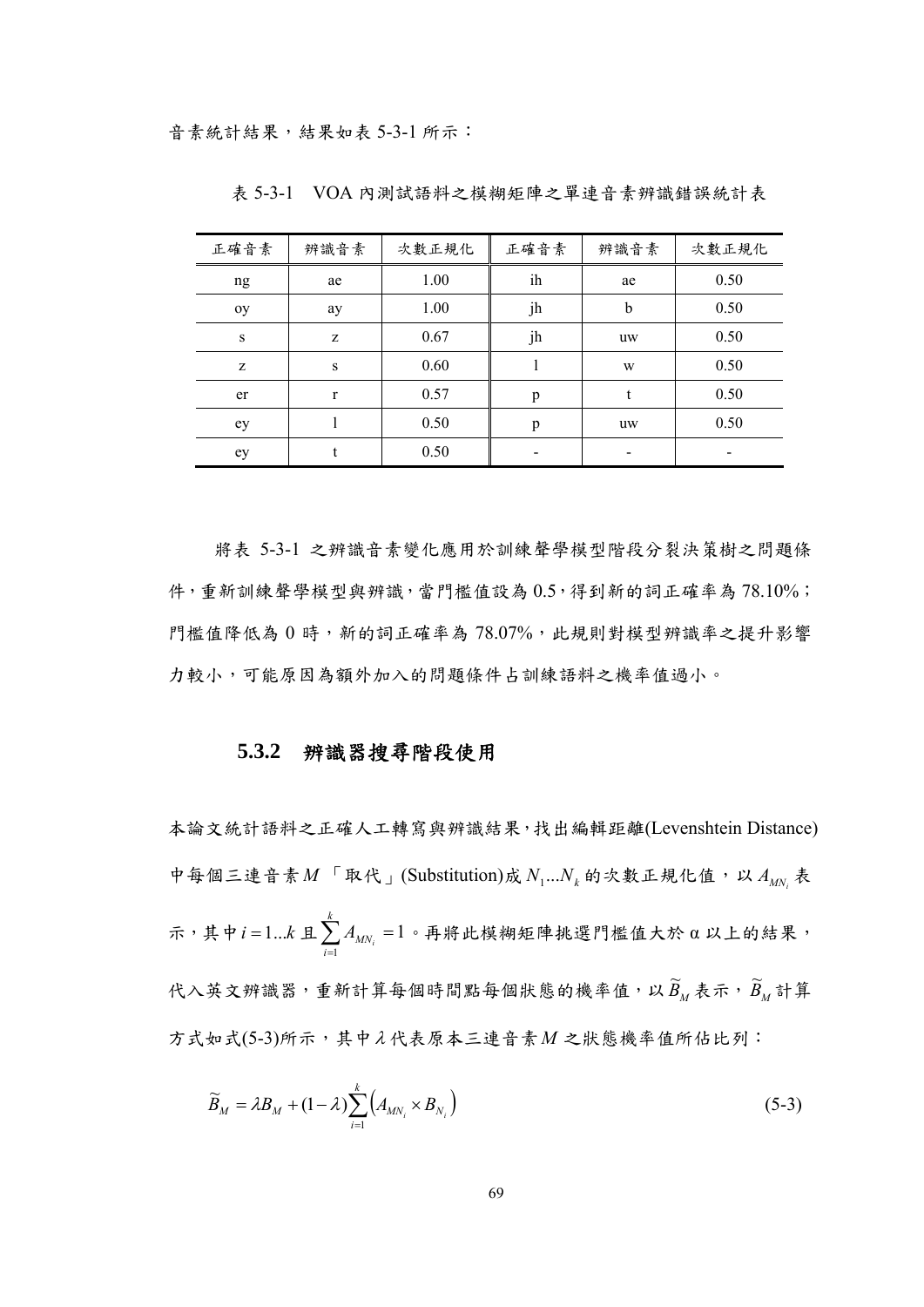圖 5-3-1 第一列代表編號 10 號的三連音素容易被取代成編號 12 號,正規化次數 為 0.5,其他變異如表所示。當 α 值設定為 0.4,則取出編號 10 的所有變異狀況 於辨識器搜尋階段。

| $\boldsymbol{M}$ | $\overline{N}$ | $A_{MN}$ | $\alpha = *$ |
|------------------|----------------|----------|--------------|
| 10               | 12             | 0.5      |              |
| 10               | 15             | 0.5      |              |
| 12               | 16             | 0.4      |              |
| 102              | 140            | 0.4      |              |
|                  |                |          |              |

圖 5-3-1 模糊矩陣示意圖

本節實驗利用論文 5.4.2 之實驗設定,訓練聲學模型,利用辨識結果建立模 糊矩陣。表 5-3-2 為 EAT 測試語料之單連音素辨識錯誤統計表,取出 0.2 以上的 單連音素變化。

| 正確音素 | 辨識音素        | 次數正規化 | 正確音素    | 辨識音素         | 次數正規化 |
|------|-------------|-------|---------|--------------|-------|
| Z    | S           | 0.38  | ay      | ax           | 0.25  |
| sh   | $\mathbf S$ | 0.38  | ay      | t            | 0.25  |
| jh   | $\mathbf r$ | 0.33  | $\bf k$ | t            | 0.23  |
| jh   | t           | 0.33  | uh      | ax           | 0.23  |
| zh   | ax          | 0.33  | m       | $\mathbf n$  | 0.23  |
| zh   | 1           | 0.33  | ao      | ow           | 0.23  |
| zh   | sh          | 0.33  | ch      | $\mathbf n$  | 0.22  |
| aw   | 1           | 0.30  | th      | S            | 0.22  |
| ng   | $\mathbf n$ | 0.29  | b       | $\mathbf f$  | 0.21  |
| d    | t           | 0.27  | 1       | $\mathbf{r}$ | 0.20  |
| aw   | aa          | 0.25  | iy      | ih           | 0.20  |

表 5-3-2 EAT 測試語料之單連音素辨識錯誤統計

表 5-3-3 代表將 EAT 測試語料之三連音素模糊矩陣變化,應用於辨識器階段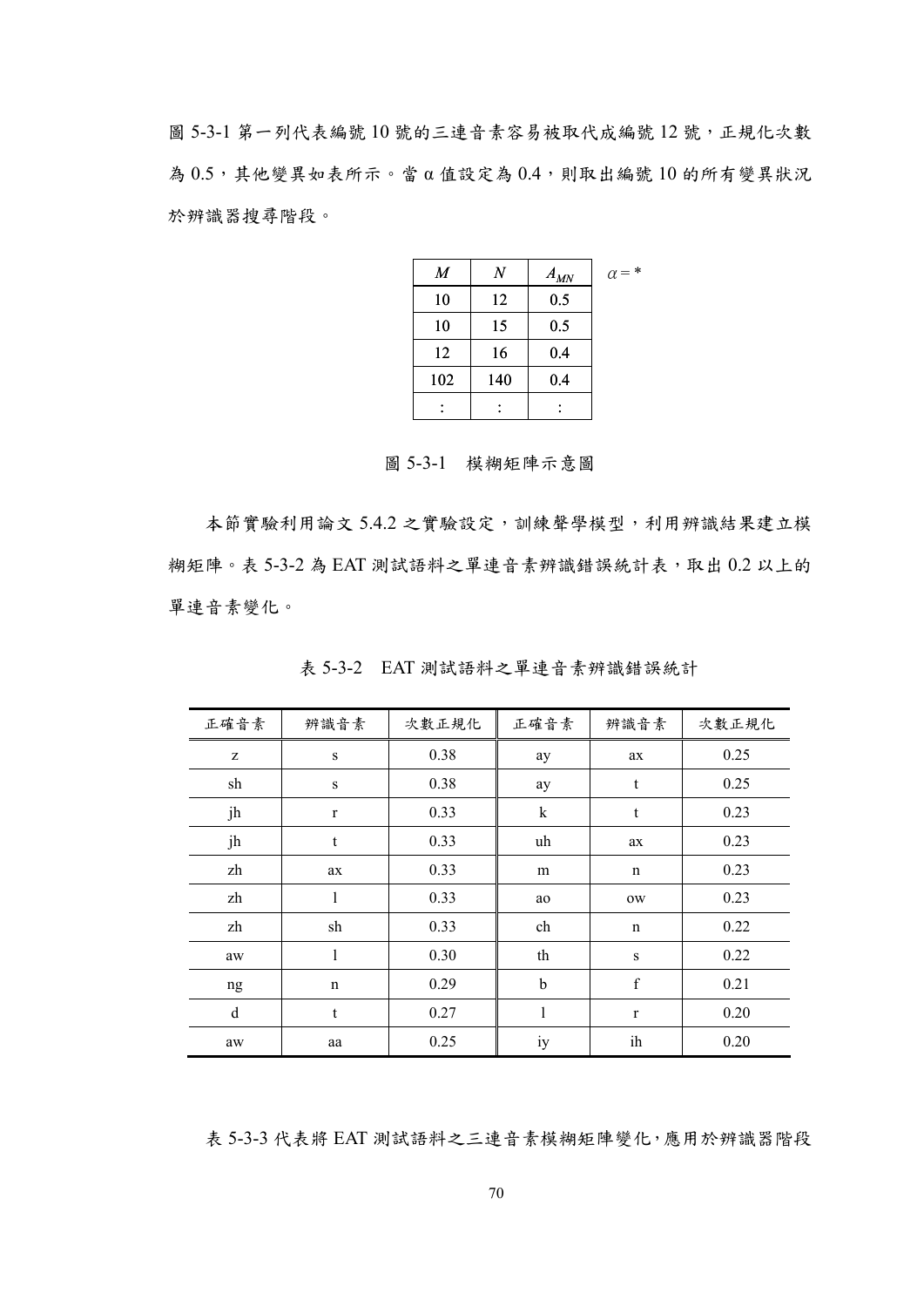之詞正確率,α 全為 0,代表模糊矩陣找出之變異全部加入辨識器搜尋階段,λ 為 0.97 時有最佳詞正確率 62.98%。

|    |      | 詞正確率(%) |       |  |
|----|------|---------|-------|--|
| 實驗 | λ    | TC      | WG    |  |
|    |      | 50.14   | 57.84 |  |
| 2  | 0.20 | 39.25   | 48.15 |  |
| 3  | 0.50 | 40.84   | 52.36 |  |
|    | 0.80 | 52.14   | 62.85 |  |
| 5  | 0.97 | 52.87   | 62.98 |  |

表 5-3-3 EAT 測試語料之模糊矩陣應用於辨識器階段之詞正確率

如果使用大量 EAT 語料進行辨識,將其辨識結果與正確轉寫文字比對,建 立一般化(General)模糊矩陣,再將此矩陣應用於辨識階段,詞正確率如表 5-3-4 所示。

|    |      |          | 詞正確率(%) |       |
|----|------|----------|---------|-------|
| 實驗 |      | $\alpha$ | TC      | WG    |
|    |      |          | 50.14   | 57.84 |
|    | 0.80 | 0.0      | 48.13   | 55.07 |
| 2  | 0.97 | 0.0      | 50.18   | 57.40 |
| 3  | 0.97 | 0.1      | 50.32   | 57.40 |
|    | 0.97 | 0.3      | 50.54   | 57.94 |

表 5-3-4 EAT 一般化模糊矩陣應用於辨識器階段之詞正確率

觀察實驗結果,當 α為  $0.3 \cdot \lambda$ 為  $0.97$  時有最佳詞正確率 57.94%,比原本 57.84 之辨識率提高 0.17%。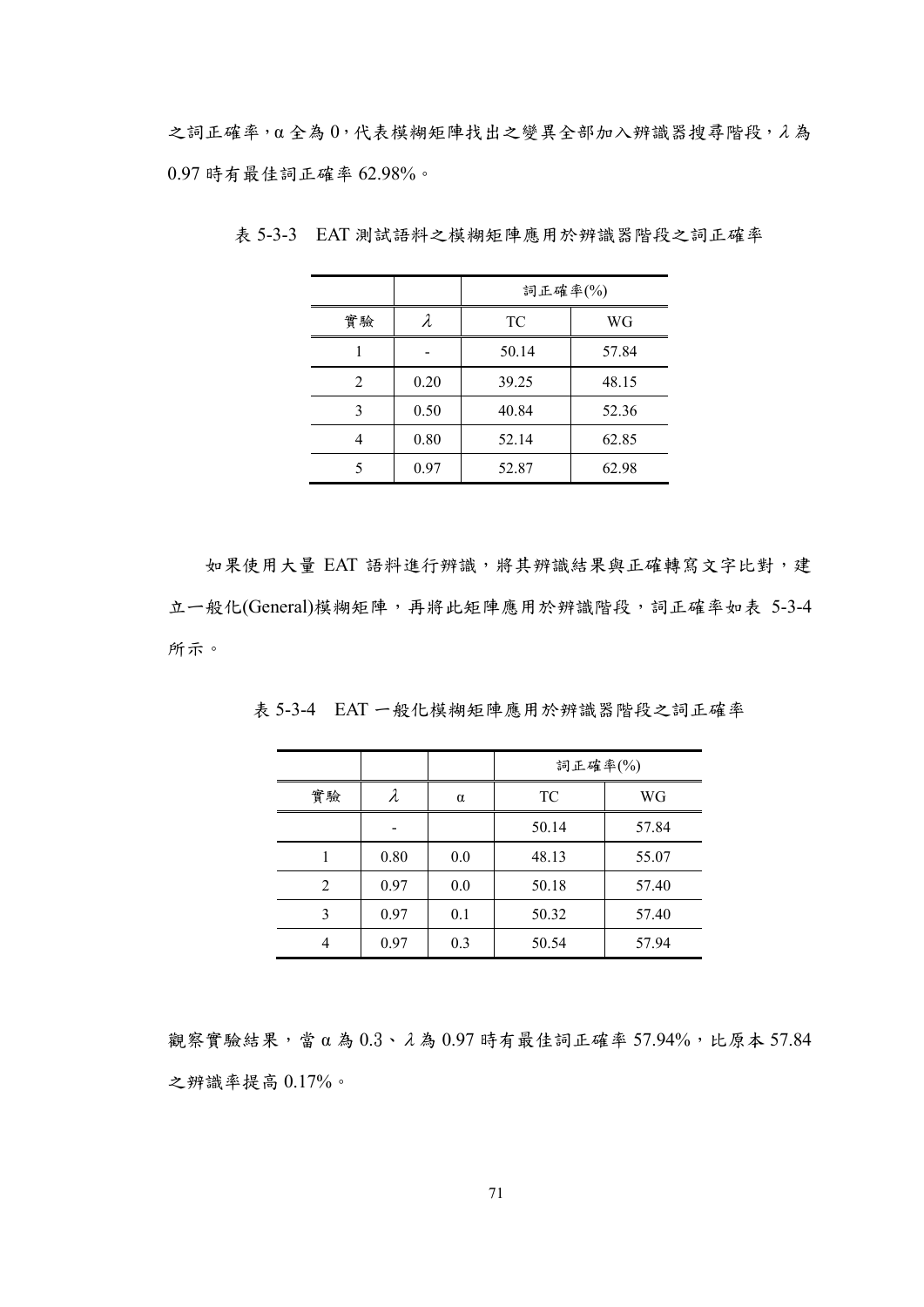如果利用信心度評估(詳見論文 5.4.1、5.4.2),選出辨識結果中的詞信心度為 1 的轉寫文字(26,810 句),由此建立一般化模糊矩陣,再將矩陣加入辨識階段, 詞正確率如表 5-3-5 所示。觀測當 α 為 0.3、λ 為 0.97 時有最佳詞正確率 58.41%, 比原本 57.84 之辨識率提高 0.98%。並與表 5-3-4 比較,使用信心度挑選出的語 句對詞正確率有提升效果。可知使用信心度評估法可挑選出適當語句且其變異狀 況較有代表性。

|                |      |     | 詞正確率(%) |       |
|----------------|------|-----|---------|-------|
| 實驗             | λ    | α   | TC      | WG    |
|                |      |     | 50.14   | 57.84 |
|                | 0.80 | 0.0 | 49.09   | 56.06 |
| $\overline{c}$ | 0.97 | 0.0 | 50.19   | 57.34 |
| 3              | 0.97 | 0.1 | 51.44   | 57.98 |
|                | 0.97 | 0.3 | 51.10   | 58.41 |

表 5-3-5 EAT 一般化模糊矩陣應用於辨識器階段之詞正確率

## **5.4** 非監督式聲學模型訓練

過去研究語音辨識,語料的來源取得較為困難,因需人工特別去錄製,且需大量 人力利用聽寫的方式,找出訓練語料對應的正確轉寫文字(True Transcription)及詞 與音素之邊界。如圖 5-4-1(a)所示,稱其為監督式(Supervised)聲學模型訓練,此 法須人工的介入,相當費力耗時。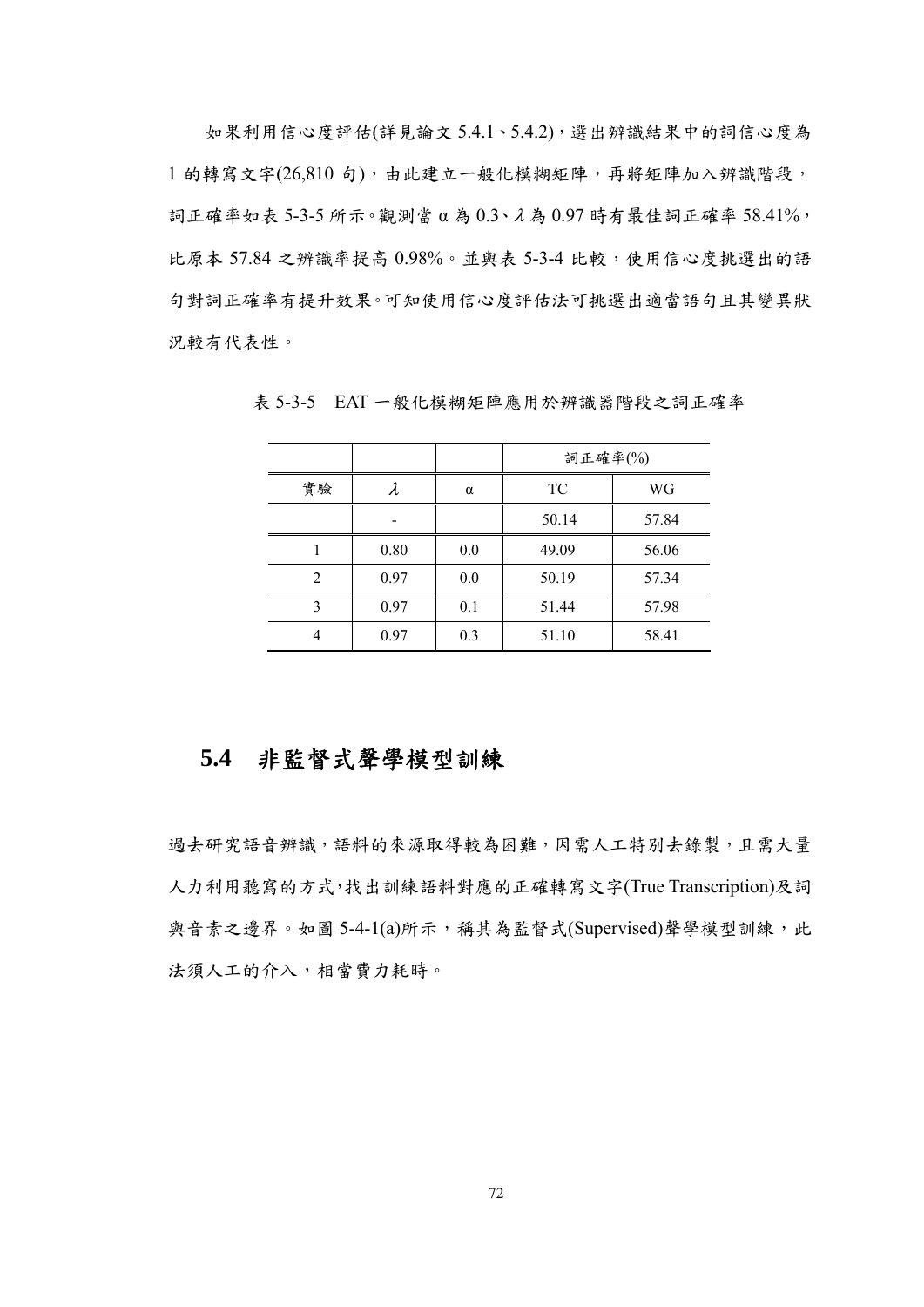

圖 5-4-1 三種訓練聲學模型方式示意圖

隨著科技發達,語料的來源可以有很多,使得大量的多媒體資料存在於網路 中,例如:電視新聞、廣播新聞、多媒體影音等,使得收集語料不再是困難的工 作。但是收集到的語料通常沒有正確的轉寫文字(如廣播新聞),或者僅有近似的 正確文字,如現場直播 (Live) 的電視新聞有人工即時 (Real-time) 將字幕 (Closed-caption)打出,然而這些字幕可能並不視為完整的人工轉寫。利用字幕或 是近似且沒有正確詞或音素邊界之語料來訓練聲學模型的方法,稱為輕微監督式 (Lightly Supervised)聲學模型訓練[Lamel et al. 2002], 如圖 5-4-1(b)所示。如果只 有語料而沒有正確轉寫文字和詞或音素邊界,稱其為非監督式(Unsupervised)聲 學模型訓練[Wessel *et al.* 2001, Chen *et al.* 2004b], 如圖 5-4-1(c)所示。

對於大詞彙連續語音辨識研究中,訓練語料的多寡對模型的強健度佔了很重 要的因素,例如三連音素聲學模型訓練實驗中,如果訓練語料量夠多,三連音素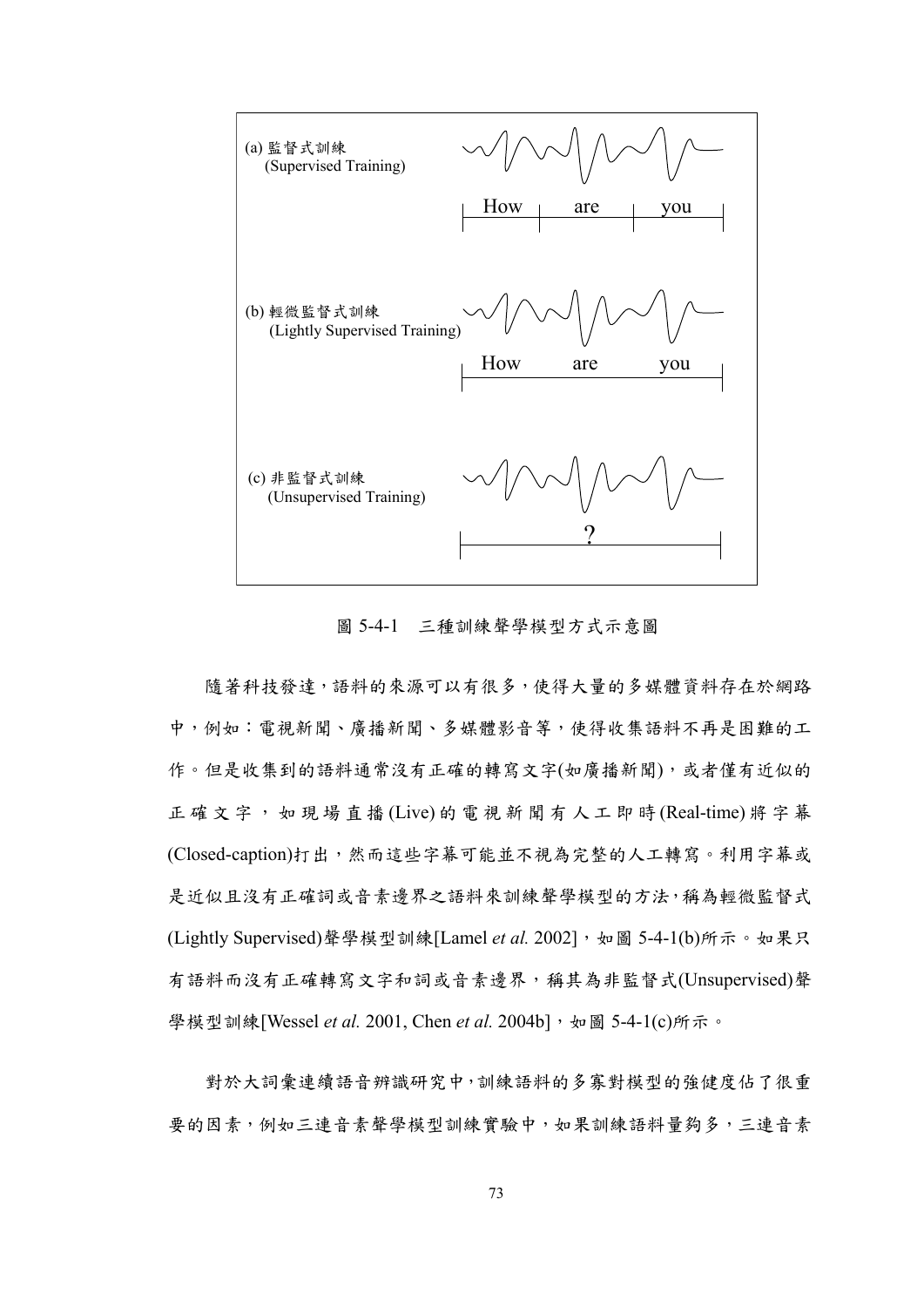平均出現的機會也增多,辨識率相對有提升之效果,但是在語料隨手可得的今 日,我們仍無法有效地提升自動語音辨識器(ASR)效能,這是因為取得的大量語 料可能不具有正確轉寫文字,且字幕取得也不容易,故如果想要有正確的轉寫文 字或詞與音素的邊界,必須投入大量人力去標註,非常耗時。如果不想花費大量 人力去轉寫正確的文字,可用現有的自動語音辨識器去辨識大量未轉寫之語料, 再進行非監督式模型訓練,在大詞彙連續語音辨識研究中,非監督式模型訓練為 ㄧ重要議題。

非監督式之聲學模型訓練通常利用最大化相似度(Maximum Likelihood)估測 法來達成模型參數最佳化,作法為利用現有的人工轉寫過少量的語料,訓練初始 聲學模型,利用此聲學模型對大量未經人工轉寫的語料做辨識,利用辨識後第一 名(Top 1)辨識結果當成正確轉寫文字,再利用第一名之辨識結果的大量語料與現 有之人工語料重新利用最大化相似度訓練法訓練聲學模型。

#### **5.4.1** 信心度評估法

非監督式聲學模型對大量未經人工轉寫的語料做一 次辨識,利用辨識後之詞圖產生第一名之辨識結果當成正確轉寫文字,再重新訓 練初始之聲學模型。但是語音辨識總有辨識錯誤產生,如果拿錯誤的轉寫文字去 訓練模型,會使訓練出的聲學模型不正確,降低辨識效能。信心度評估[Wessel *et al* 2001]法為判斷辨識結果的可靠度,給定辨識結果一個分數,如 0 至 1 之間的 實數值,再設定門檻值,選出大於門檻值之語料與原本語料重新訓練模型。

 本論文利用的信心度評估為事後機率法中的圖形化基礎(Graph-based)法來 求詞圖中每個詞段(Word Arc)的信心度值。假設某ㄧ段語音特徵序列為*O*,詞圖  $\Psi^{0}$  中每個節點代表一個時間點,每個詞段(Word Arc)  $a$  由三個變數組成,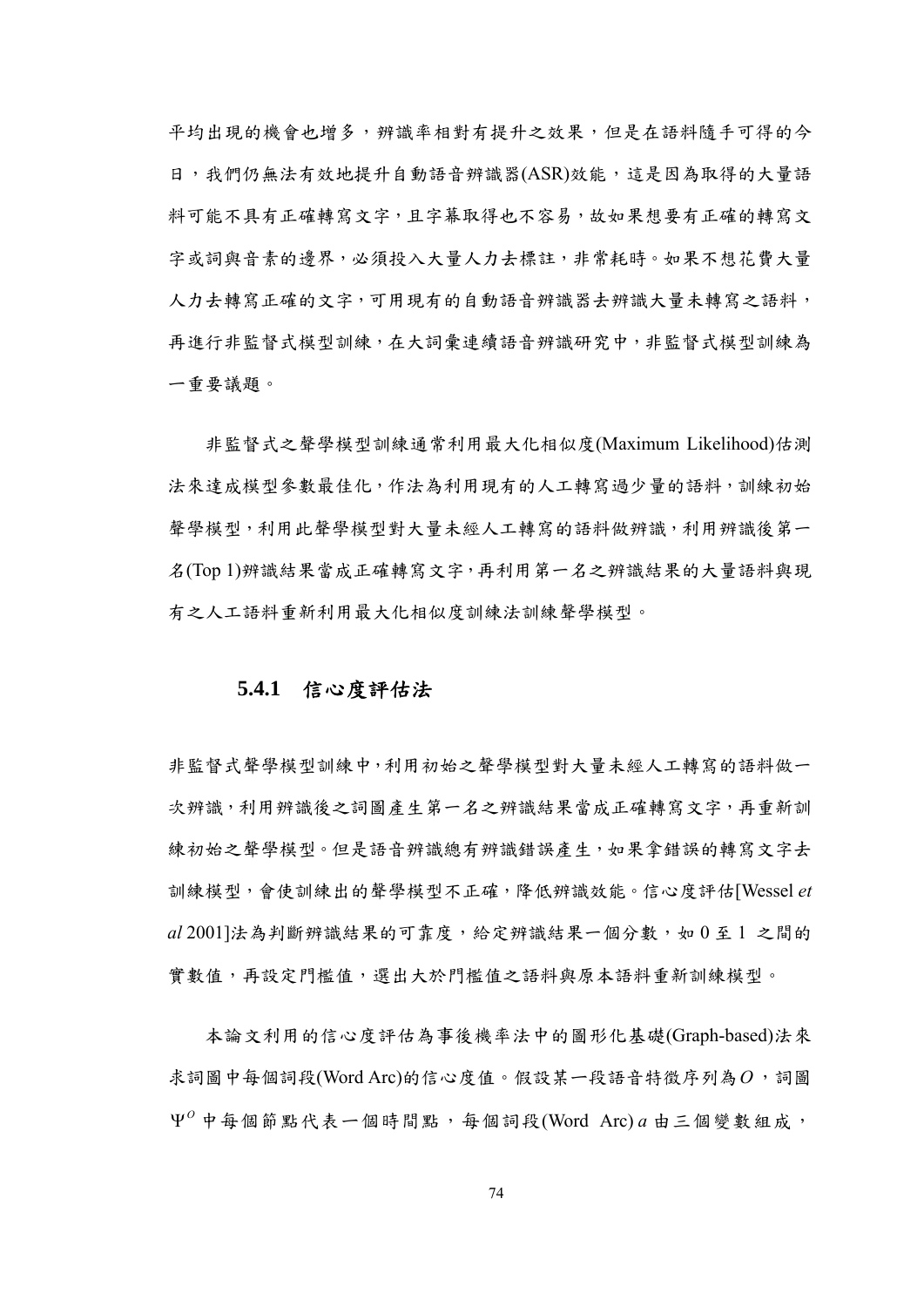$a:[w_a; s_a, e_a]$ , 其中 $w_a$ 代表為詞編號、 $s_a$ 代表詞段開始時間、 $e_a$ 代表詞段結束時 問,每個詞段產生這個語音段落的聲學分數 $P(O_{s_a}^{e_a} | w_a)$ ,且每個詞圖有兩個特殊 節點,分別為詞圖的開始與結束(如圖 3-13 之方形節點),只要從開始節點到結束 節點的任何路徑都可視為一條完整路徑(Complete Path),而任一條完整路徑代表 某ㄧ條聲學觀測值之辨識詞序列。在詞圖 *<sup>O</sup>* Ψ 上利用前向後向演算法計算某詞段 :[ ; , ] *<sup>a</sup> <sup>a</sup> <sup>a</sup> a w s e* 的事後機率如式(5-4)所示:

$$
P(a : [w_a; s_a, e_a] | \Psi^o) = \frac{\sum_{\{\overline{W_{\{w^n, s^n, e^n\}}\}} \in \Psi^o, a \in \overline{W}} \left\{ \prod_{n=1}^N p(o_{s^n} e^n | w^n) \cdot P(w^n | h^n) \right\}}{\sum_{\{\overline{W_{\{w^m, s^m, e^m\}}\}} \left\{ \prod_{n=1}^M p(o_{s^m} e^n | w^n) \cdot P(w^m | h^n) \right\}} (5-4)
$$

其中,*W* 表在詞圖的ㄧ條完整路徑,共有 *N* 個詞段,*a* ⊂ *W* 代表包含詞段*a* 的 完整路徑 $\overline{W}$ , h"為 w"的詞歷史(Word History),  $p\big(O^{e^n}_{s^n} \mid w^n\big)$ 代表開始時間 s"至結 束時間 *<sup>n</sup> e* 此段語音特徵序列的聲學相似度、 ( ) *<sup>n</sup> <sup>n</sup> P w* | *h* 代表語言模型分數。於實 作時,求得每個詞段的信心度,再利用維特比(Viterbi)動態搜尋解碼得第一名之 詞序列,此詞序列中的每個詞都有一個信心度值,再利用事先訂好的門檻值 (Threshold),來決定第一名詞序列中的某個詞是否拿來作聲學模型訓練,本論文 挑選詞序列其信心度值全為 1 之句子。

研究指出[Wessel et al 2001b], 非監督式之模型訓練應以迭代方式實現, 即 以現有人工轉寫語料創練之聲學模型,對未轉寫的語料做一次辨識,再將第一名 辨識結果與現有人工轉寫語料再次訓練聲學模型,迭代(Iterative)過程可以有多 次,且信心度評估於迭代過程中,應隨迭代次數而門檻值降低,因一開始之聲學 模型之辨識率較低,所以門檻值設高,可過濾許多辨識錯誤語句,當幾次迭代後, 可得到較佳的聲學模型。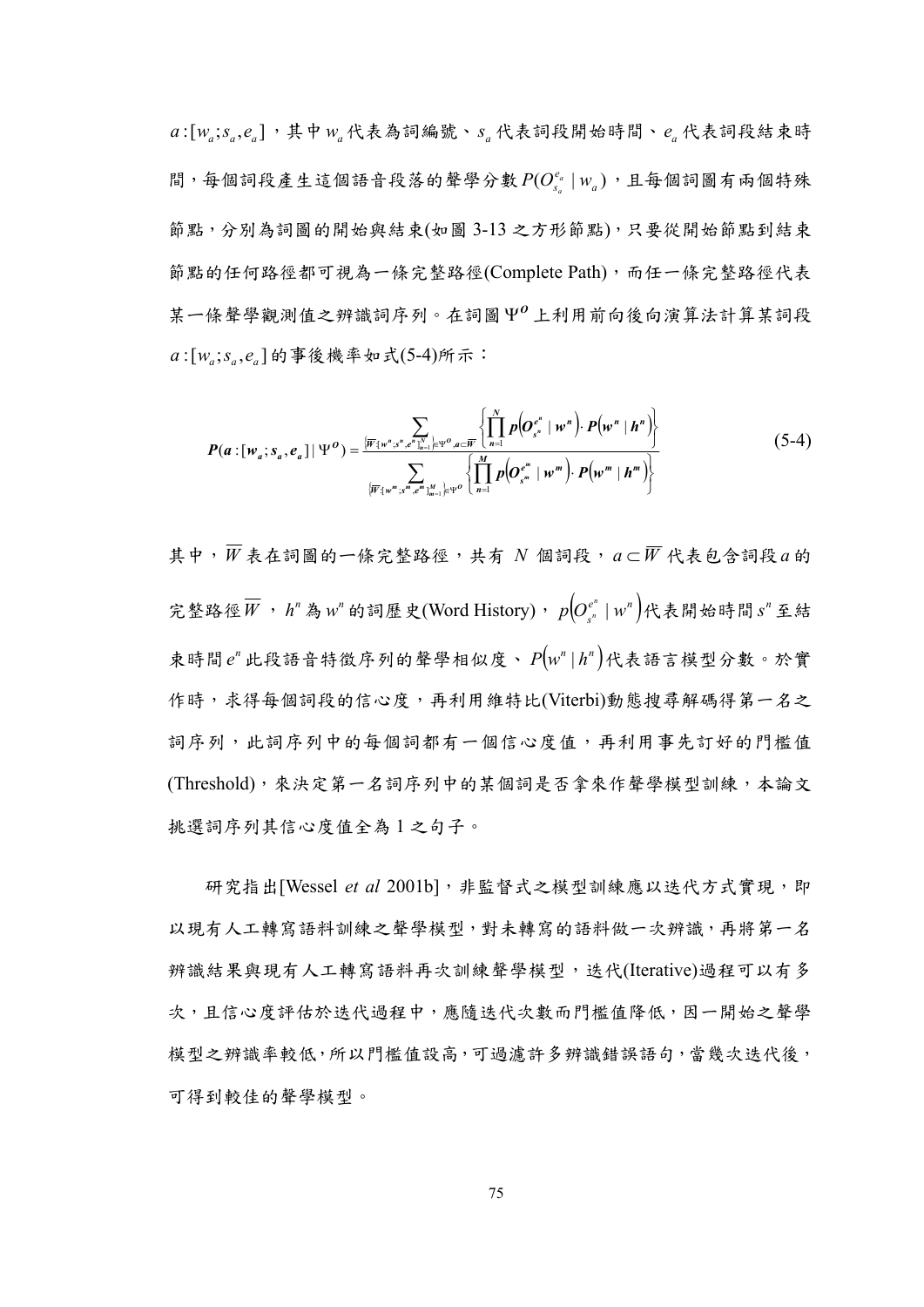#### **5.4.2** 實驗設定與結果

本論文利用 EAT 語料做非監督式最大化相似度聲學模型訓練,所使用的語音特 徵、語料、詞典個數、語言模型設定如下表 5-4-1 所示。首先監督式訓練語料與 測試語料同 4.2.1 節之實驗設定,另外再使用其他更多的英語系男生、女生,與 非英語系男生、女生之語料混合,共 33.4 小時當非監督式訓練語料。而詞典個 數為出現在監督式與非監督式訓練語料與測試語料中所有相異詞,共4,229個詞。

| 語音特徵 | HLDA+MLLT+CMVN |        |        |         |
|------|----------------|--------|--------|---------|
| 實驗語料 | 種類             | 句數     | 時間(hr) | 詞彙數     |
|      | 監督式訓練語料        | 20,000 | 7.02   | 53,922  |
|      | 非監督式訓練語料       | 42,960 | 33.4   | 108,323 |
|      | 測試語料           | 1,000  | 0.65   | 2,781   |
| 詞典個數 | 4,229 個        |        |        |         |
| 語言模型 | 監督式訓練語料之轉寫文字   |        |        |         |

表 5-4-1 EAT 語料之非監督式最大化相似度聲學模型訓練實驗設定

 首先尋找非監督式之聲學模型上界,實驗流程如圖 5-4-2 所示。首先針對 7.02 小時之監督式語料訓練三連音素狀態分享模型、高斯混合數依據規則分配(表 4-1-2),訓練之聲學模型為 HMM(1)(圖 5-4-2 中)。再將 7.02 與 33.4 小時監督式 語料混合,依據訓練語料量重新分配並依規則分配高斯混合數目,與聲學模型 HMM(1)重新訓練成聲學模型 HMM(2)(圖 5-4-2 中)。HMM(2)為本節實驗詞正確 率上界之聲學模型。詞正確率為 64.74%,如表 5-4-2 所示。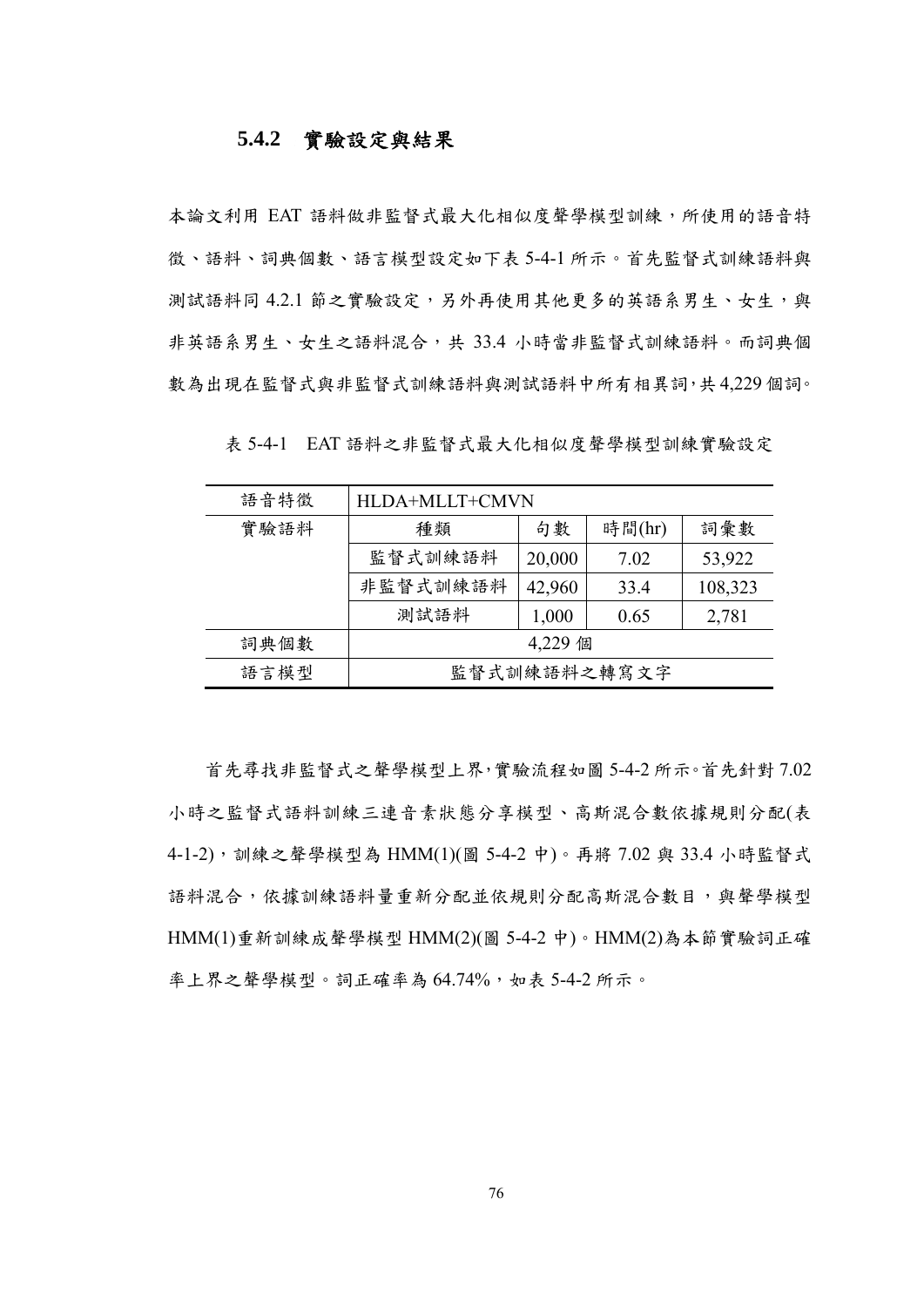

圖 5-4-2 非監督式之聲學模型上界

表 5-4-2 非監督式之聲學模型上界之詞正確率

| 實驗 | 聲學模型   | 混合數     | 詞正確率(%) |       |
|----|--------|---------|---------|-------|
|    |        |         | TC.     | WG    |
|    | HMM(1) | 141,333 | 50.14   | 57.84 |
|    | HMM(2) | 216,318 | 56.29   | 64.74 |

 非監督式模型訓練實驗流程如圖 5-4-3 所示。首先對 7.02 小時之監督式語料 訓練三連音素狀態分享模型、高斯混合數依據規則分配,訓練聲學模型(圖 5-4-3 中 HMM(1))。再對 33.4 小時非監督式訓練語料做辨識,將辨識結果當成標記文 字,與原本 7.02 小時訓練語料混合,重新分配高斯混合數並訓練聲學模型(如圖 5-4-3 中 HMM(3)),詞正確率為 51.73%(表 5-4-3)。如利用信心度評估法,尋找 33.4 小時辨識結果中詞序列之信心度全為 1 的轉寫文字,與原本 7.02 小時訓練 語料結合,重新分配高斯混合數並訓練聲學模型(如圖 5-4-3 中 HMM(4)),詞正 確率為 58.20%(表 5-4-3)。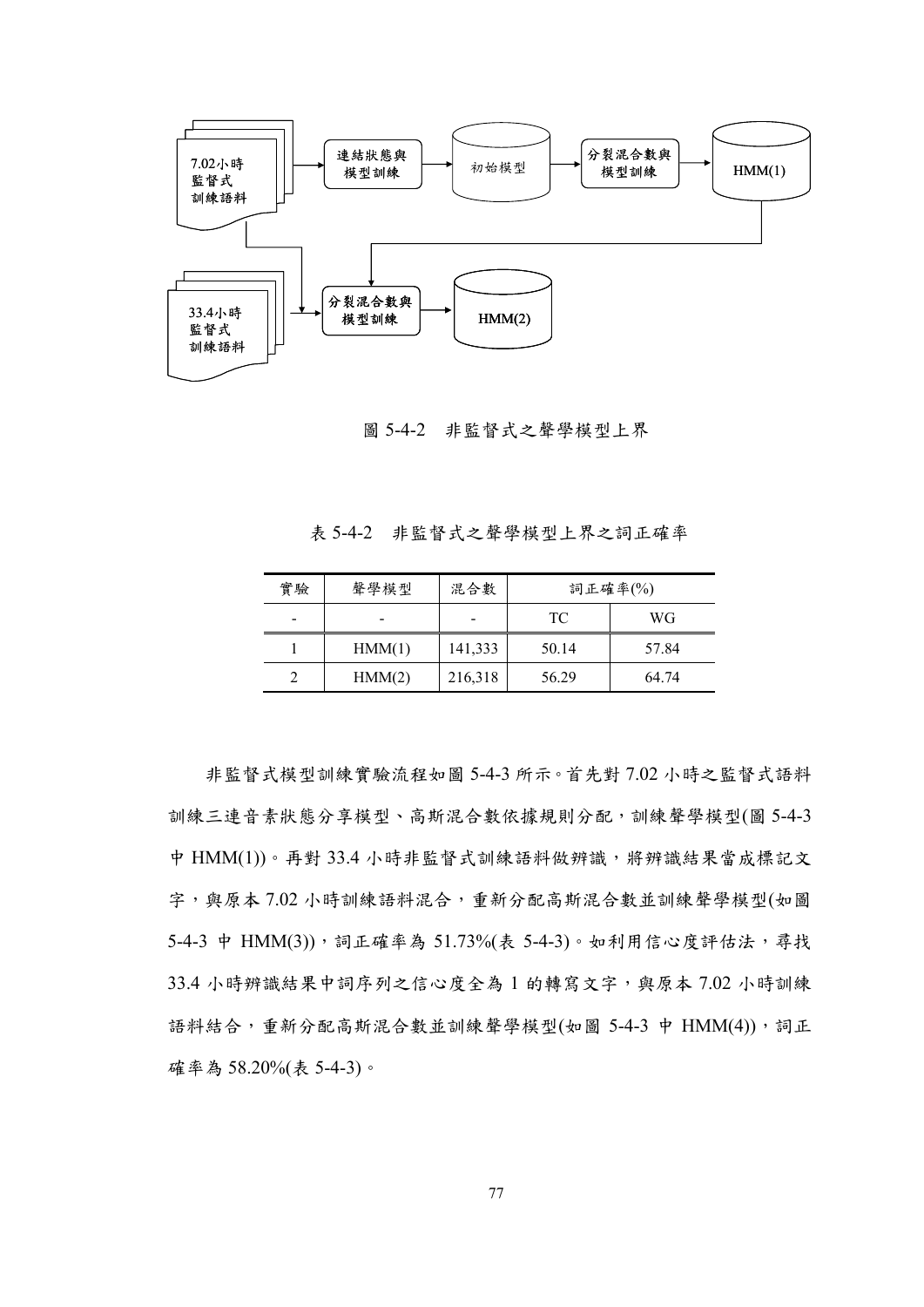

圖 5-4-3 非監督式之訓練示意圖

|  |  | 表 5-4-3 非監督式之訓練之詞正確率 |  |
|--|--|----------------------|--|
|--|--|----------------------|--|

| 實驗 | 聲學模型   | 混合數     | 詞正確率(%) |       |
|----|--------|---------|---------|-------|
|    |        |         | TC      | WG    |
|    | HMM(1) | 141,333 | 50.14   | 57.84 |
| 2  | HMM(3) | 221,820 | 49.78   | 51.73 |
|    | HMM(4) | 191,314 | 50.86   | 58.20 |

由實驗得知,33.4 小時之大量辨識結果與其正確轉寫文字比對,詞正確率為 46.34%,代表辨識結果含有53.66%的錯誤比重,如果將全部辨識結果與 7.02 小 時監督式語料之正確轉寫文字混合訓練聲學模型,將使詞正確率下降,因其中含 有許多錯誤之轉寫文字,讓訓練的聲學模型不正確,降低辨識效能。如果以信心 度評估法選出符合條件之語句,將使詞正確率提升0.62%,代表信心度評估法能 選出較正確之辨識語句,重新與原本訓練語料結合訓練模型,讓聲學模型更強健。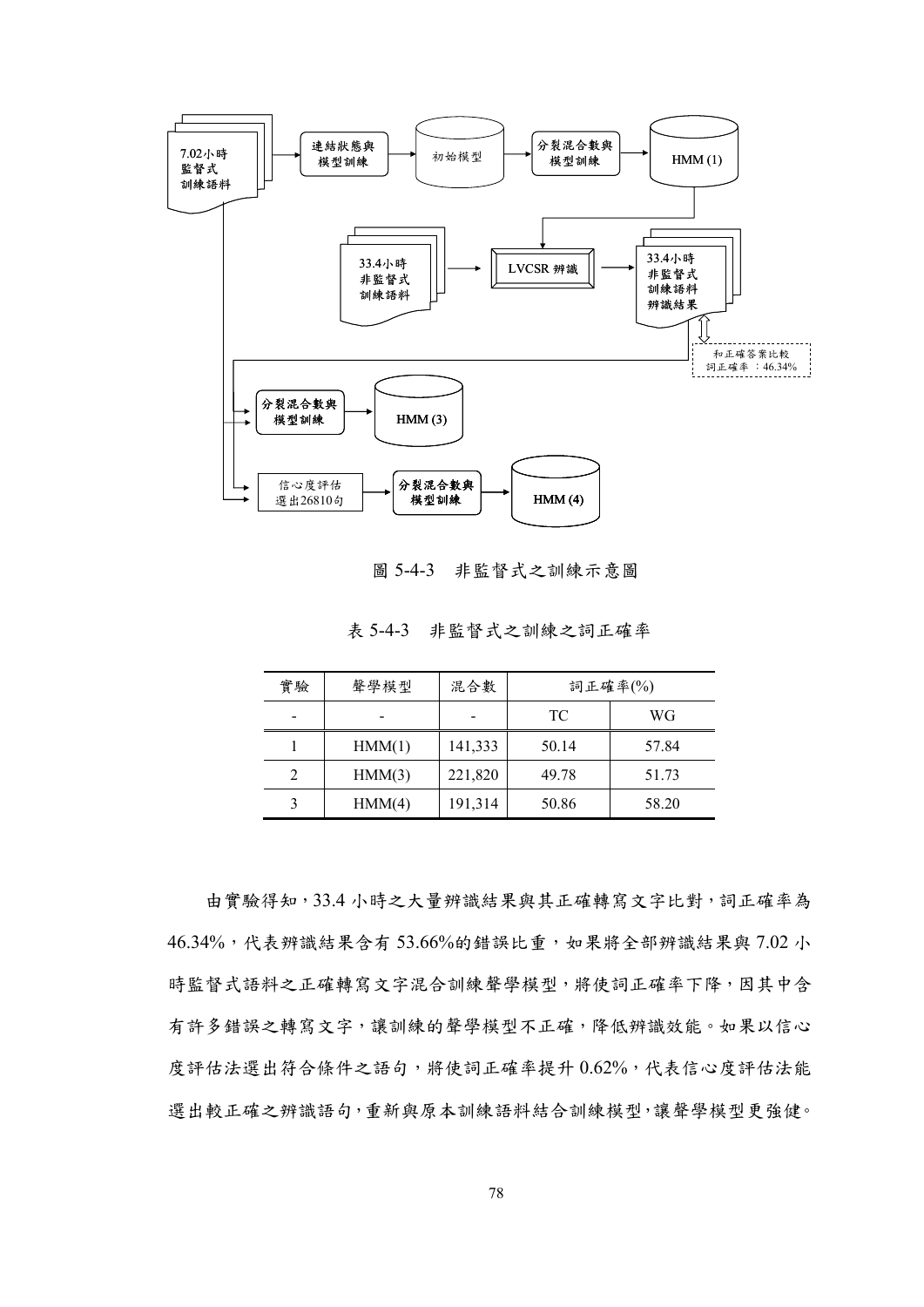### **5.5** 實驗討論

本節討論 5.1 至 5.4 實驗如下:

- 1. 鑑別性語音特徵擷取:
	- A. VOA 語料之特徵擷取以 LDA 配合 MLLT 與 CMVN、高斯混合數 依規則分配、語言模型使用 VOA 訓練語料訓練,可得較佳詞正確  $\&(57.21\%)$ 。
	- B. EAT 語料之特徵擷取以 HLDA 配合 MLLT 與 CMVN、高斯混合數 依規則分配、語言模型為 EAT 訓練語料訓練,可得較佳詞正確率  $(59.71\%)$
- 2. 語言模型調適:
	- A. VOA 語料實驗,利用語言模型調適中的詞頻數混合法,以式(5-1)  $z\alpha$ 與 $β$ 值, 即 BNC 背景語料與 VOA 調適語料設定比重為 1 比 100 的情況下,語音特徵為 LDA 加上 MLLT 配合 CMVN, 得到詞 辨識率為 59.14%,觀察背景語料與調適語料混合,能比原先單獨 使用調適語料的辨識率高,因 BNC 語料不僅包含與 VOA 統計特 性較相關的會議或廣播新聞等文字語料,且 BNC 語料的量較大。
	- B. VOA 語料之語言模型線性插補法實驗,將表 5-2-1 實驗 1 以 BNC 文字語料為背景語料,於第一階段辨識後詞圖產生的資訊,代入詞 三連機率之線性插補,當調適模型與背景模型比重為 0.15 與 0.85 時,能讓詞正確率相對地提高 4.31%。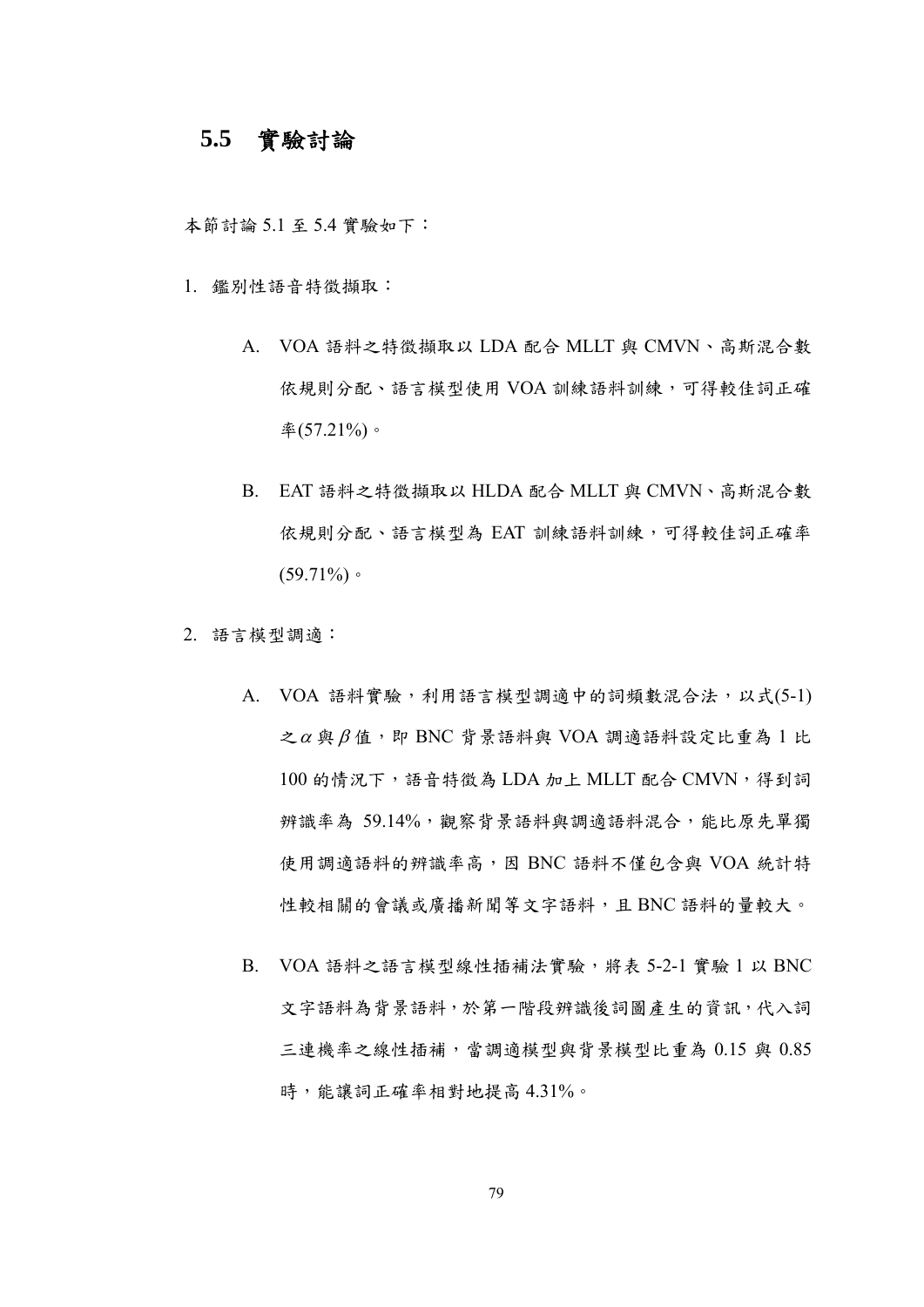- C. EAT 語料利用語言模型調適法中的詞頻數混合法,以式(5-1)之 $\alpha$  與  $\beta$ 值, 即 BNC 背景語料與 EAT 調適語料設定比重為  $0$ 與 1 的情况 下,語音特徵為 HLDA 配合 MLLT 與 CMVN, 得到詞辨識率為 59.71%, 觀察 BNC 背景語料對 EAT 實驗影響非常小, 因 EAT 語 料中大多為英文單字、片語或數字連續語音,與 BNC 的統計特性 差異很大。
- 3. 音素模糊矩陣之應用:
	- A. 尋找辨識結果與正確解答之音素取代情況,製作模糊矩陣並應用於 訓練聲學模型階段之決策樹問題條件,觀測對辨識率之影響不大, 可能原因為額外加入的問題條件占訓練語料之機率值過小,故不影 響辨識率。
	- B. 應用音素模糊矩陣於辨識器搜尋階段,調整語音特徵向量之觀測機 率,如果將辨識結果與正確解答比對建立後之模糊矩陣加入搜尋階 段,可讓詞正確率提高。
- 4. 非監督式聲學模型訓練:

非監督式之聲學模型訓練結合信心度評估法,能選出非監督式訓練語 料中較具正確性之語句,重新與原本監督式訓練語料混合訓練,讓聲學模 型更強健。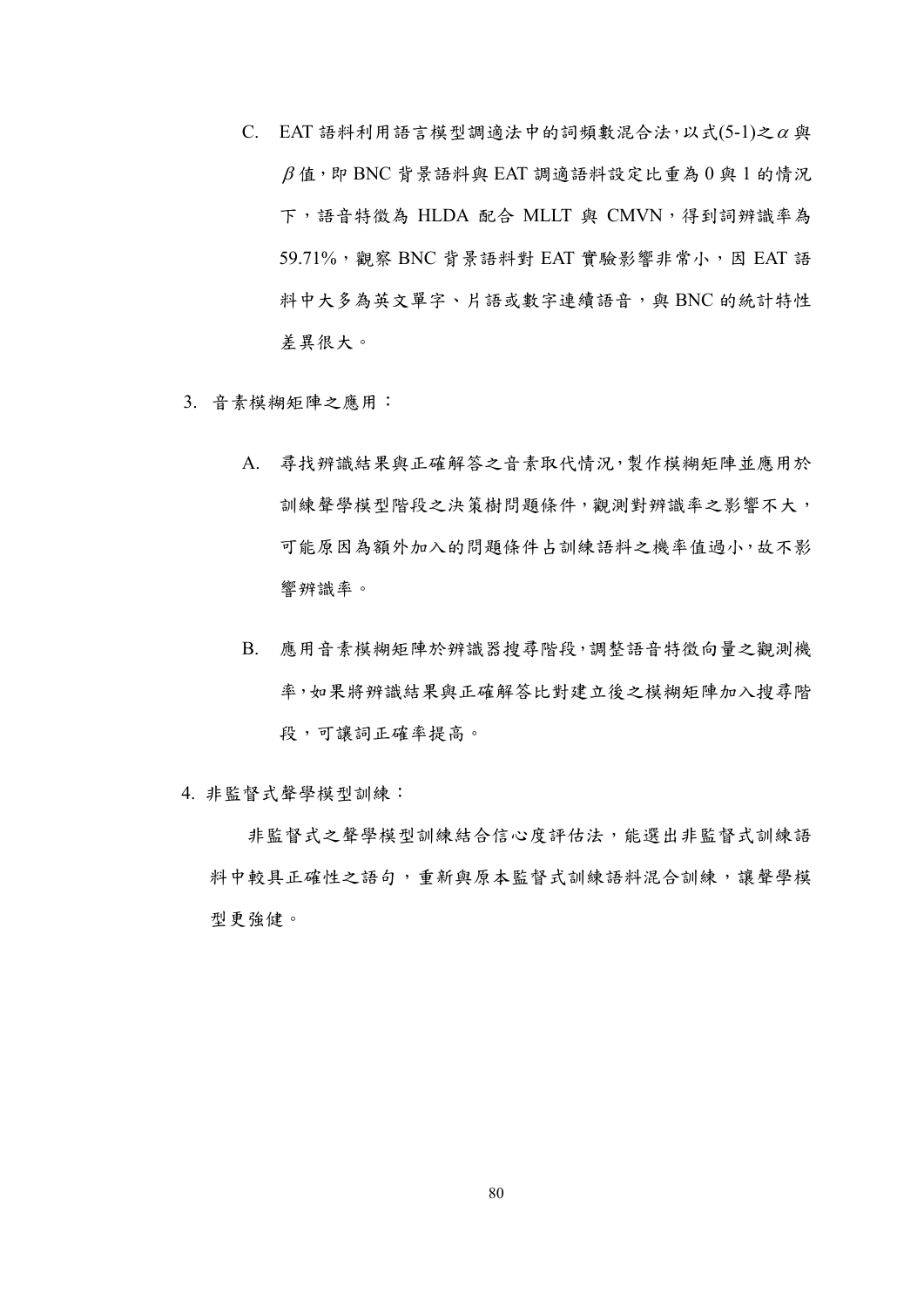## 第**6**章 結論與未來展望

本論文為英文連續語音辨識之初步研究,我們實作英文連續語音辨識器,並探討 其主要組成,包含語音特徵擷取、聲學模型及語言模型等之改進方法:

- 1. 前端語音特徵擷取,分別使用基礎特徵(MFCC)與鑑別性特徵(LDA、 HLDA)配合強健性語音特徵技術(CMS、CMVN),觀察其在語音辨識之 表現。
- 2. 針對聲學模型,探討詞內三連音素模型、狀態連結技術,並增加高斯混 合數目以提升語音辨識率。
- 3. 針對語言模型,在語音辨識過程中利用詞頻數混合法與模型插補法等語 言模型調適方法來結合背景與同領域語言模型訓練語料,以達到較佳之 詞發生預測。
- 4. 利用模糊矩陣尋找台灣腔英語發音變異,基於所觀察之變異情況來修改 訓練聲學模型之狀態分享規則問題條件。此外,亦根據發音變異情況於 語音辨識搜尋階段修正語音向量在隱藏式馬可夫狀態之觀測機率。
- 5. 探討非監督式聲學模型訓練,首先對大量語料進行語音辨識,並使用語 料及經辨識後自動轉寫文字資訊重新訓練聲學模型。

表 6 為本論文使用 VOA 與 EAT 兩套語料,語音辨識系統在使用較好之語音 特徵擷取法、三連音素狀態分享之聲學模型、以及搭配語言模型調適法下所得到 之最佳辨識結果。其中對於VOA語料而言,在語音特徵擷取使用LDA配合MLLT 與 CMVN 語音強健方法、語言模型使用 BNC 文字語料為背景語料加上以 VOA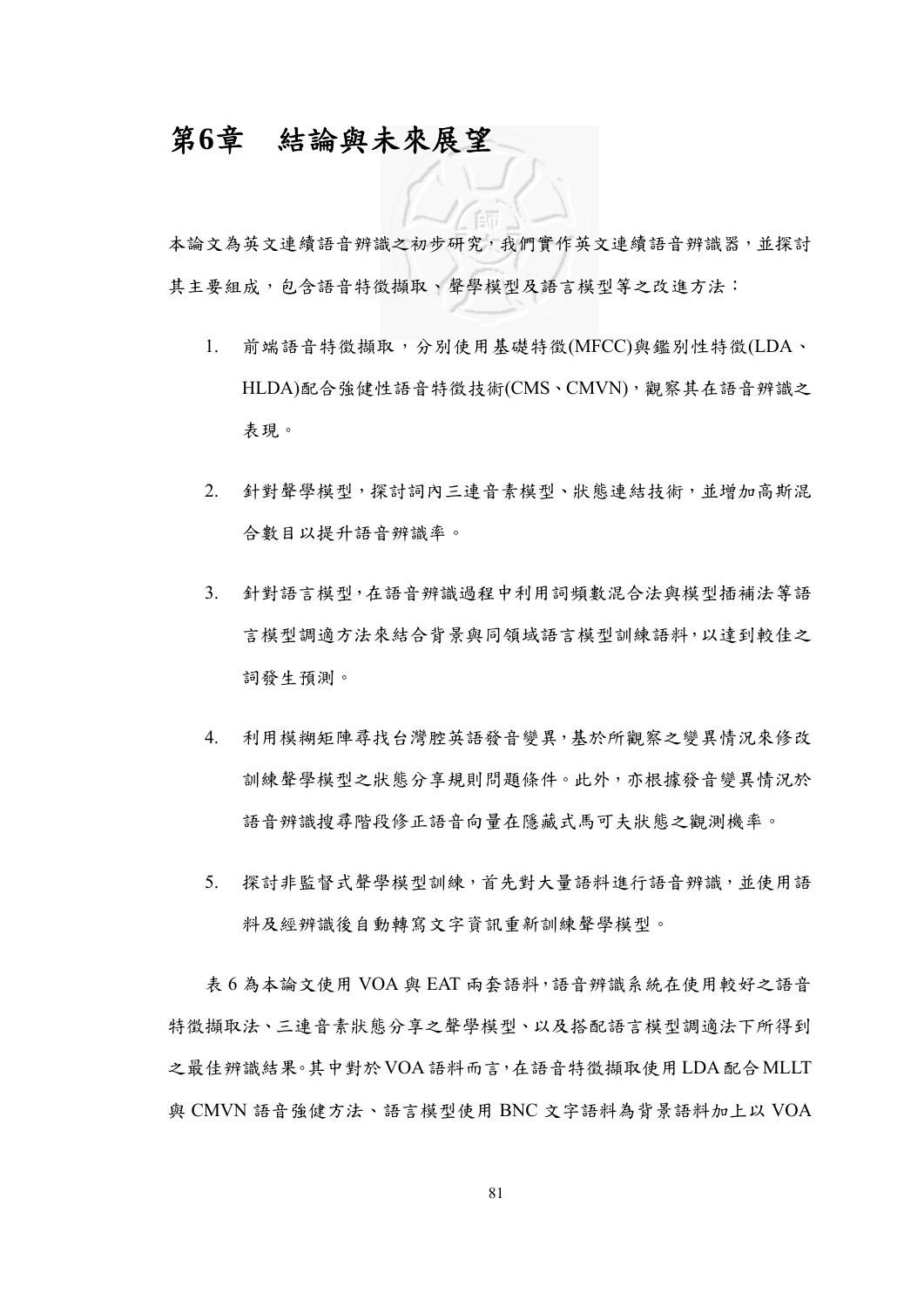語料之人工轉寫為調適語料(以 1 比 1 之比重)之混合訓練下可得 59.89%之詞正確 率。另一方面,對於 EAT 語料而言,在特徵擷取使用 LDA 配合 MLLT 與 CMVN 語音強健方法、語言模型僅使用 EAT 訓練語料之人工轉寫下可得 65.71%之詞正 確率。

|        | <b>VOA</b>                              | <b>EAT</b>                                   |
|--------|-----------------------------------------|----------------------------------------------|
| 前端特徵種類 | LDA+MLLT+CMVN                           | HLDA+MLLT+CMVN                               |
| 訓練語料   | 3.33 小時(5340 句)                         | 40.42 小時(62906 句)                            |
| 測試語料   | $0.56 \text{ }\sqrt[3]{100} \text{ }6)$ | $0.65 \text{ }\Lambda$ 時 $(1000 \text{ } 5)$ |
| 詞典個數   | 5,178 個                                 | 4,229 個                                      |
| 高斯混合數  | 70,672 個(依規則)                           | 216,310 個(依規則)                               |
| 模型數目   | 4,373 個                                 | 8,850 個                                      |
| 語言模型   | BNC+VOA(1:1)人工轉寫訓練語料                    | EAT 人工轉寫訓練語料                                 |
| 詞正確率   | 59.89 %                                 | 65.71 %                                      |

表 6 VOA 與 EAT 實驗語料最佳設定與詞正確率

本論文的研究發現,語音特徵擷取方式、聲學模型與語言模型之訓練、以及 語音辨識之語言解碼階段之技術是影響連續語音辨識的重要因素。因此計畫於未 來針對下列幾項變因做改進:

- 1. 增加聲學模型之訓練語料量,提高三連音素之訓練資料出現次數,以減少資 料稀疏問題。
- 2. 豐富語言模型訓練語料,並使用其他層次的語言資訊,如詞類別、語意等。
- 3. 增加系統辨識速度。
- 4. 使用鑑別式聲學模型訓練,如最小化音素錯誤(Minimum Phone Error, MPE) 訓練,以提高模型辨識率。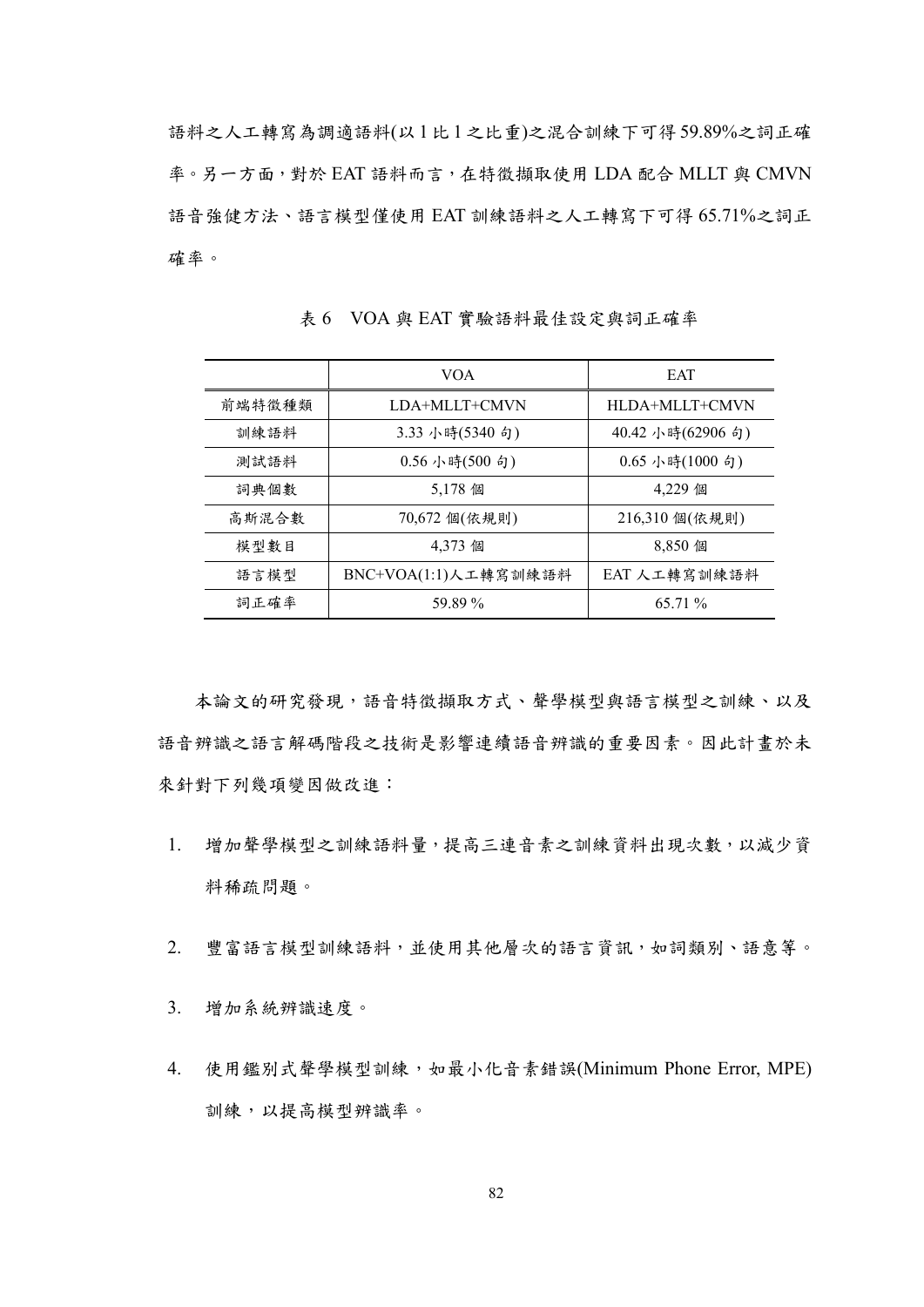# 參考文獻

- [Aubert 2002] X. Aubert, "An Overview of Decoding Techniques for Large Vocabulary Continuous Speech Recognition," Computer Speech and Language, Vol. 16, pp. 89-114, 2002.
- [Bacchiani *et al.* 2003] M. Bacchiani and B. Roark."Unsupervised Language Model Adaptation, "In Proceedings of the International Conference on Acoustics, Speech, and Signal Processing, 2003.
- [Bahl *et al.* 1983] L. R. Bahl, F. Jelinek and R. L. Mercer, "A Maximum Likelihood Approach to Continuous Speech Recognition," IEEE Trans. Pattern Analysis and Machine Intelligence, Vol. PAMI-5, No.2, pp.179-190, 1983
- [Baum 1972] L. E. Baum, "An Inequality and Associated Maximization Technique in Statistical Estimation for Probabilistic Functions of Markov Processes," Inequalities, Vol. 3, No. 1, pp.1-8, 1972.
- [Bayeh *et al.* 2004] R. Bayeh et al., "Towards multilingual speech recognition using data driven source/target acoustical units association", ICASSP'04, vol. I, pp. 521-524, Montreal, Canada, May 2004.
- [Beyerlein *et al.* 1999] P. Beyerlein et al., "Towards language independent acoustic modeling", ASRU'99, Keystone, CO, USA, December 1999.
- [BNC corpus] British National Corpus: http://www.natcorp.ox.ac.uk/
- [Brian Mak *et al.*1996] Brian Mak, E. Barnard, "Phone Clustering Using the Bhattacharyya Distance," ICSLP '96, volume 4, pages 2005-2008, 1996
- [Campbell 1984] N. Campbell, "Canonical Variate Analysis a general formulation,"
- Australian Journal of Statistics, 1984.
- [Chen *et al.* 2004] B. Chen, J.-W. Kuo and W.-H. Tsai, "Lightly Supervised and Data-driven Approaches to Mandarin Broadcast News Transcription," Proc. Of International Conference on Acoustic, Speech and Signal Processing, 2004.
- [Chen *et al*. 2005] B. Chen, J.-W. Kuo and W.-H. Tsai, "Lightly Supervised and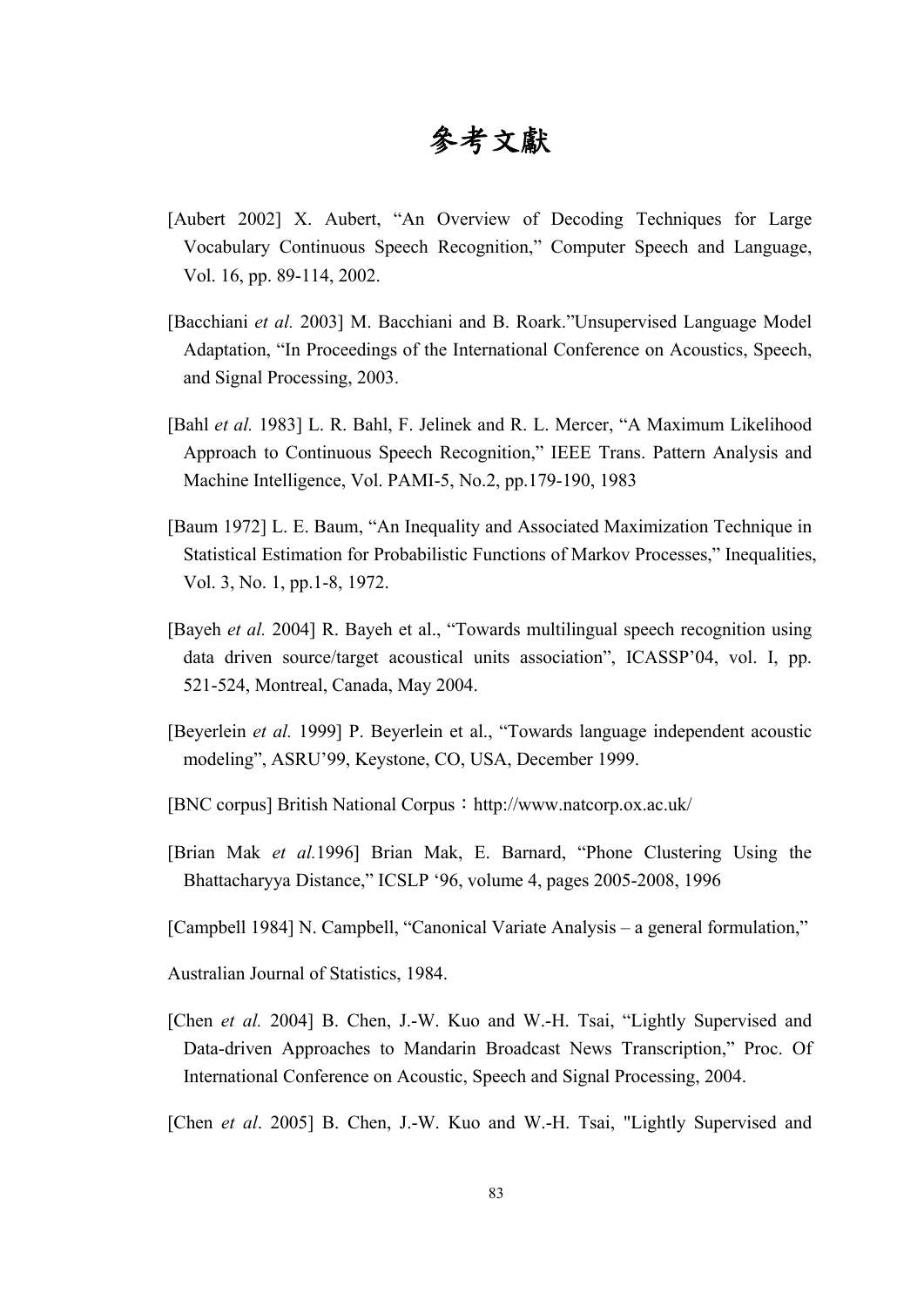Data-driven Approaches to Mandarin Broadcast News Transcription," International Journal of Computational Linguistics & Chinese Language Processing, Vol. 10, No.1,pp1-18,2005.

- [Chen *et al.* 2004b] B. Chen, J.-W. Kuo, W.H. Tsai, "Lightly supervised ad data-driven approaches to Mandarin broadcast news transcription," in Proc. ICASSP, 2004
- [Chen and Goodman 1999] S. F. Chen, J. Goodman. An Empirical Study of Smoothing Techniques for Language Modeling. Computer Speech and Language, 13, 1999.
- [Colthurst *et al.* 2000] Thomas Colthurst, Owen Kimball, Fred Richardson, Han Shu, Chuck Wooters, Rukmini Iyer, Herbert Gish,"The 2000 BBN Byblos LVCSR System,"In ICSLP-2000, vol.2, 1011-1014.
- [Davis *et al.* 1980] DAVIS, S. et MERMELSTEIN, P. "Comparison of parametric representation for mononsyllabic word recognition in continuously spoken sentences." IEEE International Conference on Acoustics, Speech and Signal Processing, 28(4):357–366.1980.
- [Dempster et al. 1997] A. P. Dempster, N. M. Laird, and D. B. Rubin. Maximum likelihood from incomplete data via the EM algorithm. Journal of the Royal Statistical Society, Series B, Volume 39, no. 1, pages 1-38, 1977.

[EAT corpus] English Across Taiwan: http://www.aclclp.org.tw/

[EARS] EARS at ICSI , http://www.icsi.berkeley.edu/Speech/EARS/index.html

- [Evermann *et al*. 2004] G. Evermann, H.Y. Chan, M.J.F. Gales, T. Hain, X. Liu, D. Mrva, L. Wang, P.C. Woodland, " DEVELOPMENT OF THE 2003 CU-HTK CONVERSATIONAL TELEPHONE SPEECH TRANSCRIPTION SYSTEM,"in Proc. ICASSP 2004
- [Evermann *et al.* 2003] G. Evermann & P.C. Woodland," DESIGN OF FAST LVCSR SYSTEMS," in Proc. ASRU,2003
- [Festlex CMU] Festlex CMU: http://linux.maruhn.com/sec/festlex\_cmu.html
- [Fiscus 1997] J. G. Fiscus, "A post-processing system to yield reduced word error rates: recognizer output voting error reduction (ROVER)," IEEE ASRU Workshop,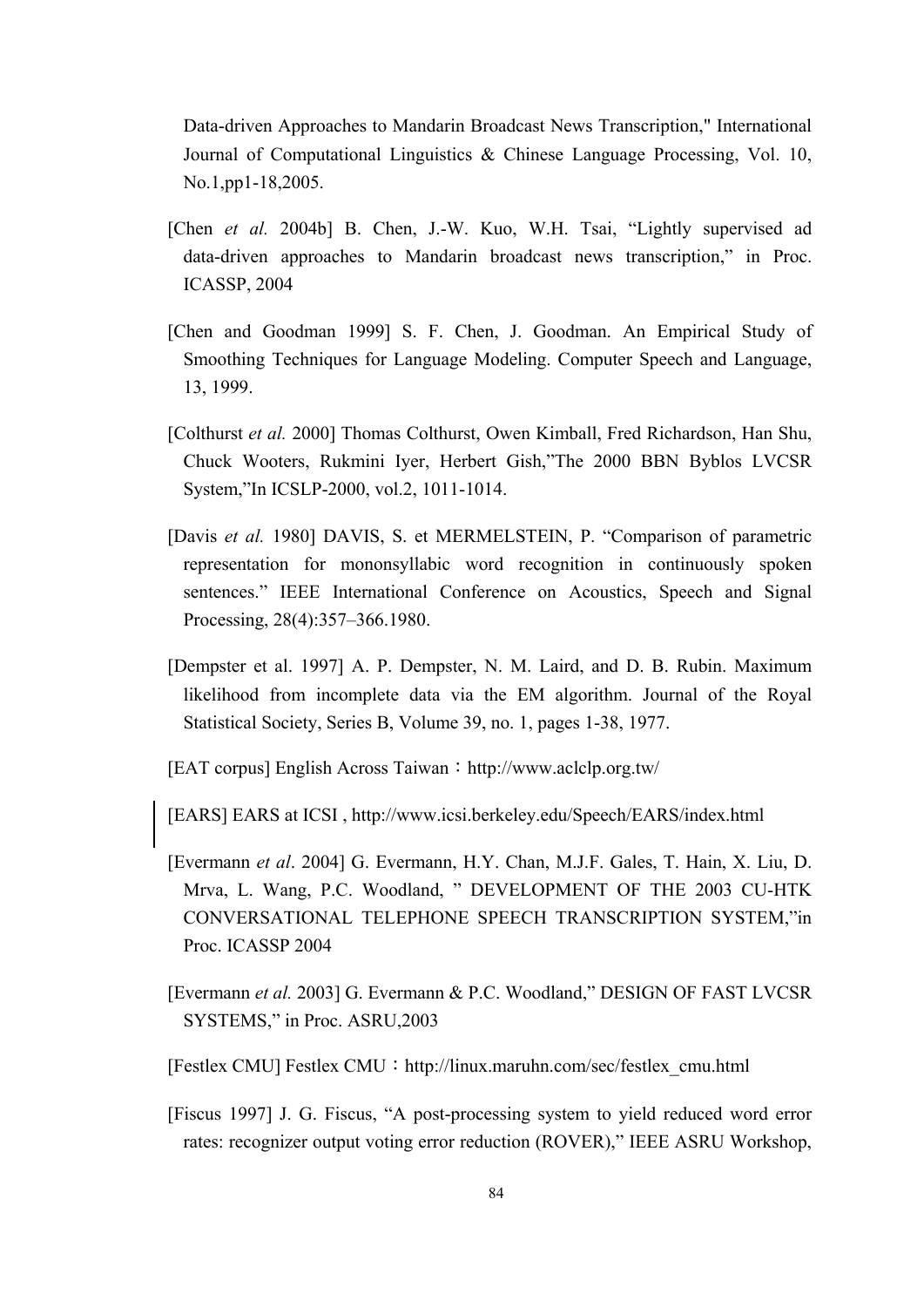1997.

- [Furui 1981] S. Furui, "Cepstral Analysis Technique for Automatic Speaker Verification," IEEE Trans. Acoust. Speech Signal Process, 1981.
- [Gales & Woodland 1996] M. J. F. Gales and P. C. Woodland (1996). "Mean and Variance Adaptation within the MLLR Framework," *Computer Speech and Language,* Vol. 10, pp.249-264, 1996.
- [Gopinath 1998] R. A. Gopinath, "Maximum likelihood modeling with Gaussian distributions," In Proceedings of ICASSP, Seattle, 1998.
- [Gray *et al.* 1973] J.D. Markel, A.H. Gray, and H. Wakita,"Linear Prediction of Speech-Theory and Practice", SCRL Monograph No. 10, Speech Communications Research Laboratory, Santa Barbara, California, 1973.
- [Gunawardana & Byrne 2001] A. Gunawardana and W. Byrne (2001)."Discriminative Speaker Adaptation with Conditional Maximum Likelihood Linear Regression," in *Proc. Eurospeech'01.*
- [Hazen *et al*. 2002] T. J. Hazen, S. Seneff, and J. Polifroni, "Recognition Confidence Scoring and Its Use in Speech Understanding Systems," Computer Speech and Language, Vol. 16, pp.49-67, 2002.
- [Hermansky 1990] Hermansky, H. "Perceptual linear predictive (PLP) analysis of speech", J. Acoust. Soc. Am., 87(4), pp. 1738-1752.1990.
- [Huo *et al.*1995] Qiang Huo, Chorkin Chan and Chin-Hui Lee,"Bayesian Adaptive Learning of the Parameters of Hidden Markov Model for Speech Recognition," IEEE Trans. on Speech and Audio Processing, Vol. 3, No. 5, pp.334-345, 1995.
- [Hung *et al.* 2001] J-W Hung, H-M Wang and L-S Lee, "Comparative Analysis for Data-Driven Temporal Filters Obtained Via Principal Component Analysis(PCA) and Linear Discriminant Analysis(LDA) in Speech Recognition," *Eurospeech*, 2001.
- [Jelinek 1999] F. Jelinek, "Statistical Methods for Speech Recognition," the MIT press,1999.
- [Katz 1987] S. M. Katz. Estimation of Probabilities from Sparse Data for the Language Model Component of A Speech Recognizer. IEEE Trans. On Acoustics,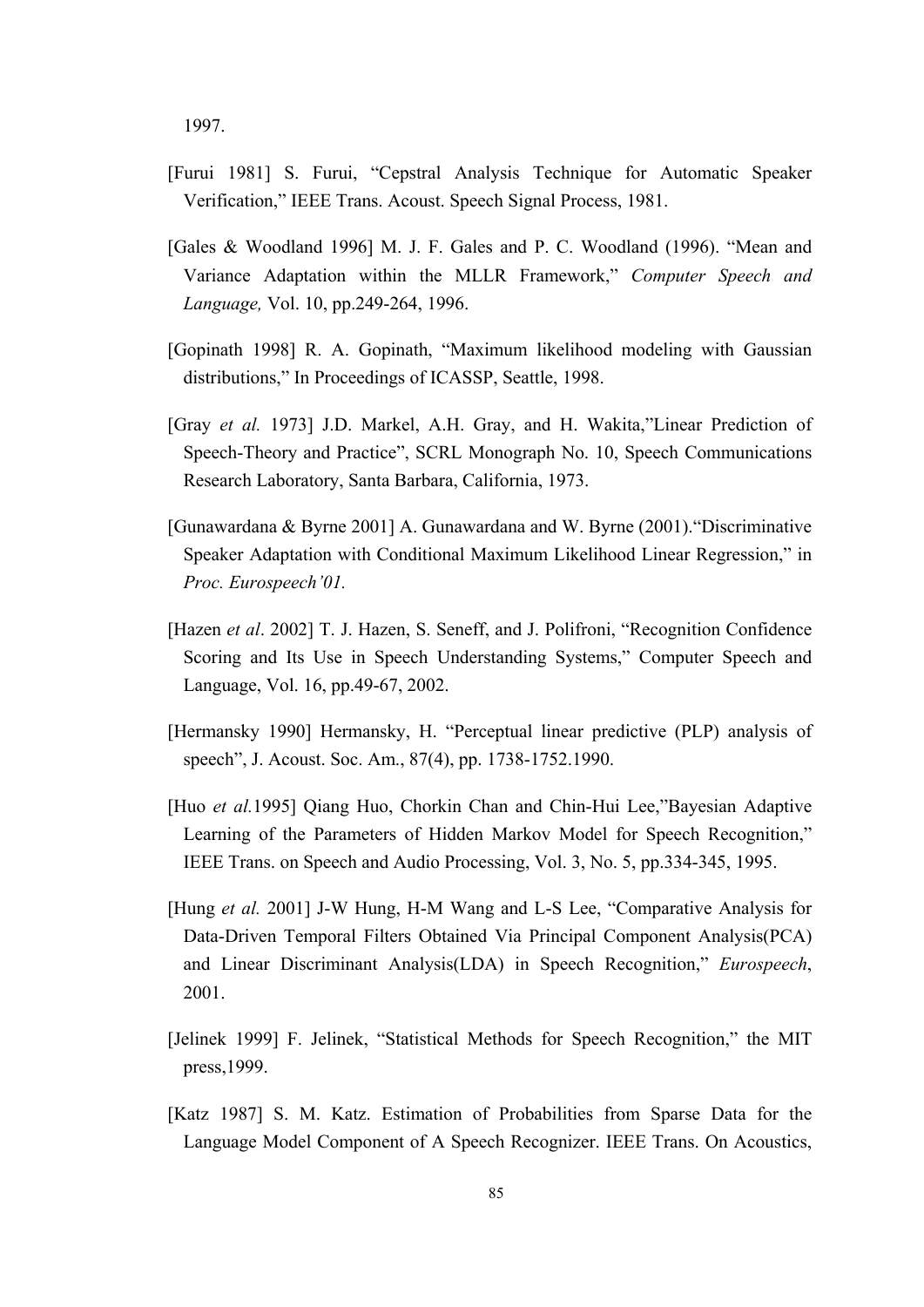Speech and Signal Processing, Volume 35 (3), pages 400-401, March 1987.

- [Kohler *et al.* 1996] J. Kohler,"Multi-lingual phoneme recognition exploiting acoustic-phonetic similarities of sounds", ICSLP'96, pp. 2195- 2198, Philadelphia, PA, USA, October 1996.
- [Kumar 1997] N. Kumar, "Investigation of Silicon-Auditory Models and Generalization of Linear Discriminant Analysis for Improved Speech Recognition," Ph.D. thesis, John Hopkins University, Baltimore, 1997.
- [Kumar and Andreou 1998] N. Kumar and A. G. Andreou, "Heteroscedastic Discriminant Analysis and Reduced Rank HMMs for Improved Speech Recognition," *Speech Communication*, vol.26 no.4, pp.283-297, Dec. 1998.
- [Lamel *et al.* 2002] Lori Lamel, J. Gauvain, G.. Adda, "Lightly Supervised and Unsupervised Acoustic Model Training," Computer Speech and Language, Vol.16, pp.115-129, 2002
- [Leggetter & Woodland 1995] C. J. Leggetter, P. C. Woodland (1995). "Maximum Likelihood Linear Regression for Speaker Adaptation of Continuous Density Hidden Markov Models," *Computer Speech and Language*, Vol. 9, pp.171-185, 1995*.*
- [LDC] Linguistic Data Consortium, http://www.ldc.upenn.edu/
- [Le *et al.* 2006] Viet Bac Le, Laurent Besacier, Tanja Schultz, "Acoustic Phonetic Unit Similarities for Context Dependent Acoustic Model Portability," ICASSP, 2006.
- [Lee 1989] Lee K-F. "Automatic Speech Recognition:The Development of the SPHINX System". Kluwer Academic Publishers, Boston. 1989
- [Leggetter *et al.* 1995] C. Leggetter, P. Woodland,"Maximum Likelihood Linear Regression for Speaker Adaptation of Continuous Density HMMs," Computer Speech and Language, Vol. 9, pp. 171-185, 1995.
- [Matsoukas *et al.* 2002] Spyros Matsoukas, Thomas Colthurst, Owen Kimball,Alex Solomonoff, Fred Richardson, Carl Quillen, Herbert Gish, Pierre Dognin," THE 2001 BYBLOS ENGLISH LARGE VOCABULARY CONVERSATIONAL SPEECH RECOGNITION SYSTEM," in Proc. ICASSP,2002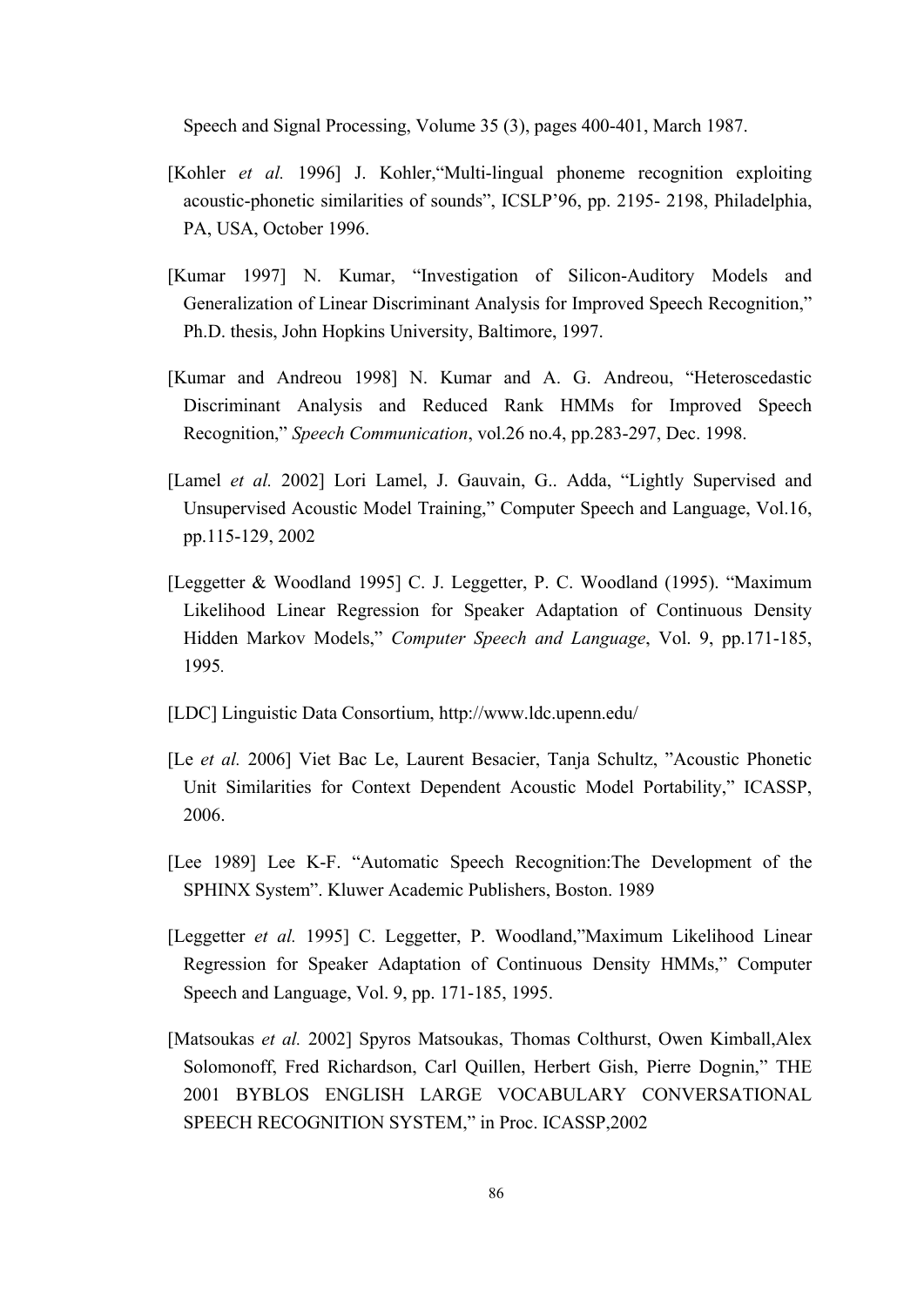- [Mangu *et al*. 2000] L. Mangu, E. Brill and A. Stolcke, "Finding Consensus in Speech Recognition: Word Error Minimization and Other Applications of Confusion NetWorks," Computer Speech and Language, Vol. 14, pp.373-400, 2000.
- [Molau *et al.* 2001] Sirko Molau, Michael Pitz, Hermann Ney. "Histogram Based Normalization in the Acoustic Feature Space". ICSLP 2001
- [Ney *et al.* 1999] Ney, H., Ortmanns, S., "Dynamic Programming Search for Continuous Speech Recognition," *IEEE Signal Processing Magazine*, vol. 16, no. 5, 1999, pp. 64-83.
- [Nguyen *et al.* 2005] Long Nguyen, Bing Xiang, Mohamed Afify, Sherif Abdou, Spyros Matsoukas, Richard Schwartz, and John Makhoul," The BBN RT04 English Broadcast News Transcription System," in Proc. INTERSPEECH, 2005
- [NIST 2007] National Institute of Standards and Technology, http://www.nist.gov/speech/participants/index.htm
- [Odell 1995] Julian James Odell, The use of context in large vocabulary speech recognition," Ph.D. dissertation, Univ. Cambridge, Cambridge, U.K., 1995.
- [Ortmanns *et al.* 1997] S. Ortmanns, H. Ney, X. Aubert, "A Word Graph Algorithm for Large Vocabulary Continuous Speech Recognition," Computer Speech and Language, Vol. 11, pp.11-72, 1997.
- [Povey 2004] D. Povey, "Discriminative Training for Large Vocabulary Speech Recognition," Ph.D Dissertation, Peterhouse, University of Cambridge, July 2004.
- [Povey *et al.* 2005] D. Povey, B. Kingsbury, L. Mangu, G. Saon, H. Soltau and G. Zweig (2005). "fMPE: Discriminatively Trained Features for Speech Recognition," in *Proc. ICASSP'05.*
- [Prasad *et al.* 2005] R. Prasad, S. Matsoukas, C.-L. Kao, J. Ma, D.-X. Xu, T. Colthurst, O. Kimball, R. Schwartz ," The 2004 BBN/LIMSI 20xRT English Conversational Telephone Speech Recognition System," in Proc. INTERSPEECH,2005
- [Rabiner *et al*. 1989] Rabiner, L. R., A tutorial on hidden Markov models and selected applications in speech recognition. *Proceedings of the IEEE*, 1989

[Saon et al. 2000] G. Saon, M. Padmanabhan, R. Gopinath and S. Chen, "Maximum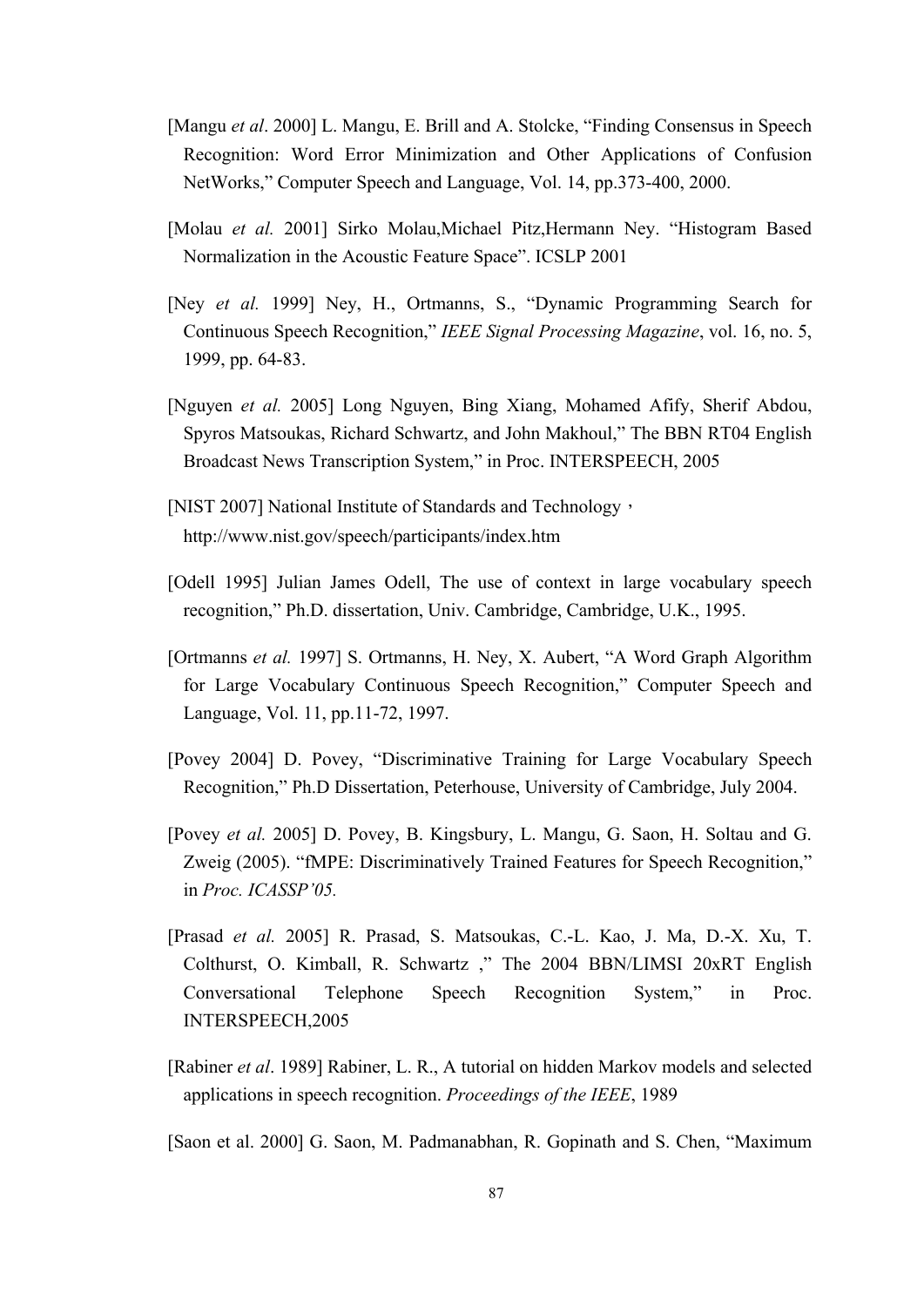Likelihood Discriminant Feature Spaces," ICASSP, 2000.

- [Schultz *et al*. 2001] T. Schultz, A. Waibel, "Language independent and language adaptive acoustic modeling for speech recognition", Speech Communication, vol. 35, no. 1-2, pp. 31-51, August 2001.
- [Soltau *et al.* 2005] Hagen Soltau, Brian Kingsbury, Lidia Mangu, Daniel Povey, George Saon and Geoffrey Zweig," THE IBM 2004 CONVERSATIONAL TELEPHONY SYSTEM FOR RICH TRANSCRIPTION," in Proc. ICASSP,2005
- [Sooful *et al.* 2001] J. J. Sooful, E. C. Botha, "An acoustic distance measure for automatic cross-language phoneme mapping", PRASA'01, pp. 99-102, South Africa, November 2001.
- [SRILM] A. Stolcke. SRI Language Modeling Toolkit. version 1.5.2, http://www.speech.sri.com/projects/srilm/ .
- [Uebel *et al.* 2001] L.F. Uebel and P.C. Woodland. "Speaker Adaptation Using Lattice-based MLLR." In Proc. ISCA ITRW on Adaptation Methods in Speech Recognition, 2001.
- [Viikki and Laurila 1998] O. Viikki and K. Laurila, "Cepstral Domain Segmental Feature Vector Normalization for Noise Robust Speech Recognition," Speech Communication, Vol. 25, pp. 133-147, August 1998.
- [Viterbi 1967] A. J. Viterbi, "Error Bounds for Convolutional Codes and an Asymptotically Optimum Decoding Algorithm," IEEE Trans. Information Theory, Vol.13, No. 2, 1967.
- [VOA corpus] The Voice of America, VOA: http://www.voanews.com/
- [Wessel et al 2001] F. Wessel, R. Schluter, K. Macherey, H. Ney, "Explicit Word Error Minimization Using Word Hypothesis Posterior Probability", in Proc. ICASSP 2001
- [Wessel *et al* 2001b] Frank Wessel and Hermann Ney ,"Unsupervised Training of Acoustic Models for Large Vocabulary Continuous Speech Recognition", in Proc. ASRU 2001
- [Wilpon *et al.* 1990] J. G. Wilpon, L. R. Rabiner, C-H. Lee and R. Goldman,"Automatic Recognition of Keywords in Unconstrained Speech Using